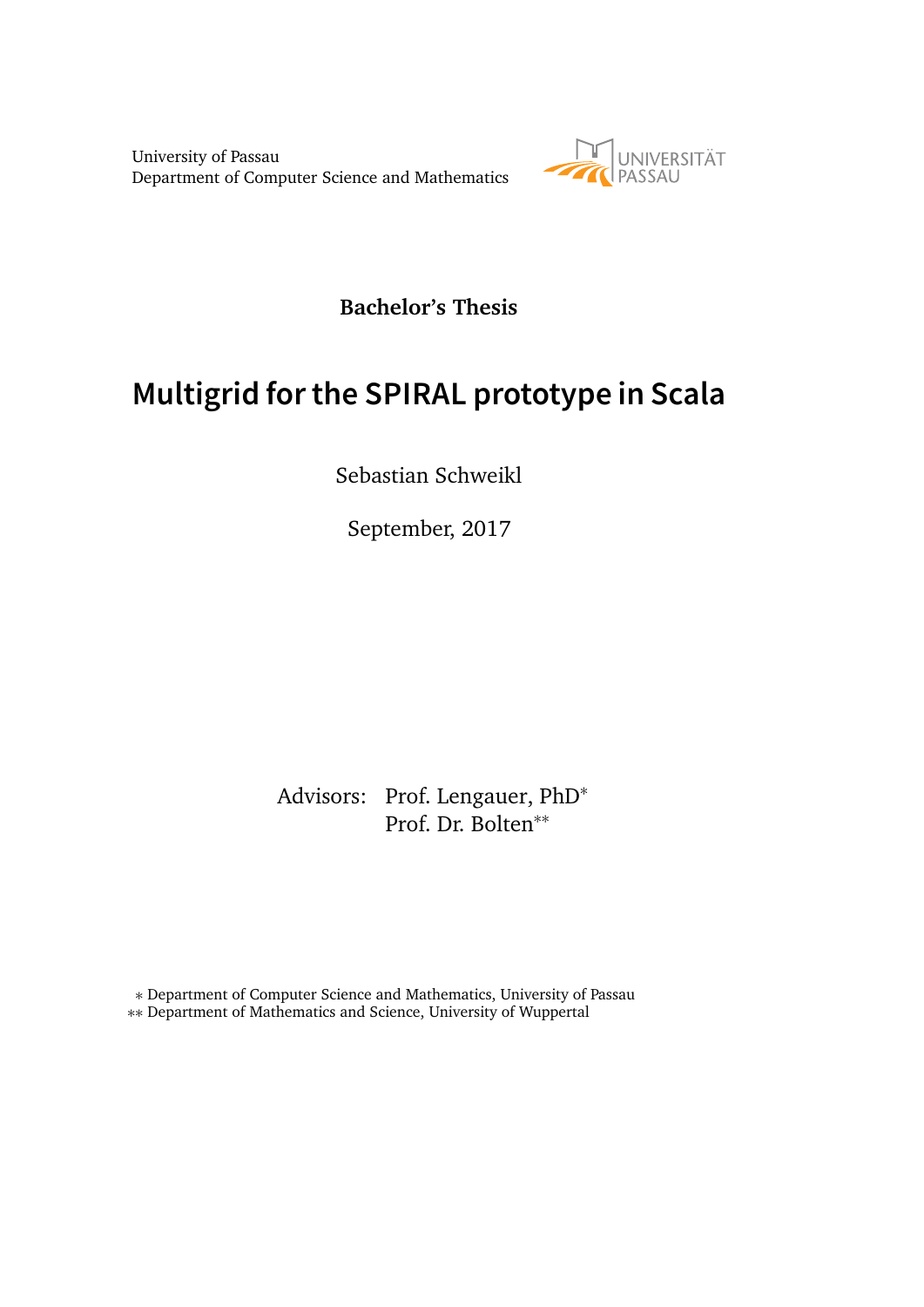#### © 2017 Sebastian Schweikl

#### **Colophon (TEXnical details)**

This thesis was typeset using  $L^{\text{th}}$ <sub>EX</sub> 2<sub> $\varepsilon$  and the scrbook document class. The</sub> typographic style was heavily influenced by the KOMA -Script manual, which was written by Markus Kohm. For the construction of the page layout the typearea package was put to work with the option DIV=9. This way, the margins take up exactly one-ninth and two-ninths of the page in both width and height. Additionally, the type area and the page share the same proportions. Bitstream Charter, chosen at size of 11pt/14.5pt, served as main font for body text. This setup leads to an average amount of 75 characters per line and 38 lines per page, thus striking a good balance between legibility and economic efficiency. Other fonts used in this document include Source Sans Pro for headings and Luxi Mono for source code listings. Print version with binding correction and optimization of paragraph and page breaks.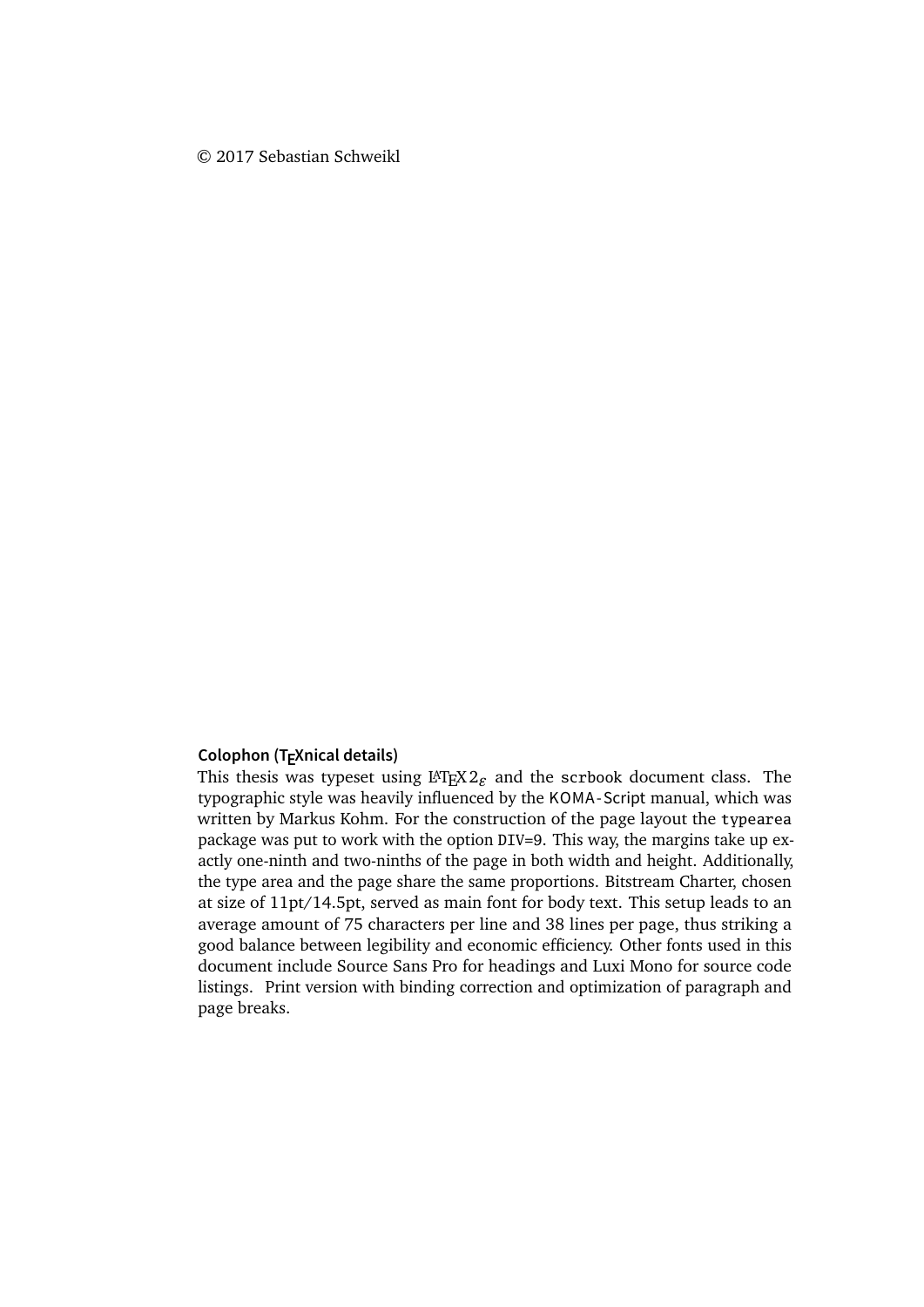I would like to thank my advisors Prof. Lengauer, PhD, and Prof. Dr. Bolten for their support and guidance throughout this thesis. I am also grateful for the help of Stefan Kronawitter, member of the ExaStencils project, who gave me valuable insights into the field of stencil computations. Last but not least, I gratefully acknowledge the help I received from Dr. Georg Ofenbeck who gave me answers on various questions I had regarding the SpiralS code generator.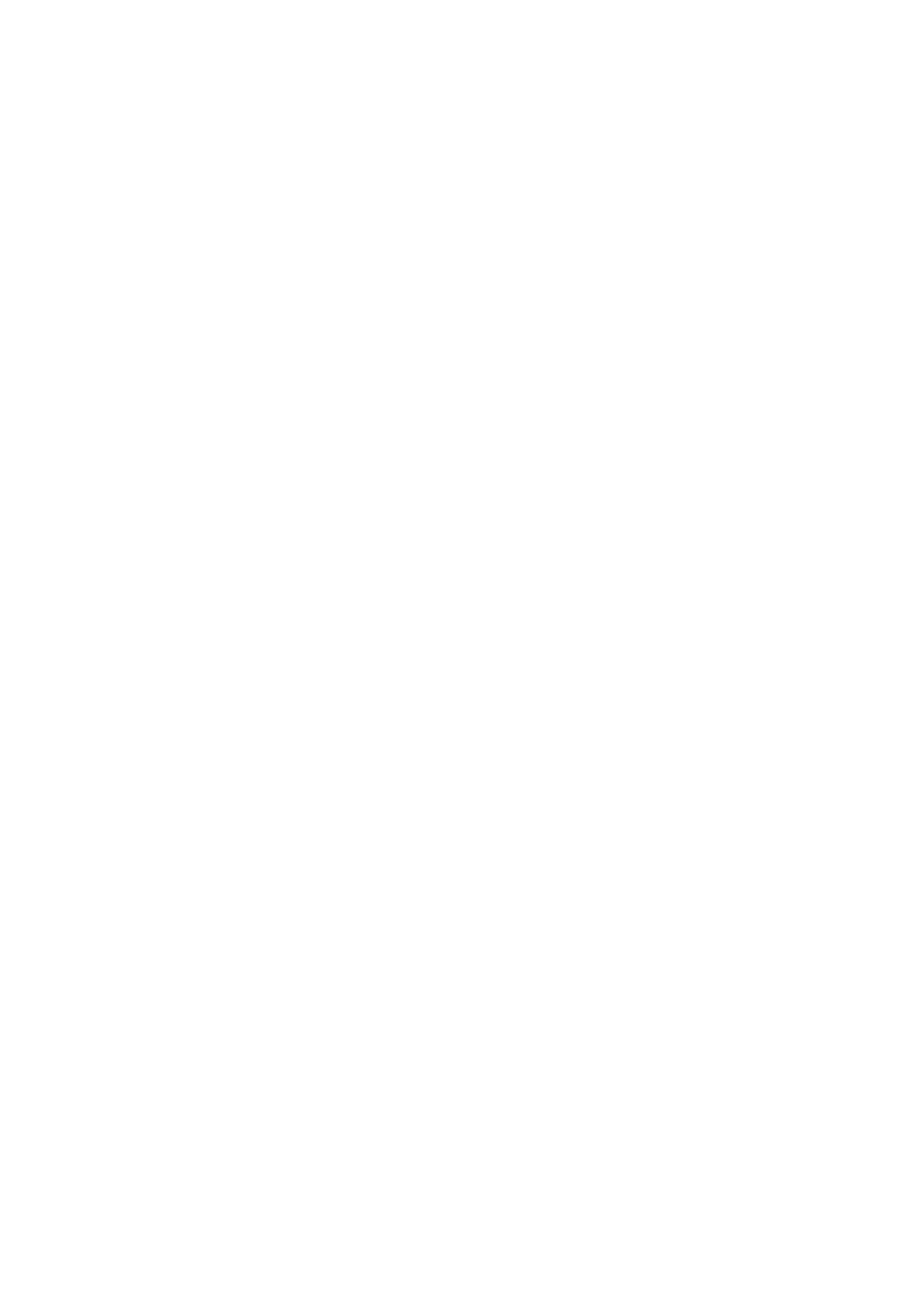### **Abstract**

SpiralS is a partial reimplementation of the SPIRAL program synthesis system in Scala, covering the generation of fast numerical kernels for the discrete Fourier transform. The main goal of SpiralS, however, is not (only) the pursuit of performance but rather to propose a systematic and principled approach that allows for a more maintainable and re-usable construction of such generators. In this thesis, we follow these proposals and present a prototypical extension of SpiralS by the domain of multigrid methods. Specifically, our multigrid solver accepts a mathematical specification of a discretized square 2-dimensional Poisson equation with Dirichlet boundary conditions and outputs performance-optimized code in C. We focus on the implementation of the generator in particular and describe how it was realized. We craft different domain-specific languages (DSLS) to represent algorithmic and domain-specific knowledge on multiple levels of abstraction. The derivation of an appropriate solving algorithm for the given equation is driven by recursively rewriting  $DSL$  expressions. The application of performance optimizations is achieved by gradual refinement of the algorithm's structure. For this, we also discuss the translation between psls and we demonstrate how stencil codes can be used to improve both the implementation of the generator and the performance of parts of the generated code. In the end, we present and analyze the code output for various small example use cases.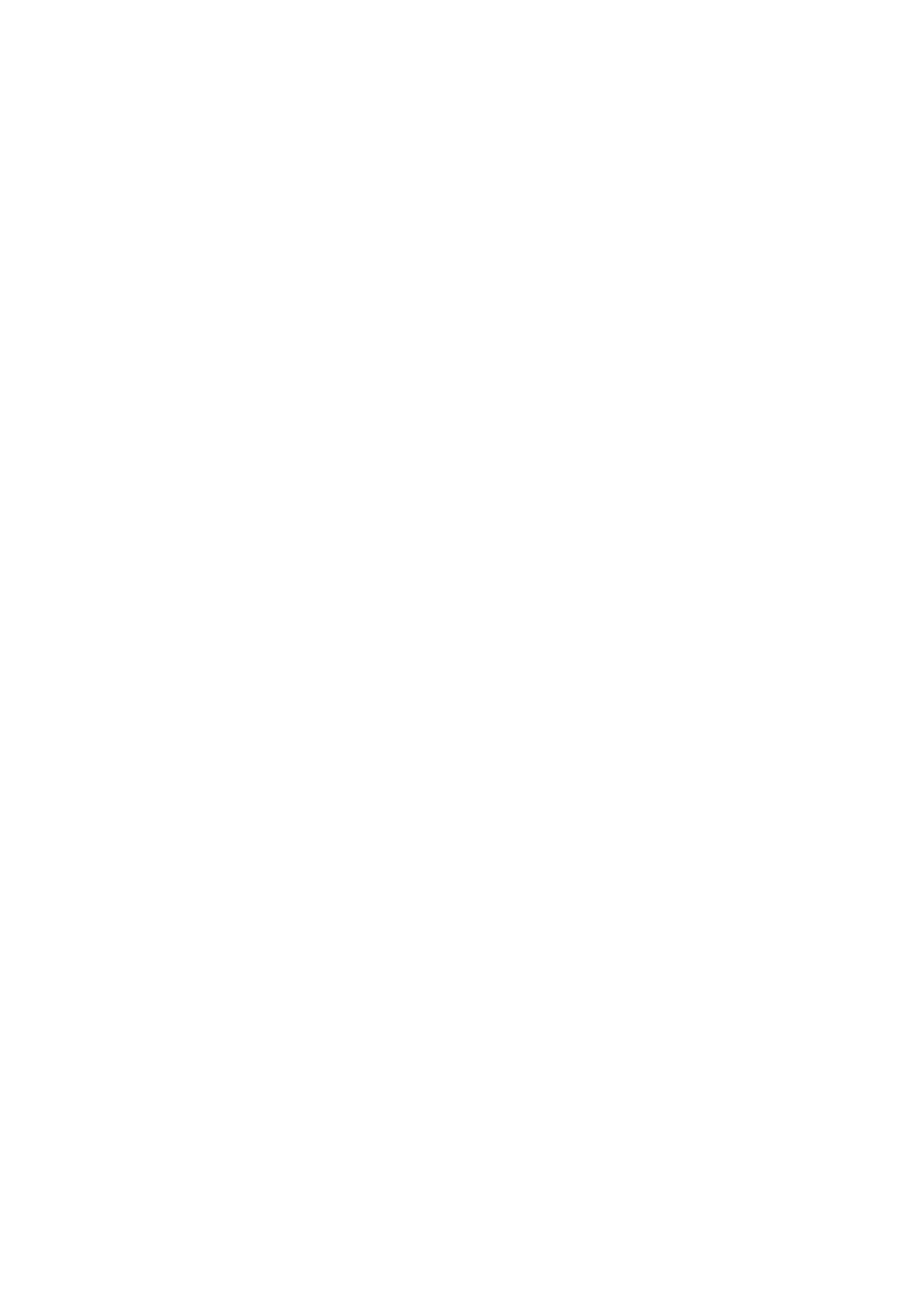# **Table of Contents**

| 1 |     | <b>Introduction and Motivation</b>                             | $\mathbf{1}$ |  |  |  |
|---|-----|----------------------------------------------------------------|--------------|--|--|--|
| 2 |     | <b>Background and Fundamentals</b>                             | 3            |  |  |  |
|   | 2.1 | The SPIRAL Code Generator                                      | 3            |  |  |  |
|   |     | 2.1.1                                                          | 3            |  |  |  |
|   |     | Multigrid Methods in SPIRAL<br>2.1.2                           | 4            |  |  |  |
|   |     | 2.1.3                                                          | 8            |  |  |  |
|   | 2.2 |                                                                |              |  |  |  |
|   |     | 2.2.1                                                          | 9            |  |  |  |
|   |     | 2.2.2<br>12                                                    |              |  |  |  |
|   |     | 2.2.3<br>14                                                    |              |  |  |  |
|   | 2.3 | 15                                                             |              |  |  |  |
|   |     | External Functions<br>2.3.1<br>15                              |              |  |  |  |
|   |     | Language Virtualization<br>2.3.2<br>16                         |              |  |  |  |
|   |     | 2.3.3<br>17                                                    |              |  |  |  |
| 3 |     | Implementation                                                 |              |  |  |  |
|   | 3.1 | 19<br>19                                                       |              |  |  |  |
|   | 3.2 | Signal Processing Language<br>20                               |              |  |  |  |
|   |     | 3.2.1<br>20                                                    |              |  |  |  |
|   |     | 21<br>3.2.2                                                    |              |  |  |  |
|   | 3.3 | 28                                                             |              |  |  |  |
|   | 3.4 | Applying Domain-Specific Optimizations<br>31                   |              |  |  |  |
|   | 3.5 | An Internal Representation of the Programming Language C<br>38 |              |  |  |  |
|   | 3.6 | Translation from spl to CIR<br>42                              |              |  |  |  |
|   |     | 3.6.1<br>45                                                    |              |  |  |  |
|   |     | Composite Expressions<br>47<br>3.6.2                           |              |  |  |  |
|   |     | Different Code Styles and Data Representations<br>3.6.3<br>50  |              |  |  |  |
|   | 3.7 | 52                                                             |              |  |  |  |
|   |     | 52<br>3.7.1                                                    |              |  |  |  |
|   |     | 3.7.2<br>Fundamentals and Terminology<br>53                    |              |  |  |  |
|   |     | 3.7.3<br>54                                                    |              |  |  |  |
|   |     | Tensor Product of Toeplitz Matrices  57<br>3.7.4               |              |  |  |  |
|   | 3.8 |                                                                |              |  |  |  |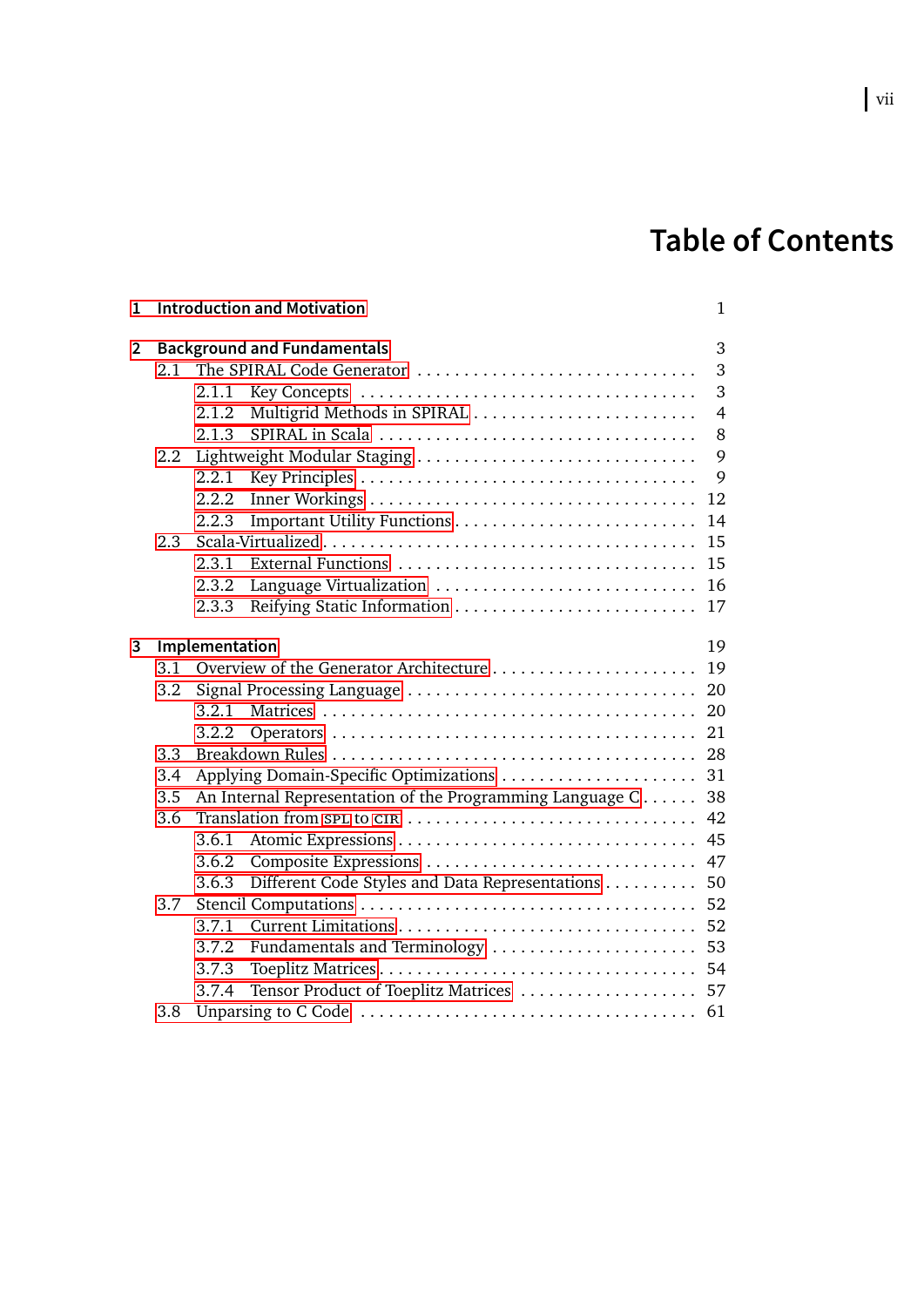| 4  | Use Cases                              |  | 65 |  |
|----|----------------------------------------|--|----|--|
| 5. | <b>Conclusions</b>                     |  | 71 |  |
|    | A Generated Code for a Multigrid Cycle |  | 73 |  |
|    | 79<br><b>Bibliography</b>              |  |    |  |
|    | <b>List of Acronyms</b><br>83          |  |    |  |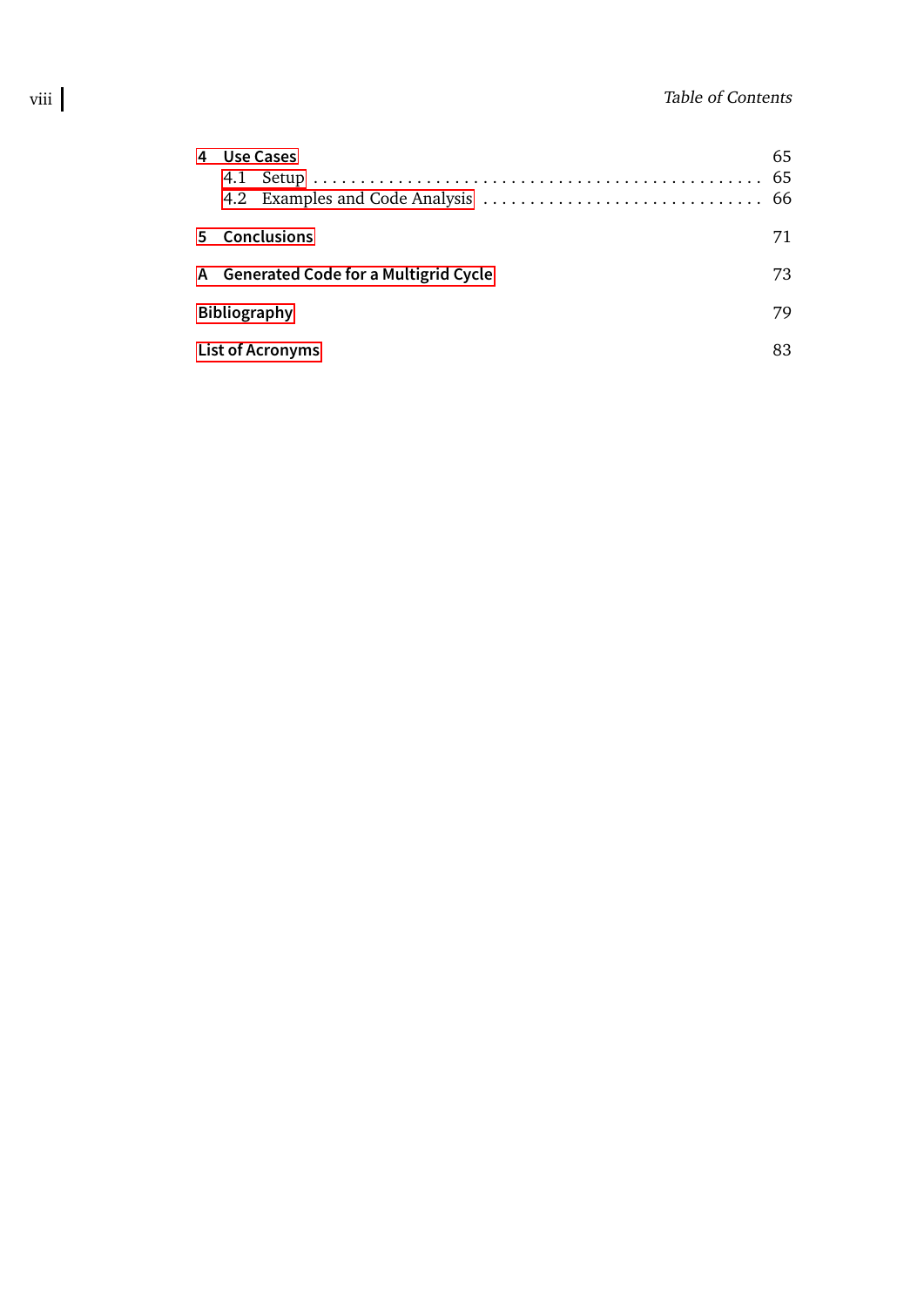# **List of Figures**

| 3.4 Depiction of a 2-dimensional stencil on a square grid  54 |  |
|---------------------------------------------------------------|--|

# **List of Tables**

| 3.1 Mapping of spl matrices to their appropriate SPL counterparts 22 |  |
|----------------------------------------------------------------------|--|
| 3.2 Supported matrix operations in spl programs  24                  |  |
| 3.3 Summary of matrix operators and their appropriate IR nodes  27   |  |
|                                                                      |  |
|                                                                      |  |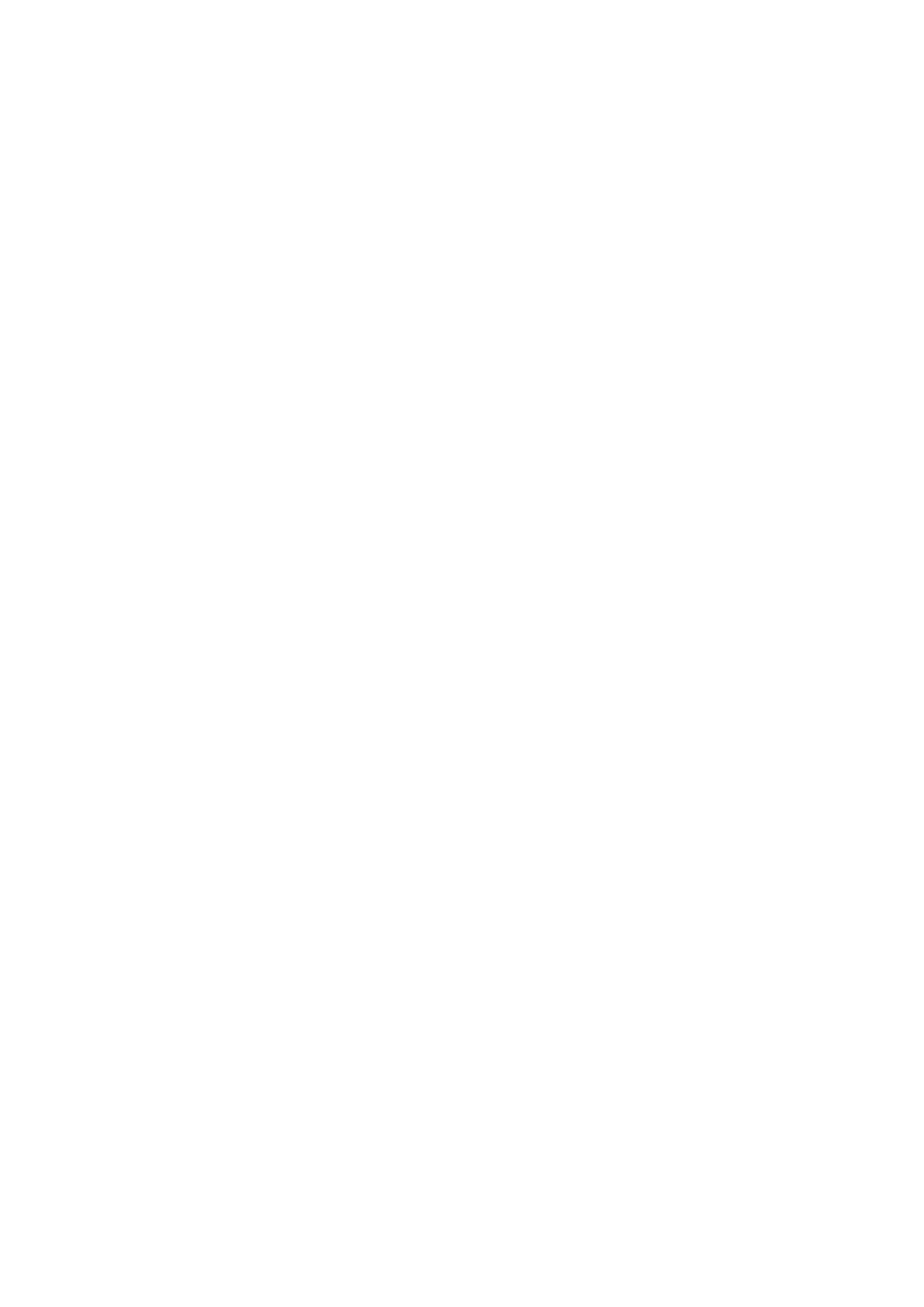# **Chapter 1**

## **Introduction and Motivation**

<span id="page-10-0"></span>The efficient solution of discretized partial differential equations (PDES) is a critical part of many applications in the field of engineering and scientific computing [\[1,](#page-88-1) p. 1, [2,](#page-88-2) p. 2]. This observation has led to a pursuit of creating ever faster solvers for ppes. So called multigrid methods and stencil computations are widely used in this context but the process of implementing them is extremely time-consuming, especially when high performance and portability are desired [\[2,](#page-88-2) p. 2]. For this reason, automatic program generation systems such as the ExaStencils project<sup>[1](#page-10-1)</sup> offer an appealing solution for this problem.

Encouraged by the success of earlier code generators, i.a. SPIRAL, the vision of ExaStencils is that domain experts need only provide a high-level mathematical description of the PDE to solve, augmented with hardware specifications of the target platform [\[2,](#page-88-2) p. 2]. The program generator then automatically synthesizes highly efficient code for the particular scenario at hand.

However, developing such generators is considered a difficult and daunting task due to the complexity of both the design and the actual implementation [\[3,](#page-88-3) p. 125]. First, it requires the designer to gain expertise in the domain in question, and second, code generators are compilers in their own right, which poses further challenges of efficient compiler design, such as understanding low level details of the target platform [\[4,](#page-88-4) p. 2].

To account for all this, ExaStencils follows a radically new approach: turning away from general-purpose languages and moving towards multiple specialized domain-specific languages (psls) results in great expressive power for a small domain of programs, i.e. stencil codes in this case, and refining programs gradually while exploiting the domain-specific knowledge available at each step ultimately enables high performance [\[5,](#page-88-5) pp. 554 sq.].

The success of program generators for high-performance code is measured in the performance of the generated code, but elegance in design, re-usability and maintainability of their implementation are often underrated [\[4,](#page-88-4) p. 2]. In all this

<span id="page-10-1"></span><sup>1</sup> <http://www.exastencils.org/>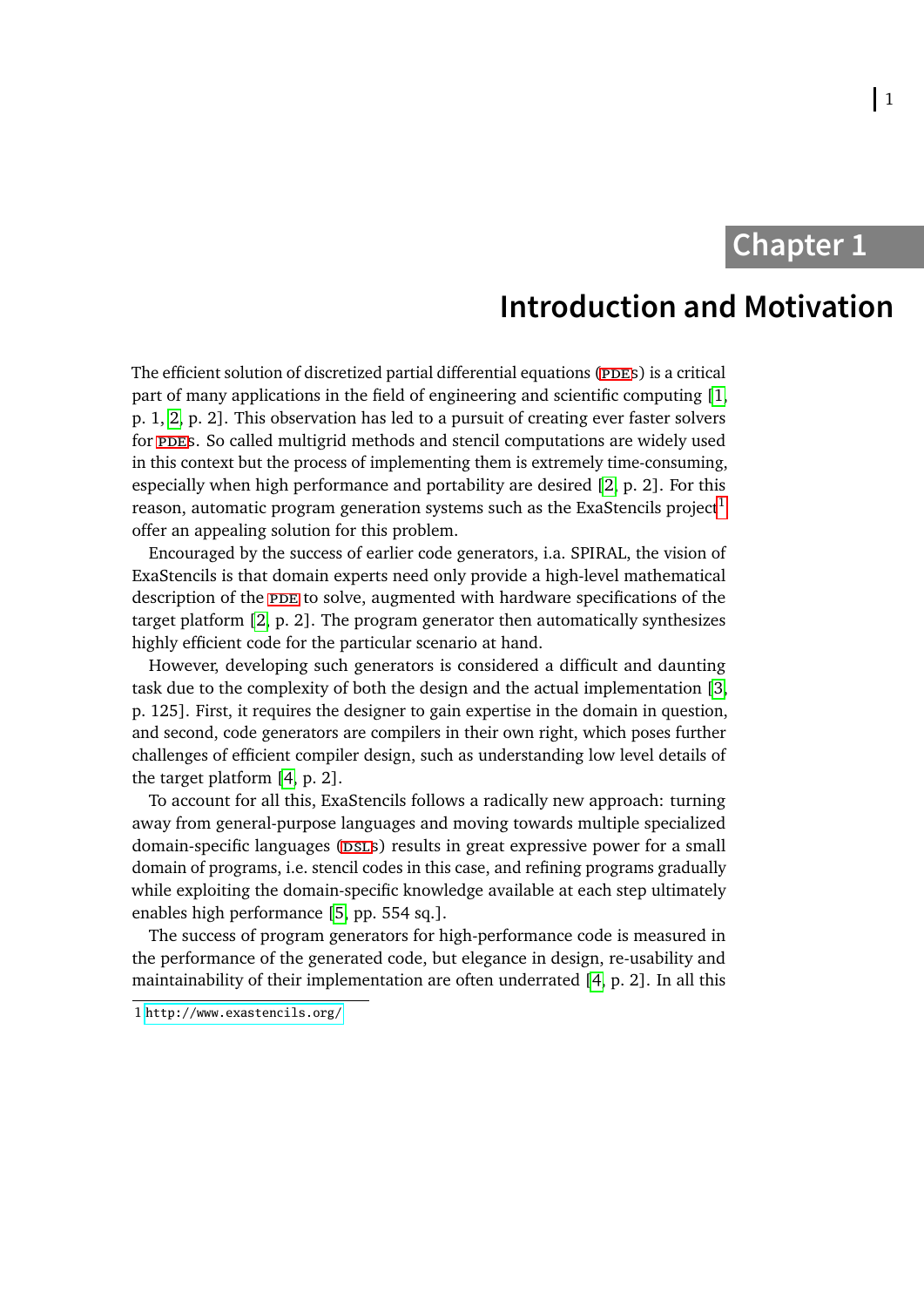respects, SPIRAL is known for the highly efficient code it generates but it has also been opened up to the new domain of multigrid solvers. In this thesis, we try to achieve a similar extension for SpiralS, a partial reimplementation of SPIRAL in Scala.

Specifically, we build a small prototypical program generator focusing on a single kind of PDE only, namely discretized square 2-dimensional Poisson equations with Dirichlet boundary conditions. Thereby, we follow the principled approach taken by SPIRAL and ExaStencils while also being guided by SpiralS' implementation philosophy.

The rest of this thesis is structured as follows. The next chapter imparts the background knowledge and theoretical foundation necessary for the reader to fully comprehend the remainder of the thesis. This includes a brief overview of SPIRAL and SpiralS, the formulation of multigrid methods in SPIRAL, the multi-stage programming framework [lms](#page-92-6) and the closely related Scala-Virtualized compiler. Chapter [3](#page-28-0) explains the implementation of the code generator in full detail. This encompasses an architectural overview, the construction of two internal psLs, the translation between those languages and the application of performance optimizations. In this context, we also demonstrate how stencil computations can be used to improve both the code quality of the generator and the performance of the generated code. Chapter [4](#page-74-0) presents various generator use cases, followed by an analysis of the corresponding fixed-size numerical kernels output by the generator. Chapter [5](#page-80-0) concludes the thesis by summarizing the results and giving an outlook of possible future work.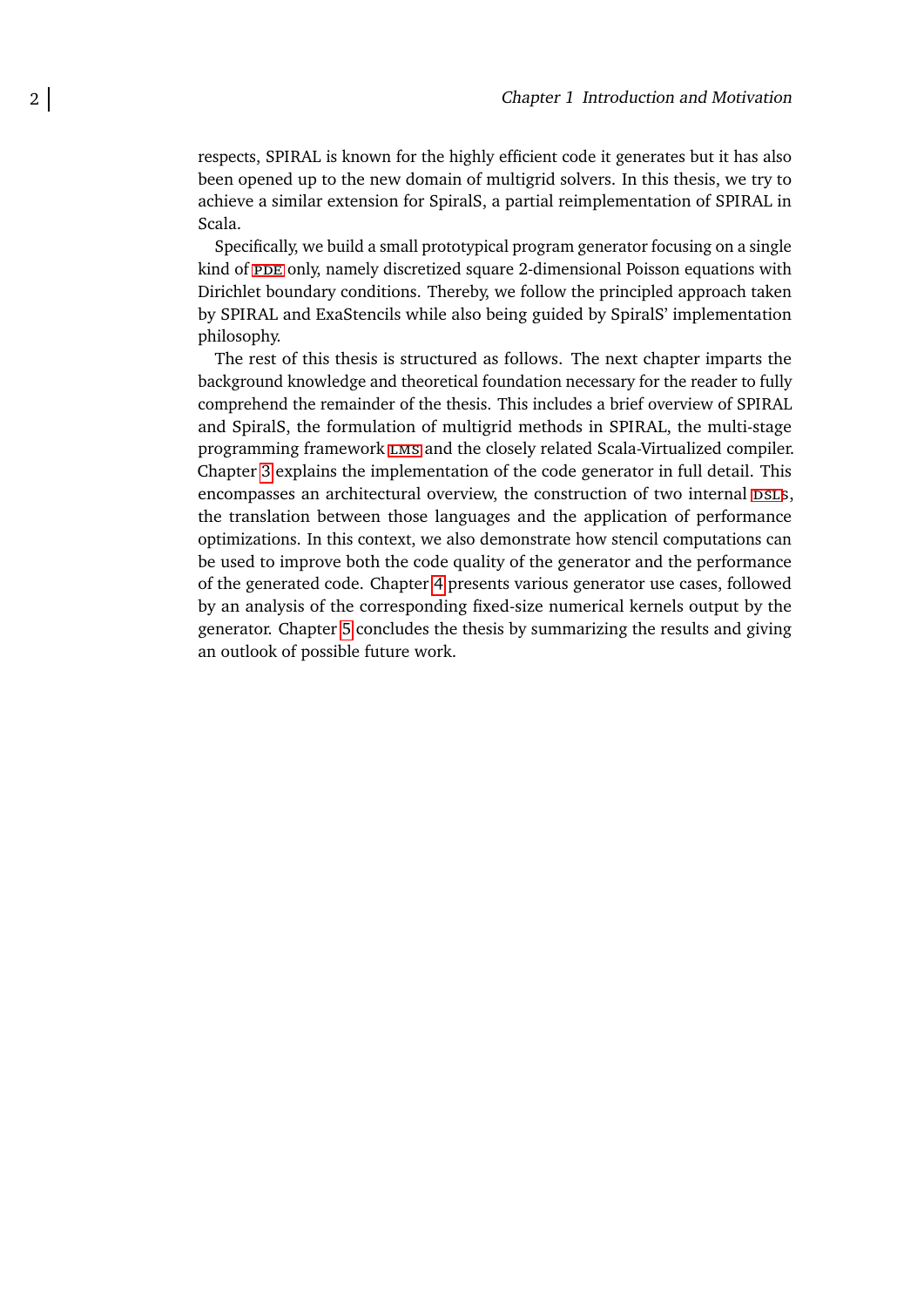**Chapter 2**

## **Background and Fundamentals**

### <span id="page-12-1"></span><span id="page-12-0"></span>**2.1 The SPIRAL Code Generator**

SPIRAL<sup>[1](#page-12-3)</sup> is a program generation system (in other words, a program that generates other programs) used in the domain of digital signal processing (DSP). Its main goal is to automatize the development of high-performance numerical kernels for linear transforms [\[6,](#page-89-0) p. 1920], such as the prominent and ubiquitous discrete Fourier transform (DFT).

#### <span id="page-12-2"></span>**2.1.1 Key Concepts**

In their overview paper [\[6,](#page-89-0) p. 1922], the creators of SPIRAL state that DSP Matrix Factorization algorithms can be represented as matrix-vector multiplications. Both input and output to the algorithm are encoded as vectors and the linear transform to perform is embodied by a particular transformation matrix. Direct application of the matrixvector product would require  $O(n^2)$  operations with regard to a problem size of *n*. However, clever factorization of the transformation matrix reduces the algorithm's complexity to  $O(n \log n)$ . Depending on the concrete linear transform, there may exist several different possible factorizations. For this reason, the challenge is to choose the ones leading to optimal algorithmic performance.

SPIRAL uses a concise and expressive mathematical psl known as Signal Processing Language (SPL) to capture algorithms for DSP transforms. The key idea is as follows [\[6,](#page-89-0) pp. 1923 sq.]: matrix factorizations are considered domainspecific knowledge and can be expressed as parameterized *breakdown rules* written in [spl](#page-92-1). These rules are fed to the generator by domain experts up front. Using the set of predefined rules, SPIRAL implements a recursive rewriting system. Given a high-level description of the transformation matrix in [spl](#page-92-1), the program generator successively applies each fitting breakdown rule to obtain possible factorizations, which may in turn consist of "smaller" (i.e. less complicated)

*[spl](#page-92-1) and Symbolic Rewriting*

<span id="page-12-3"></span><sup>1</sup> <http://www.spiral.net/>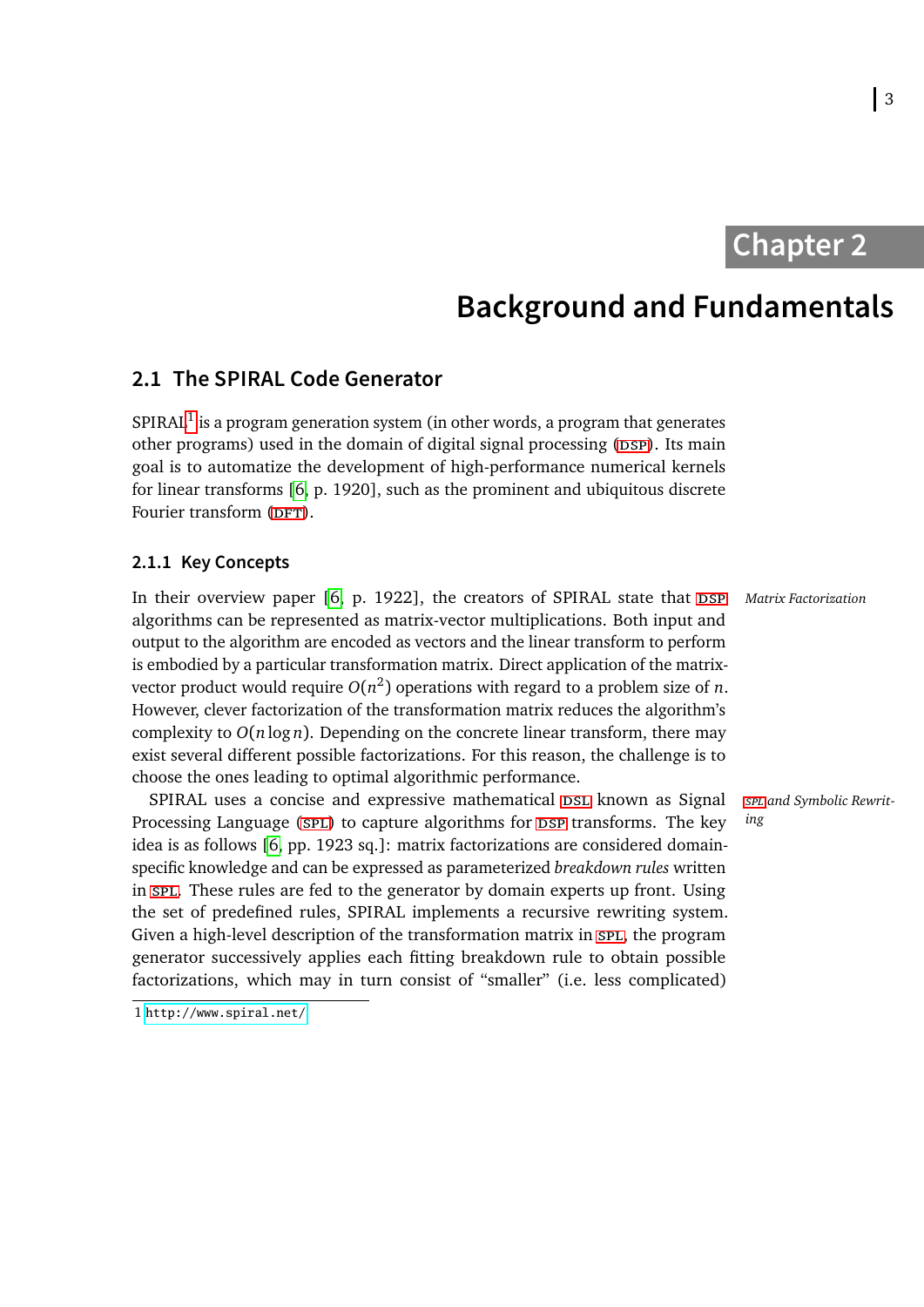transformation matrices. Applying the rules recursively leads to a divide-andconquer approach, eventually delivering a fully expanded (i.e. no more breakdown rules are applicable) description of the factorized transformation matrix. In order to filter out the best of several factorizations, SPIRAL couples this process with empirical autotuning [\[6,](#page-89-0) p. 1921].

*Example* For example [\[1,](#page-88-1) p. 2], a breakdown rule for the famous Cooley-Tukey factorization of a DFT transformation matrix DFT<sub>*mn*</sub> of size  $m \cdot n$  is given by

$$
\text{DFT}_{mn} \longrightarrow (\text{DFT}_m \otimes I_n) T^n_{mn} (I_m \otimes \text{DFT}_n) L^{mn}_m.
$$

The exact definition of the components mentioned in this rule is not important for our purposes. The key is that the matrix  $DFT_{mn}$  left to the arrow  $\rightarrow$  is expressed as factorization of other matrices to the right of the arrow, i.a. in terms of the smaller transformation matrices  $\mathrm{DFT}_m$  and  $\mathrm{DFT}_n$ , utilizing matrix multiplication and the tensor product "⊗".

#### <span id="page-13-0"></span>**2.1.2 Multigrid Methods in SPIRAL**

While the original motivation behind SPIRAL was to facilitate the automatic generation of high-performance code for the restricted domain of psp algorithms, there have been successful efforts to push the generator beyond what was achieved before. As mentioned before, many scientific applications require the solution of [pdes](#page-92-5) and multigrid-methods are widely used in this context.

*Partial Differential Equations*

The work [\[1\]](#page-88-1) of Bolten et al. presents an extension to SPIRAL's present set of breakdown rules to support the generation of a small multigrid solver with a Richardson smoother for a discretized 2-dimensional Poisson equation with Dirichlet boundary conditions. Their paper provides the theoretical foundation of this thesis. Mentioned  $PDE$  in its continuous form [\[1,](#page-88-1) p. 4] is given by

$$
-\Delta u(x) = f(x), \quad x \in \Omega := [0, 1]^2,
$$
  

$$
u(x) = 0, \quad x \in \partial \Omega.
$$

To allow for efficient solving on the machine, the standard procedure is to discretize such equations, yielding a linear system of the form [\[1,](#page-88-1) p. 4]

$$
Ax = b, \quad A \in \mathbb{R}^{n \times n}, \ \ x, b \in \mathbb{R}^n.
$$

*Multigrid Cycle* Finding a direct solution (e.g. by Gaussian elimination) is costly. But the effort can be reduced substantially by employing an iterative solution method such as Gauss-Seidel or Richardson, starting from an initial guess  $x^{(0)}$  and computing a se-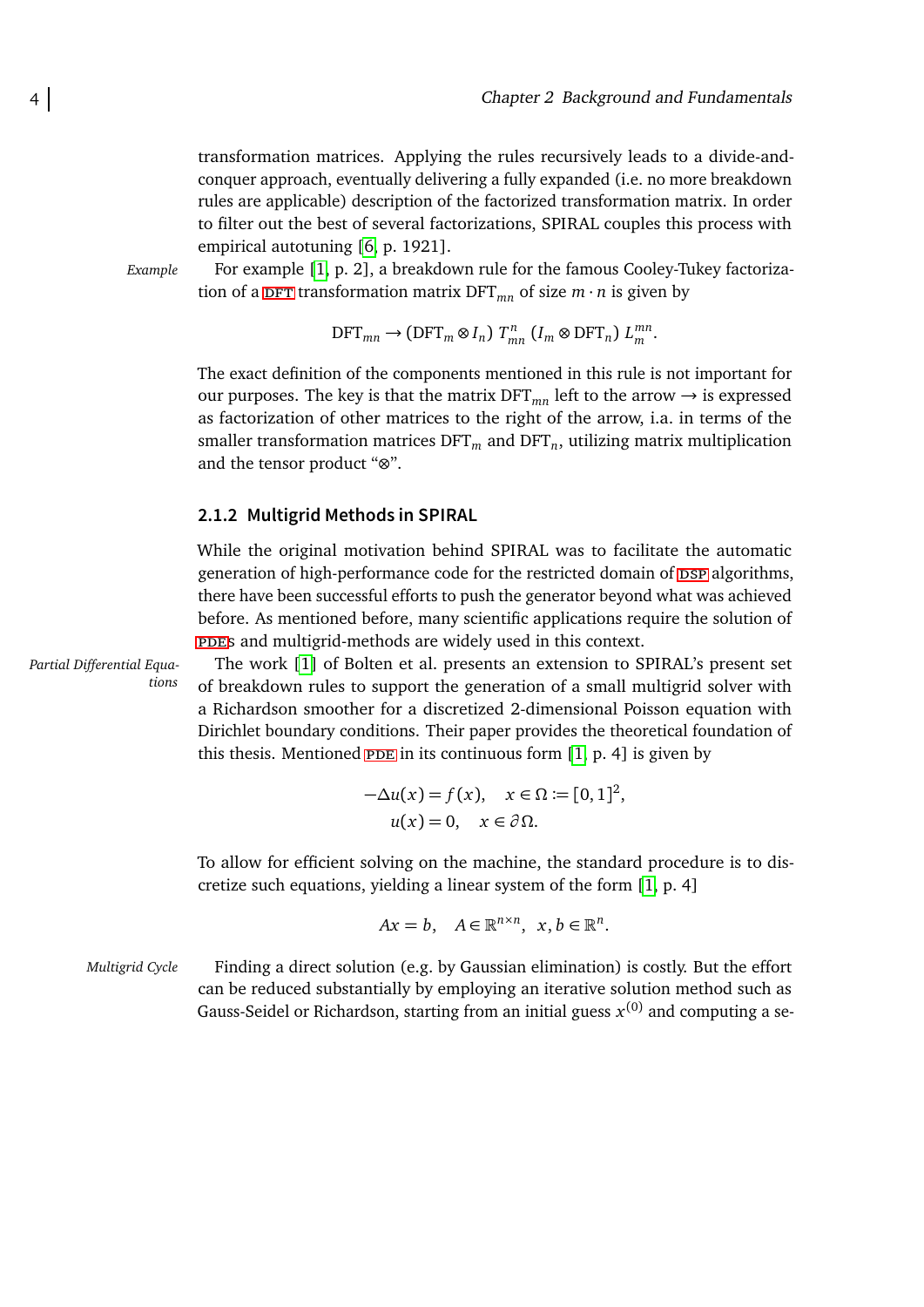quence of approximations  $x^{(k)}$ ,  $k = 0, 1, \ldots$  The error *e* of such an approximation is given by the solution of the system

$$
Ae = b - Ax.
$$

After a few iterations, *e* has not been reduced much but it is smooth. This process is referred to as *pre-smoothing*. The error can now be well represented on a coarser discretization grid (by use of *restriction*), which decreases the number of unknowns considerably. For this reason, obtaining a solution on the coarse grid is now easier. Afterwards, the approximation of the error is transferred back to the fine grid (by use of *prolongation*) and the current approximation of the solution is updated (called *coarse-grid correction*). This process usually introduces undesired high-frequency error components, which can be eliminated by additional subsequent smoothing steps (called *post-smoothing*). This completes one *multigrid cycle*. [\[1,](#page-88-1) p. 5]

But often times, the coarse problem is still too large to be solved directly [\[1,](#page-88-1) *Multigrid Method* p. 5]. Applying the procedure presented above recursively reduces the problem further and further until it is small enough to allow for a direct solution. This strategy is called *multigrid-method*. Implementing multigrid-methods in SPIRAL requires us to reformulate a multigrid cycle in the language of linear algebra, that is, as [spl](#page-92-1) breakdown rules [\[1,](#page-88-1) p. 2]. We limit ourselves to the specification of these rules while omitting the theoretical background.

But first, let us define the mathematical notation [\[1,](#page-88-1) pp. 3 sq.] used in [spl](#page-92-1). The *Mathematical Notation* identity matrix of size  $n \times n$  is denoted by the symbol  $I_n$ . Similarly, we write  $O_n$  for the *n* × *n* zero matrix. A general matrix *M* of size *m* × *n* is written as  $M_{m \times n}$  but the subscript is dropped if the dimension is clear from the context. Horizontal and vertical stacking of compatible matrices *A* and *B* is denoted by

$$
[A | B] \quad \text{and} \quad \begin{bmatrix} A \\ B \end{bmatrix},
$$

respectively. The *n*-dimensional canonical basis vector with a 1 at the *i*th location is denoted by  $e_i^n$  where  $0 \le i < n$ . A scatter matrix  $S_{b,s}^{N \times n}$  $_{b,s}^{N\times n}$  is an  $N\times n$  matrix and a gather matrix  $G_h^{n \times N}$  $\binom{n \times N}{b,s}$  is an  $n \times N$  matrix. They are defined as follows:

$$
S_{b,s}^{N \times n} := \begin{bmatrix} e_b^N & \cdots & \cdots & \cdots & \cdots & \cdots & \cdots & \cdots & \cdots & \cdots & \cdots & \cdots & \cdots & \cdots & \cdots & \cdots & \cdots & \cdots & \cdots & \cdots & \cdots & \cdots & \cdots & \cdots & \cdots & \cdots & \cdots & \cdots & \cdots & \cdots & \cdots & \cdots & \cdots & \cdots & \cdots & \cdots & \cdots & \cdots & \cdots & \cdots & \cdots & \cdots & \cdots & \cdots & \cdots & \cdots & \cdots & \cdots & \cdots & \cdots & \cdots & \cdots & \cdots & \cdots & \cdots & \cdots & \cdots & \cdots & \cdots & \cdots & \cdots & \cdots & \cdots & \cdots & \cdots & \cdots & \cdots & \cdots & \cdots & \cdots & \cdots & \cdots & \cdots & \cdots & \cdots & \cdots & \cdots & \cdots & \cdots & \cdots & \cdots & \cdots & \cdots & \cdots & \cdots & \cdots & \cdots & \cdots & \cdots & \cdots & \cdots & \cdots & \cdots & \cdots & \cdots & \cdots & \cdots & \cdots & \cdots & \cdots & \cdots & \cdots & \cdots & \cdots & \cdots & \cdots & \cdots & \cdots & \cdots & \cdots & \cdots & \cdots & \cdots & \cdots & \cdots & \cdots & \cdots & \cdots & \cdots & \cdots & \cdots & \cdots & \cdots & \cd
$$

The interpretation is that  $S_{h,s}^{N \times n}$  $\int_{b,s}^{N \times n}$  scatters the entries  $x_i$  of an input vector  $x =$  $(x_i)_{0 \le i \le n}$  ∈  $\mathbb{R}^n$  into a vector  $y \in \mathbb{R}^N$  at the locations  $b + i$ s, while setting all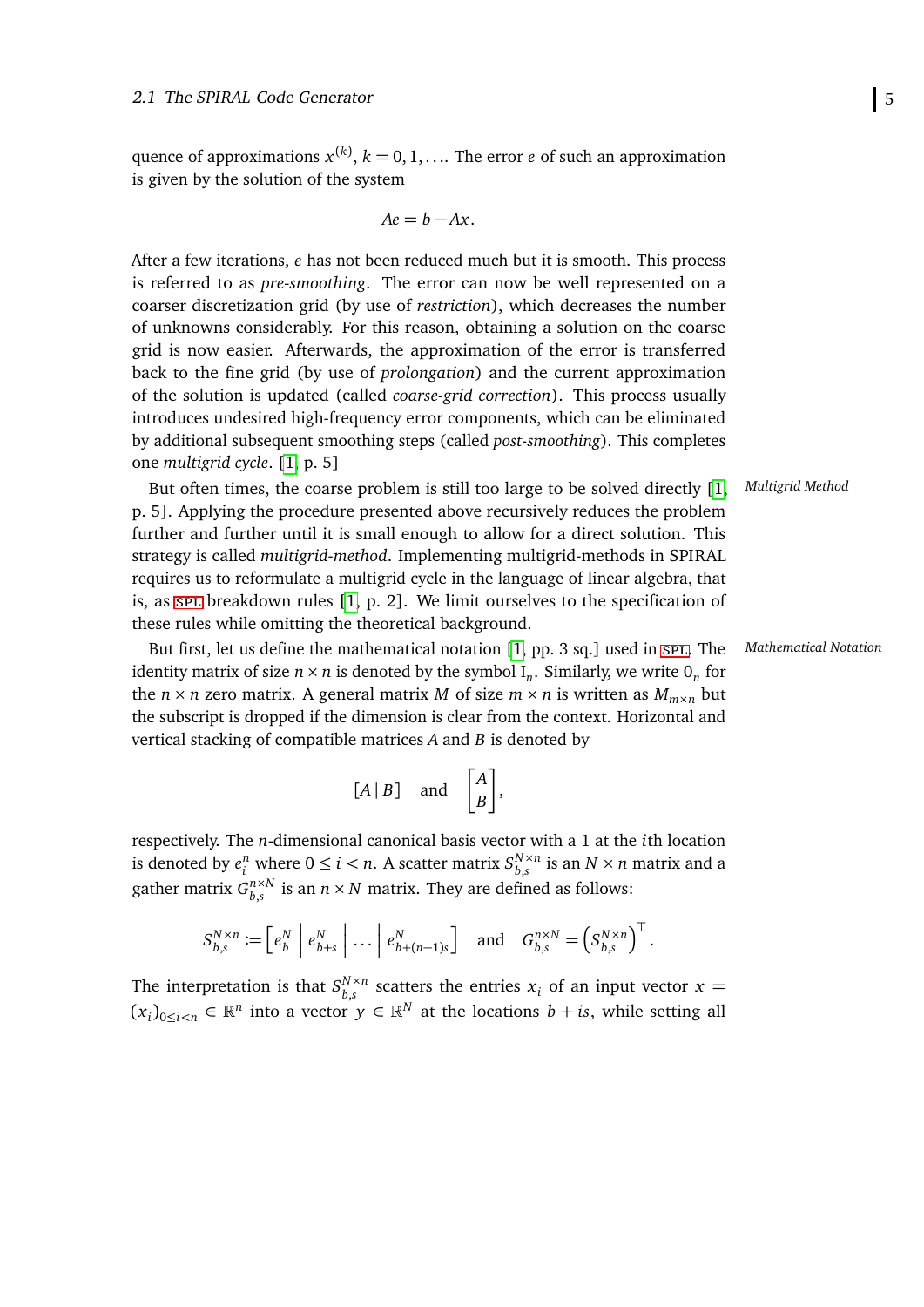other elements of *y* to 0.  $G_{h,s}^{n \times N}$  $\binom{n \times N}{b,s}$  performs the inverse operation, that is, it gathers the data from an input vector  $x = (x_0, \ldots, x_{N-1})^\top \in \mathbb{R}^N$  starting at base *b* with stride *s*, resulting in the vector

$$
(x_b, x_{b+s}, \ldots, x_{b+(n-1)s})^{\top} \in \mathbb{R}^n.
$$

The tensor product of two matrices  $A_{m \times n}$  and  $B_{p \times q}$  is defined as follows:

$$
A_{m \times n} \otimes B_{p \times q} = [a_{k,l}B], \quad \text{where } A_{m \times n} = [a_{k,l}].
$$

The result is a matrix of size  $mp \times nq$ , where every entry  $a_{k,l}$  of A is replaced with the block  $a_{k,l}B$ . The most notable cases are  $A = I_n$  or  $B = I_n$ . To illustrate:

$$
I_n \otimes B = \begin{bmatrix} B & & \\ & \ddots & \\ & & B \end{bmatrix} \quad \text{and} \quad \begin{bmatrix} a & b \\ c & d \end{bmatrix} \otimes I_2 = \begin{bmatrix} a & b & \\ c & d & b \\ c & d & d \end{bmatrix}.
$$

Tridiagonal matrices are given by

$$
\text{Tridiag}_n(a, b, c) = \begin{bmatrix} b & c & & \\ a & b & c & \\ & \ddots & \ddots & \ddots \\ & & a & b & c \\ & & & a & b \end{bmatrix} \in \mathbb{R}^{n \times n}.
$$

These "elementary" matrices can be combined to form more complicated expressions using the usual arithmetic operations for matrices, most notably

$$
A+B
$$
,  $A \cdot B$ ,  $A \otimes B$ , and  $\prod_{i=0}^{k-1} A_i$ 

for suitable matrices *A*, *B* and *A<sup>i</sup>* .

*Novel Breakdown Rules* Table [2.1](#page-16-0) presents the specification of a rewriting system for the multigrid solver mentioned above. Thereby, a breakdown rule expands a non-terminal symbol into a matrix formula that contains non-terminals itself and termination rules explain a non-terminal in terms of aforementioned elementary matrices.

> Entry point of the system is the non-terminal MGSolvePDE*n*,*ω*,*r*,*m*. Simply put, it corresponds to *m* successive applications of a multigrid cycle MGCycle*n*,*ω*,*<sup>r</sup>* , which is in turn translated to a Richardson smoother Richardson*n*,*ω*,*<sup>r</sup>* and a subsequent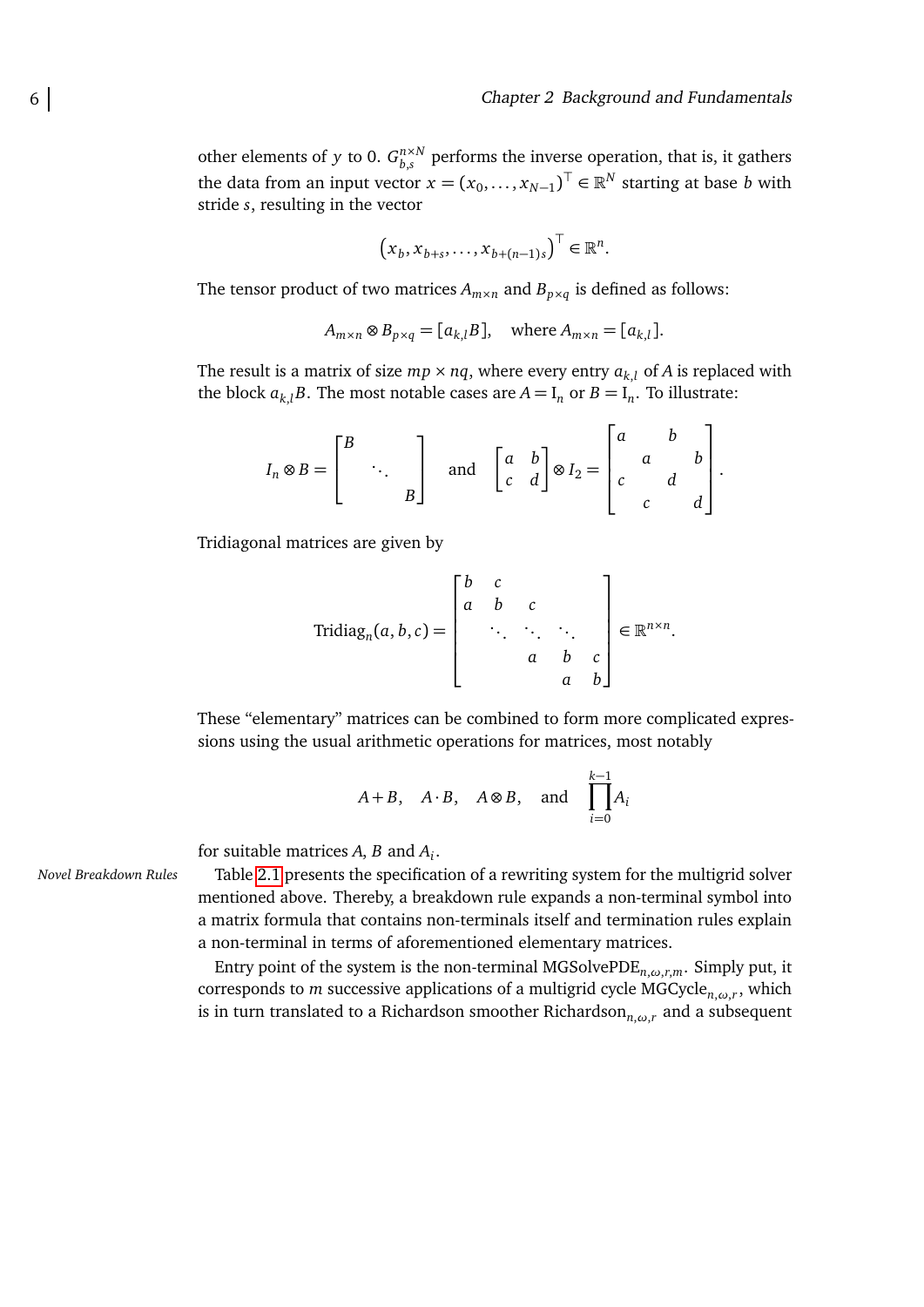<span id="page-16-0"></span>**Table 2.1:** SPIRAL [spl](#page-92-1) breakdown rules for a multigrid solver MGSolvePDE<sub>n, $\omega$ ,*r*,*m*</sub> for an  $n \times n$  discretized 2dimensional Poisson equation with Dirichlet boundary conditions and parameters *ω*, *r* and *m*. The solver uses a Richardson smoother with parameter *ω* and *r* iterations and injection as restriction operator. It performs *m* multigrid cycles. The table has been extracted from [\[1,](#page-88-1) p. 7].

|  | MGSolvePDE <sub>n,<math>\omega</math>,r,m <math>\rightarrow</math> <math>[I_{n^2}   0_{n^2}] \cdot \left( \prod_{n=1}^{n-1} MGCycle_{n,\omega,r} \right) \cdot \left[ \begin{array}{c} 0_{n^2} \\ I_{n^2} \end{array} \right]</math></sub>                                                                                                      |
|--|-------------------------------------------------------------------------------------------------------------------------------------------------------------------------------------------------------------------------------------------------------------------------------------------------------------------------------------------------|
|  | $MGCycle_{n,\omega,r} \rightarrow CGC_{n,\omega,r} \cdot Richardson_{n,\omega,r}$                                                                                                                                                                                                                                                               |
|  | $CGC_{n,\omega,r} \rightarrow \begin{bmatrix} \text{CoarseError}_{n,\omega,r} \\ 0_{n^2}  I_{n^2} \end{bmatrix}$                                                                                                                                                                                                                                |
|  | CoarseError <sub>n,<math>\omega</math>, <math>r \to</math> Interpolate<sub>n</sub> · Scatter<sub>n</sub> · Solve<sub>n,<math>\omega</math>, r · Gather<sub>n</sub> · Residual<sub>n</sub></sub></sub>                                                                                                                                           |
|  | Interpolate <sub>n</sub> $\rightarrow$ Tridiag( $\sqrt{2}/2$ , $\sqrt{2}$ , $\sqrt{2}/2$ ) $\otimes$ Tridiag( $\sqrt{2}/2$ , $\sqrt{2}$ , $\sqrt{2}/2$ )                                                                                                                                                                                        |
|  | Scatter $S_{1,2}^{n \times (n-1)/2} \otimes S_{1,2}^{n \times (n-1)/2}$                                                                                                                                                                                                                                                                         |
|  | $\text{Solve}_{n,\omega,r} \quad \rightarrow \quad \begin{cases} \frac{1}{4} \text{I}_1, \\ \left[\text{I}_{((n-1)/2)^2} \, \middle \vert \, \mathbf{0}_{((n-1)/2)^2} \right] \cdot \text{MGCycle}_{(n-1)/2,\omega,r} \cdot \left[ \begin{matrix} \mathbf{0}_{((n-1)/2)^2} \\ \text{I}_{((n-1)/2)^2} \end{matrix} \right], & n > 3 \end{cases}$ |
|  | Gather $G_1^{(n-1)/2 \times n} \otimes G_{1,2}^{(n-1)/2 \times n}$                                                                                                                                                                                                                                                                              |
|  | Residual <sub>n</sub> $\rightarrow$ [Tridiag <sub>n</sub> (1,-2, 1) $\otimes I_n + I_n \otimes$ Tridiag <sub>n</sub> (1,-2, 1)   I <sub>n</sub> 2]                                                                                                                                                                                              |
|  | Richardson <sub>n,<math>\omega</math>,<math>r \rightarrow \prod_{n=1}^{r-1} \begin{bmatrix} \text{ResidueLaplace}_{n,\omega} &amp; \omega I_{n^2} \\ 0_{n^2} &amp; I_{n^2} \end{bmatrix}</math></sub>                                                                                                                                           |
|  | ResidueLaplace $_{n,\omega,r} \rightarrow$ Tridiag <sub>n</sub> $(\omega, 0.5-2\omega, \omega) \otimes I_n + I_n \otimes$ Tridiag <sub>n</sub> $(\omega, 0.5-2\omega, \omega)$                                                                                                                                                                  |

coarse-grid correction CGC*n*,*ω*,*<sup>r</sup>* . Note the flow of information from *right to left* in the [spl](#page-92-1) breakdown rules as vectors are applied from right to left. The breakdown for CoarseError*n*,*ω*,*<sup>r</sup>* hard codes injection as choice for restriction. Similarly, the rule Interpolate<sub>n</sub> states that linear interpolation is used for prolongation. The non-terminal Solve<sub>n, $\omega$ ,*r*</sub> encodes the multigrid recursion. Base cases ( $n = 3$ ) are solved directly, whereas all other cases  $(n > 3)$  require additional multigrid cycles. The symbol Residual<sub>n</sub> is used to compute the residual *b* − *Ax* and Richardson<sub>*n*, $\omega$ ,*r*</sub> implements a Richardson smoother with parameter *ω* and *r* iterations. Note that Residual*<sup>n</sup>* , Interpolate*<sup>n</sup>* and ResidueLaplace*n*,*ω*,*<sup>r</sup>* set the problem type to be a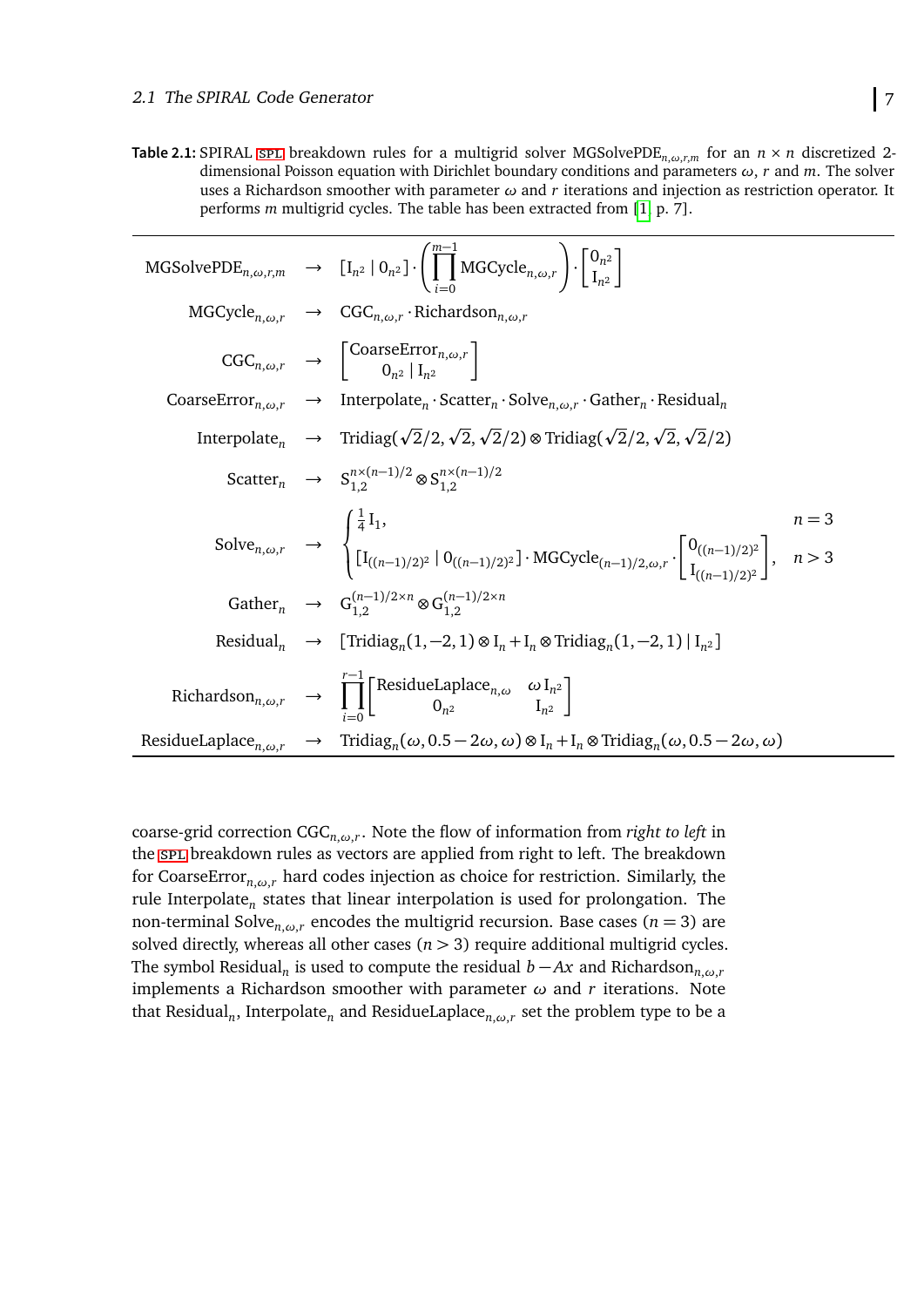Poisson equation and the Dirichlet boundary condition is encoded via the entries of the tridiagonal matrices. [\[1,](#page-88-1) p. 7]

This is all mathematical background it takes. The basic implementation of  $sPL$ in Scala is presented in Section [3.2.](#page-29-0) Implementing the rewrite system given by Table [2.1](#page-16-0) is discussed in Section [3.3.](#page-37-0)

#### <span id="page-17-0"></span>**2.1.3 SPIRAL in Scala**

Spiral $S^{2,3}$  $S^{2,3}$  $S^{2,3}$  $S^{2,3}$  is a partial reimplementation of a small subset of the SPIRAL code generator in the programing language  $Scala<sup>4</sup>$  $Scala<sup>4</sup>$  $Scala<sup>4</sup>$  which covers the generation of fixed size C code for fast Fourier transforms.

In the accompanying publication [\[3\]](#page-88-3), the authors claim that program generators for high-performance libraries are often merely "ad-hoc collections of standalone programs and scripts that are hard to extend, maintain and reuse". The main goal of their work [\[3,](#page-88-3) p. 125] was to (1) analyze already existing generators (i.a. SPIRAL) in order to derive a common and systematic implementation approach, and (2) conduct a case study using the example of SPIRAL to demonstrate how this approach can be realized with high-level programming principles and techniques. Their research on the first point led to the proposal of the implementation approach sketched below [\[3,](#page-88-3) p. 126]:

- Describing problem and algorithmic knowledge through one or multiple psls of successively lower abstraction levels to allow for various phases of program optimization.
- Specifying certain optimizations and algorithmic choices as rewrite rules on DSL programs.
- Designing parameterized high-level data structures to support the generation of multiple low-level representations and data formats.
- Relying on common infrastructure for recurring low-level transformations, such as unrolling with scalar replacement or selective precomputation.

To achieve these points, any programming environment that provides the required language features can be used. The authors of SpiralS relied on a combination of the programming language Scala and the staging framework [lms](#page-92-6), a setup which is also used in this work. The reasons for this particular choice are manifold [\[3,](#page-88-3) p. 134]. For instance, Scala's object-oriented programming paradigm turned out to be beneficial for structuring the generator and implementing the psls, while

*Systematic Construction of Code Generators*

<span id="page-17-1"></span><sup>2</sup> <http://www.spiral.net/software/spiral-scala.html>

<span id="page-17-2"></span><sup>3</sup> Source code available at <https://github.com/GeorgOfenbeck/SpiralS>

<span id="page-17-3"></span><sup>4</sup> It is assumed that the reader already possesses a basic understanding of Scala. Some of its more advanced features are explained as they come up on the way.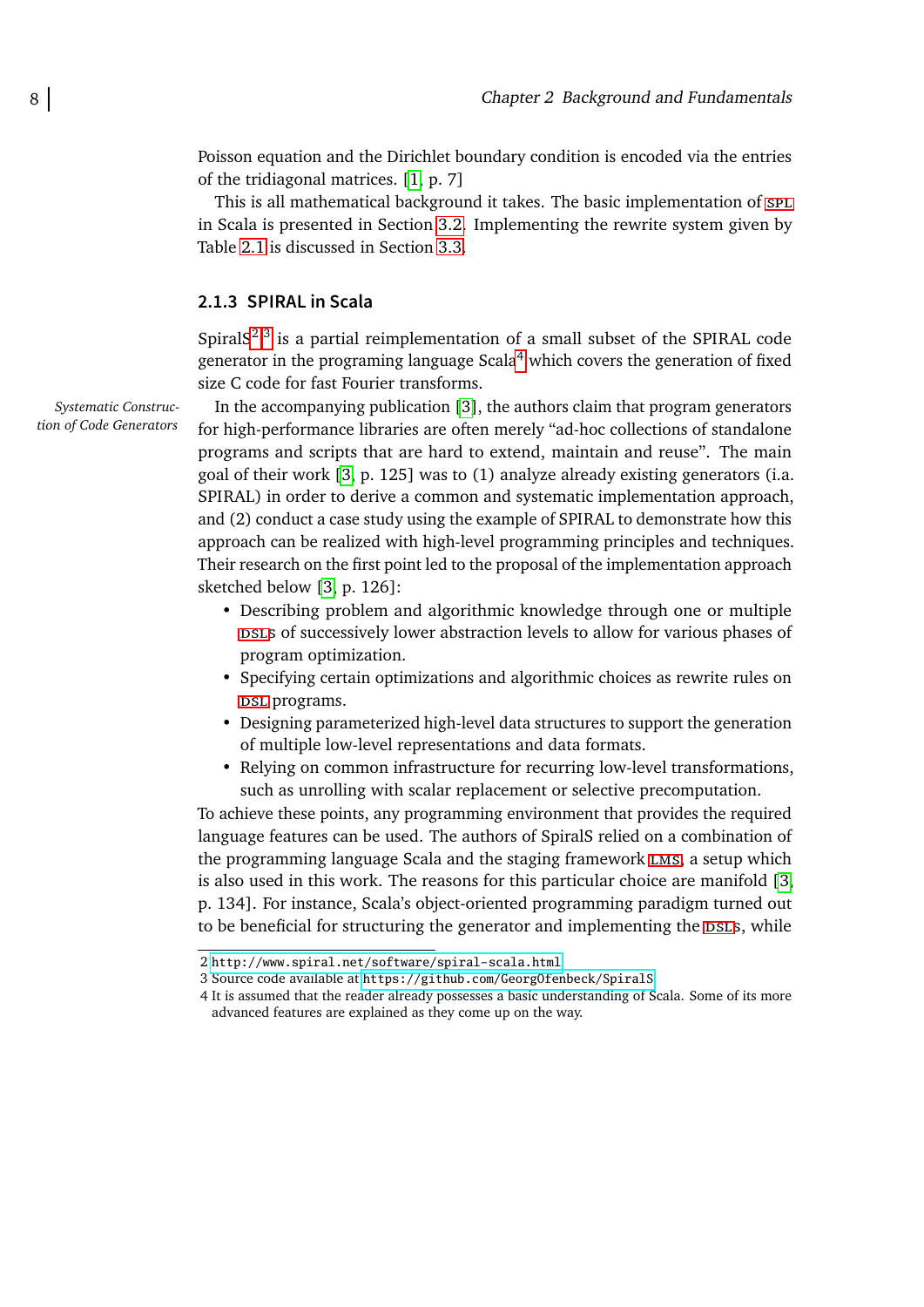functional programming concepts were used to express mathematical algorithms. Furthermore, the support for pattern matching and extractors proved beneficial with regard to DSL rewriting and translation.

The lessons learned and insights gained from the SpiralS project, i.a. which software architectures and programming techniques to use when building the program generator, served as major guidance for the implementation of this work, which will be discussed extensively in Chapter [3.](#page-28-0)

To support program generation, the staging framework [lms](#page-92-6) and the closely related Scala-Virtualized compiler are put to work. They are integral part in the implementation and are presented in greater detail in the following sections.

### <span id="page-18-0"></span>**2.2 Lightweight Modular Staging**

Lightweight Modular Staging ([lms](#page-92-6)) is a dynamic multi-stage programming ([msp](#page-92-9)) approach for the Scala language, implemented as a compiler framework and accessible at the library level. Its main goal is to simplify the process of developing internal DSLS and domain-specific compilers. Extensive information about LMS can be found in Tiark Rompf's PhD thesis [\[7\]](#page-89-1); tutorials and example programs are available online [\[8\]](#page-89-2). A brief introduction is given below.

#### <span id="page-18-1"></span>**2.2.1 Key Principles**

Many dedicated [msp](#page-92-9) languages such as MetaOCaml rely on syntactic annotations *Type-Driven Staging* (in particular quasi-quotation) to mark program parts for staging [\[9,](#page-89-3) p. 121]. The first idea of [lms](#page-92-6) is to break with this tradition and to use *type signatures* for distinguishing between stages instead. For this purpose the higher-kinded type Rep[\_] is provided. The programmer has the responsibility to declare which stage an expression should belong to by explicitly giving it a certain type [\[10,](#page-89-4) p. 102], as demonstrated in the following Scala fragment:

**val** x: Int = ... **val** y: Rep[Int] = ...

Variable x is a plain Int, hence its value is computed during the first stage, i.e. when the program generator (the *meta program*) is run. Consequently, x becomes a constant in the second stage (the *object program*). It is often said that x is *static*. In contrast, variable y is of type Rep[Int]. The type constructor  $Rep[-]$ turns y into a staged expression. The evaluation of y is deferred until the second stage takes place, i.e. when the generated code is executed, where y appears as a computation with result type Int. Hence, y is said to be *dynamic*.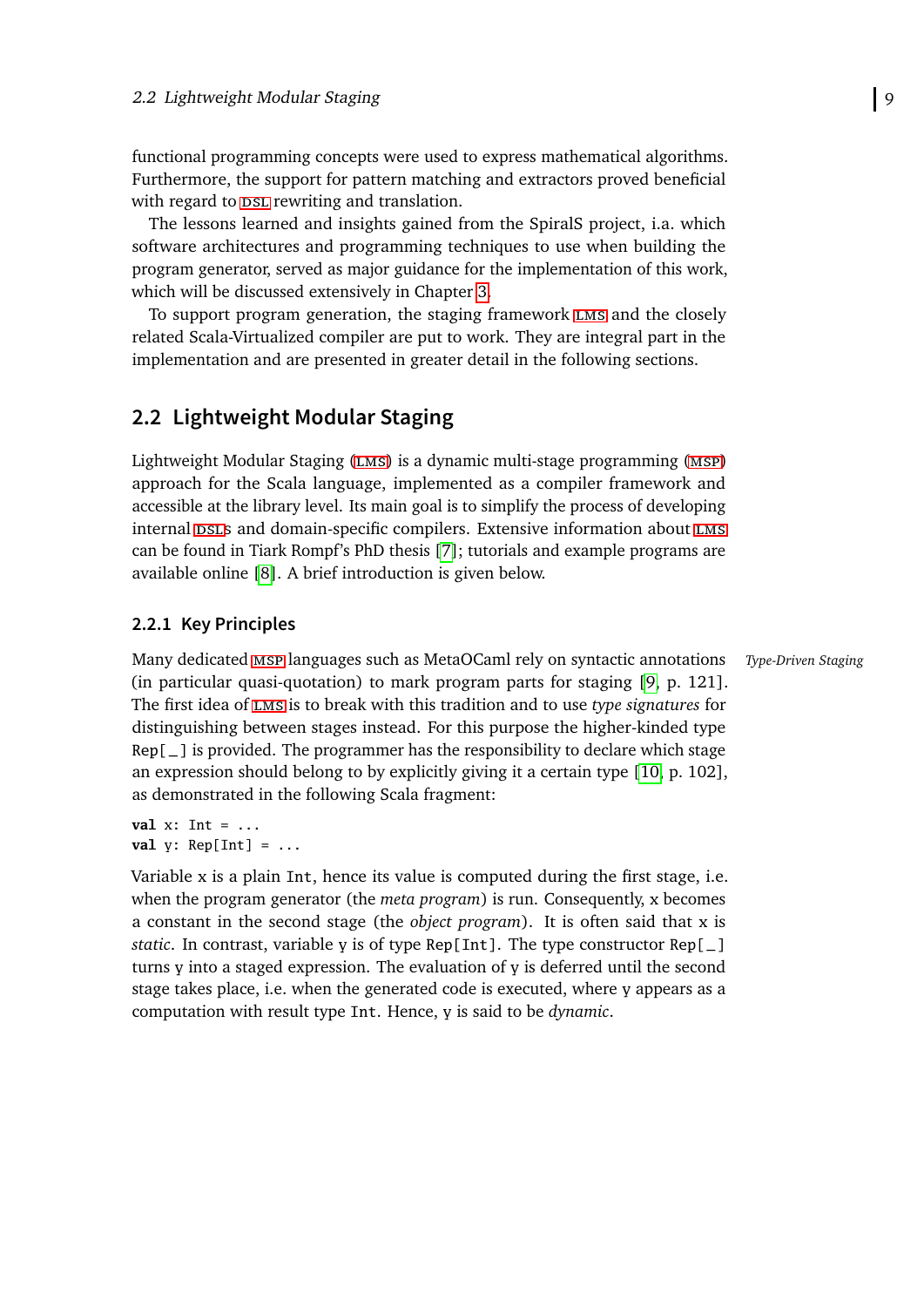An important observation is that the generated code does not pay any runtime cost for static variables [\[10,](#page-89-4) p. 102] due to *precomputation*. Moreover, program generator and DSL code are both part of the same program, expressed in terms of the same syntax. This principle is known as *linguistic reuse* and has many benefits [\[7,](#page-89-1) p. 23]. To name one, since types are used to distinguish between computational phases, we can leverage the Scala type system to automatically ensure that well-typed meta programs lead to well-typed object programs as well.

*Semantic Composition of Staged Code*

*Example: Staged Power*

*Function*

Now that it is known how to make binding times of expressions explicit, the next question that arises is how to manipulate staged program fragments. This leads to the second idea of [lms](#page-92-6): operations on staged types are distributed as (overloaded) operators, which are packaged as components in the form of Scala mix-in traits [\[9,](#page-89-3) p. 122]. In conjunction with the first idea, this technique makes it possible to combine staged code in a semantic way, rather than simply expanding it syntactically [\[10,](#page-89-4) p. 94].

In order to clarify, let us take a look at the classic introductory example for staging [\[7,](#page-89-1) pp. 23 sq.], namely the power function  $b \mapsto b^n$  where  $n \in \mathbb{N}$ . A straight-forward implementation in Scala is given below:

**def** power(b: Double, n: Int): Double = **if**  $(n == 0)$  1.0 **else** b  $*$  power $(b, n - 1)$ 

Imagine the scenario that a program will take many different numbers to the same power. Therefore, we would like to specialize this function for fixed exponents of n. In other words: n is statically known while the base b is only dynamically available. Thus, we want to turn b into a staged expression. In LMS, this circumstance is reflected by changing the declared type of b from Double to Rep[Double]. Since a part of the function's input is now dynamic, the output can only be computed dynamically as well. Hence, the new return type must be Rep[Double] instead of just Double. This gives the implementation listed below:

```
def power(b: Rep[Double], n: Int): Rep[Double] =
  if (n == 0) 1.0 else b * power(b, n - 1)
```
Staging the power function introduced only a comparatively low amount of syntactic overhead: the function body remains unchanged, merely the signature had to be slightly tweaked.

*Composing Modules* This code, however, does not compile yet. One problem is that both b and power(b,  $n - 1$ ) are no longer of type Double, which means they cannot be combined using ordinary multiplication  $\ast$ . This is where component technology and semantic composition come into play. [lms](#page-92-6) provides several traits that define operations on staged types as overloaded operators. For example, basic arithmetic on staged primitives (such as Rep[Double]) is bundled in trait PrimitiveOps.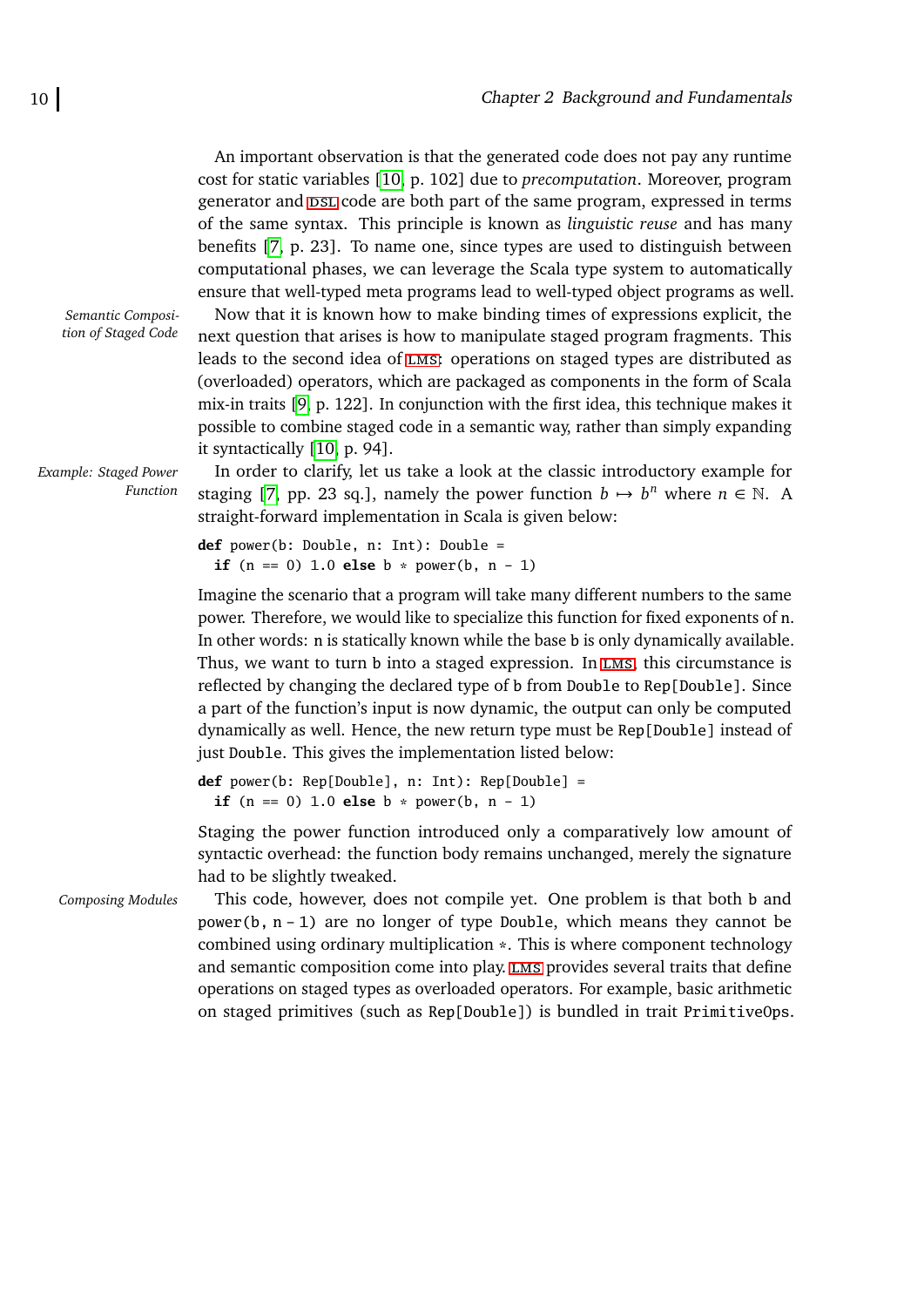This functionality can either be accessed directly through *path-dependent types* and import statements:

```
val p: PrimitiveOps = new ... // instantiation of implementation trait
import p._ // bringing members into scope, i.a. Rep[_]
def power(b: Rep[Double], n: Int): Rep[Double] = ...
```
Alternatively, it can be requested indirectly using *selftype annotations*, which can be seen as "the Scala way" of specifying needed components for dependency injection [\[11,](#page-89-5) p. 660]. These annotations are preferred over path-dependent types because they allow for higher modularity. In order to use selftypes, we have to wrap the power function in its own trait, which we call Power. This way, Power becomes a component itself and may in turn be reused as a mix-in for other traits.

```
trait Power { this: PrimitiveOps =>
 def power(b: Rep[Double], n: Int): Rep[Double] = ... }
```
Special attention should be payed to the selftype annotation

**this**: PrimitiveOps **=>**

in the first line of the definition of Power. This very annotation causes that, practically speaking, an instance of Power cannot be created without also mixing in a concrete (but unspecified) instance of trait PrimitiveOps [\[9,](#page-89-3) p. 122].

In any way, we have now gained access to the operations supplied by trait PrimitiveOps, which does not only provide a suitable definition for multiplication, but also implicitly converts plain Doubles like 1.0 into their staged counterparts of type Rep[Double]. Ultimately, the code listed above type checks.

Another important aspect of LMS is that DSLS are conceptually split into two parts [\[10,](#page-89-4) p. 96]: an *interface* and one or possibly more corresponding *implementations*. Both parts can be combined from traits to form a complete definition of a [dsl](#page-92-0). It is important to realize that [dsl](#page-92-0) programs are written *only* in terms of the given interface, while being completely unaware of the underlying implementation. For example, aforementioned staged power function relies on the interface PrimitiveOps but is agnostic of its implementation PrimitiveOpsExp.

Not only is this conceptual separation demanded by common software engineering principles, e.g. to swap out an implementation for another without affecting client code. But perhaps even more urgent is the concern for *safety* [\[7,](#page-89-1) p. 92]. If it were possible for a psl program to inspect and reason about its own structure (i.e. implementation), optimizing rewrites that maintain semantical but not structural equality could no longer be performed without risking to change the meaning of the program.

*Splitting Interface and Implementation*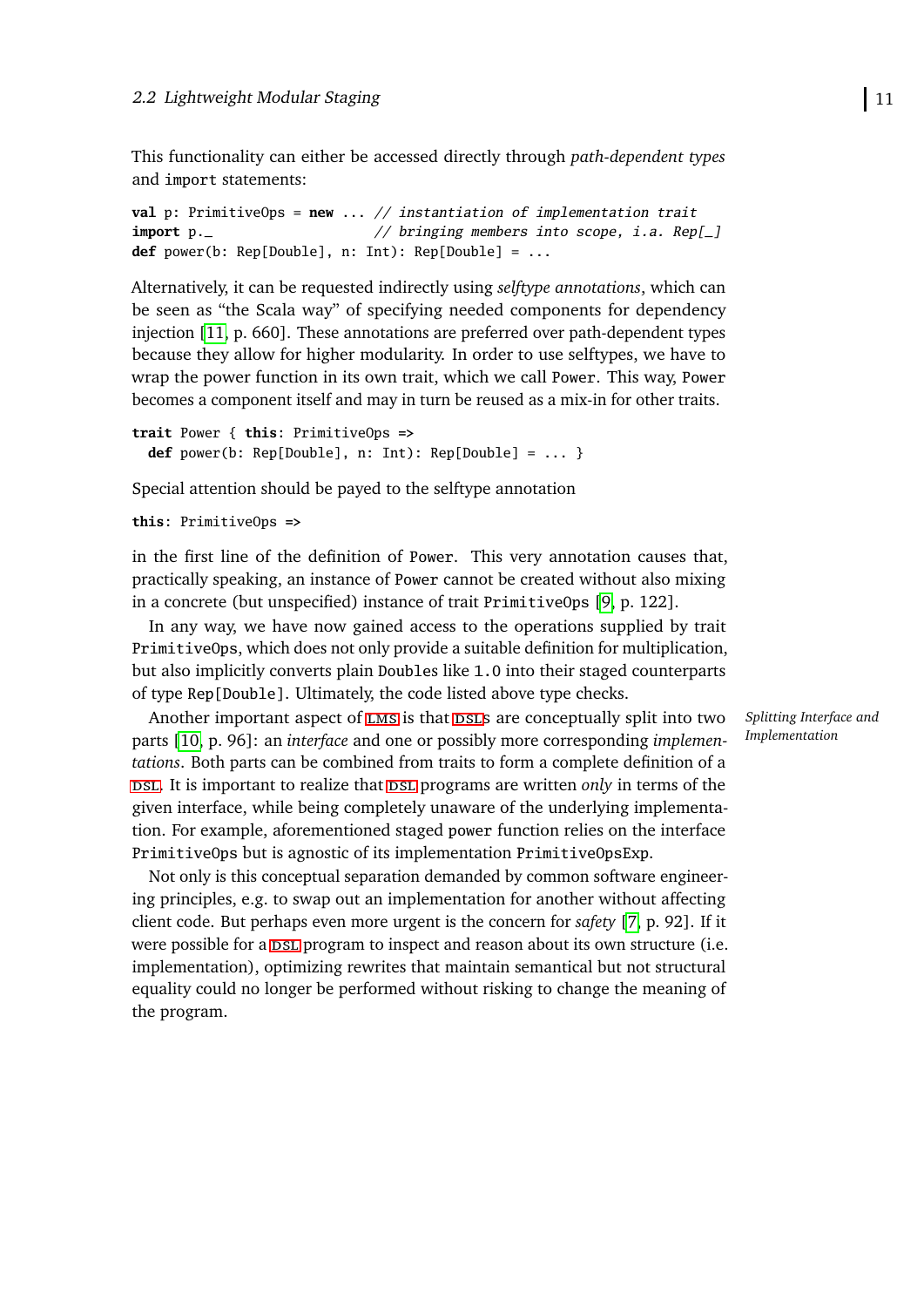#### <span id="page-21-0"></span>**2.2.2 Inner Workings**

The idea of separating interface and implementation is so fundamental that it can be observed throughout the entire inheritance hierarchy of [lms](#page-92-6), which we shall now examine.

*Representing Staged*

*Code*

At the root of the hierarchy is the interface trait Base [\[7,](#page-89-1) p. 57]. It declares the well-known type constructor Rep[T] and an abstract method named unit, which is intended to lift static values of type T and produce dynamic ones of type Rep[T].

```
trait Base {
  type Rep[T]
 protected def unit(x: T): Rep[T] }
```
Every Scala program that wants to make use of staging has to mix in Base. The interpretation of Rep[T] is that it *represents* a computation that yields a result of type T in the next program stage [\[9,](#page-89-3) p. 122]. Interestingly enough,  $Rep[T]$  is merely an abstract type and therefore the concrete intermediate representation ([ir](#page-92-4)) of staged expressions is left open.

*Strings* In fact, it is possible to treat staged program parts as plain strings by defining

**type** Rep[T] = String

However, this is arguably not the most useful representation since we would like to obtain a more analyzable structure [\[9,](#page-89-3) p. 124], e.g. to check whether the object program warrants certain guarantees or to perform optimizations before unparsing to actual code.

*Expression Trees* For this reason, the LMS core library gives a concrete IR in trait BaseExp [\[7,](#page-89-1) p. 58], which is the implementation counterpart of Base:

```
trait BaseExp extends Base with Expressions {
  type Rep[T] = Exp[T]protected def unit(x: T) = Const(x) }
```

```
trait Expressions {
  // atomic expressions
  abstract class Exp[T]
 case class Const[T](x: T) extends Exp[T]
 case class Sym[T](id: Int) extends Exp[T]
  // composite definitions: Exp + Exp, Exp * Exp, ...
 abstract class Def[T]
 // statements: val x = Defcase class Stm[T](sym: Sym[T], rhs: Def[T])
  // block scopes: { Stm; Stm; ...; Stm; Exp }
 case class Block[T](stms: Stm[_], res: Exp[T]) }
```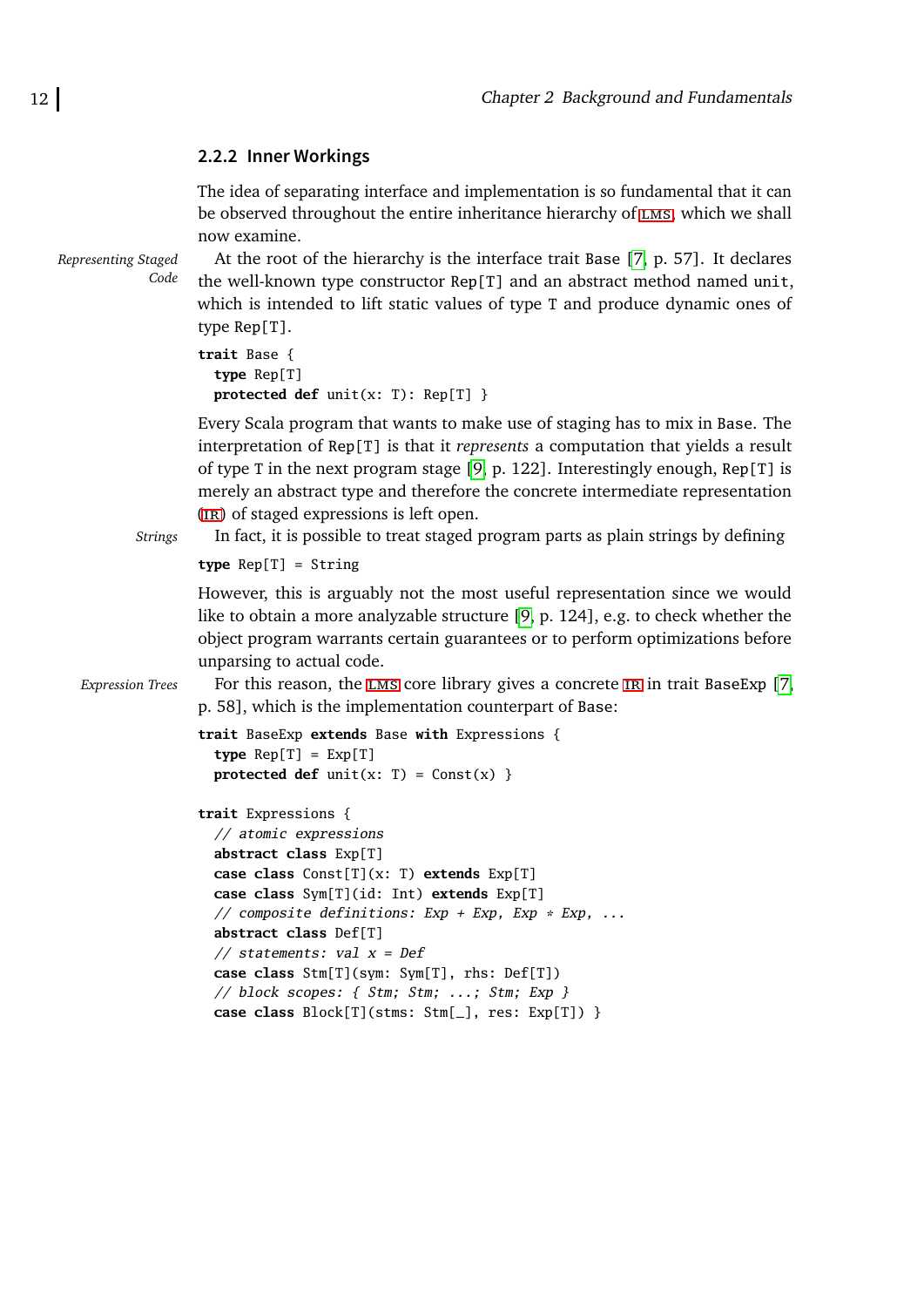<span id="page-22-0"></span>

**Figure 2.1:** Expression trees as defined by BaseExp

This listing deserves further explanation. First of all, BaseExp extends the interface Base. It defines Rep[T] in terms of expression trees<sup>[5](#page-22-1)</sup> Exp[T]. Therefore, BaseExp also mixes in the Expressions trait, which contains a concrete implementation of expression trees.

We observe four kinds of expressions: (1) atoms (subclasses of Exp[T]), which are either constants Const[T] or symbols  $Sym[T]$ , (2) composite definitions Def[T], (3) statements Stm[T], and (4) block scopes Block[T]. Constants convert static values of type T into their staged representation of type Exp[T]. For this reason, BaseExp defines unit in terms of Const. Symbols, on the other hand, embody unique identifiers referring to definitions. The latter are obtained by combining atoms into more complex expressions utilizing (often times user-defined) operators. No concrete subclasses of  $\text{Def}[T]$  are given because only psl authors themselves can have the knowledge to provide meaningful data types. The link between definitions and symbols is established by statements Stm[T]. Finally, (nested) scopes consisting of a series of statements stms and a final return value res are modeled by class Block[T]. The [ir](#page-92-4) is also depicted in Figure [2.1.](#page-22-0)

Note that Def[\_] is left abstract by intent. It is encouraged to extend the [ir](#page-92-4) *An Extensible [ir](#page-92-4)* by providing own subclasses of  $Def[\_]$  to further refine the semantics of  $DSL$ expressions. Generic optimizers (e.g. the ones provided by the framework, c.f. Page [36\)](#page-44-0) may view the IR in terms of its base nodes  $(Exp[-]$  and  $Def[-])$  while user-defined domain-specific optimizers can leverage the richer semantics to view the program on a higher level of abstraction [\[10,](#page-89-4) p. 97].

Code generation is an explicit operation and will be presented in greater detail *Unparsing* in Section [3.8.](#page-70-0)

<span id="page-22-1"></span><sup>5</sup> Actually, [lms](#page-92-6) uses a directed graph ("sea of nodes") that can be accessed via a tree-like interface. [\[9,](#page-89-3) p. 124]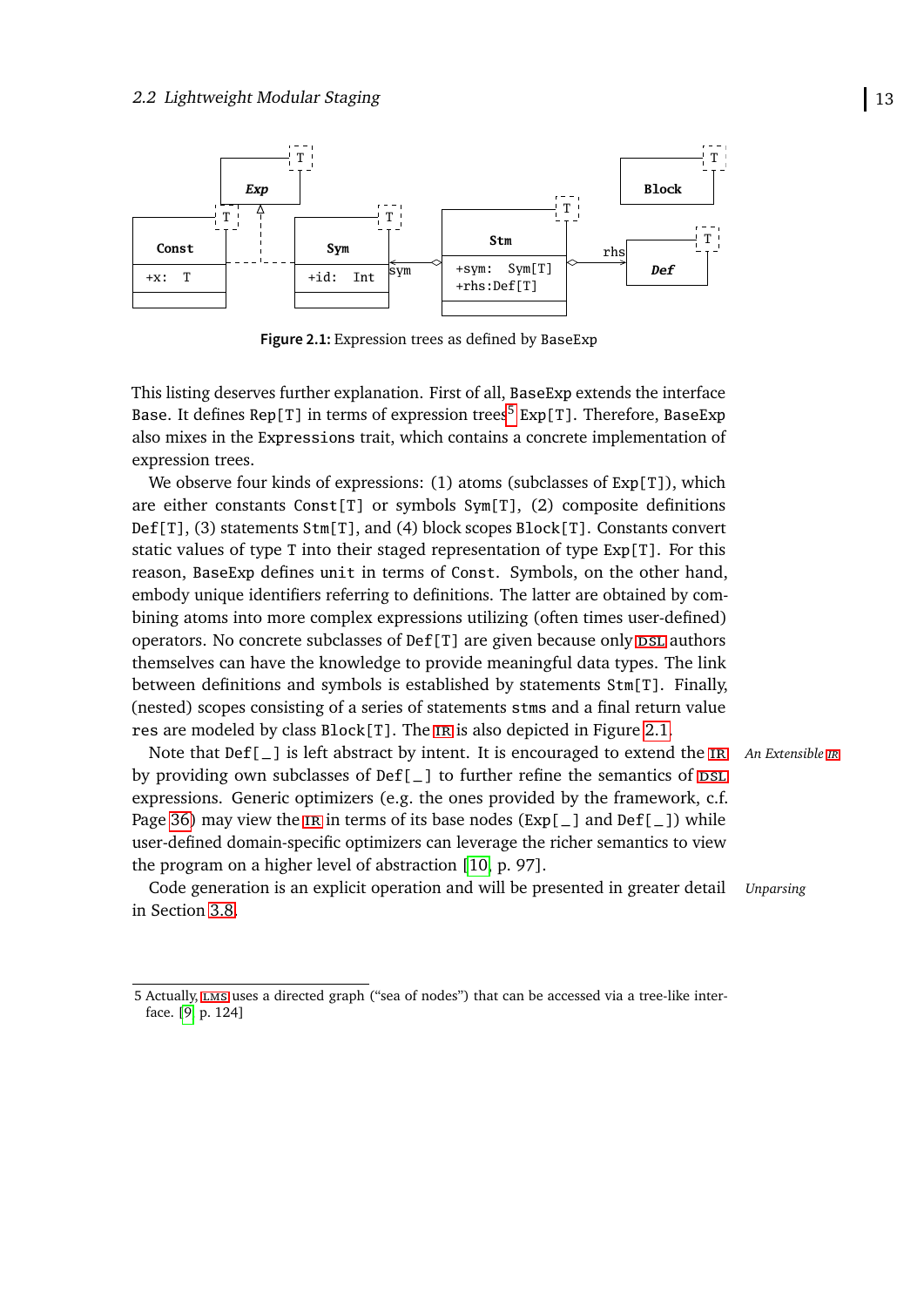#### <span id="page-23-0"></span>**2.2.3 Important Utility Functions**

Now that we have a basic understanding of LMS' internal structure, let us examine the Expressions trait in greater detail, focusing on its most important and practical utilities in particular.

*From* Sym*s to* Def*s* Besides the abstract class Def, there is also a corresponding *object* with the same name Def, i.e.

```
trait Expressions { ...
  abstract class Def[T]
 object Def { ... } }
```
Objects can be thought of as singletons which are Scala's analogue to the concept of static members of a class in Java. The object Def is intended to act as an *extractor* for pattern matching [\[7,](#page-89-1) p. 67]. Given a symbol sym, it facilitates the navigation to its associated definition as follows:

```
sym match { case Def(d) => ... }
```
After the arrow =>, the definition which sym refers to is bound to the name d. This mechanism comes in handy when traversing and inspecting the [ir](#page-92-4), i.a. to implement domain-specific rewrites or to translate between different DSLS.

*From* Def*s to* Sym*s* But how are definitions and symbols glued together in the first place? The answer is, there exists a function toAtom for this sole purpose.

```
implicit def toAtom[T](d: Def[T]): Exp[T] = ...
```
As its name suggests, toAtom takes a composite definition d and converts it to an atomic expression (i.e. a symbol referring to d). Behind the curtain [\[7,](#page-89-1) p. 67], [lms](#page-92-6) keeps track of already encountered definitions. If toAtom finds a previous definition that is structurally equivalent to the given one, a corresponding symbol has already been created, which is then simply returned. Otherwise, a fresh new symbol is produced and linked with the current definition first (by creating a corresponding statement Stm), before it is then returned.

*Common Subexpression Elimination*

Since a definition may only refer to other definitions via their associated symbols, every definition will be named [\[7,](#page-89-1) p. 58], effectively allowing for common subexpression elimination ([cse](#page-92-10)). This is an important optimization technique that prevents unnecessary duplication of code. Note that [cse](#page-92-10) is implemented completely generic and independent of any particular DSL.

Furthermore, it should be highlighted that toAtom is marked with the implicit keyword. This qualifies the function for so called *implicit conversions* [\[11,](#page-89-5) ch. 21.2]. Simply put, this causes that the conversion from definitions to symbols will take place automatically.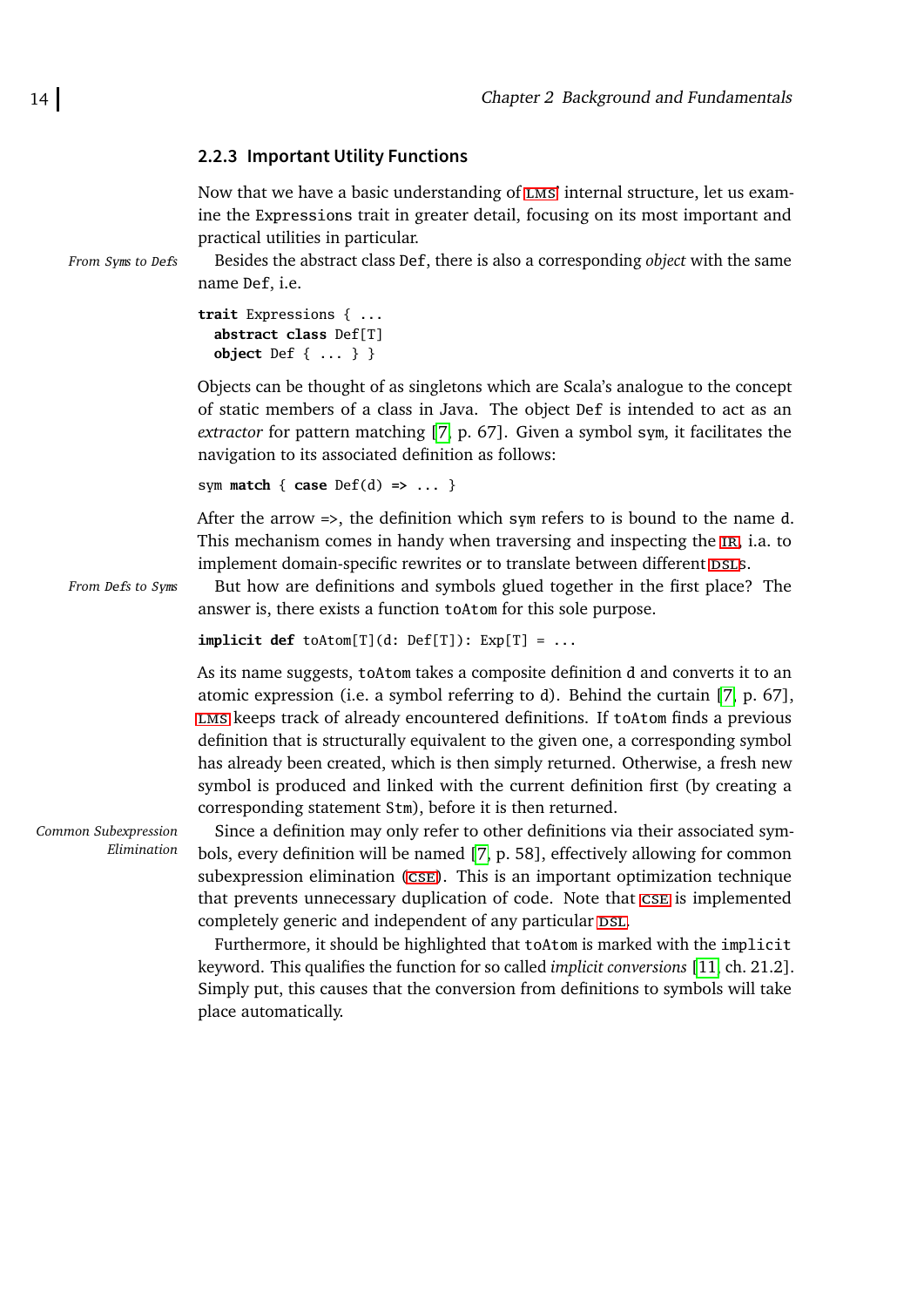### <span id="page-24-0"></span>**2.3 Scala-Virtualized**

Scala is a purely object-oriented language, e.g. operators are not a special kind of syntax but implemented as ordinary methods [\[11,](#page-89-5) ch. 5.4]. This is feasible because valid identifiers may not only contain alphanumeric characters but also symbolic ones, or even a combination of both. So +, unary\_! and :: are in fact legal method names. Furthermore, it is possible to use *any* method (no matter whether it has a symbolic name or not) in operator notation. For example, the foreach combinator on lists can be invoked in two ways:

List(1, 2, 3).foreach(println)  $//$  as method call List(1, 2, 3) foreach println  $//$  infix operator

Both expressions are equal. Vice versa, the computation  $1 + 2$  is just syntactic sugar for  $1.+$ (2). In other words: There is a method named  $+$  defined in class Int that takes an Int as argument and returns an Int as result:

```
abstract class Int { ...
 def +(x: Int): Int // just to appease the compiler }
```
This high amount of syntactic flexibility proves beneficial when implementing embedded DSLS. Nevertheless, there are certain shortcomings of plain Scala which are addressed in *Scala-Virtualized* [\[12\]](#page-89-6), a small set of extensions to the regular Scala compiler meant to further enhance its psl hosting capabilities. In fact, Scala-Virtualized has originally been developed for use in [lms](#page-92-6) but is now used in several other projects as well. A discussion of its main features follows below.

#### <span id="page-24-1"></span>**2.3.1 External Functions**

In Section [2.2.2](#page-21-0) it was mentioned that all (custom) operations on staged types, such as the multiplication  $*$  seen in Section [2.2.1,](#page-18-1) are realized as operators on type Rep[\_]. Taking the introductory paragraph of this section into consideration, one may suspect these operators to be implemented as instance methods of  $Rep[\_]$ . But then again, this is not possible because Rep $[\_]$  is just an abstract type constructor independent of an underlying implementation.

To overcome this problem, Scala-Virtualized adds external functions [\[7,](#page-89-1) pp. 33 sq.] to the repertoire, which provide an easy way of defining methods (operators) on objects outside of their class.<sup>[6](#page-24-2)</sup> The idea is similar to operator overloading in  $C^{+*}$ . Here's how trait PrimitiveOps declares multiplication on staged Doubles:

<span id="page-24-2"></span><sup>6</sup> To some extent, the same effect can be achieved in regular Scala, too, albeit in a more cumbersome way using implicit functions. External functions may even override already existing members of a class, which is not possible with implicit functions.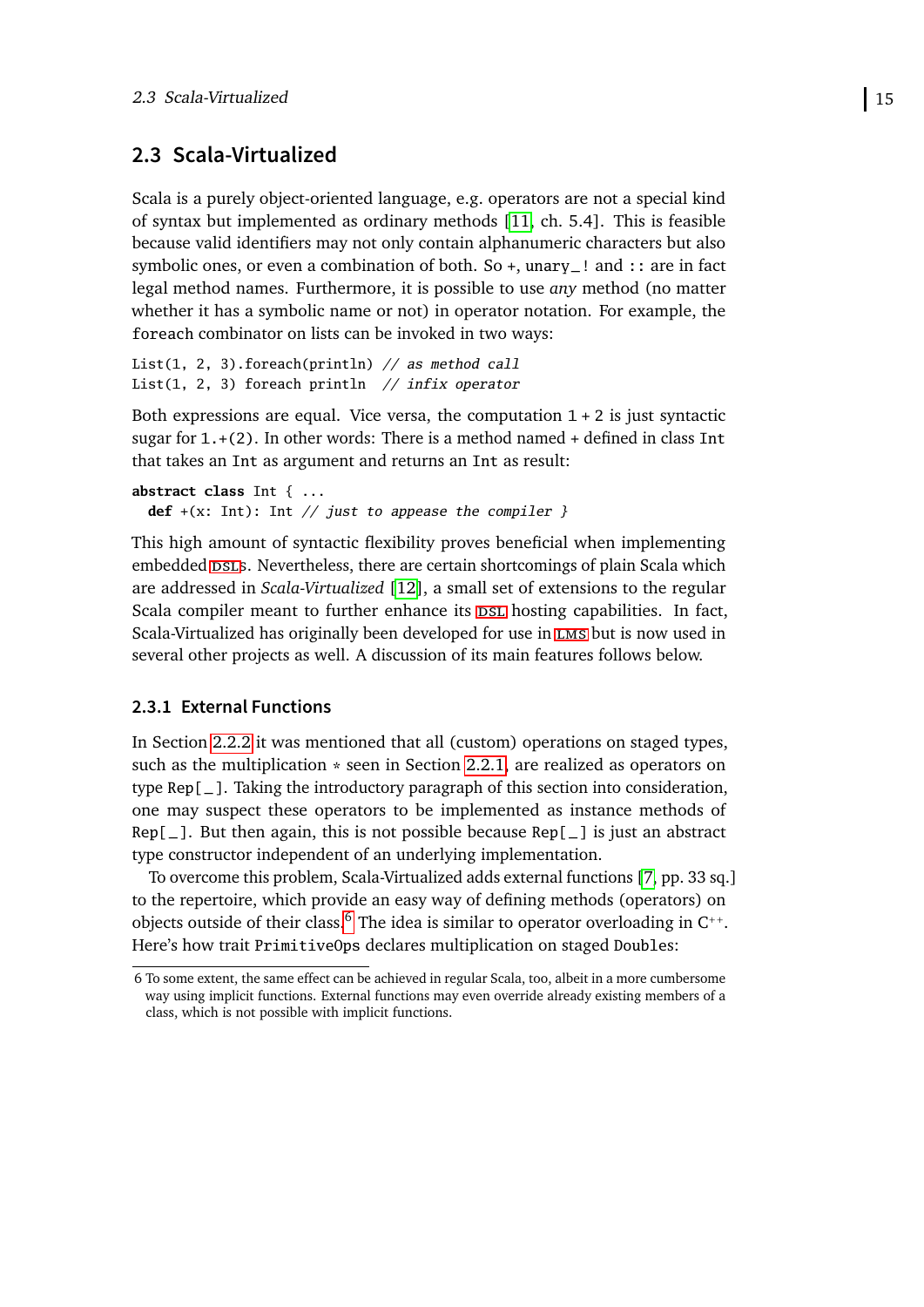```
trait PrimitiveOps {
 def infix_*(lhs: Rep[Double], rhs: Rep[Double]): Rep[Double]
 // further functions for addition, subtraction, etc. }
```
This function can be invoked in three ways [\[7,](#page-89-1) p. 34]:

infix\_\*(lhs, rhs) lhs.\*(rhs) lhs \* rhs

#### <span id="page-25-0"></span>**2.3.2 Language Virtualization**

Regular Scala allows for extension of built-in language constructs, in particular for-comprehensions<sup>[7](#page-25-1)</sup>. Such expressions are translated into calls of map, flatMap, withFilter and foreach [\[11,](#page-89-5) ch. 23.4]. For example, a for-comprehension involving two generators such as

```
for \{x \leftarrow \text{List}(1, 2, 3, 4, 5)\}y <- List('a', 'b', 'c')
} yield (x, y)
```
is tranrsformed by the compiler into

```
List(1, 2, 3, 4, 5) flatMap { x =>
 List('a', 'b', 'c') map { y => (x, y) } }
```
The point is that every user-defined data type that provides suitable combinators can be used with for-comprehensions, making for a seamless integration as first-class citizen.

Scala-Virtualized generalizes this idea by redefining all language constructs as virtual methods to make them overloadable by the programmer. This principle is called *language virtualization*[8](#page-25-2) [\[7,](#page-89-1) p. 5] and is especially helpful in the context of DSLS in order to create an idiomatic syntax that closely resembles the given domain. Overloadable constructs [\[13\]](#page-90-0) (loops, assignments and others) are defined in trait EmbeddedControls, which is mixed into <code>Predef $^9$  $^9$ </code> and is therefore implicitly available in every Scala program. If no custom implementation of language constructs is given, the usual semantics apply.

For instance, the if-then-else control structure

**if** (c) t **else** e

is translated into the method

<span id="page-25-1"></span>7 One may notice a close resemblance to Haskell's do-notation.

<span id="page-25-2"></span><sup>8</sup> Hence the name "Scala-Virtualized".

<span id="page-25-3"></span><sup>9</sup> It is the analogue to the module Prelude in Haskell.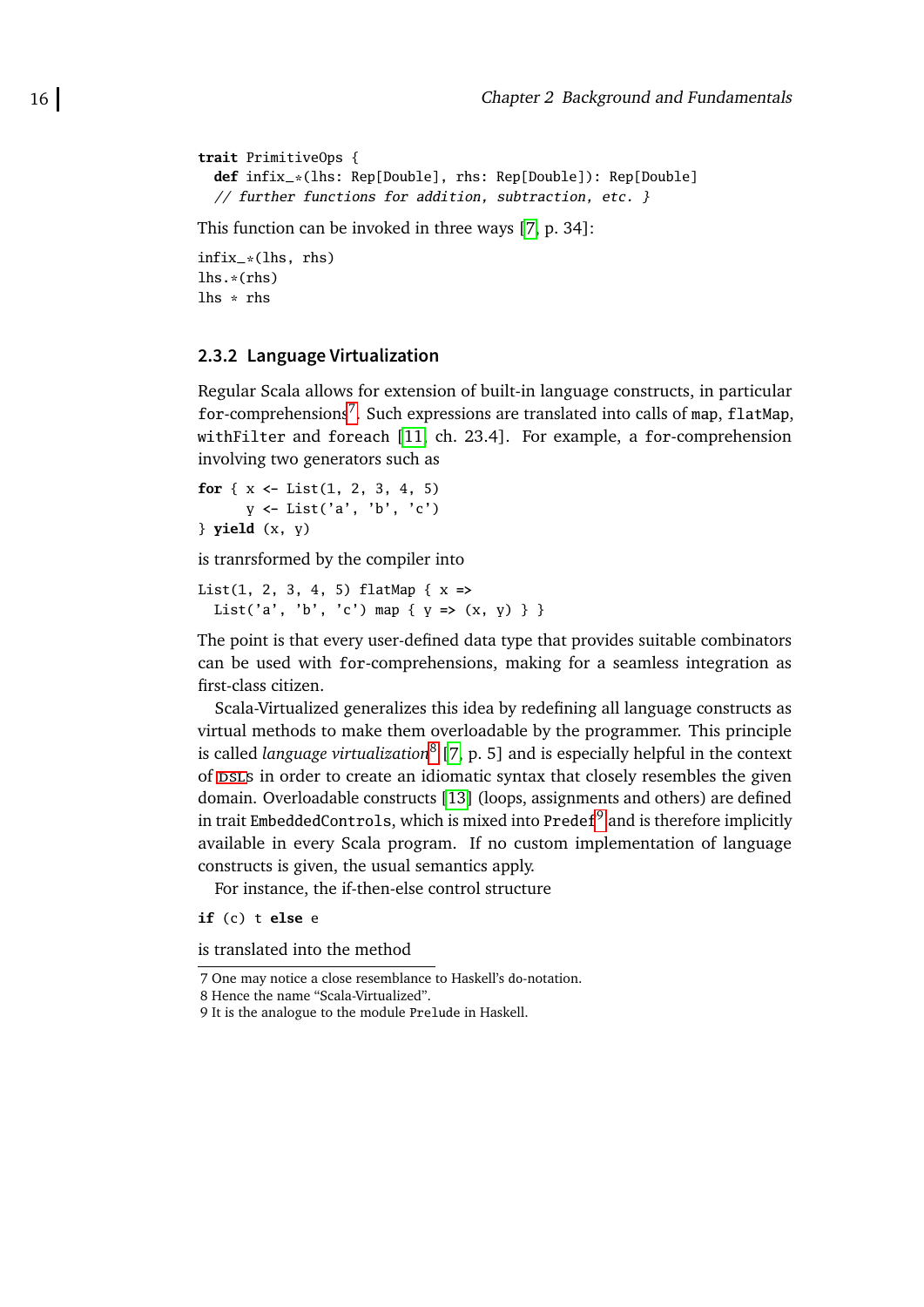```
_i _ifThenElse(c, t, e)
```
and behaves exactly as one would expect. Several practical redefinitions are imaginable, e.g. selecting between two branches of control flow based on a dynamic condition. For illustration purposes, a somewhat peculiar redefinition is given below.

```
override def _ _ifThenElse[T](c: => Boolean, t: => T, e: => T): T =
  c match { case true => e; case false => t }
println(if (true) "success" else "failure")
```
The control structure requires three arguments, passed via call-by-name: a condition c, a then-branch t and an else-branch e. If the condition evaluates to true the else-part is executed, otherwise the then-part is picked. For this reason, the program prints "failure" and not "success".

#### <span id="page-26-0"></span>**2.3.3 Reifying Static Information**

Finally, Scala-Virtualized is able to reify static information and make it available in the generated program via Manifests and SourceContexts. They will be discussed shortly.

Behind the scenes, a language feature called *implicit parameters*<sup>[10](#page-26-1)</sup> [\[11,](#page-89-5) ch. 21.5] *Implicit Parameters* is put to work. The general idea is as follows: Given a curried function whose *last* parameter list is marked with the implicit keyword, the caller only needs to supply the arguments for the preceding parameter lists. The compiler then tries to pass the remaining arguments for the implicit parameter list. To avoid ambiguities and non-deterministic behavior, such implicit arguments are not summoned from the nether land. They must already exist as *unique* value definitions in the current context and be tagged implicit themselves. However, there are two exceptions to this rule: when it comes to Manifests and SourceContexts, the compiler may automatically create suitable instances and insert them on demand [\[7,](#page-89-1) p. 37].

Manifests provide runtime descriptors of data types. They see frequent use in *Type Information* regular Scala programs in those cases where static information about polymorphic types is lost due to type erasure on the Java Virtual Machine (*JVM*). In the context of internal psls they can be useful to generate efficient specialized code, e.g. when the generator uses arrays of generic type, but the resulting DSL program should be specialized to arrays of primitive types [\[7,](#page-89-1) p. 37].

An example for a function requiring a Manifest of element type T is given below:

<span id="page-26-1"></span><sup>10</sup> According to Scala's creators, "implicit parameters were motivated by Haskell's type classes; they achieve analogous results in a more classical object-oriented setting." [\[11,](#page-89-5) p. 62]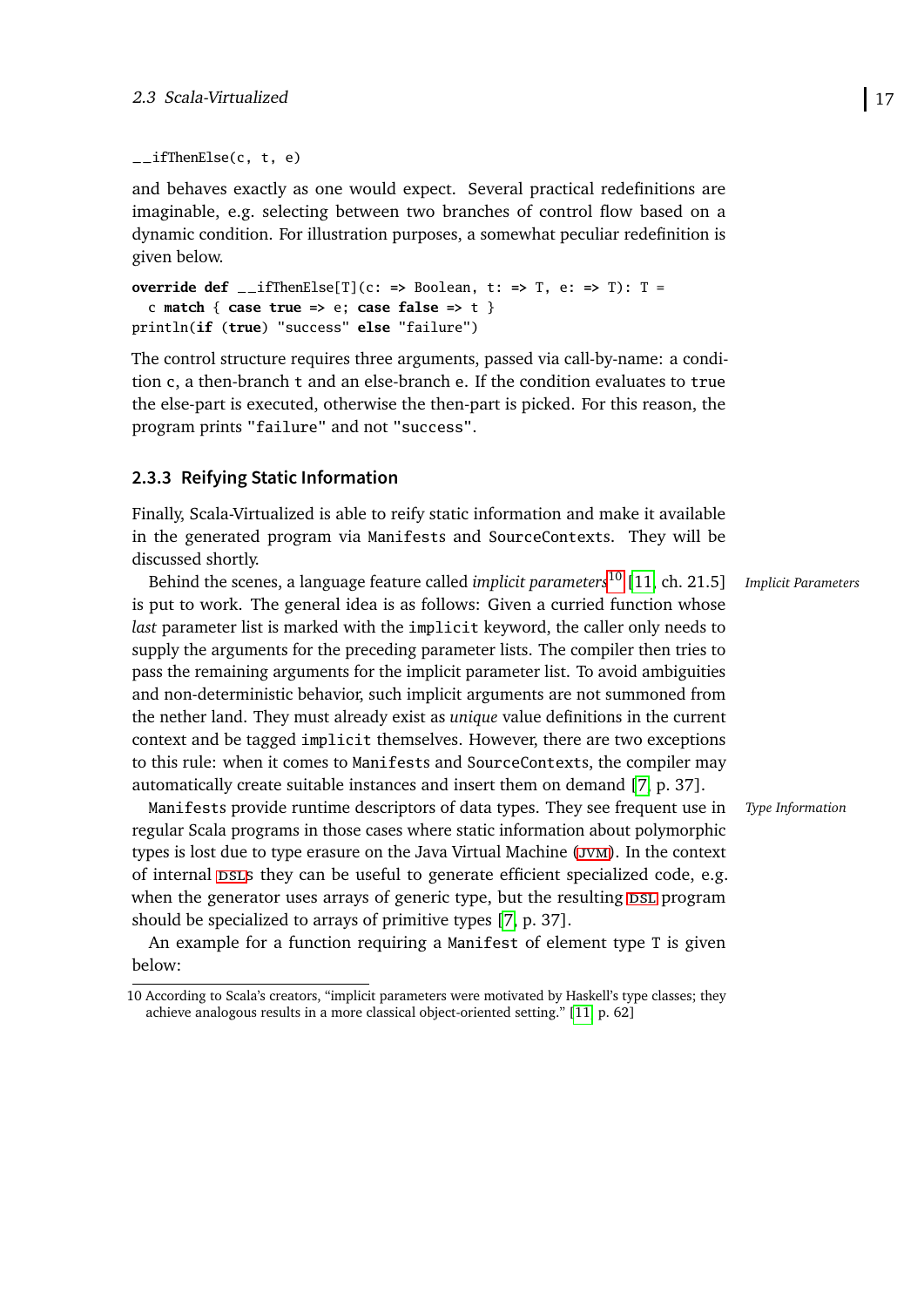```
def func[T](x: T)(implicit m: Manifest[T]) = ...
```
Notice the implicit parameter list (implicit m: Manifest[T]) in the declaration of func. Within its body, the runtime manifest of T can be accessed via the identifier m. Callers only need to provide the arguments for the first parameter list of func, which solely consists of x in this case, e.g. func(42).

Often times, *context bounds* [\[11,](#page-89-5) ch. 21.6] are used as syntactic sugar for implicit parameter declarations. The following definition of func is equivalent to the one listed above:

```
def func[T: Manifest](x: T) = { val m = implicitly[Manifest[T]]; ... }
```
The notation [T: Manifest] is the context bound. It introduces a type parameter T and an unnamed implicit argument of type Manifest  $[T]$ , which has to be retrieved by the implicitly function.

*Source Information* Implicit SourceContext objects provide a generated program with static source code information which is otherwise impossible to recover once the object program is run [\[7,](#page-89-1) pp. 37 sq.]. Programmers can request SourceContexts for methods in the same way as Manifests using an additional implicit parameter:

**def** func[T](x: T)(**implicit** pos: SourceContext) = ...

Here, the source context of func's invocation site, such as the file name, line number and character offset, is available as pos. A common use case is to chain implicit SourceContexts to reflect the static call path, thus allowing for better error messages and improved debugging of  $DSL$  programs.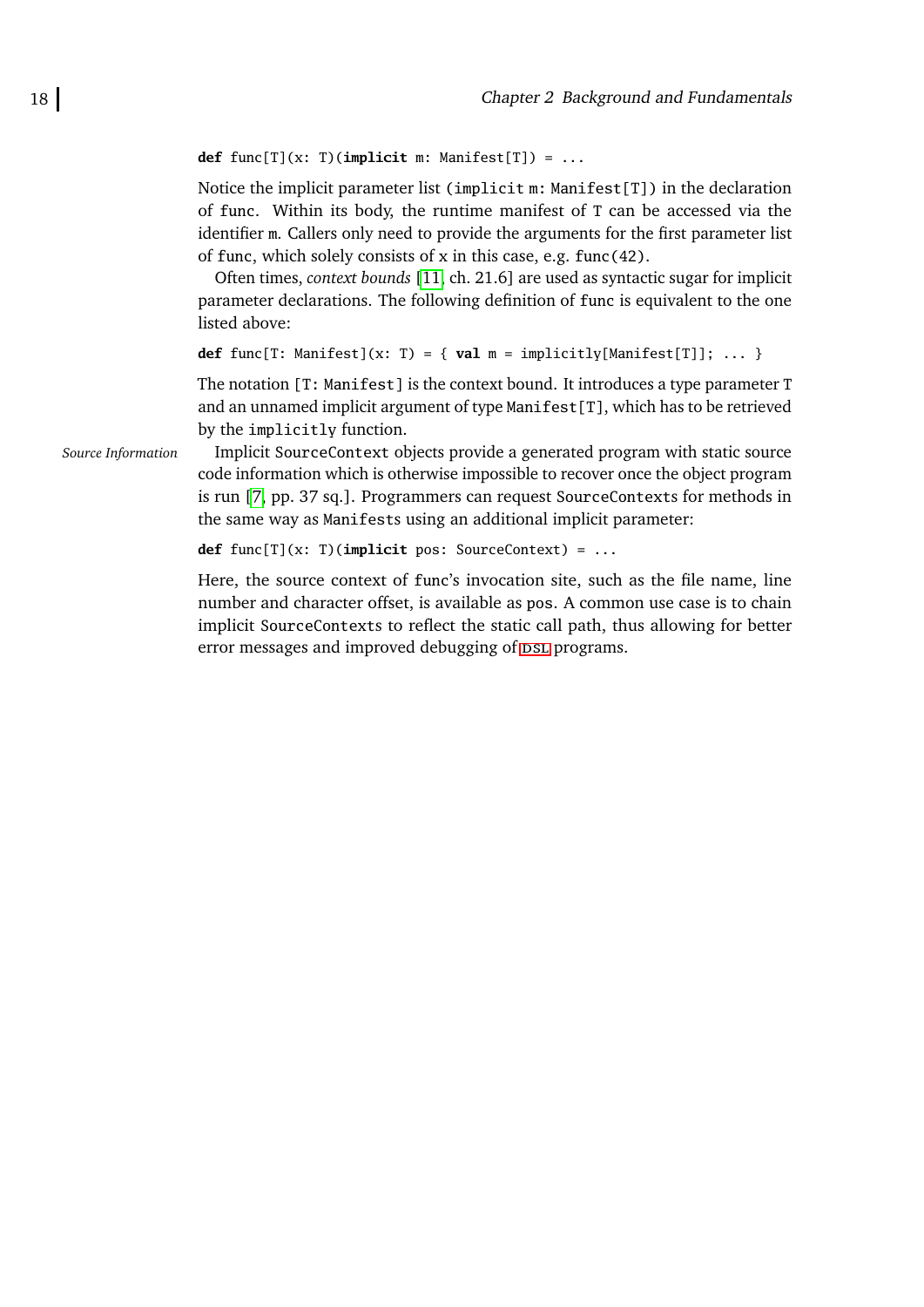### **Chapter 3**

## **Implementation**

<span id="page-28-0"></span>This chapter covers the implementation of the code generator. We first provide a small overview of the generator architecture. Afterwards, we proceed with the implementation of the first DSL, namely SPL. Next, we further refine SPL by implementing domain-specific optimizations. Subsequently, we tackle the implementation of the second DSL, called CIR. This is followed by a detailed description of the translation process between [spl](#page-92-1) and CIR. Then, we demonstrate how to boost efficiency of the generated code by means of stencil computations. Finally, we show how to unparse to actual C code.

### <span id="page-28-1"></span>**3.1 Overview of the Generator Architecture**

This introductory section gives an overview of the generator architecture. Inspired by the original SpiralS prototype, the fundamental design principle is to use several psls operating on different levels of abstraction. To be precise, we employ (1) SPL to capture algorithmic and domain-specific knowledge, and (2) CIR as an internal representation of C. Notice that each psl operates on a different level of abstraction and is thus fitted for different kinds of structural, algorithmic and performance-based optimizations. Also, both psing are embedded into Scala and will therefore reuse large portions of its syntax and grammar.

As illustrated by Figure [3.1](#page-29-2) on Page [20,](#page-29-2) the input to the generator is a fully fixed static specification MGSolvePDE $_{n,\omega,r,m}$  of the PDE to solve. A suitable algorithm in [spl](#page-92-1) is obtained by recursively applying the breakdown rules of Table [2.1](#page-16-0) to the input. High-level structural optimizations are performed on-the-fly. Afterwards, the structurally optimized [spl](#page-92-1) program is translated into [cir](#page-92-2). This lowers the algorithm's level of abstraction. Low-level optimizations, such as algebraic simplification or common subexpression elimination, take place while constructing the [cir](#page-92-2) program. Last but not least, the [ir](#page-92-4) graph representing the optimized [cir](#page-92-2) algorithm is unparsed to C code.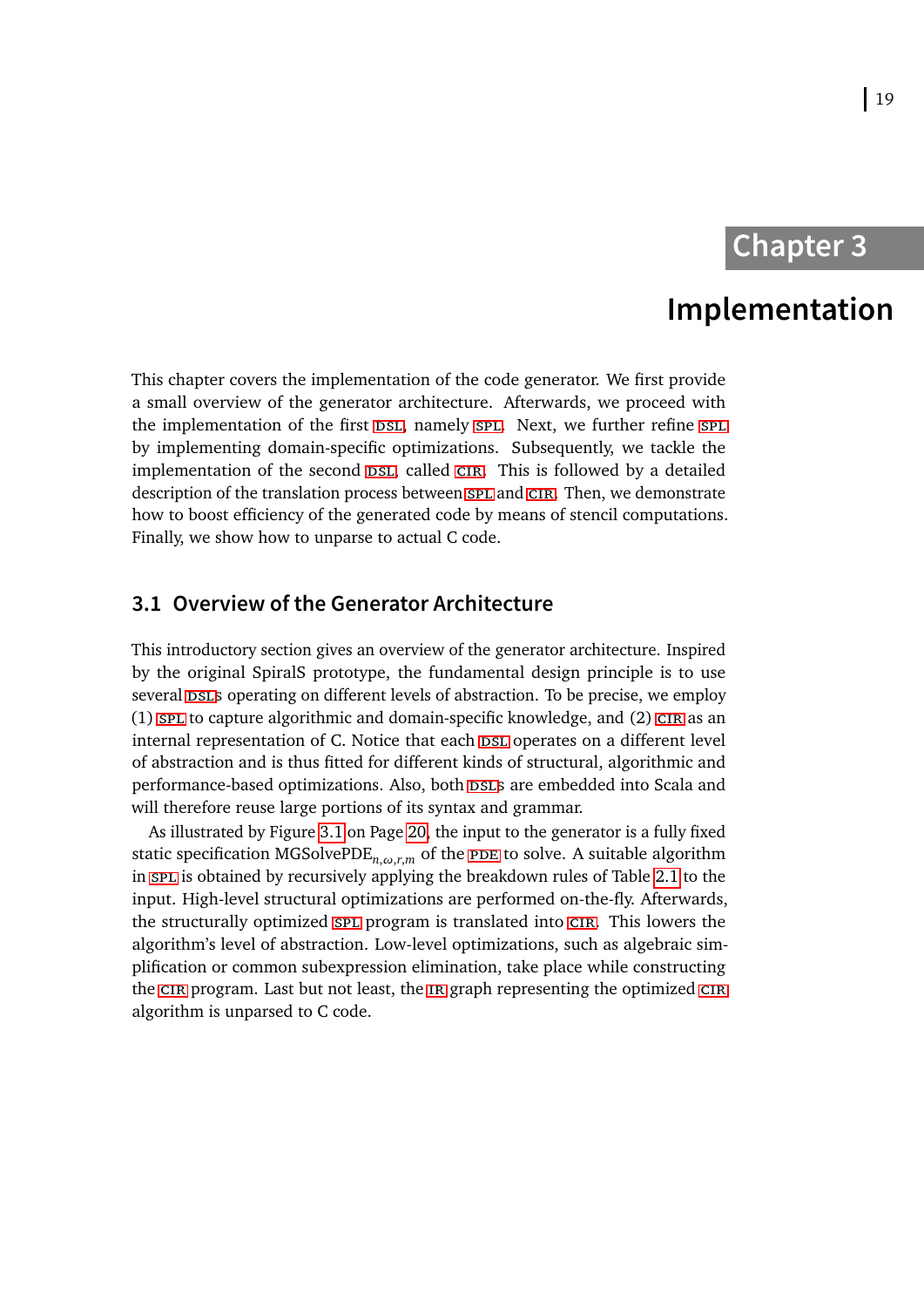<span id="page-29-2"></span>

### <span id="page-29-0"></span>**3.2 Signal Processing Language**

The implementation of [spl](#page-92-1) is split into two parts: a representation of the matrices found in Table [2.1,](#page-16-0) and the corresponding operators to manipulate them. We start with matrices.

#### <span id="page-29-1"></span>**3.2.1 Matrices**

*Superclass* SPL As mentioned earlier, Scala adheres to the object-oriented programming paradigm. Hence, every [spl](#page-92-1) matrix is naturally represented as a regular Scala class that derives from a common abstract superclass SPL:

```
sealed abstract class SPL(val rows: Int, val cols: Int) {
  require(rows > 0 && cols > 0)
 def this(n: Int) = this(n, n) }
```
It captures two significant properties of a matrix, namely its number of rows rows and columns cols. Furthermore, it also enforces that these are only set with sensible values (i.e. positive integers to represent a dimension). For this purpose, the require function is used, which is part of the Scala standard library. It throws an IllegalArgumentException if the given condition is not satisfied. As a result, an instance of SPL will not be constructed in case of a failing requirement. We also define a secondary constructor to make the creation of quadratic matrices more convenient. As we are going to perform (structural) pattern matching on matrices, we declare SPL to be sealed. This causes that specializations of SPL can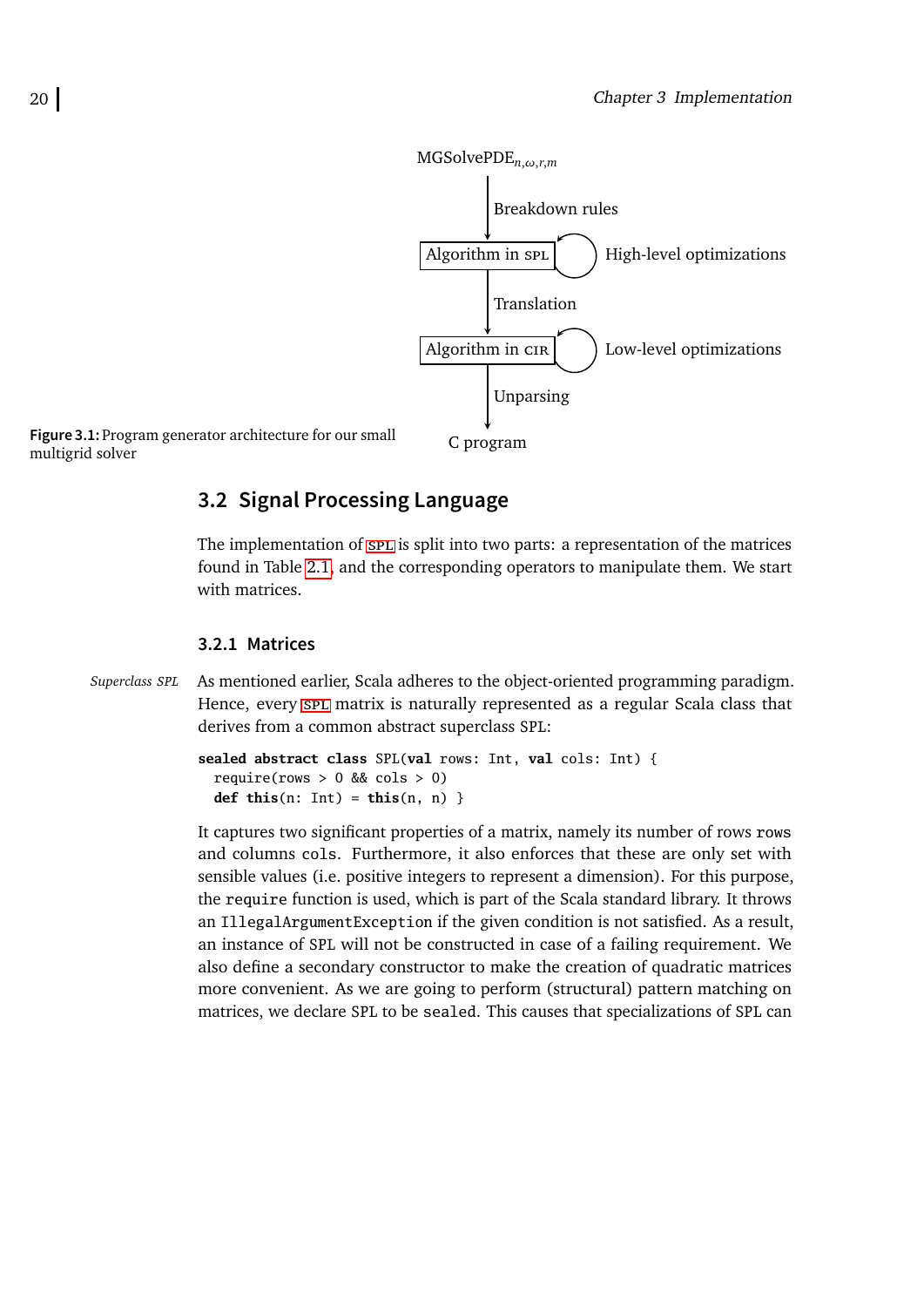only be added in the same source file containing SPL itself and therefore enables the compiler to issue a warning in case of non-exhaustive patterns [\[11,](#page-89-5) p. 323].

In similar fashion, every subclass of SPL introduces its own additional properties *Concrete Subclasses* and invariants. For example, the matrix MGSolvePDE*n*,*ω*,*r*,*<sup>m</sup>* is modeled by class MGSolvePDE(n, omg, r, m). It makes sure that the number of iterations *r* for the Richardson smoother and the number of multigrid cycles *m* are both positive. Moreover, the size *n* of the square grid must be exactly one less than a power of two, or more formally, be part of the set

$$
N := \{2^k - 1 \mid k \ge 2\} = \{3, 7, 15, 31, \ldots\}.
$$

The latter condition can be tested efficiently with a bit of bit-twiddling. In binary, every  $n = 2^k - 1 \in N$  is composed solely of *k* occurrences of the digit 1. Its successor  $n + 1$  starts with a leading 1, followed by nothing else but  $k$  times the digit 0. Hence, taking the bitwise logical conjunction of *n* and  $n + 1$  yields the number 0. *k* times

$$
n = 2k - 1 \approx \underbrace{111...111}_{n+1 = 2k}n \approx (n+1) = 0000...000n \approx (n+1) = 0000...000
$$

If the result is not 0 we are dealing with an undesired number that is not element of *N*. In Scala, this constraint is expressed as

require( $(n > 2)$  &&  $(n \& (n + 1) == 0)$ )

Putting it all together, we obtain the following code:

```
case class MGSolvePDE(private val n: Int, omg: Double, r: Int, m: Int)
   extends SPL(n * n) {
 require((n > 2) && (n & (n + 1) == 0) && (r > 0) && (m > 0)) }
```
All other [spl](#page-92-1) matrices are represented analogously. They are listed in Table [3.1](#page-31-0) together with the corresponding SPL subclass. The next step is to define operations on SPL to allow for actual useful work with the DSL.

#### <span id="page-30-0"></span>**3.2.2 Operators**

The usual object-oriented approach suggests that every operator should be encoded as instance method of SPL. This would allow us to compute complex expressions, such as breakdowns, statically during generator time. However, this implementation falls short of the fact that the input vector is only *dynamically* available, i.e. during the execution of a program that is yet to be generated. Hence,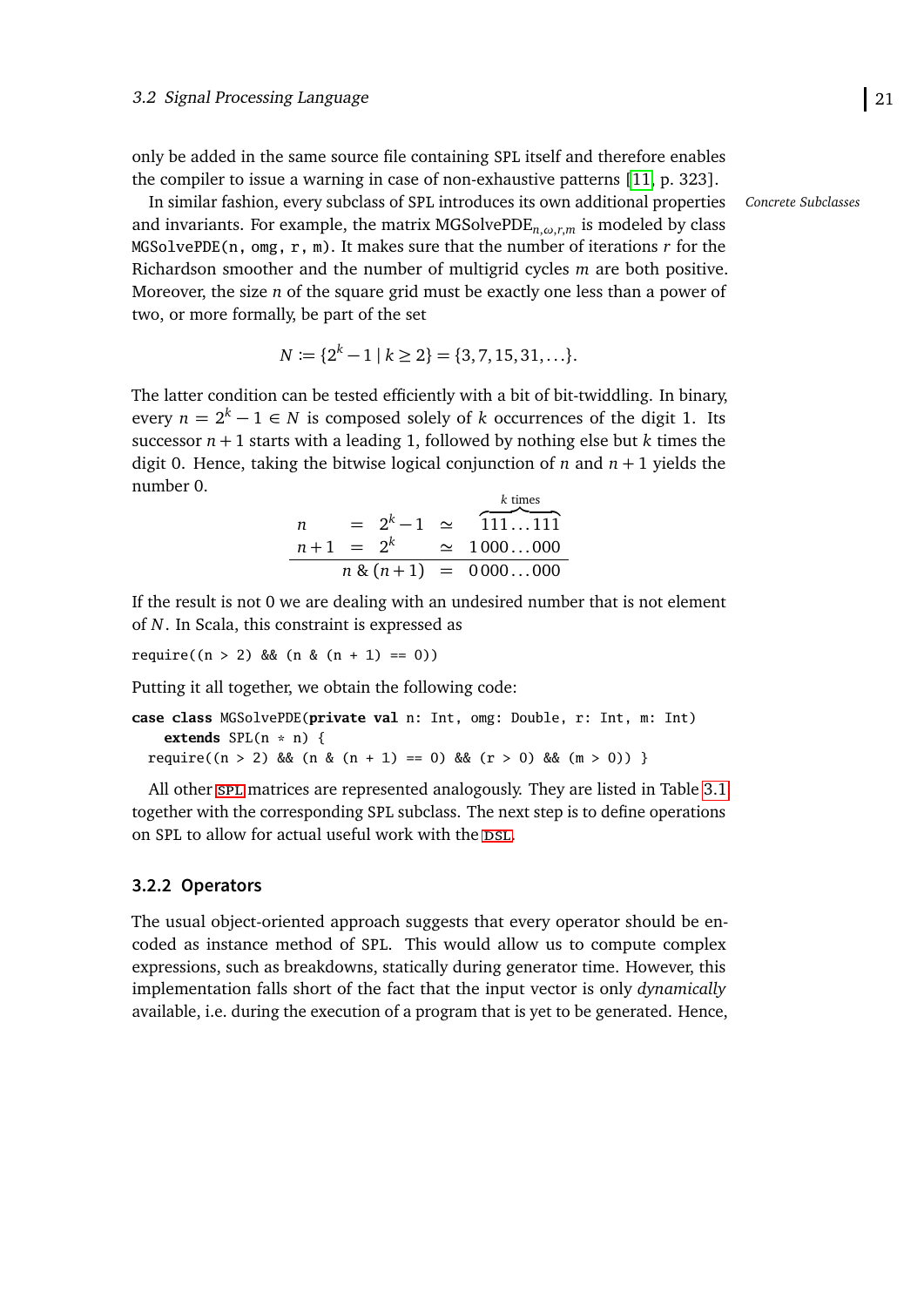| SPL matrix                                         | SPL subclass                                     | rows $\times$ columns        |
|----------------------------------------------------|--------------------------------------------------|------------------------------|
| MGSolvePDE <sub><math>n, \omega, r, m</math></sub> | MGSolvePDE(n: Int, omg: Double, r: Int, m: Int)  | $n^2 \times n^2$             |
| MGCycle <sub>n,<math>\omega</math>,r</sub>         | MGCycle(n: Int, omg: Double, r: Int)             | $2n^2 \times 2n^2$           |
| $CGC_{n,\omega,r}$                                 | CGC(n: Int, omg: Double, r: Int)                 | $2n^2 \times 2n^2$           |
| CoarseError <sub>n,<math>\omega</math>,r</sub>     | CoarseError(n: Int, omg: Double, r: Int)         | $n^2 \times 2n^2$            |
| Interpolate <sub>n</sub>                           | Interpolate(n: Int)                              | $n^2 \times n^2$             |
| Scatter <sub>n</sub>                               | Scatter(n: Int)                                  | $n^2 \times (n-1)^2/4$       |
| Solve <sub>n,<math>\omega</math>,r</sub>           | Solve(n: Int, omg: Double, r: Int)               | $(n-1)^2/4 \times (n-1)^2/4$ |
| Gather <sub>n</sub>                                | Gather(n: Int)                                   | $(n-1)^2/4 \times n^2$       |
| Residual <sub>n</sub>                              | Residual(n: Int)                                 | $n^2 \times 2n^2$            |
| Richardson <sub>n,<math>\omega</math>,r</sub>      | Richardson(n: Int, omg: Double, r: Int)          | $2n^2 \times 2n^2$           |
| ResidueLaplace <sub>n,<math>\omega</math>,r</sub>  | ResidueLaplace(n: Int, omg: Double)              | $n^2 \times n^2$             |
| $S_{b,s}^{r\times c}$                              | S(rows: Int, cols: Int, base: Int, stride: Int)  | $r \times c$                 |
| $G^{r \times c}_{b,s}$                             | G(rows: Int, cols: Int, base: Int, stride: Int)  | $r \times c$                 |
| $I_n$                                              | I(n: Int)                                        | $n \times n$                 |
| $0_n$                                              | Zero(n: Int)                                     | $n \times n$                 |
| Tridiag <sub>n</sub> $(a, b, c)$                   | Tridiag(n: Int, a: Double, b: Double, c: Double) | $n \times n$                 |

<span id="page-31-0"></span>**Table 3.1:** Mapping of [spl](#page-92-1) matrices to their appropriate SPL counterparts. The expressions above the thin line are non-terminal, whereas the matrices below that line are terminal.

the resulting vector can only be computed dynamically as well. Consequently, one must adapt the implementation for two separate stages of execution.

*Staged Operators* We employ [lms](#page-92-6) for staging. For this reason, the correct approach is to define operators in such a way that expressions of type Rep[SPL] are processed. As explained in Sections [2.2](#page-18-0) and [2.3,](#page-24-0) the common workflow is to use external functions instead of ordinary methods, and to make a sharp distinction between interface and implementation.

SPL *Interface* In accord with these principles, matrix operations are declared in a separate interface trait SPLOps.

**trait** SPLOps **extends** Base { ... }

It mixes in the obligatory Base trait which literally serves as a base for every custom DSL. Subsequently, for every operator that is to be used in an SPL program,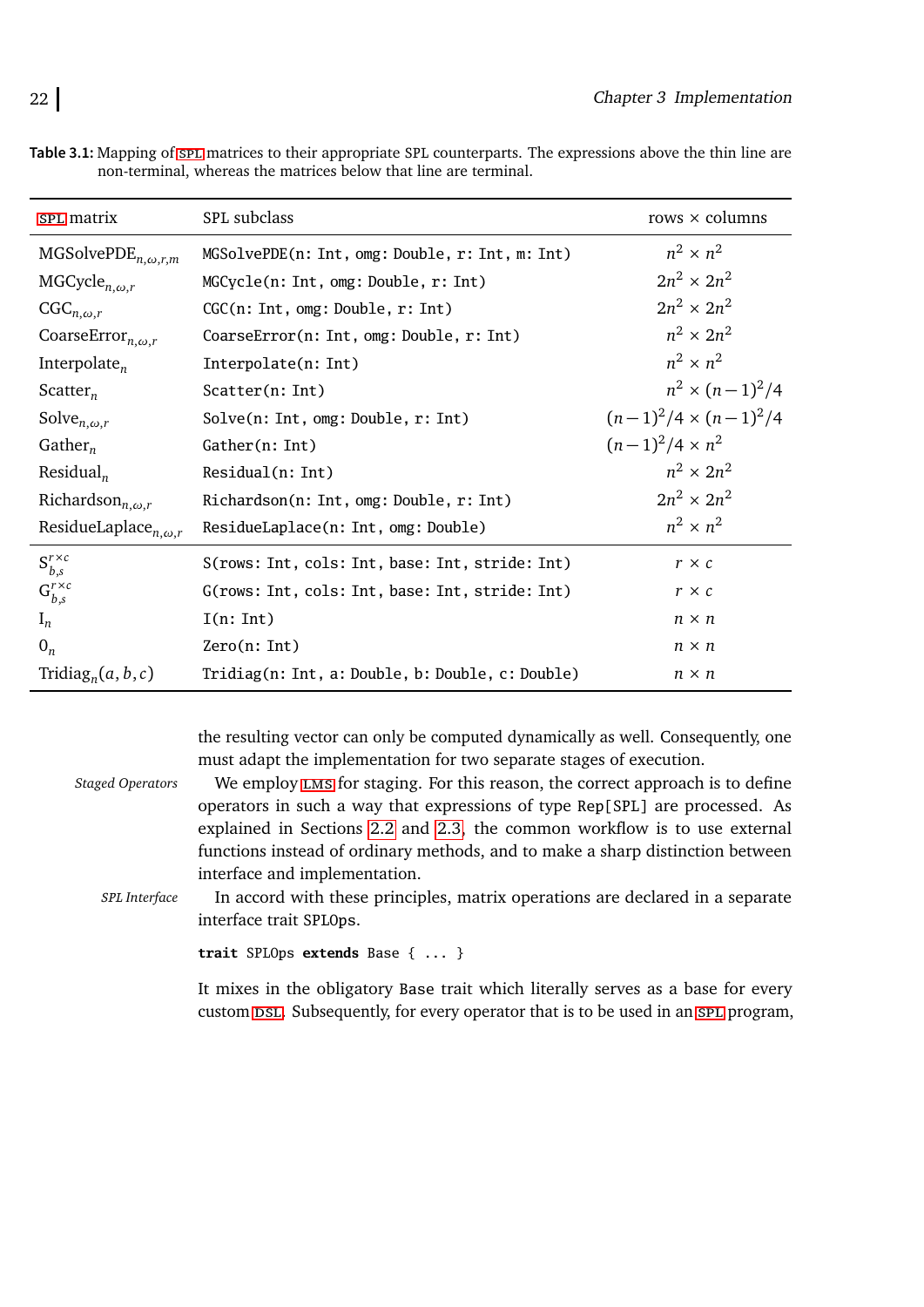a corresponding infix function is provided. For example, matrix addition + is realized as follows:

```
def infix_+(lhs: Rep[SPL], rhs: Rep[SPL])
    (implicit pos: SourceContext): Rep[SPL]
```
Besides the two staged matrix expressions lhs and rhs, the operator also requires an implicit SourceContext in a separate parameter list, making infix\_+ a curried function. The latter argument, however, is passed automatically by the compiler so that clients need not be concerned with providing it themselves. Hence, using the partially applied function lhs + rhs in client code suffices. Implicit parameters entail quite a bit of syntactic overhead and they only portray a minor implementation detail. For this reason, they are tacitly omitted from now on.

In order to achieve even looser coupling between interface and implementation, *Internal Aliases* we introduce an internal alias for every matrix operation, for instance:

```
def infix_+(lhs: Rep[SPL], rhs: Rep[SPL]): Rep[SPL] = spl_plus(lhs, rhs)
protected def spl_plus(lhs: Rep[SPL], rhs: Rep[SPL]): Rep[SPL]
```
The name  $infix_{-}$  is intended for use in DSL programs, whereas spl\_plus is used in the program generator *only*, hence the protected modifier to hide it from clients. This design allows us to change the syntax of operators in only one place without affecting the rest of the generator's code base.

Matrix addition exemplifies the general implementation strategy which also applies to all other operators. Table [3.2](#page-33-0) summarizes which operators are available in [spl](#page-92-1) programs.

There is one important note to make. When using external functions such *Operator Precedence* as infix\_+ or infix\_\* in infix notation, Scala's usual rules for operator precedence  $[11, ch. 5.9]$  $[11, ch. 5.9]$  apply. For example, the symbol  $*$  has a higher priority than  $*$ . This means that for an [spl](#page-92-1) expression, in which A, B and C are suitable matrices, the following holds:

 $A + B * C = A + (B * C) = \inf\{x_+(A, \inf\{x_*(B, C)\})\}$ 

What we have achieved so far is that we can easily construct new SPL matrices, *Syntactic Sugar* and we can use the operators in a natural and idiomatic way. Though, when given two matrices lhs and rhs of plain type SPL, we still have to perform the lifting to Rep[SPL] ourselves, using the unit function. For example, consider the sum of lhs and rhs:

```
unit(1hs) + unit(rhs)
```
This poses a slight inconvenience to clients, hence one may add additional overloaded variants for every operator and perform the conversion explicitly within their body: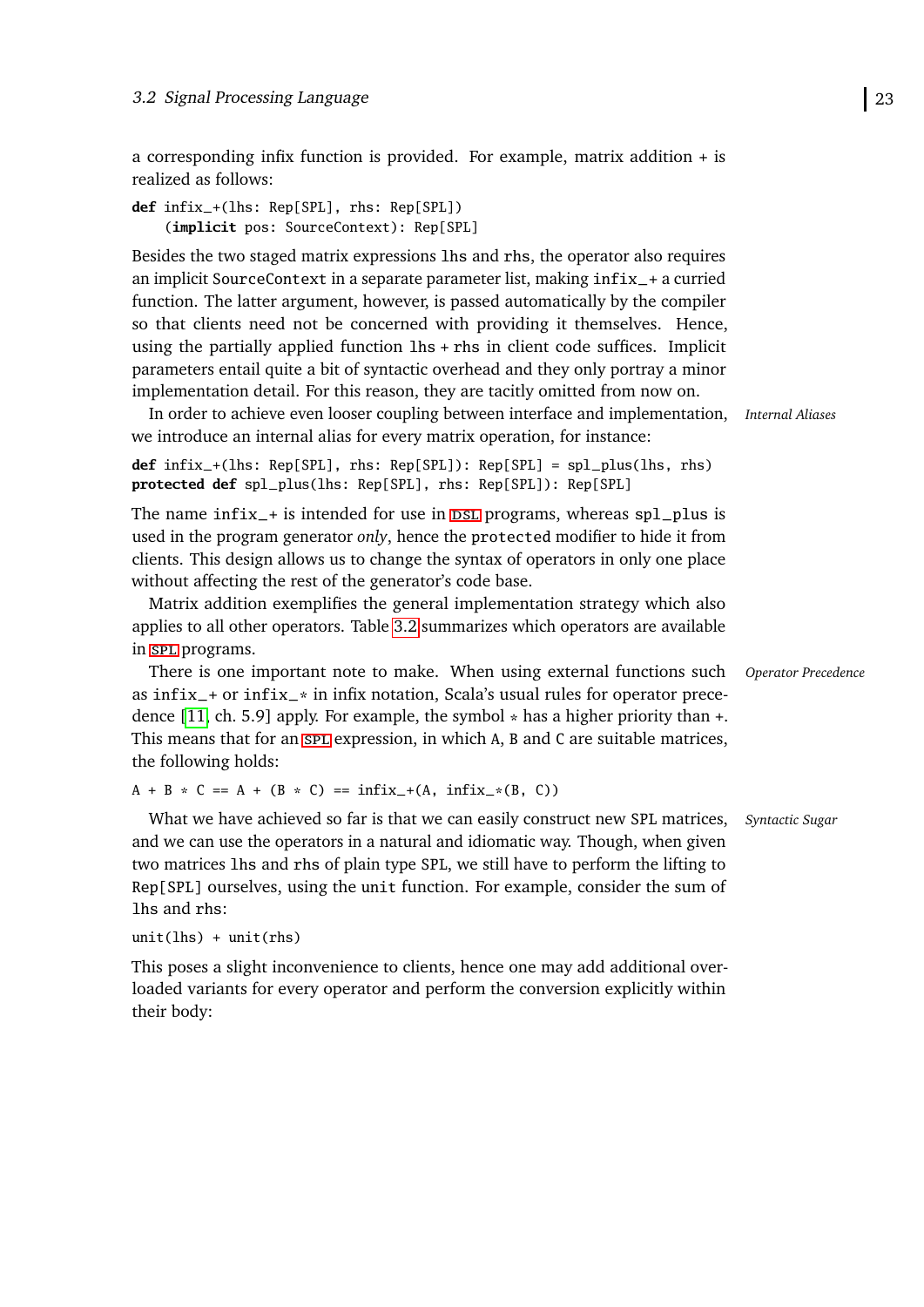<span id="page-33-0"></span>

|                                                    | Table 3.2: Supported matrix operations in spl programs. Placeholders for matrices are denoted by uppercase letters, |
|----------------------------------------------------|---------------------------------------------------------------------------------------------------------------------|
| whereas lowercase letters stand for scalar values. |                                                                                                                     |

| Operation                                | Symbol                                | Public SPL name           | Internal SPL name   |
|------------------------------------------|---------------------------------------|---------------------------|---------------------|
| Addition of matrices                     | $L + R$                               | $infix_{-}+(L, R)$        | $spl_plus(L, R)$    |
| Multiplication of matrices               | $L \cdot R$                           | $infix$ <sub>(L, R)</sub> | $spl_times(L, R)$   |
| Multiplication of a scalar with a matrix | $s \cdot M$                           | $infix-*>(s,M)$           | $spl\_stimes(s, M)$ |
| Tensor product of matrices               | $L \otimes R$                         | $infix_tensor(L, R)$      | $spl_tensor(L, R)$  |
| Horizontal stacking of matrices          | [L   R]                               | $infix_ls(L, R)$          | $spl_hstack(L, R)$  |
| Vertical stacking of matrices            | $\lceil T \rceil$<br>$\boldsymbol{B}$ | $infix_v(s(T, B))$        | $spl_vstack(T, B)$  |
| Exponentiation of a matrix               | $\prod_{i=0}^{n-1} M$                 | $infix\_pow(n, M)$        | $spl\_power(n, M)$  |

```
def infix_+(lhs: SPL, rhs: Rep[SPL]) = spl_plus(unit(lhs), rhs)
def infix_+(lhs: Rep[SPL], rhs: SPL) = spl_plus(lhs, unit(rhs))
def infix_+(lhs: SPL, rhs: SPL) = spl_plus(unit(lhs), unit(rhs))
```
Not only is this approach tedious but it also obscures the implementation of the generator with uninteresting and redundant details. Hence, an easier and more elegant solution is to provide an implicit conversion function instead:

**implicit def** liftSPL(i: SPL): Rep[SPL] = unit(i)

This is all it takes. Now, it is no longer necessary to call unit explicitly, the compiler will insert the appropriate call implicitly for us.

SPL *Implementation* Moving on with the implementation, trait SPLOpsExp gives a concrete definition of SPLOps as follows:

```
trait SPLOpsExp extends SPLOps with BaseExp { ... }
```
Notice that BaseExp is also mixed in so that the members inherited from Base are well-defined. Concerning the implementation of matrix operators, the idea is to create a new composite node in the [ir](#page-92-4) whenever the corresponding function is invoked. We provide specific nodes for every kind of operator. When analyzing the [ir](#page-92-4), this helps us to accurately trace back which operations have been performed and will provide us with viable information when applying domain-specific optimizations. As an example, matrix addition spl\_plus is represented by class Plus.

**trait** SPLOpsExp **extends** SPLOps **with** BaseExp {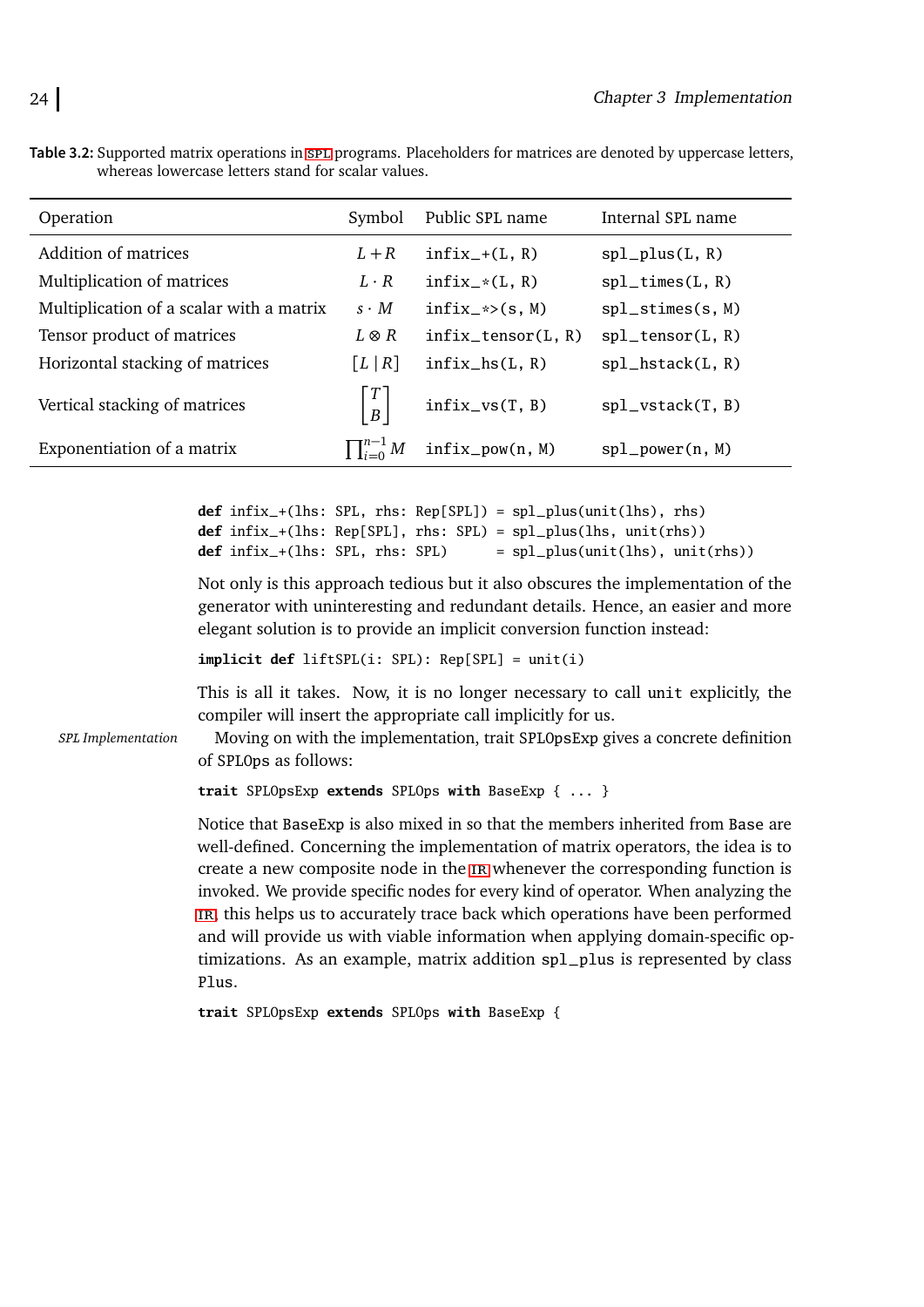```
case class Plus(lhs: Exp[SPL], rhs: Exp[SPL]) extends Def[SPL]
/* additional inner classes for the remaining operators */ }
```
Plus stores the left and right argument of the addition, which are now of type Exp[SPL] instead of Rep[SPL]. For the compiler, this change is insignificant because Exp[T] simply aliases Rep[T]. But for humans, it serves as a gentle reminder that we are now working on the implementation part of [spl](#page-92-1). Since Plus models a composite operation, it extends Def[SPL].

However, a crucial point is to check whether it is legal to perform a composite operation in the first place. The operands must be compatible with each other, that is to say, their dimensions must match. This decision cannot be made in general, but one has to take the currently considered operator into account. For example, matrix addition requires its left and right argument to have the same row and column dimension, while matrix multiplication demands the left expression to have same number of columns as the number of rows of the right expression.

This concern highlights the need for an easy way of accumulating and extracting *Refining the [ir](#page-92-4)* domain-specific knowledge in the [ir](#page-92-4). Thus, the specialization SPLDef of Def[SPL] is created:

```
trait SPLDef extends Def[SPL] {
 def rows: Int
 def cols: Int }
```
It stores the row and column dimension of a composite expression directly in the corresponding [ir](#page-92-4) node, making it readily available at our fingertips. Otherwise, we would have to retrieve this information from atoms and recompute the dimensions over and over again. Speaking of retrieval, we also write an auxiliary function [spl](#page-92-1)Dim which tells the dimensions of a given spl expression, returning them as a pair of rows and columns.

```
def splDim(arg: Exp[SPL]): (Int, Int) = arg match {
  case Const(spl: SPL) => (spl.rows, spl.cols)
  case sym: Sym[_] => sym match {
    case Def(s: SPLDef) => (s.rows, s.cols)
    case _ => throw new IllegalArgumentException }
  case _ => throw new IllegalArgumentException }
```
splDim demands an [ir](#page-92-4) node of type Exp[SPL], which is either a Const or a Sym. In the former case, Const is just a wrapper around an SPL instance spl whose fields rows and cols can be accessed directly. In the latter case, the pattern extractor Def is used to find the concrete instance s of SPLDef with which the symbol sym is associated. Afterwards, the dimensions can be extracted from s. In all other cases, *Avoiding illegal expressions*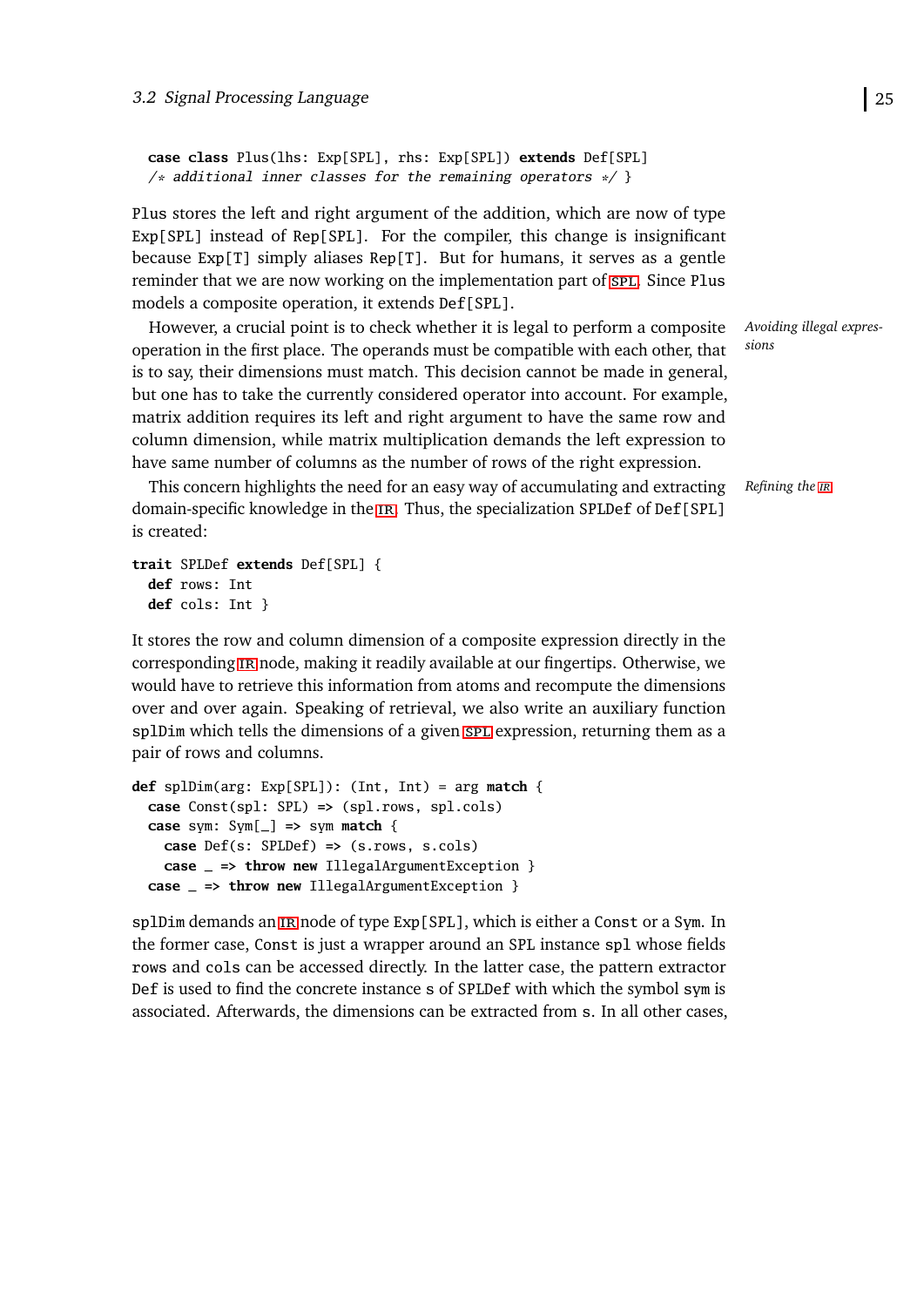the given node does not represent an [spl](#page-92-1) expression and we have no choice but to throw an IllegalArgumentException.

After that, the implementation of all composite nodes, like Plus, needs to be adapted to the recent changes:

```
class Plus(val lhs: Exp[SPL], val rhs: Exp[SPL],
  override val rows: Int, override val cols: Int) extends SPLDef
```
We now extend the more refined SPLDef instead of Def [SPL]. For this reason, the constructor of Plus takes two more arguments (rows and cols). Both of them are actually defined as *fields* (hence the val keywords) that override the corresponding parameterless methods declared in SPLDef (hence the override modifiers). This is common practice in Scala and naturally arises from the so called *uniform access principle* [\[11,](#page-89-5) p. 817]. It states that both fields and methods should be accessible via a uniform syntax so that clients are unable to tell how services are implemented (as computation or via storage).

*Ensuring Correctness* Returning to the original goal of avoiding illegal expressions, what still remains to be done is to validate the dimensions before actually creating a composite node. In that respect, the primary constructor of Plus is declared private:

```
class Plus private (val lhs: Exp[SPL], val rhs: Exp[SPL],
 override val rows: Int, override val cols: Int) extends SPLDef
```
This causes that the constructor can only be accessed from within the class itself or by its *companion object* [\[11,](#page-89-5) ch. 4.3], which is created in the next step. Remember that a class and its companion object share the same name, e.g. Plus in this case. Inside the object Plus, a factory method with the name apply is placed. The idea is to task apply with the responsibility of checking the dimensions before passing the arguments to the constructor of class Plus:

```
object Plus {
 def apply(lhs: Exp[SPL], rhs: Exp[SPL]): Plus = {
   val ((rowsL, colsL), (rowsR, colsR)) = (splDim(lhs), splDim(rhs))
   require(rowsL == rowsR && colsL == colsR)
   new Plus(lhs, rhs, rowsL, colsL) } }
```
The factory method extracts the dimensions from the given left-hand lhs and right-hand argument rhs using the prior defined function splDim. Afterwards, it checks whether matrix addition of lhs and rhs is possible by comparing their dimensions. If and only if the matrices turn out to be compatible with each other, apply passes lhs and rhs, as well as the correct row and column dimension to the constructor of class Plus.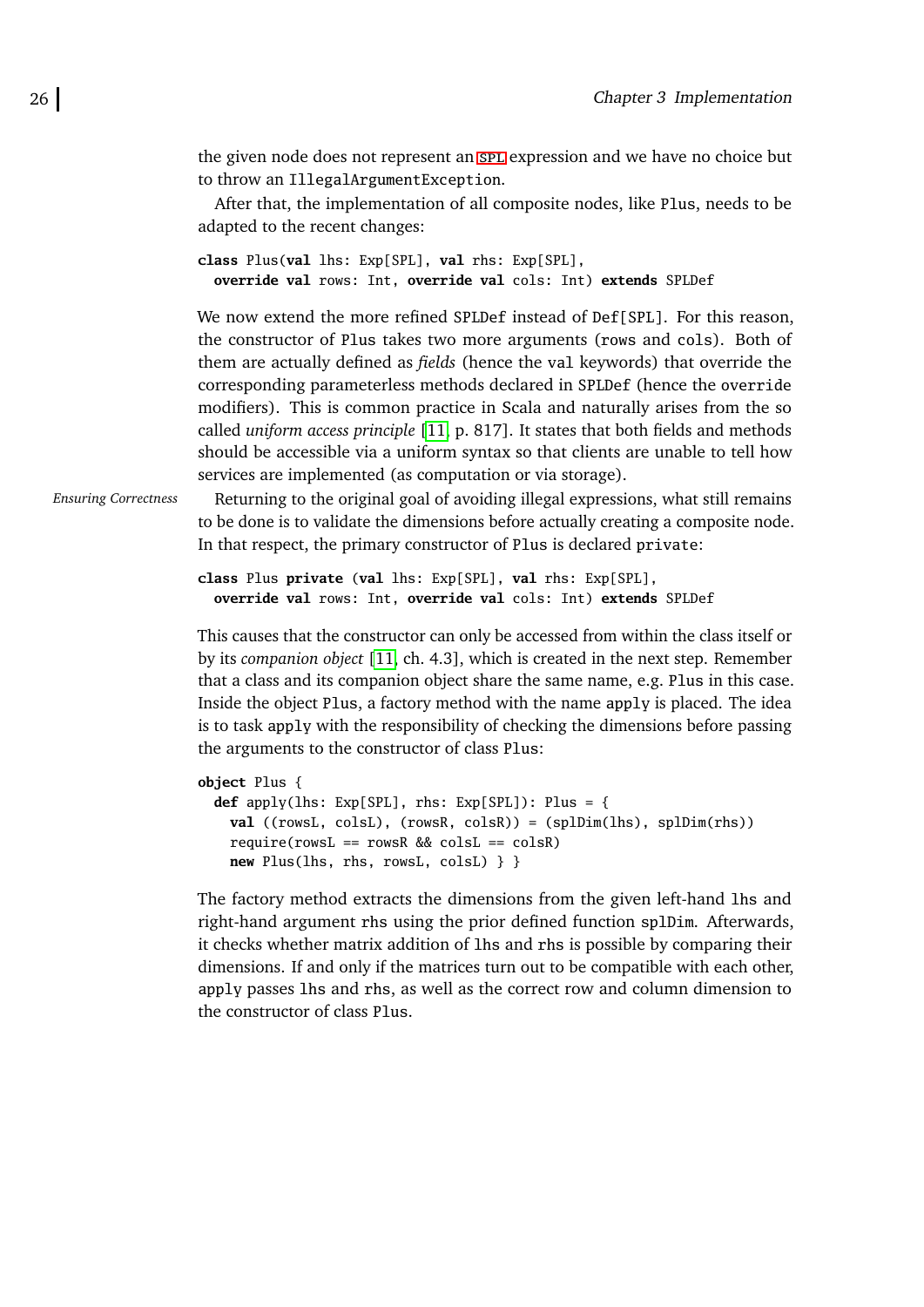<span id="page-36-0"></span>**Table 3.3:** Summary of matrix operators and their appropriate [ir](#page-92-0) nodes. By convention, uppercase letters denote matrices and lowercase ones stand for scalars. The values rowsL and colsL refer to the number of rows and columns of a matrix L. The same holds for rowsR and colsR for a matrix R, as well as rows and cols for the matrix M.

| Operation                       | IR node class                                            | Constraints                        |
|---------------------------------|----------------------------------------------------------|------------------------------------|
| $spl$ <sub>-plus</sub> $(L, R)$ | Plus(L, R, rowsL, colsL)                                 | $(rowsL, colsL) == (rowsR, colsR)$ |
| $spl_times(L, R)$               | Times(L, R, rowsL, colsR)                                | $colsL == rowsR$                   |
| $spl\_stimes(s, M)$             | ScalarTimes(s, M, rows, cols)                            |                                    |
|                                 | spl_tensor(L, R) Tensor(L, R, rowsL*rowsR, colsL*colsR)  |                                    |
|                                 | $spl_hstack(L, R)$ HStack(L, R, rowsL, colsL + colsR)    | $rowsL == rowsR$                   |
|                                 | $spl_vstack(T, B)$ VStack $(T, B, rowsL + rowsR, colsL)$ | $colsL == colsR$                   |
|                                 | $spl_power(n, M)$ Power $(n, M, rows, cols)$             | rows == $\cosh \theta$ n > 0       |

For the remaining IR nodes other than Plus, the modus operandi is analogous. Table [3.3](#page-36-0) summarizes [spl](#page-92-1) operators, the[ir](#page-92-0) corresponding IR node classes and the constraints that need to be satisfied.

Scala treats methods named "apply" specially [\[11,](#page-89-0) p. 423]. When constructing *More on Syntactic Sugar* new instances of class Plus, it is possible to use the notation Plus(lhs, rhs) as a shorthand for Plus.apply(lhs, rhs). It is worth emphasizing that clients may only invoke the provided factory method. Calling the constructor explicitly via the new keyword, i.e. new Plus(lhs, rhs, rows, cols), is forbidden as it is declared private.

*Structural Deconstruction* While apply is used to create new instances of a class, its dual unapply serves the purpose of taking them apart again. It suggests itself to turn the companion object of [ir](#page-92-0) node classes, such as Plus, into an extractor for pattern matching [\[11,](#page-89-0) ch. 26.2] by adding an appropriate definition of unapply:

```
object Plus {
  def unapply(arg: SPLDef): Option[(Exp[SPL], Exp[SPL], Int, Int)] =
    arg match {
      case p: Plus => Some((p.lhs, p.rhs, p.rows, p.cols))
      \text{case} \Rightarrow None \}def apply(lhs: Exp[SPL], rhs: Exp[SPL]): Plus = ... /* as before */ }
```
The function takes an [ir](#page-92-0) node arg of type SPLDef. If arg conforms to the type Plus, its sequence of constructor arguments is returned, wrapped in Some. Otherwise, None is returned. Therefore, it is possible to inspect the structure of an [ir](#page-92-0) node by the help of pattern matching, for example: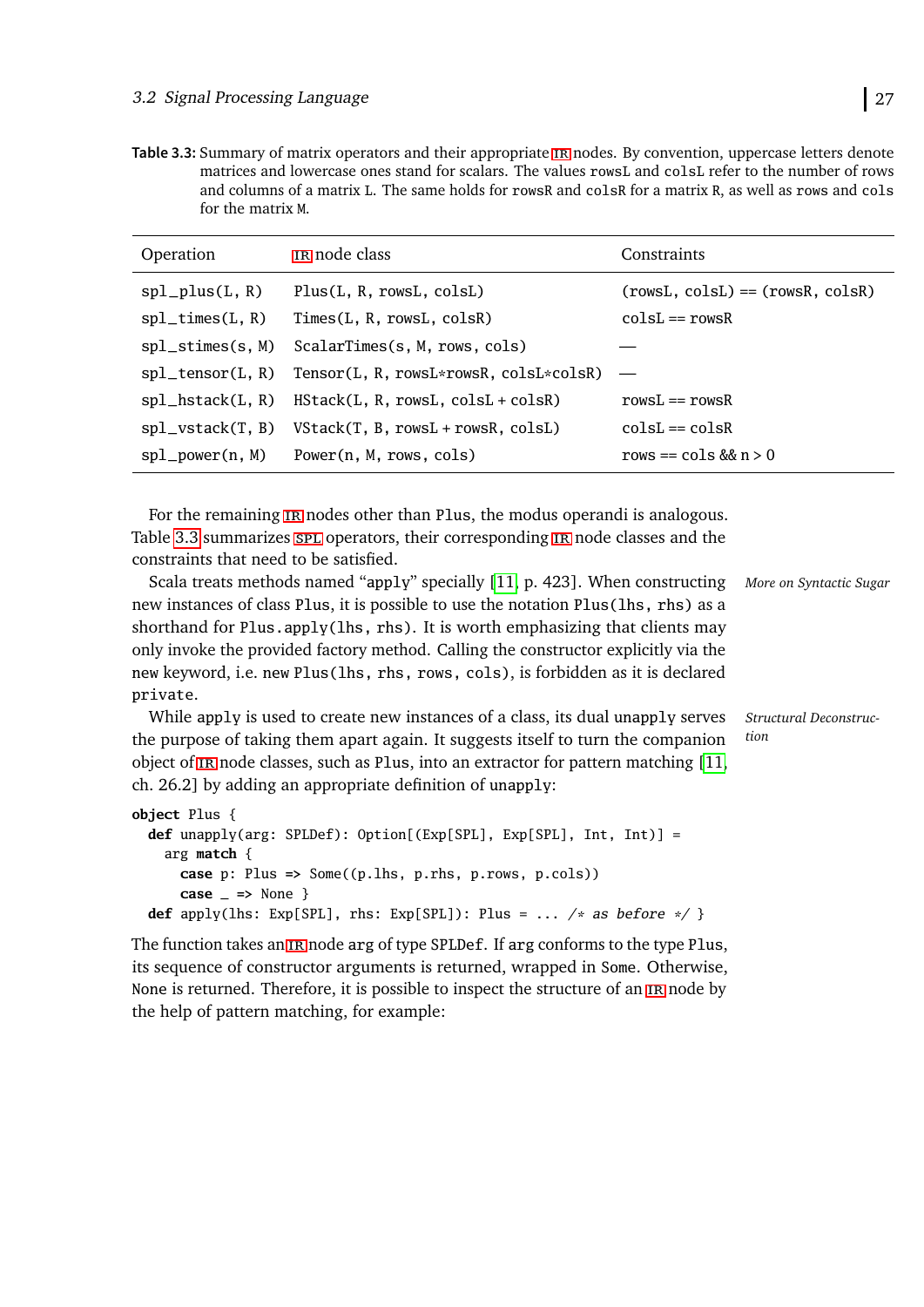```
arg match {
 case Plus(lhs, rhs, rows, cols) => // calls Plus.unapply(arg)
  /* possibly more patterns */ }
Notice the relationship between the constructor of Plus and unapply:
arg == Plus.unapply(arg) match {
 case Some(lhs, rhs, row, col) => new Plus(lhs, rhs, row, col) }
and
```
*Putting It All Together* Last but not least, we have to wire operator functions and their respective [ir](#page-92-0) nodes together, as demonstrated by matrix addition:

Plus.unapply(**new** Plus(lhs, rhs, row, col)) == Some(lhs, rhs, row, col)

```
protected def spl_plus(lhs: Exp[SPL], rhs: Exp[SPL]): Exp[SPL] =
 Plus(lhs, rhs)
```
Simply put, every matrix operation yields an instance of the corresponding composite node. However, there is more to it than meets the eye. The [ir](#page-92-0) may only consist of atomic nodes since type  $Rep[T] = Exp[T]$ . Therefore, sp1 plus ought to return an Exp[SPL] but the given node Plus is a composite expression of type Def[SPL]. Therefore, it is imperative to convert definitions to symbols within the body of operator functions such as spl\_plus. Recalling Section [2.2.3,](#page-23-0) we know that the implicit function toAtom will kick in to automatically accomplish the desired conversion for us. Under the hood, the Scala compiler changes the code given above into the following, inserting an appropriate call to toAtom:

```
protected def spl_plus(lhs: Exp[SPL], rhs: Exp[SPL]): Exp[SPL] =
  toAtom(Plus(lhs, rhs))
```
This fact is important, because not only does this fix the type error, but it also establishes the correspondence between the evaluation order of the program generator and the generated program: "at the point where the generator calls toAtom, the composite definition is turned into an atomic value  $[\dots]$ , i.e., its evaluation is recorded now and played back later in the same relative order with respect to others" in the DSL program. [\[7,](#page-89-1) p. 59]

This concludes the implementation of [spl](#page-92-1). We can now turn our attention to the implementation of breakdown rules.

# **3.3 Breakdown Rules**

Thanks to our efforts before, the implementation of  $SPL$  breakdown rules is simple. First, a new trait Breakdowns is created to house the rules.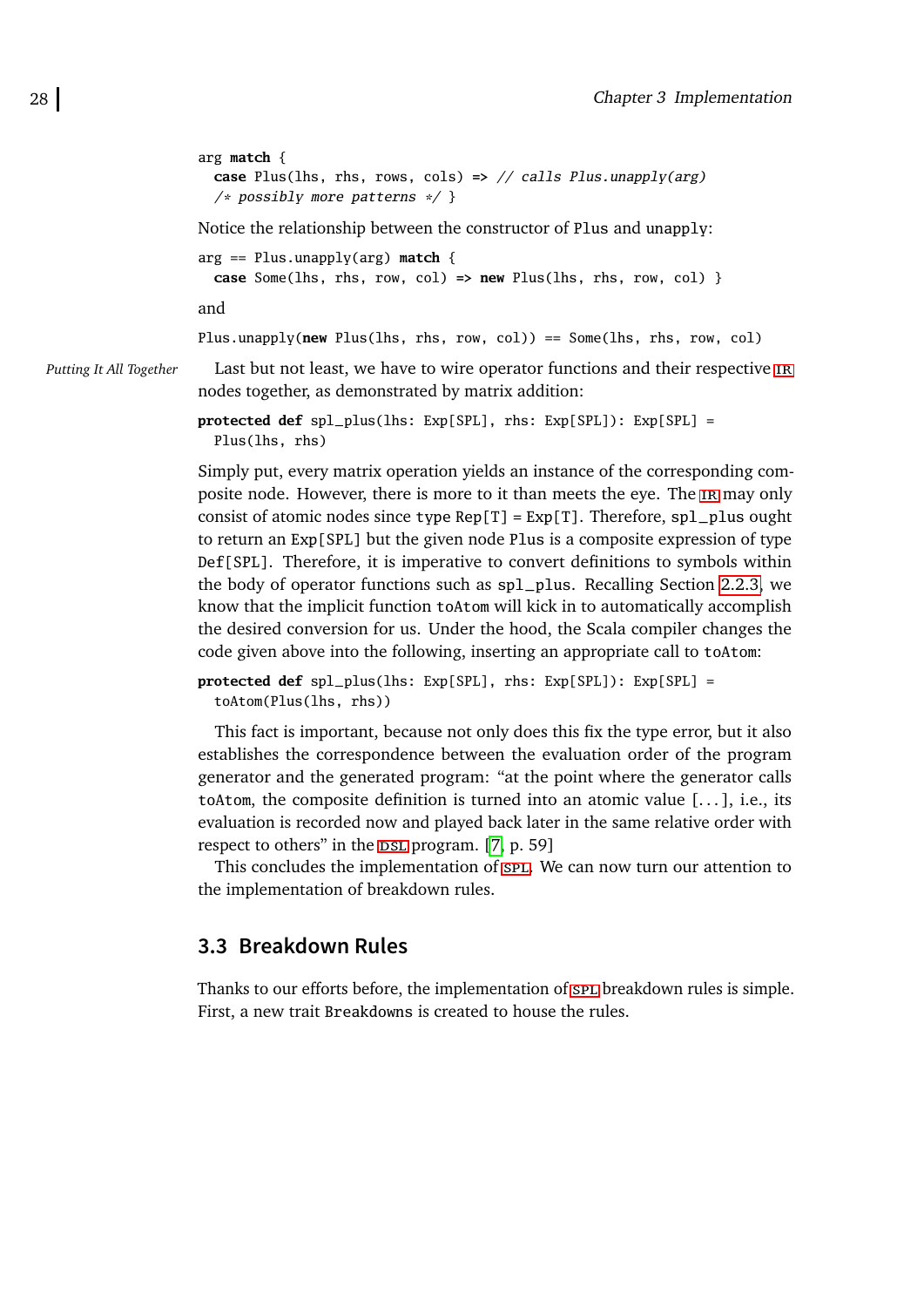#### **trait** Breakdowns { **this**: SPLOps **=>** ... }

In the spirit of modular mix-in composition, we use the self-type this: SPLOps => to denote that we require the methods defined in the DSL interface SPLOps.

Next, a function breakdown is defined inside Breakdowns. It implements the *A Top-Down Parser* rewriting system specified in Table [2.1.](#page-16-0) The general working principle is as follows [\[6,](#page-89-2) p. 1921]: given an arbitrary initial SPL matrix s, breakdown tries to decompose s into a semantically equivalent, but structurally different expression consisting of smaller (i.e. less complex) matrices, using one of the parameterized breakdown rules. The small matrices in the resulting expression may in turn be further expanded by applying one of the rules again. This strategy leads to a recursive divide-and-conquer approach that fully expands the expression s until it only consists of terminals. Note that, in our case, there is at most one matching rewrite rule to accomplish one recursive step in the breakdown. But usually, there are higher degrees of freedom involved. This means that several different rules may match the given input or there may even be different parameterizations to the very same rule. In this situation, one needs a mechanism to decide which rule to use next, i.a. autotuning or machine learning.

For the remainder of this section, we exemplify the implementation of the breakdown rule Solve*n*,*ω*,*<sup>r</sup>* . Out of all the rules in Table [2.1,](#page-16-0) it is the most interesting one to consider due to its complexity: it distinguishes between a base case and a recursive case.

Before we start, let us think about the function signature of breakdown. A break- *Signature* down rule is made of two parts: a non-terminal matrix to the left of the arrow  $\rightarrow$ and a corresponding expansion to the right of the arrow. Expressions on the left such as Solve*n*,*ω*,*<sup>r</sup>* or MGSolvePDE*n*,*ω*,*r*,*<sup>m</sup>* are static in nature. Hence, the input of breakdown should be of plain type SPL. Being fed with this input, breakdown is supposed to return a fully expanded expression. The result represents code that is to be executed during a later program stage. Therefore, it makes sense to choose Rep[SPL] as result type of breakdown. This leads to the following function declaration:

```
def breakdown(s: SPL): Rep[SPL]
```
Now that we are provided with the scaffolding, it is time to flesh out the body *Implementation* of breakdown. The key is to inspect the given argument s in a pattern match. The matrix Solve*n*,*ω*,*<sup>r</sup>* is represented by class Solve(n, omg, r). As there are two cases in this breakdown rule, we need two patterns in the pattern match as well.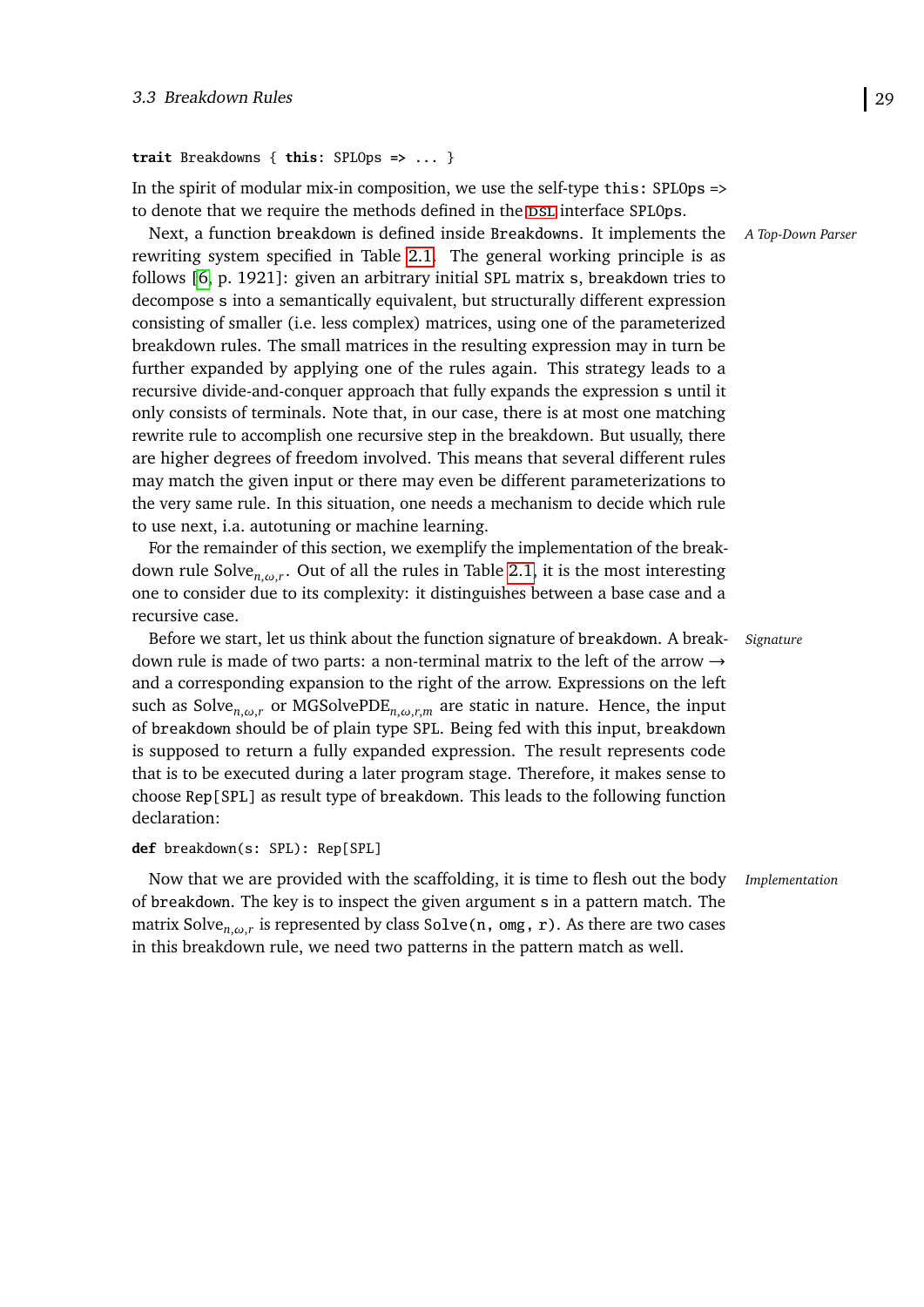*Base Case* Let us first tackle the implementation of the base case, which has a direct resolution:

Solve<sub>n,\omega,r</sub> 
$$
\rightarrow \frac{1}{4}I_1
$$
,  $n=3$ .

The corresponding Scala code looks similar:

**case** Solve(3, \_, \_) **=>** 0.25 \*> I(1)

The pattern Solve(3,  $\overline{z}$ ,  $\overline{z}$ ) captures the condition of applicability. Not only do we need an instance of class Solve but its dimension n must also equal the value 3. Since the two fields omg and  $r$  are not referenced on the right-hand side of the rule, it is not worth assigning special names to them. So, the wildcard character " $\Box$ " is used instead. Finally, the expression 0.25  $\ast$ > I(1), corresponding to  $\frac{1}{4}I_1$ , is returned. There are two important points to notice. First, the Scala code on the right-hand side of a rule is fully-fledged spL code. We may use arbitrary SPL matrices, such as the identity I(1), and operators, such as the scalar multiplication \*>. Second, there is no need to explicitly lift static values, as the implicit conversion unit will automatically take care of this. Hence, writing  $0.25 \rightarrow \text{unit}(I(1))$  is indeed formally correct but also unnecessarily noisy.

*Recursive Case* The recursive case

Solve<sub>n,\omega,r</sub> 
$$
\rightarrow [I_{((n-1)/2)^2} | 0_{((n-1)/2)^2}] \cdot MGCycle_{(n-1)/2,\omega,r} \cdot \begin{bmatrix} 0_{((n-1)/2)^2} \\ I_{((n-1)/2)^2} \end{bmatrix}
$$
,  $n > 3$ 

is essentially implemented in the same fashion:

```
case Solve(n, omg, r) if n > 3 =>
 val dim = ((n - 1) / 2) * ((n - 1) / 2)val left = I(dim) hs Zero(dim)
 val right = Zero(dim) vs I(dim)
 val mcgycle = breakdown(MGCycle((n - 1) / 2, omg, r))
 left * mcgycle * right
```
There are subtle, but significant differences. For instance, the guard if n ←*-* > 3 is used in the pattern to express that only dimensions greater than 3 are allowed. Moreover, breakdown calls itself recursively in the second last line to further expand the expression MGCycle((n-1)/2, omg, r) before returning the final result.

multiple times, we assigned the result to a meaningful local variable dim, which

*Abstraction Without Re-*

*gret* It is important to emphasize that arbitrary Scala features may be used in SPL code without affecting the generated code. The abstraction and runtime overhead of such language features will have been translated away after the first program stage. For example, instead of calculating the static dimension  $((n-1)/2)^2$  inline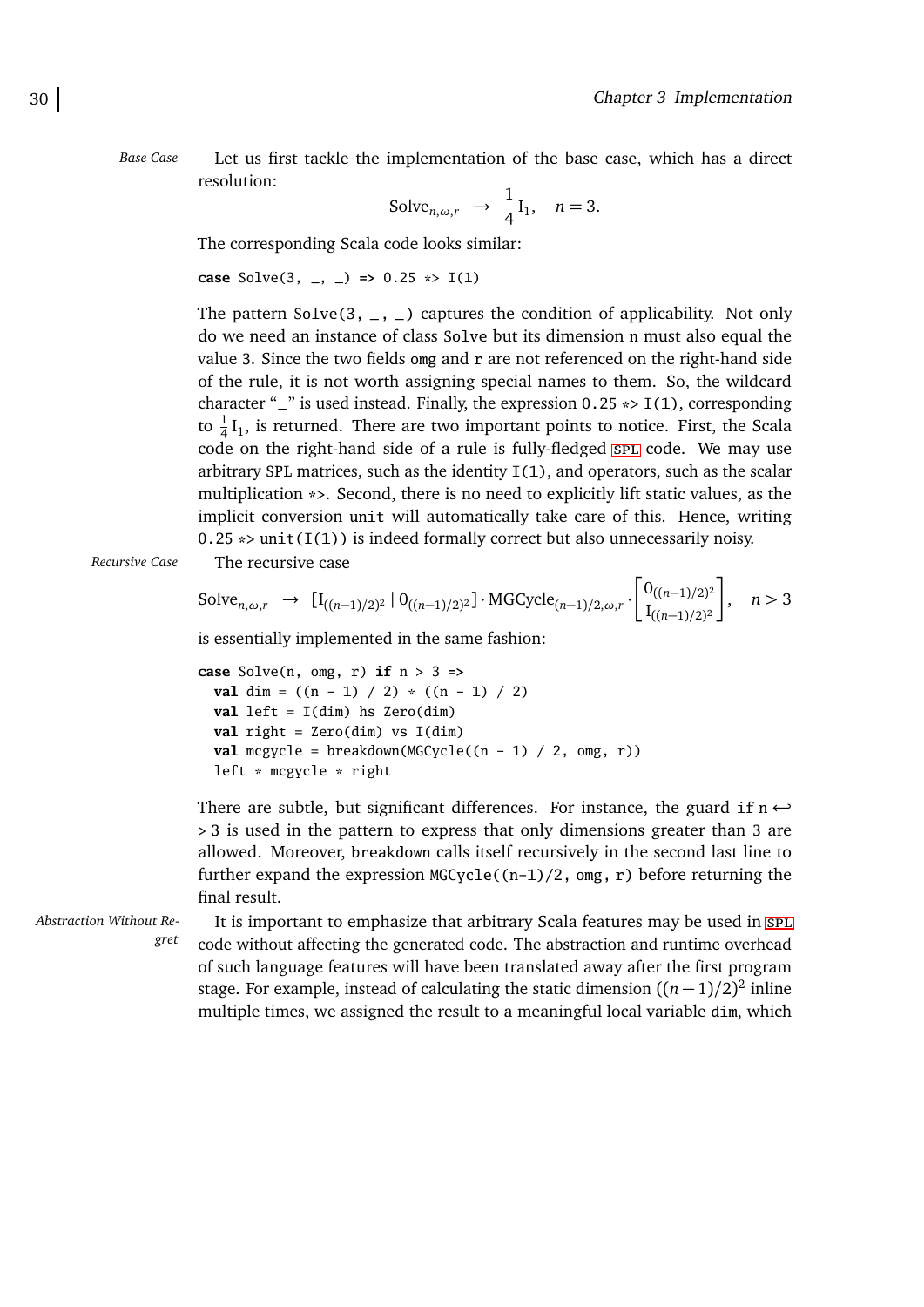we could then reuse. In the generated code, dim will be replaced with the actual result of its evaluation.

The complete definition of breakdown is given below:

**trait** Breakdowns { **this**: SPLOps **=> def** breakdown(s: SPL): Rep[SPL] = s **match** { **case** Solve(3, \_, \_)  $\Rightarrow$  0.25  $\Rightarrow$  I(1) **case** Solve(n, omg, r) **if** n > 3 **=>** ... // as before // further cases are placed here, but omitted for simplicity **case**  $\le$  **=>** s /\* No rule applicable \*/ } }

For every rule in Table [2.1,](#page-16-0) there is one corresponding case distinction (only the two cases of Solve*n*,*ω*,*<sup>r</sup>* are listed). Due to the inner workings of pattern matching, specialized patterns need to be placed before more general ones. Finally, to handle expressions for which no breakdown exists, the wildcard pattern case  $=$   $\Rightarrow$  s is added as last rule. It matches any given expression and simply returns the lifted variant of the input. This concludes the implementation of breakdown rules.

# <span id="page-40-0"></span>**3.4 Applying Domain-Specific Optimizations**

As seen in Section [3.2,](#page-29-0) matrix operators generally insert new nodes in the [ir](#page-92-0) *Performance Issues* whenever they are invoked. Yet, this behavior seems overly eager. For instance, consider multiplications with the identity or zero matrix, such as  $A_{n \times n} \cdot I_n$  or 0*n* · *Bn*×*<sup>n</sup>* . Even though *A* and *B* are merely unknowns at this point, we do already know the result of the multiplication, even before the DSL program is run: it is  $A_{n\times n}$  or  $0_n$ , respectively. This stems from fundamental algebraic rules, such as I<sub>n</sub> being the neutral element with regard to matrix multiplication.

The general mindset is that the more operations a program has to perform, the longer it takes to complete its execution [\[3,](#page-88-0) p. 133]. Since we strive for high performance, it is advantageous to reduce the amount of unnecessary operations as much as possible. With regard to the small example above, this means that instead of registering a superfluous composite operation with [lms](#page-92-3), which causes the creation of several [ir](#page-92-0) nodes, we could simply insert a single atomic node. This is safe because the result of the calculation is already fully determined during generator time and therefore the semantics of the generated program are not altered in any way. Notice that we cannot rely on the Scala compiler or [lms](#page-92-3) to apply these performance tricks for us because neither of them have the domain-specific knowledge to do so. Only we do.

Our task now is to identify the cases where such optimizations are possible, as outlined by the example given above.

*Remedy: Eliminating Operations*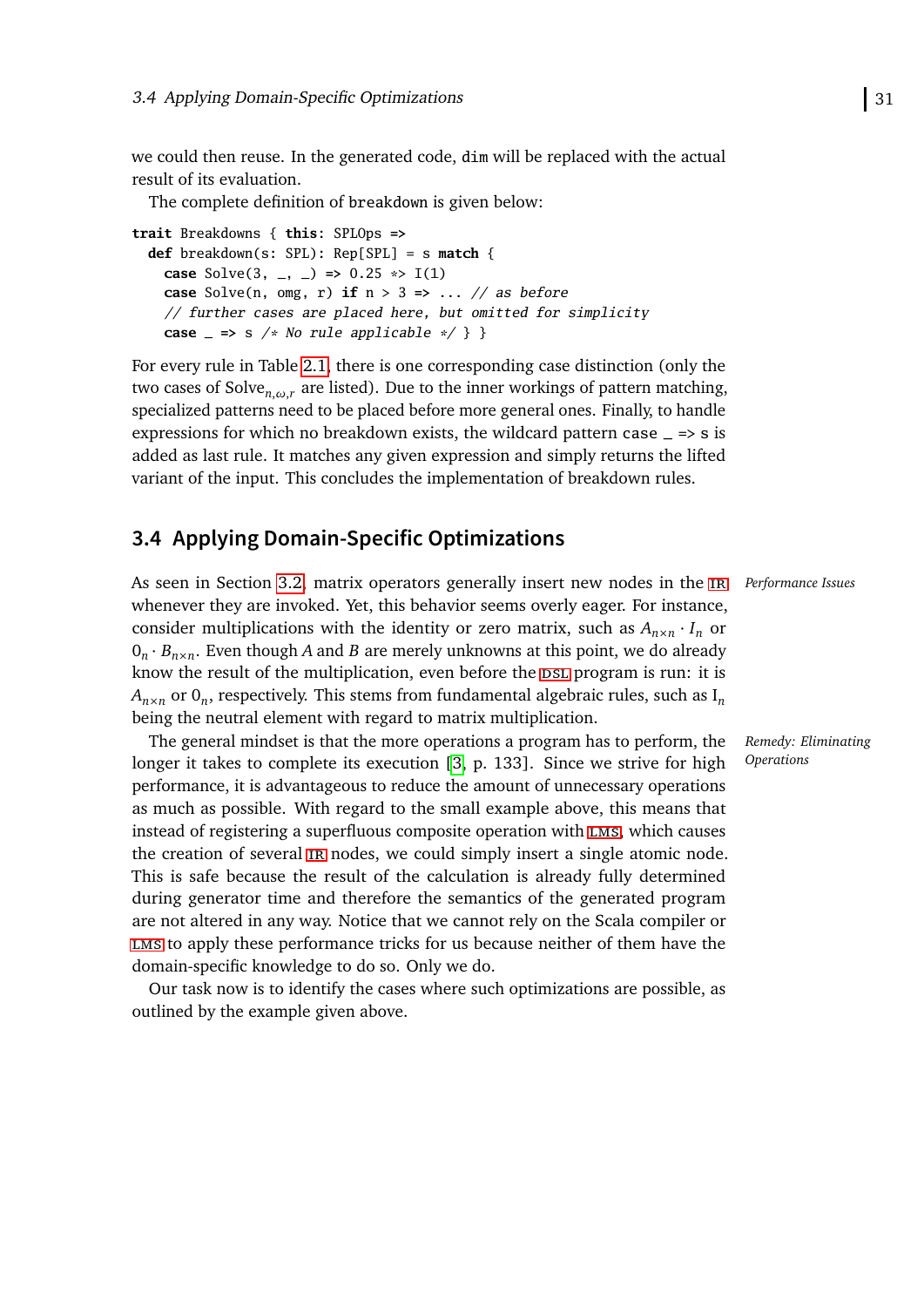*Performance-Optimized*

*[spl](#page-92-1)* Proceeding with the implementation, the proper place to put these optimizations is a separate trait SPLOpsExpOpt that specializes SPLOpsExp:

**trait** SPLOpsExpOpt **extends** SPLOpsExp { ... }

This way, it is still possible to choose whether it should be made use of the optimizations, just by mixing in one trait or the other. For example, it is imaginable to tailor certain optimizations for specific target platforms. In such cases, it is best to provide a separate trait which is mixed in only when necessary. Figure [3.2](#page-41-0) illustrates the current architecture of [spl](#page-92-1).

<span id="page-41-0"></span>

**Figure 3.2:** [spl](#page-92-1) architecture

*Smart Constructors* Next, a specialization of each matrix operation is created, thus overriding the appropriate function in the super trait. The idea is that every such specialization implements an optimized version of the corresponding operator. In order to do so, it is mandatory to inspect the given arguments and react accordingly. In other words, we create a *smart constructor* for the [ir](#page-92-0) nodes. For instance, to avoid multiplications with the identity or zero matrix:

```
override protected def spl_times(lhs: Exp[SPL], rhs: Exp[SPL]) =
  (lhs, rhs) match {
   // multiplications with the zero matrix
   case (Const(Zero(\_)), \_) => lhs
   case (_, Const(Zero(_))) => rhs
    // multiplications with the identity matrix
   case (Const(I(\_)), \_) => rhs
    case (_, Const(I(_))) => lhs
    // all other cases
   case _ => super.spl_times(lhs, rhs) }
```
If lhs or rhs happens to be the zero matrix, this particular argument is yielded. If any of them corresponds to the identity matrix, the other argument is returned. This way, the construction of superfluous nodes in the IR is prevented right from the beginning. Note that the pattern extractor Const needs to be employed in order to access the wrapped SPL matrix. In all other cases, i.e. if neither of the arguments match the zero or identity matrix, we delegate to the implementation of spl\_times in the super trait, which unconditionally produces a composite node:

```
case _ => super.spl_times(lhs, rhs)
```
Although tempting, it is important not to write  $\text{lns} * \text{rh}$  here, since this notation is merely syntactic sugar for spl\_times in the *current* trait SPLOpsExpOpt and not in the super trait. Hence, we would end up with an infinite recursion.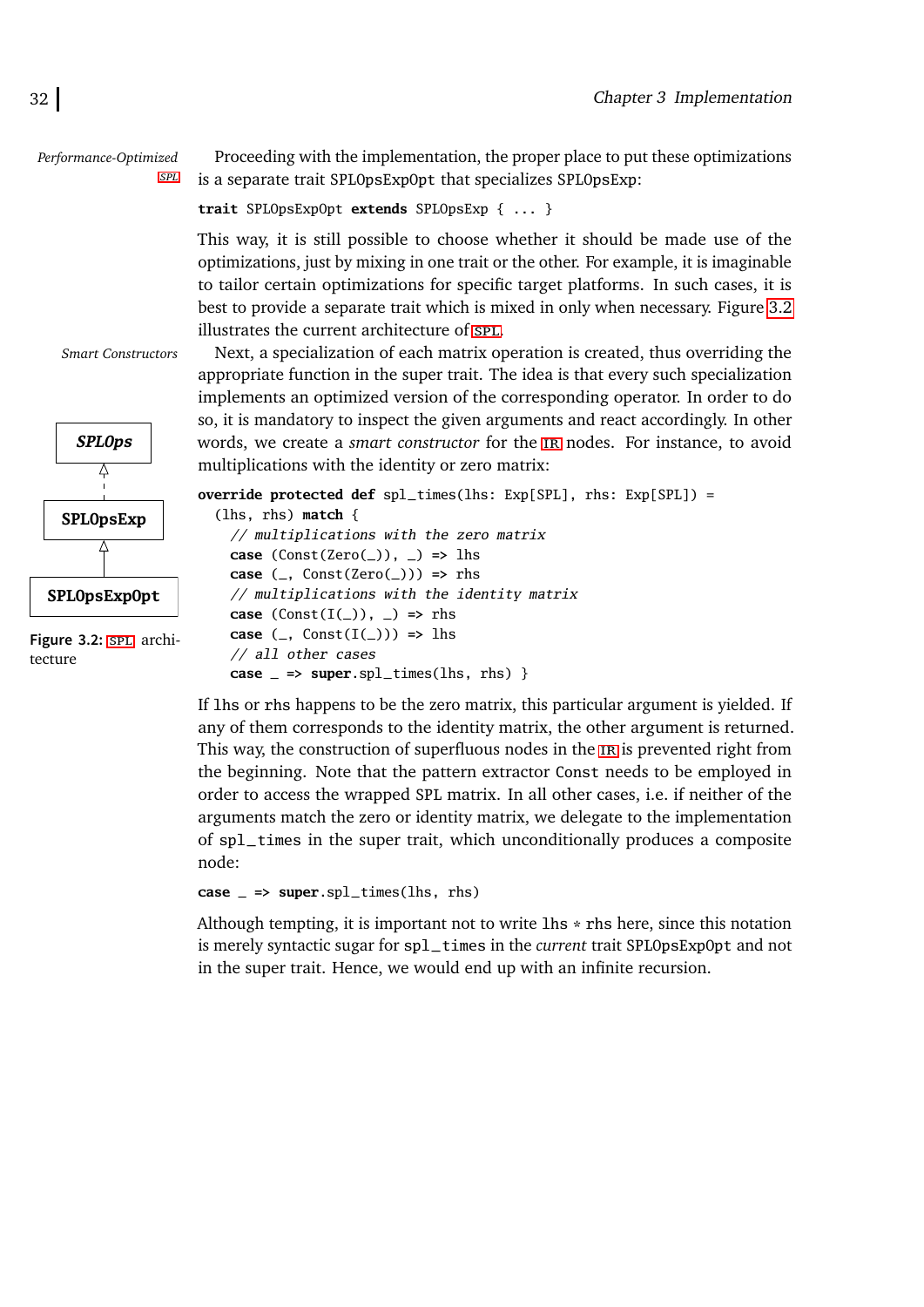This approach is simple, yet effective. However, we still face the problem of *Maintaining Correctness* avoiding illegal expressions. At the moment, the result of performing the impossible multiplication  $I(5) * Zero(1)$  is Zero(1) because it matches the second pattern of spl\_times. For the sake of correctness, there is no choice but to validate the dimensions a second time, specifically for the optimizing rewrites.

In Section [3.2,](#page-29-0) the function splDim was used to find the dimensions of a given [spl](#page-92-1) expression. Yet, this function seems out of place in a pattern match. It is more idiomatic to access the dimensions via a pattern extractor. For this purpose, the object SPLExp is introduced in trait SPLOpsExp:

```
object SPLExp {
 def unapply(arg: Exp[SPL]): Option[(Int, Int)] = arg match {
   case Const(s: SPL) => Some((s.rows, s.cols))
   case s: Sym[_] => s match {
     case Def(x: SPLDef) => Some((x.rows, x.cols))
      case _ => None }
   case _ => None } }
```
The definition of unapply is almost identical to splDim. The only difference is that instead of returning a pair directly, the result is now an optional value, represented by Scala's Option monad. Thus, a pair of dimensions is wrapped in Some, and None is returned as opposed to throwing an exception. We simplify implementation of splDim:

```
protected def splDim(arg: Exp[SPL]): (Int, Int) = arg match {
  case SPLExp(rows, cols) => (rows, cols)
  case _ => throw new IllegalArgumentException }
```
We may now correct the implementation of spl\_times by means of SPLExp and guards, as exemplified here:

```
override protected def spl_times(lhs: Exp[SPL], rhs: Exp[SPL]) =
  (lhs, rhs) match {
     case (Const(Zero(n)), SPLExp(rows, cols))
       if rows == n && cols == n => lhs // 0_n \cdot B_{n \times n} = 0_ncase (SPLExp(\_, cols), Const(I(n))if \ncols == n \Rightarrow \n  <i>h</i>\frac{1}{4} A_{n \times n} \cdot I_n = A/* more patterns... */ }
```
Note that, in the first case, it is imperative to test whether both row and column dimension of the zero matrix and the right-hand argument equal as it is only possible to encode zero matrices of *quadratic* shape.

Alternatively, one could also put [lms](#page-92-3)' transformer infrastructure to work instead *Transformers* of smart constructors. The idea is to unconditionally create [ir](#page-92-0) nodes first and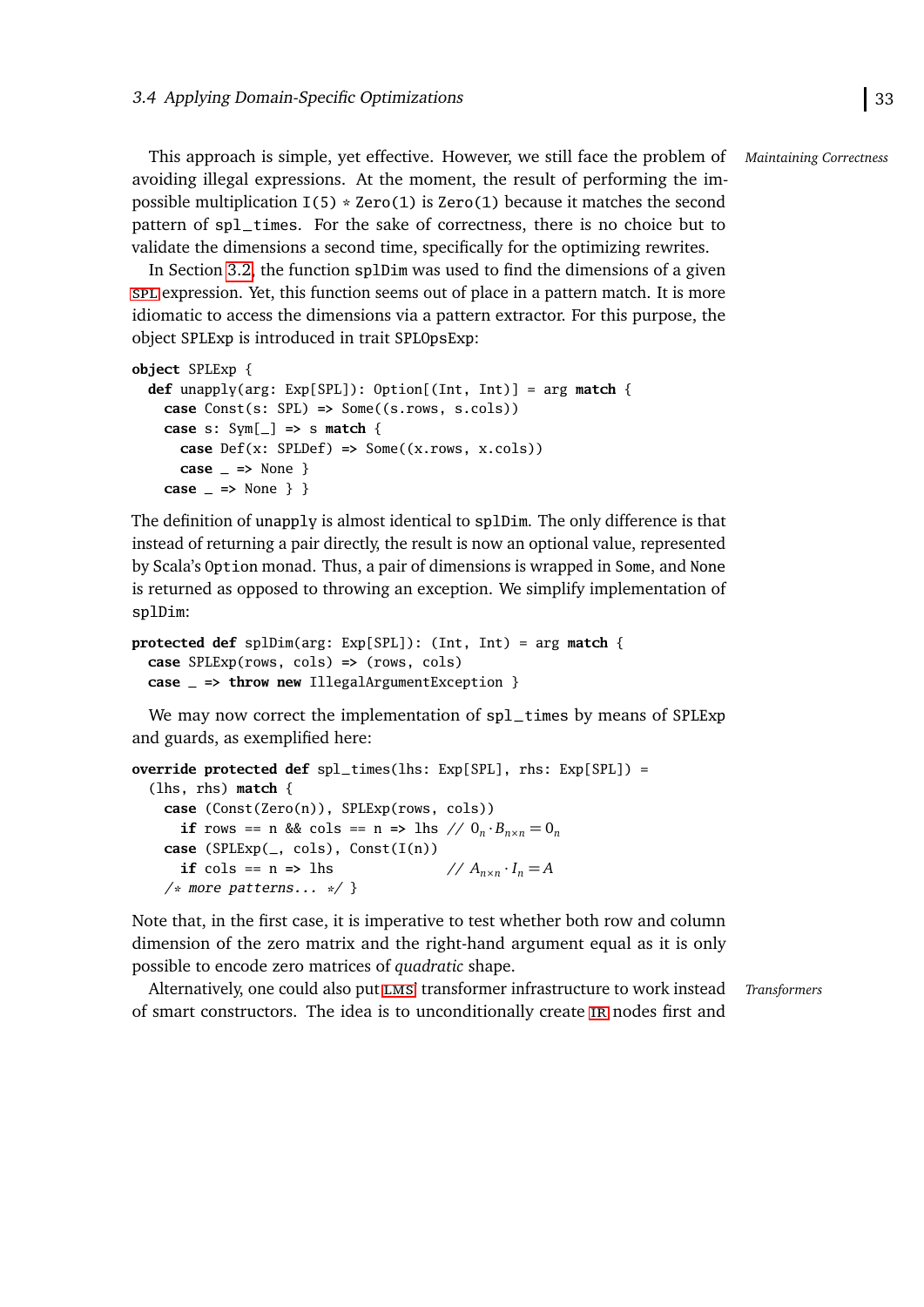to analyze the resulting [ir](#page-92-0) afterwards, while looking out for the opportunity to remove unnecessary nodes, possibly in several traversals. This strategy eliminates the need for duplicate dimension checks and was indeed employed in the SpiralS prototype [\[3,](#page-88-0) p. 130]. However, in retrospect it was concluded that the usage of "transformations that match and replace a whole subgraph of a given  $DSL$  [...] proved to be cumbersome. [. . . ] The [lms](#page-92-3) transformers are not designed for this use case, as they work in a peephole fashion. Matching on a subgraph, or having conditional rewrites that depend on some state further up in the [ir](#page-92-0) representation inherently is accompanied by large code fragments" [\[4,](#page-88-1) pp. 53 sq.]. For this reason, transformers are not considered in this work and the duplication of small code fragments is accepted as the lesser of two evils.

*Further Optimizations* The previous example demonstrated how to apply *algebraic simplifications* to [spl](#page-92-1) code, but the same implementation technique can also be used for other kinds of optimizations. For example, the addition of tridiagonal matrices can be executed pointwise on the entries of corresponding diagonals:

```
\text{Tridiag}_n(a, b, c) + \text{Tridiag}_n(d, e, f) = \text{Tridiag}_n(a + d, b + e, c + f).
```
This equation translates into the following Scala code:

```
override protected def spl_plus(lhs: Exp[SPL], rhs: Exp[SPL]) =
  (lhs, rhs) match {
   case (Const(Tridiag(n, a, b, c)), Const(Tridiag(m, d, e, f)))
      if n == m => Tridiag(n, a+d, b+e, c+f)
    case _ => super.spl_plus(lhs, rhs) }
```
This technique is commonly referred to as *constant folding* [\[7,](#page-89-1) p. 68], i.e. turning multiple dynamic constants into a single one. Notice that, even though the matrices themselves are dynamic, the entries on their diagonals are *not* because they are of plain type Double, not Rep[Double]. Therefore, the results of performing the computations  $a + d$ ,  $b + e$  and  $c + f$  are already obtained during generator time and will be inlined as constants in the generated code, which is an example of *precomputation*.

Similar optimization potential can be identified for the tensor product, for example:

 $I_n \otimes I_m = I_{n \cdot m}$  and  $0_n \otimes B_{n \times n} = 0_{n \cdot m}$ ,

These rules are encoded as follows:

**override protected def** spl\_tensor(lhs: Exp[SPL], rhs: Exp[SPL]) =

(lhs, rhs) **match** { **case**  $(Const(I(n)), Const(I(m))) \Rightarrow I(n * m)$ **case** (Const(Zero(n)), SPLExp(rows, cols))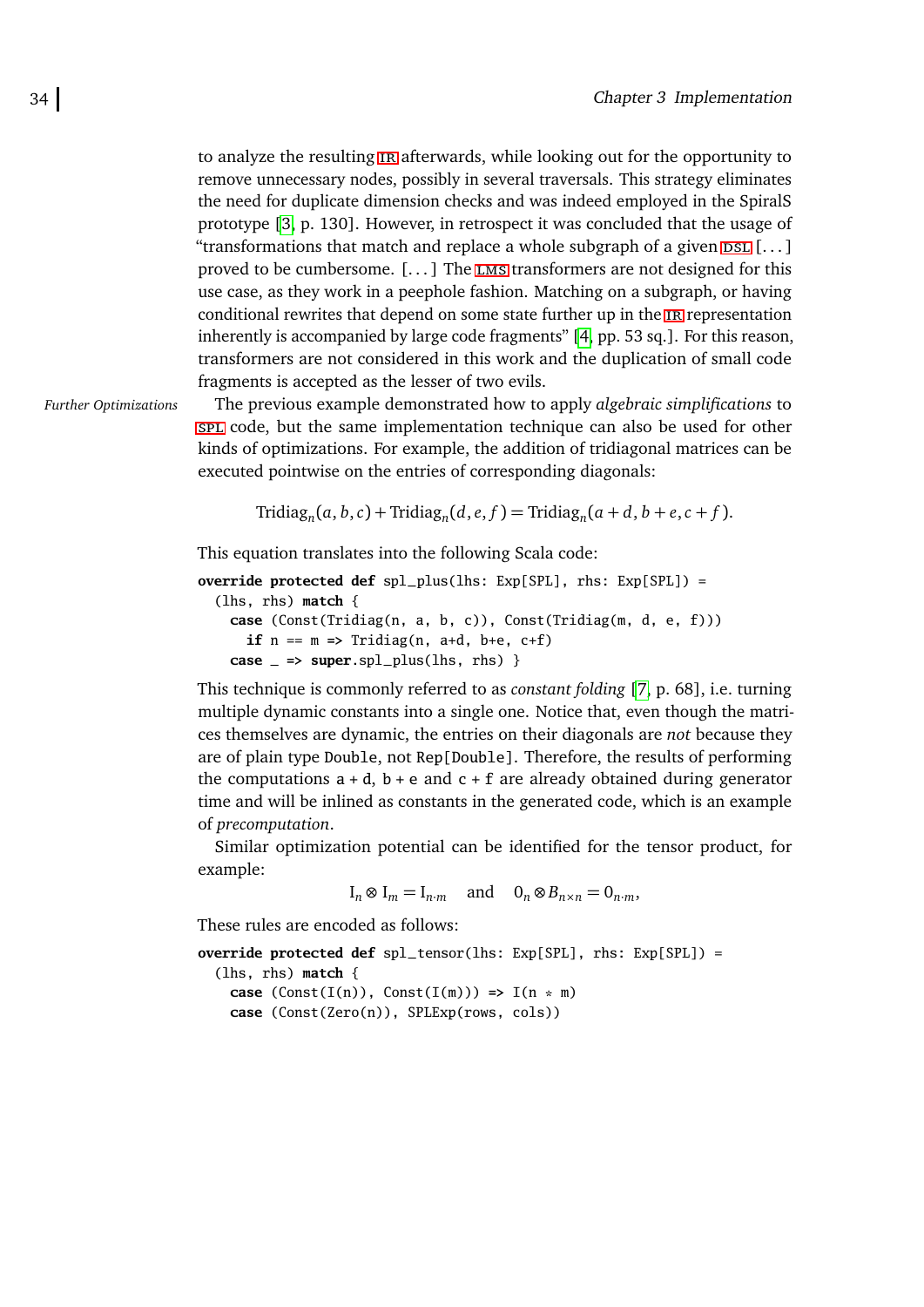**if** rows  $==$  cols  $=$  Zero( $n *$  rows) **case** \_ **=> super**.spl\_tensor(lhs, rhs) }

*Encoding Domain-*Attentive readers may rightfully point out that zero and identity matrices are just special kinds of tridiagonal matrices, i.e.

*Specific Knowledge*

```
0_n = \text{Tridiag}_n(0, 0, 0) and I_n = \text{Tridiag}_n(0, 1, 0).
```
Yet, a computation like Tridiag(3, 1, 2, 3) +  $I(3)$  is currently not optimized by spl\_plus. This is because the pattern extractor Tridiag only matches instances of class Tridiag, and not of class I or Zero. To solve this problem, one could add additional patterns in the body of spl\_plus (and in all other smart constructors, where necessary), such as

```
case (Const(Tridiag(n, a, b, c)), Const(I(m)))
  if n == m \Rightarrow \text{Tridiag}(n, a, b + 1, c)case (Const(Tridiag(n, a, b, c)), Const(Zero(m)))
  if n == m \Rightarrow \text{Tridiag}(n, a, b, c)
```
However, there is a less obscuring and more scalable approach, namely modifying the pattern extractor Tridiag itself. Just like any other subclass of SPL, Tridiag is declared as case class which instructs the Scala compiler to automatically create a companion object with suitable apply and unapply methods, amongst others. But it is still possible to define one's own implementation for these methods. We just have to add an object Tridiag to the same source file in which class Tridiag is defined:

```
object Tridiag {
  def unapply(s: SPL): Option[(Int, Int, Int, Int)] = s match {
    case t: Tridiag => Some(t.n, t.a, t.b, t.c)
    case i: I => Some(i.n, 0, 1, 0)
    case z: Zero => Some(z.n, 0, 0, 0)
    case _ => None } }
```
We just provided the program generator with valuable domain-specific knowledge, therefore allowing it to treat zero and identity matrices as special kinds of tridiagonal matrices. In other words, the pattern extractor Tridiag now also matches instances of I and Zero, e.g.:

```
I(3) match { case Tridiag(n, a, b, c) \implies (n, a, b, c) } == (3, 0, 1, 0)Zero(7) match { case Tridiag(n,a,b,c) => (n,a,b,c) } == (7,0,0,0)
```
Therefore, we need not change the implementation of any operators and we achieve the desired optimizations, too. Consequently, the computation

<span id="page-44-0"></span>Tridiag(3, 1, 2, 3) + I(3)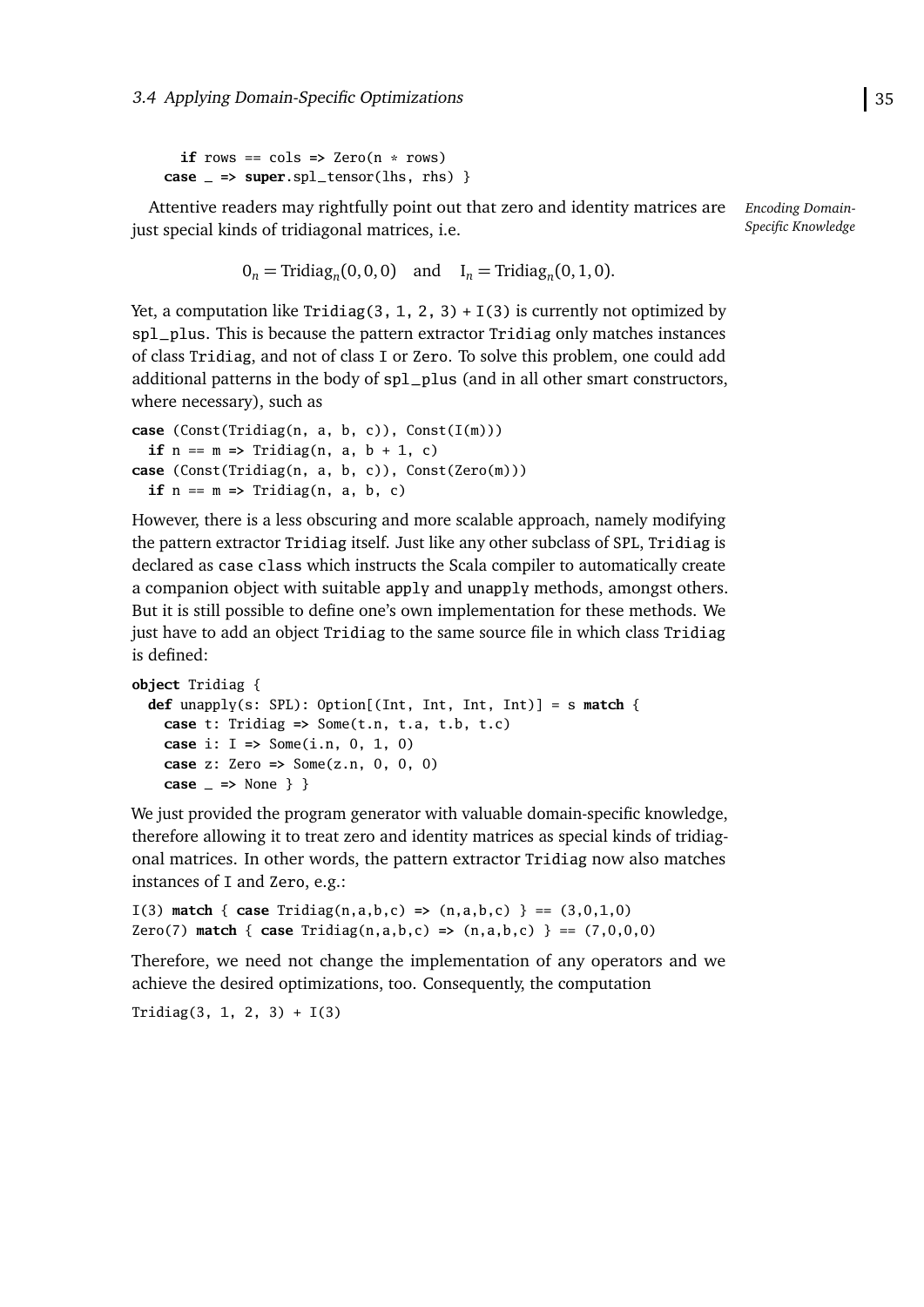**Table 3.4:** Optimizing rewrites for [spl](#page-92-1) expressions. The subscript of *A* and *B* denotes the (square) matrix size and *s* refers to a real number as scalar value. The symbol  $T_n$ is used as a shorthand for Tridiag*<sup>n</sup>* .

<span id="page-45-0"></span>

| Operation                    | Optimizations                                                                                                                                                                                                            |
|------------------------------|--------------------------------------------------------------------------------------------------------------------------------------------------------------------------------------------------------------------------|
| Addition                     | $0_n + B_n = B_n$<br>$A_n + 0_n = A_n$<br>$T_n(a, b, c) + T_n(d, e, f) = T_n(a + d, b + e, c + f)$                                                                                                                       |
| <b>Matrix Multiplication</b> | $I_n \cdot B_{n \times m} = B_{n \times m}$<br>$A_{n\times m} \cdot I_m = A_{n\times m}$<br>$0_n \cdot B_n = 0_n$<br>$A_n \cdot 0_n = 0_n$<br>$0_n \cdot B_n = 0_n$<br>$T_n(0, a, 0) \cdot T_n(0, b, 0) = T_n(0, ab, 0)$ |
| <b>Scalar Multiplication</b> | $0 \cdot B_m = 0_m$<br>$1 \cdot B_m = B_m$<br>$s \cdot T_n(a, b, c) = T_n(sa, sb, sc)$                                                                                                                                   |
| <b>Tensor Product</b>        | $I_n \otimes I_m = I_{nm}$<br>$0_n \otimes B_m = 0_{nm}$<br>$A_n \otimes 0_m = 0_{nm}$                                                                                                                                   |

is now simplified to Tridiag(3, 1, 3, 3). Further custom pattern extractors may be added, in particular for I and Zero, but their implementation is omitted due to space limitations.

Note that these extractors behave predictably. Internally, the unapply method is invoked exactly once per pattern match. Moreover, the decision which pattern matches is made completely deterministic, given that unapply is implemented sensibly. Another benefit of extractors is that all domain-specific information is listed in a central location (within the body of unapply) and not scattered across the implementation of several operators.

*Classic Compiler Optimizations*

All other optimizing rewrites, as summarized by Table [3.4,](#page-45-0) are implemented analogously. On top of that, [lms](#page-92-3)' general optimizations [\[7,](#page-89-1) ch. 11.1], consisting of [cse](#page-92-4), dead code elimination (DCE) and code motion, are also enabled without the need for any additional work by the programmer. These are showcased in Section [4.2.](#page-75-0)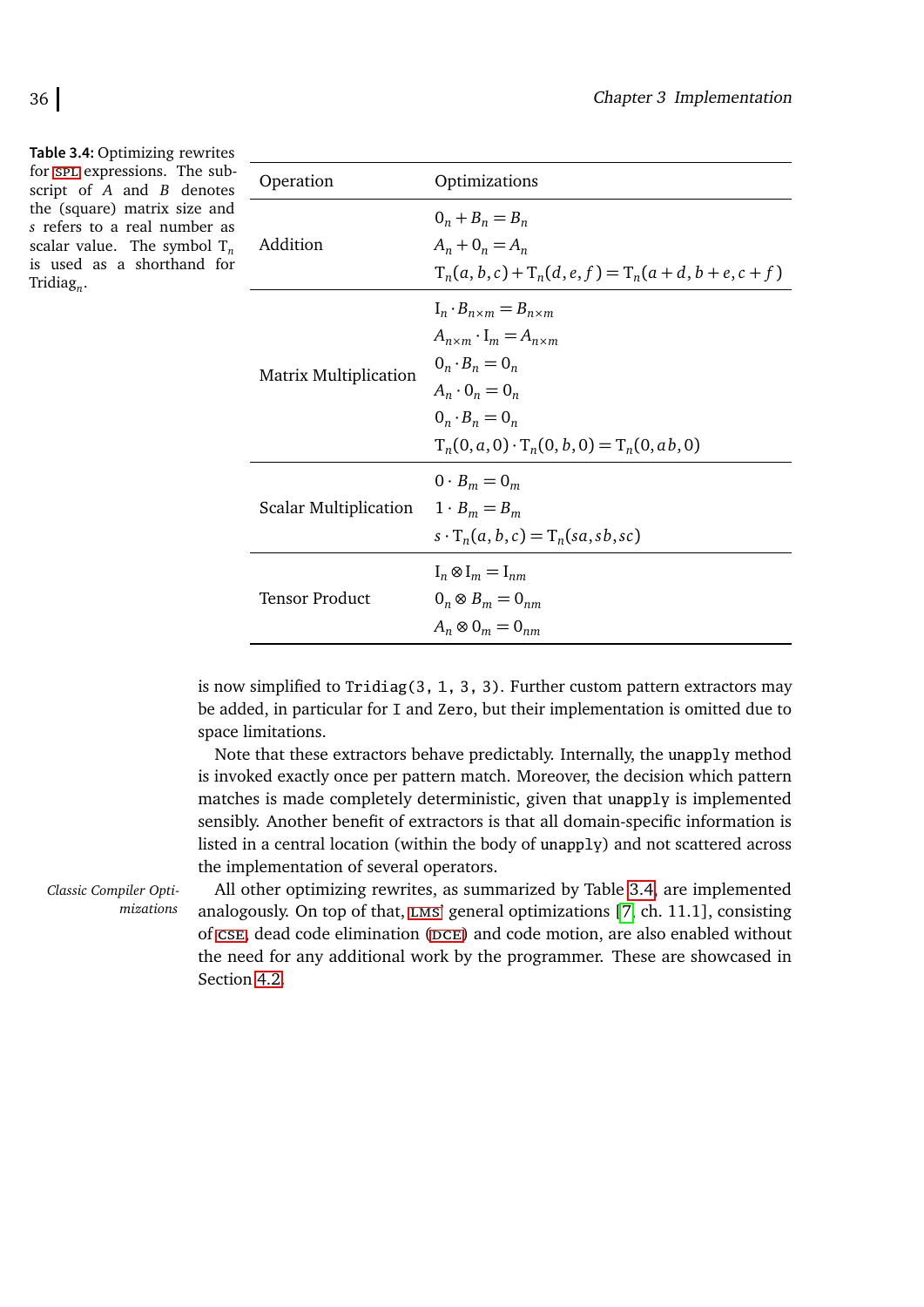Overall, we resort to a rich set of compiler optimizations. Yet, there is still room *Numerical Challenges* for improvement, especially with regard to precomputation or constant folding. Since [spl](#page-92-1) has been developed with a mathematical domain in mind, it is important to consider the numerical flaws inherent to floating-point arithmetic. Currently, we rely on Scala's Double data type to represent real numbers  $x \in \mathbb{R}$ , which is problematic. For example, the entries on the diagonals of tridiagonal matrices are Doubles. Let us assume a mathematician wants to compute

Tridiag<sub>3</sub>(0,  $\sqrt{2}$ ,0) · Tridiag<sub>3</sub>(0,  $\sqrt{2}/2$ ,0).

Therefore, an [spl](#page-92-1) programmer could write the following:

Tridiag(3, 0, math.sqrt(2), 0) \* Tridiag(3, 0, math.sqrt(2) / 2, 0)

Ideally, the program generator replaces this entire line of code with the constant p Ideally, the program generator replaces this entire line of code with the constant  $I(3)$  as  $\sqrt{2} \cdot \sqrt{2}/2 = 1$  and Tridiag<sub>3</sub>(0, 1, 0) = I<sub>3</sub>. But it is unable to do so. A short experiment in the Scala interpreter demonstrates the issue:

```
scala> math.sqrt(2)
res0: Double = 1.4142135623730951
scala> res0 * res0
res1: Double = 2.0000000000000004
scala> res1 / 2
res2: Double = 1.0000000000000002
```
The problem is that

 $math.sqrt(2) * math.sqrt(2) == 2.00000000000004 != 2$ 

Hence, the result is Tridiag(3, 0, 1.0000000000000002, 0) and not the actual I(3). Tiny numerical offsets like this one are troublesome since they falsify calculation results ever so slightly, which may accumulate to large errors over time. Also, they prevent potential optimizations from being applied in subsequent computations. For instance, multiplications with the identity matrix are superfluous and can be left out, but this is not the case for said tridiagonal matrix. In summary, it is best not to use Doubles.

Instead, we rely on a specialized numeric library called *Spire*[1](#page-46-0) . It provides the useful data type Real, which implements "computable real numbers" by representing them via "a function from a desired precision to the closest approximate value", which mitigates the numerical problems discussed above, since computations are carried out symbolically, when possible. However, this change also requires us to adapt the current implementation of numerous SPL subclasses, operators and

<span id="page-46-0"></span><sup>1</sup> <https://github.com/non/spire>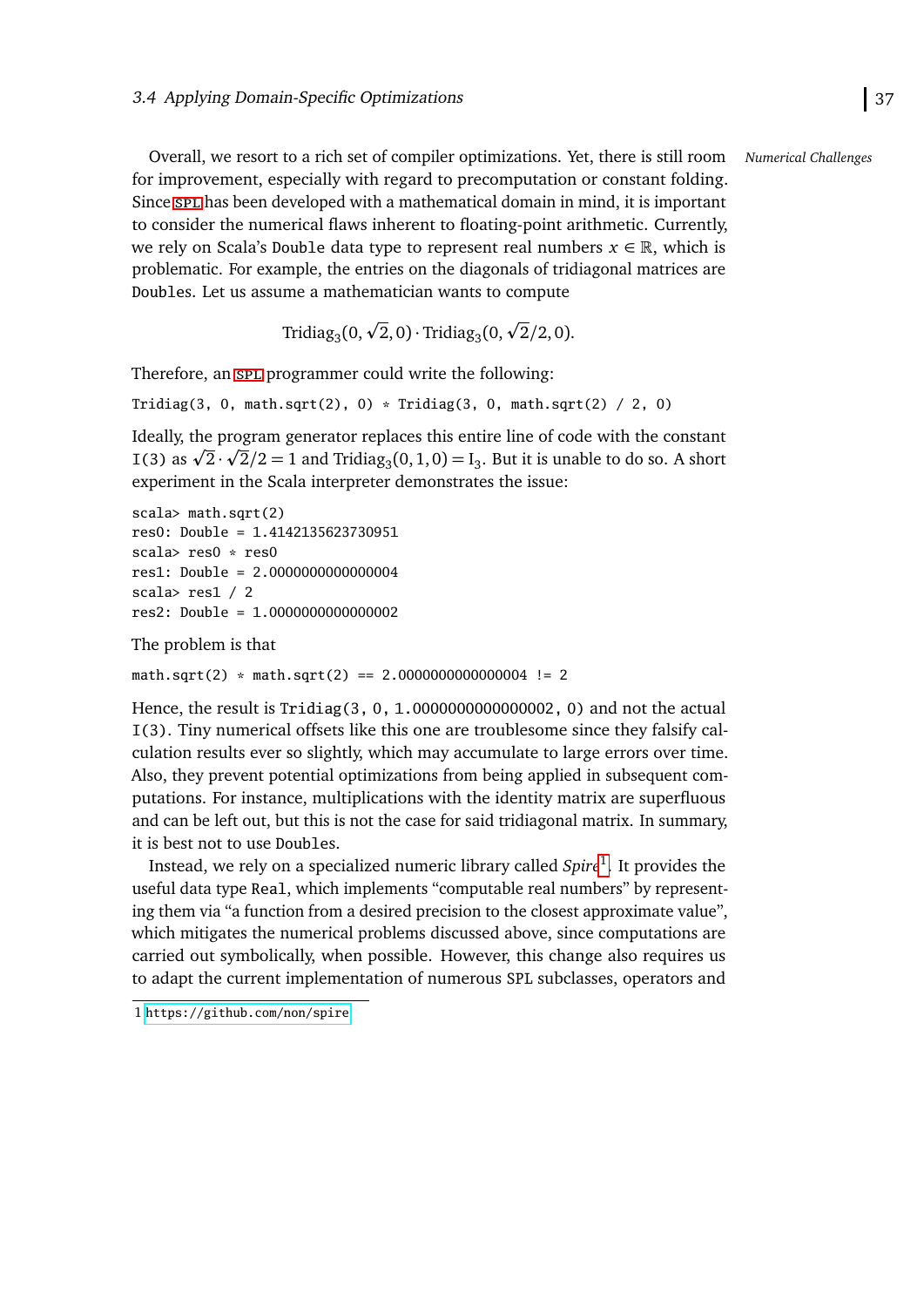[ir](#page-92-0) nodes. Real integrates quite well into the Scala language so that changes are restricted to merely replacing the type Double with Real where necessary, for example

```
case class Tridiag(private val n: Int, a: Real, b: Real, c: Real)
    extends SPL(n) { /* ... */}
def infix_*>(n: Real, spl: Rep[SPL]): Rep[SPL] = spl_stimes(n, spl)
override protected def spl_stimes(n: Real, spl: Exp[SPL]): Exp[SPL] =
  ScalarTimes(n, spl)
class ScalarTimes private (val n: Real, val spl: Exp[SPL],
   override val rows: Int, override val cols: Int) extends SPLDef
```
And so on. One may also want to define implicit conversions of Ints and Doubles to their Real counterparts in trait SPLOps:

**implicit def** int2Real(i: Int): Real = Real(i) **implicit def** double2Real(d: Double): Real = Real(d)

Scala's "native" data types Int and Double profit from literal value syntax. Implicit conversions enable the same benefits for custom data types, like Real, which allows for high convenience and compatibility.

# <span id="page-47-0"></span>**3.5 An Internal Representation of the Programming Language C**

*Motivation* So far, we have only worked with [spl](#page-92-1), a matrix formalism that allows us to express complex computations on a high level of abstraction. As laid out in Section [3.4,](#page-40-0) this representation is also well suited to apply *high-level* domainspecific optimizations, which helps for performance. But eventually, we would like to execute [spl](#page-92-1) programs on actual hardware, which usually requires a much *lower level* of abstraction. To bridge this gap, [spl](#page-92-1) code needs to be translated into a semantically equivalent program that operates on a sufficiently low level of abstraction, i.e. "closer to the machine". Here, the target language of choice is C, which is often considered a "portable assembly language".

*Representing C Code* While it is possible to d[ir](#page-92-0)ectly unparse the IR produced by an SPL program to C code, this would also mean to deliberately leave out the opportunity of applying general *low-level* optimizations. Due to its high level of abstraction, [spl](#page-92-1) is unfit for the application of such low-level rewritings. This motivates the definition of a new "intermediate" psl which we call CIR (C internal representation). In contrast to [spl](#page-92-1), this particular  $DSL$  is intended as a means of representing code that operates on the comparatively low abstraction level of the general purpose programming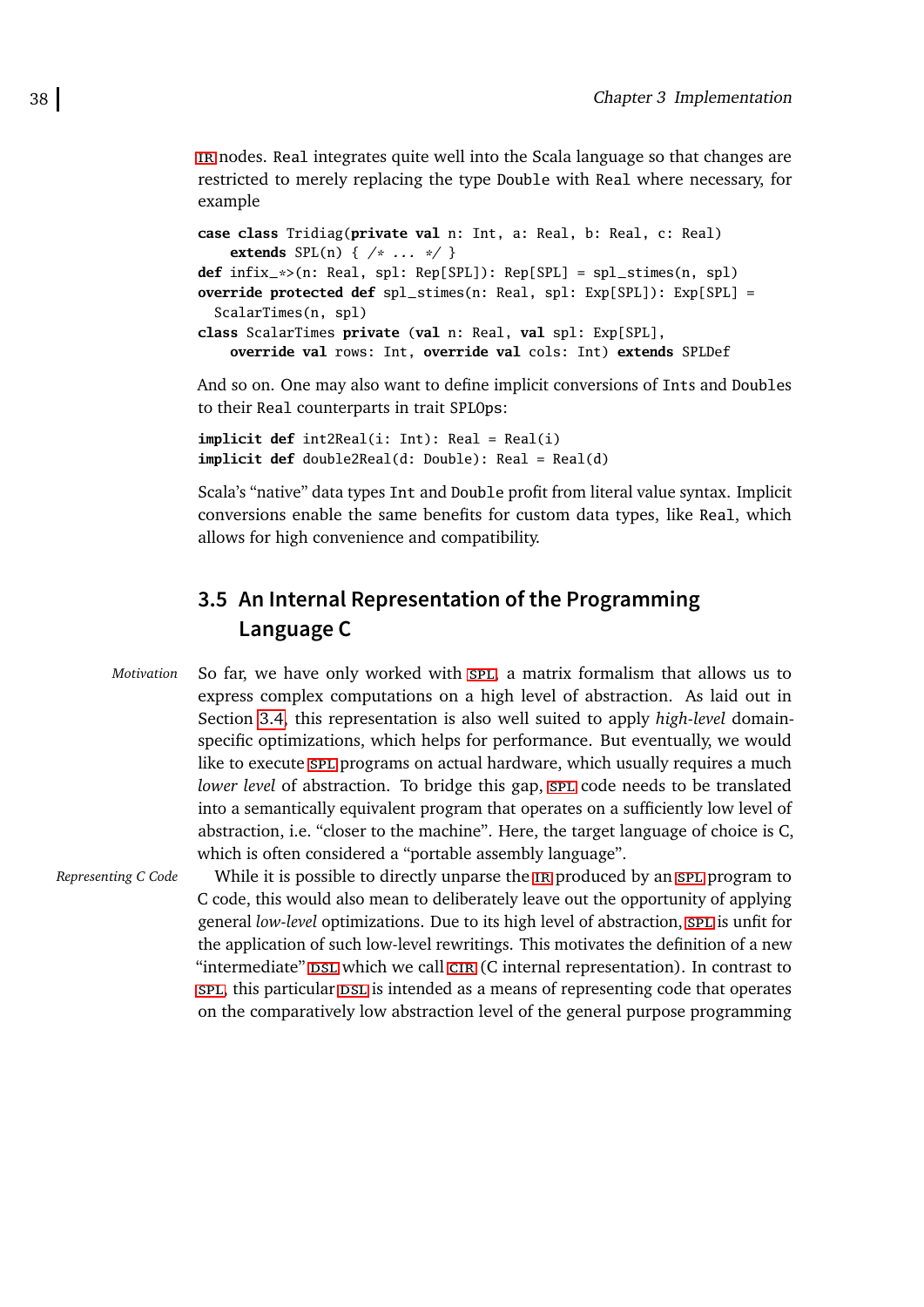language C. Another crucial difference is that [cir](#page-92-6) is not designed as user-facing psl. Users of the generator (such as mathematicians) may program directly in [spl](#page-92-1). but not in [cir](#page-92-6) as the latter is meant for use within the program generator only.

The implementation of CIR is analogous to SPL, but requires less effort. First, *Interface* an interface trait CIR is created. LMS comes with several ready-made DSL traits<sup>[2](#page-48-0)</sup> from which [cir](#page-92-6) can be assembled. Each trait thereby represents a certain kind of "functionality" to be made available in [cir](#page-92-6) client code. In other words, we have to explicitly white list language features by mixing in the corresponding traits. A small subset of C already suffices for our purposes:

- (a) complex [spl](#page-92-1) computations on matrices are expressed in terms of rudimentary arithmetic operations on numerical data types;
- (b) [spl](#page-92-1) vectors have no direct mapping as data type in C, hence the next best and also most natural choice is to use arrays instead.

These considerations lead to the following interface definition:

```
trait CIR extends Base
```

```
with PrimitiveOps // Basic arithmetic required by NumericOps.
 with NumericOps // More advanced arithmetic on numeric types.
 with LiftPrimitives // Implicit conversions from Int to Rep[Int] etc.
 with LiftNumeric // Automatically stages numeric expressions.
 with Variables // Allows for use of (mutable) variables.
 with LiftVariables // Automatically stages variables if needed.
 with Effects \frac{1}{2} Enables operations with side effects.
 with ArrayOps with SeqOps { // Supports arrays in the generated code.
def comment(msg: String): Rep[Unit] }
```
As usual, CIR extends [lms](#page-92-3)' Base trait to bring the Rep type constructor into scope. Next, we only allow certain language features in [cir](#page-92-6) code by mixing in the appropriate traits, which are all of them already bundled by [lms](#page-92-3). In addition, a custom function comment is provided. It creates a comment with the given string msg as content in the generated code, which is helpful for both development and debugging of the DSL. Its result type is  $Rep[Unit]$ , which corresponds to void in C code. Finally, to make CIR a non-userfacing DSL, we can use a Scala feature known as "Scopes of Protection" [\[11,](#page-89-0) pp. 288–290] which allows for fine-grained adjustment of visibility rules. The access modifiers private and protected can be augmented with an additional identifier, i.a. denoting an enclosing package. Assuming that the program generator is placed in the package spirals, we can

<span id="page-48-0"></span><sup>2</sup> These traits are most often utilized to represent staged Scala code because [lms](#page-92-3) has been developed as [msp](#page-92-7) framework for Scala, after all. But since the process of staging code is decoupled from the act of generating code, the traits are general enough to model other target languages as well. When unparsing, one just has to use C syntax instead of Scala syntax.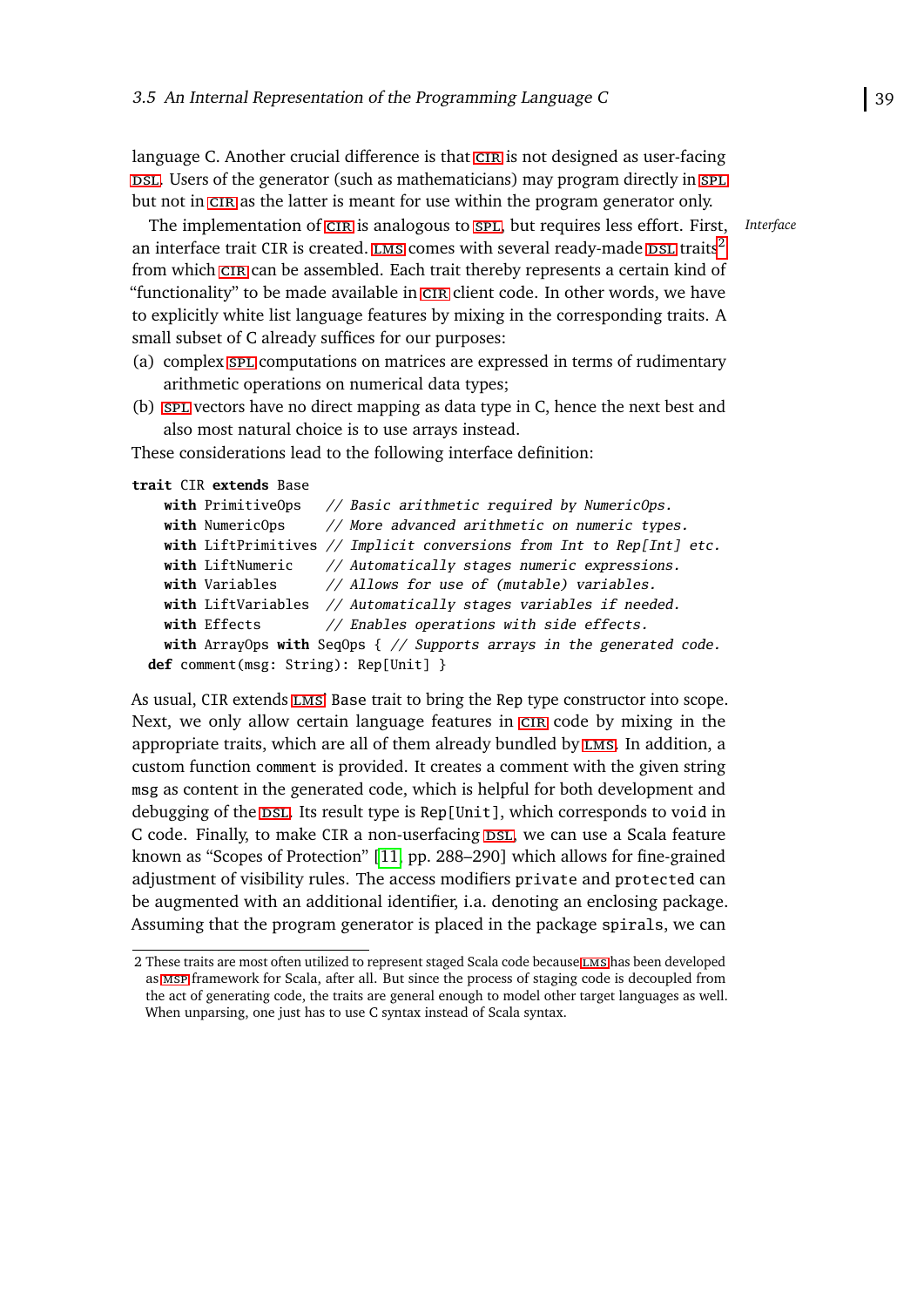restrict the visibility of CIR to the program generator by making the DSL "package" private":

```
private[spirals] trait CIR extends ... // the rest as before
```
Unlike Java, Scala assumes the default visibility (that is, when no access modifier is explicitly given) to be public. The syntax private [spirals] makes CIR accessible only within the package spirals.

*Integration of* Real What was not mentioned yet is that a fair bit of boilerplate code is necessary to enable support for Spire's Real data type in [cir](#page-92-6) code. The good news is that traits like NumericOps do not hard code their underlying representation of numbers to any particular data type, but rather rely on the general interface defined by Scala's Numeric type class. Hence, making Real an instance of Numeric $^3$  $^3$  already suffices to make it available for use in [cir](#page-92-6):

```
implicit object RealIsNumeric extends Numeric[Real] {
 override def plus(x: Real, y: Real): Real = x + yoverride def times(x: Real, y: Real): Real = x * yoverride def negate(x: Real): Real = -x
 override def fromInt(x: Int): Real = Real(x)override def compare(x: Real, y: Real): Int = x compare y
  /* further methods not shown due to space limitations */ }
```
*Implementation* The next step is to give a concrete implementation of CIR in trait CIRExp:

```
private[spirals] trait CIRExp extends CIR with BaseExp
   with PrimitiveOpsExp with NumericOpsExp
   with VariablesExp with EffectExp
   with ArrayOpsExp with SeqOpsExp {
 case class Comment(msg: String) extends Def[Unit]
 override def comment(msg: String): Exp[Unit] =
   reflectEffect(Comment(msg)) }
```
Again, this is achieved simply by mixing in the corresponding implementation traits, which we already have at our disposal in [lms](#page-92-3)' core library. The only real work that remains is to define the comment function. Therefore, a suitable [ir](#page-92-0) node Comment is introduced, which holds the content of the comment as String and, since it represents a composite operation, extends Def[Unit]. Consequently, comment yields a new instance of this [ir](#page-92-0) node. However, it is important to observe that reflectEffect is used instead of toAtom to return an atomic value. The reason is that comment introduces a *side effect* in [cir](#page-92-6) programs, that is, it

<span id="page-49-0"></span><sup>3</sup> Curiously enough, Spire defines its own type class for numeric data types which also happens to be called Numeric, but refuses to provide an appropriate instantiation of Real for Scala's own Numeric type class.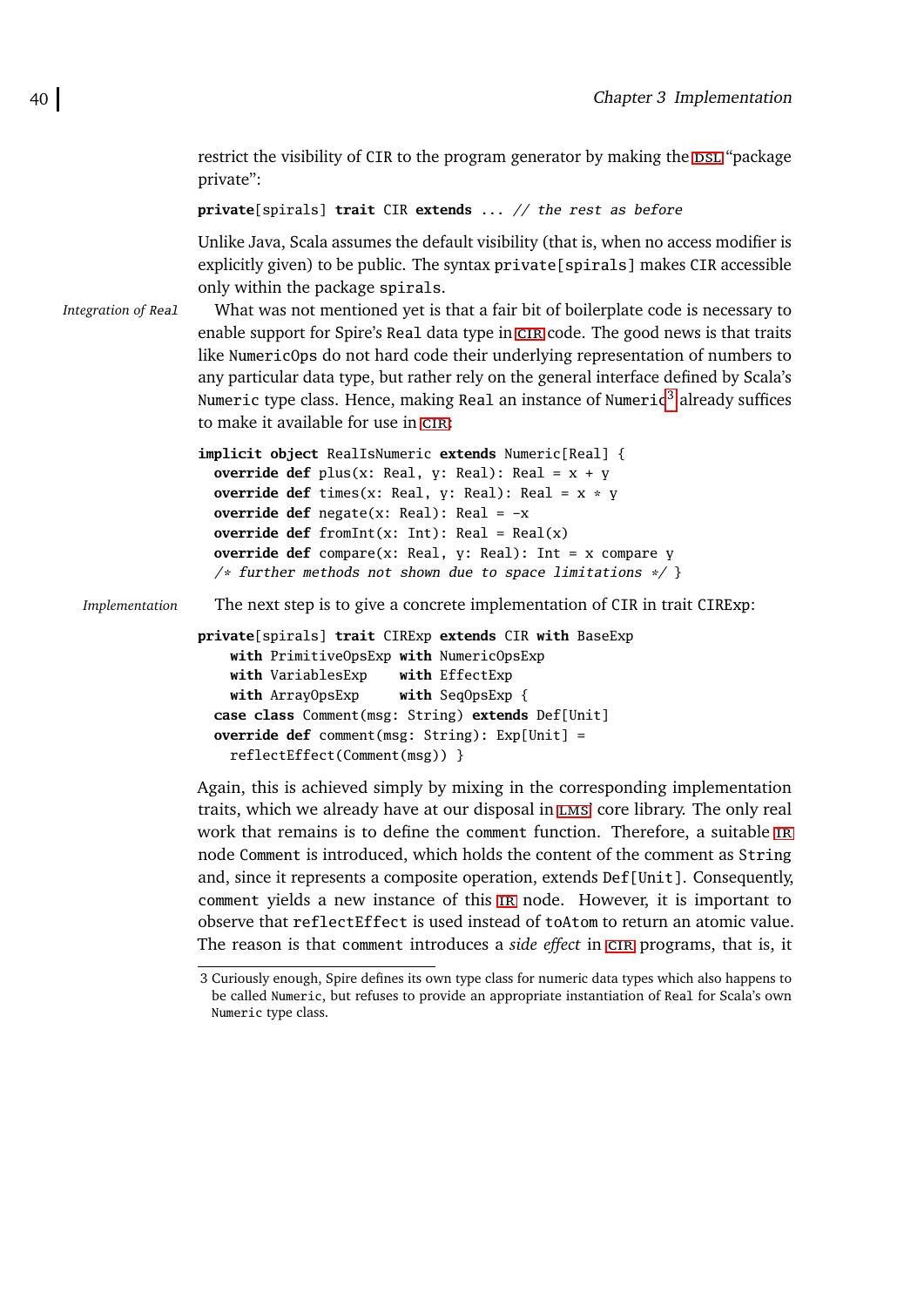doesn't produce code that yields an interesting result. It merely causes a string (a comment) to be inserted into the generated code.

The function reflectEffect is defined in trait Effects. Its signature is identi- *Handling Side Effects* cal to toAtom (c.f. Page [14\)](#page-23-1):

```
def reflectEffect[T](d: Def[T]): Exp[T]
```
Until now, we have only considered purely functional psl programs. But when side effects come into play, special attention must be paid. For instance, remember that toAtom eliminates duplicate code. If operations have side effects, this optimization could alter the intended meaning of the DSL program. Furthermore, LMS can no longer safely apply code motion, i.e. changing the order of statements in the object program to improve reuse of information, cache locality, etc. Thus, [lms](#page-92-3) requires the programmer to track side effects via reflectEffect, which allows the framework to reason about the impact that  $DSL$  operations can have [\[7,](#page-89-1) ch. 9.4]. For example, reflectEffect causes that effectful operations are assigned a fresh new symbol in any case.

Finally, an optimized implementation CIRExpOpt is put together. Realize that *Optimizations* these are precisely the optimizations that motivated the introduction of [cir](#page-92-6) in the first place. The definition of CIRExpOpt shows a recurring picture; composing several preexisting [lms](#page-92-3) traits is all it takes:

```
private[spirals] trait CIRExpOpt extends CIRExp
 with PrimitiveOpsExpOpt with NumericOpsExpOpt
 with VariablesExpOpt with ArrayOpsExpOpt
```
PrimitiveOpsExpOpt and NumericOpsExpOpt accomplish *algebraic simplification* and *constant folding* with regard to addition, subtraction, multiplication and division for numeric data types. These optimizations do not only apply for native data types such as Int and Double, but also for Spire's Real type, since we have made it an instance of Scala's Numeric type class. Said optimizations are again realized using smart constructors, which were already shown extensively in Section [3.4.](#page-40-0) For example, NumericOpsExpOpt defines addition as follows:

```
override def numeric_plus[T: Numeric](a: Exp[T], b: Exp[T]): Exp[T] = {
  val num = implicitly[Numeric[T]]
  (a, b) match {
     // constant folding
     case (Const(x), Const(y)) \Rightarrow Const(num.plus(x, y))// algebraic simplification
     case (Const(x), y) if x == num{\text{ .zero}} \Rightarrow y \text{ // } 0 + y = ycase (x, Const(y)) if y == num{\text{ .zero}} \Rightarrow x \text{ // } x + 0 = x// all other cases
     case \_ =\n  \n  <i>super</i>.<br/>\n  numeric<sub>-plus</sub>(a, b) \} \n  \n
```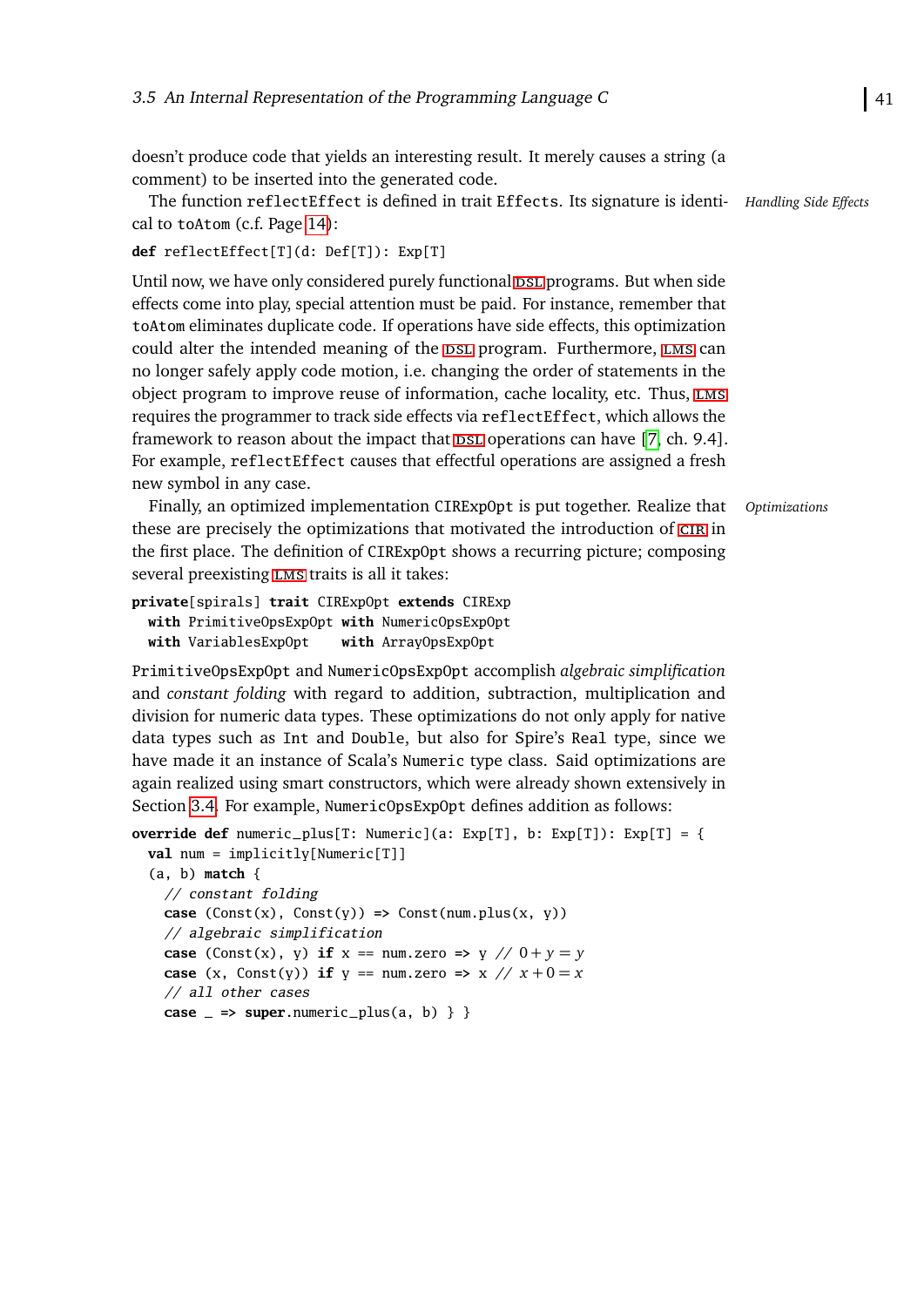Furthermore, VariablesExpOpt eliminates redundancy in reads and writes of variables, e.g. by copy propagation [\[7,](#page-89-1) p. 79], and ArrayOpsExpOpt achieves the same for arrays in particular. Moreover, LMS' general optimizations (c.f. Page [36\)](#page-44-0) are also applied. They do not require any refined [ir](#page-92-0) semantics and generally work without the need of mixing in any optimization traits at all.

Section [3.6](#page-51-0) covers the translation from [spl](#page-92-1) to CIR. During this process, all domain-specific knowledge captured by [spl](#page-92-1) will be translated away, too. Hence, it was a good idea to perform domain-specific optimizations directly on [spl](#page-92-1) code. Had we decided to implement them only now, the low abstraction level of [cir](#page-92-6) would have made it much more difficult to achieve them.

# <span id="page-51-0"></span>**3.6 Translation from [SPL](#page-92-1) to [CIR](#page-92-6)**

As mentioned earlier, the translation from [spl](#page-92-1) to CIR is a fundamental step. The challenge is to boil down complex [spl](#page-92-1) matrix algorithms to [cir](#page-92-6) programs that make use of only rudimentary arithmetic operations manipulating scalar values. In order to bridge this gap, the key insight is that every [spl](#page-92-1) matrix *M* can be represented as a  $CIR$  *function* that takes a vector  $x$ , performs the computation  $y := M \cdot x$  and returns the resulting vector *y*. Table [3.5](#page-52-0) outlines how to translate *M* into basic sequential loop code.

*Caveats* Before we turn to the implementation, there are a few preliminary considerations to make. As stated in Section [3.5,](#page-47-0) vectors do not have a direct representation as data type in C. Hence, the next best solution is to use arrays. But in C it is very problematic to return arrays, or more accurately, pointers since the array in question might be a local variable. It is important to realize that all local stack frames are popped once control flow runs out of the current scope, such as the body of a function. For this reason, the returned pointer would refer to a location in memory that has an *undefined* state. The problem could be avoided if memory for the array is allocated on the heap rather than on the stack. But this solution is taxed with heavy runtime overhead. A better approach is to let callers of the function preallocate the required amount of memory for us. Therefore, we introduce an additional formal parameter, namely a pointer that represents the array to be yielded, and change the function's return type to Unit (i.e. void in C).

*Groundwork* We provide a trait SPL2CIR that contains the facilities to translate from [spl](#page-92-1) to [cir](#page-92-6). During the translation process, it is mandatory to examine the internal structure of a given [spl](#page-92-1) program. Hence, we demand that users of SPL2CIR supply an appropriate instance of SPLOpsExp. In order to produce [cir](#page-92-6) code, it suffices to gain access to the interface CIR, which must once again be given by users.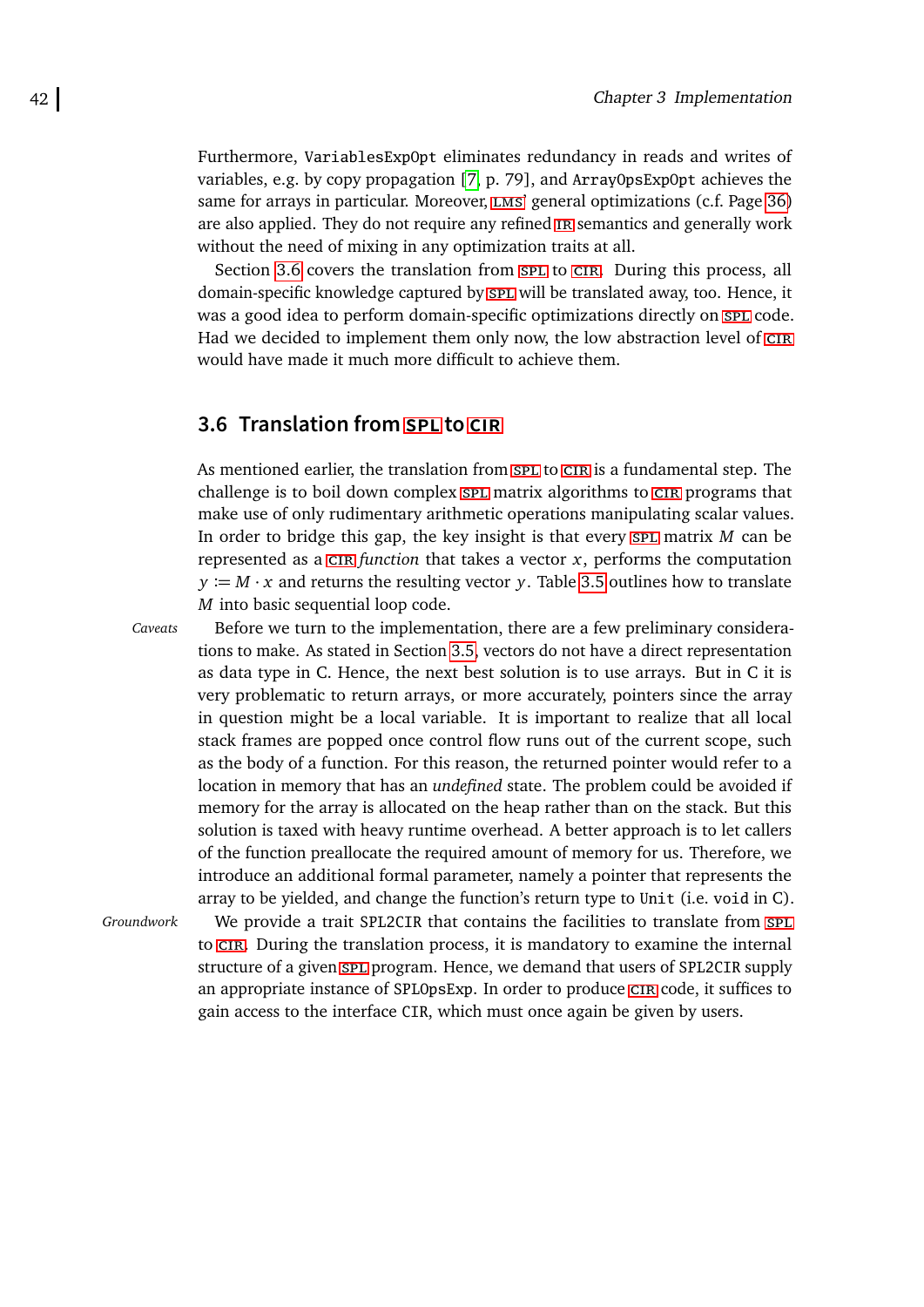**Table 3.5:** Translation of matrix formulas into Matlab-style pseudo code. The subscript of matrices *A* and *B* specifies the (square) matrix size. The expression x[b:s:e] denotes the subvector of x, starting at base b, ending at index e and extracted at stride s. The table has been taken from [\[1,](#page-88-2) p. 3].

<span id="page-52-0"></span>

| Matrix formula                                   | Matlab-style pseudo code                                                                                                                            |
|--------------------------------------------------|-----------------------------------------------------------------------------------------------------------------------------------------------------|
| $y = I_n x$                                      | for $(i = 0; i < n; i++)$<br>$y[i] = x[i];$                                                                                                         |
| $y=0_n x$                                        | for $(i = 0; i < n; i++)$<br>$y[i] = 0.0;$                                                                                                          |
| $y = G_{b,s}^{n \times N} x$                     | for $(i = 0; i < n; i++)$<br>$y[i] = x[b+i*s];$                                                                                                     |
| $y = S_{b,s}^{N \times n} x$                     | $y = 0.0;$<br>for $(i = 0; i < n; i++)$<br>$y[b+i*s] = x[i];$                                                                                       |
| $y = \text{Tridiag}_n(a, b, c)x$                 | $y[0] = b * x[0] + c * x[1];$<br>for $(i = 1; i < n-1; i++)$<br>$y[i] = a * x[i-1] + b * x[i] + c * x[i+1];$<br>$y[n-1] = a * x[n-2] + b * x[n-1];$ |
| $y = (A_n + B_n)x$                               | $y[0 : 1 : n-1] = A(x[0 : 1 : n-1]) +$<br>$B(x[0:1:n-1]);$                                                                                          |
| $y = (A_n \cdot B_n)x$                           | $t[0 : 1 : n-1] = B(x[0 : 1 : n-1]);$<br>$y[0 : 1 : n-1] = A(t[0 : 1 : n-1]);$                                                                      |
| $y = [A_n   B_n] x$                              | $y[0 : 1 : n-1] = A(x[0 : 1 : n-1]) +$<br>$B(x[0:1:n-1]);$                                                                                          |
| $y = \begin{bmatrix} A_n \\ B_n \end{bmatrix} x$ | $y[0 : 1 : n-1] = A(x[0 : 1 : n-1]);$<br>$y[n : 1 : 2*n-1] = B(x[0 : 1 : n-1]);$                                                                    |
| $y = \left(\prod_{i=0}^{k-1} A_i\right) x$       | $y = x;$<br>for $(i = 0; i < k; i++)$ {<br>$x = y$ ; $y = A(i, x)$ ; }                                                                              |
| $y = (\mathbf{I}_m \otimes A_n) x$               | for $(i = 0; i < m; i++)$<br>$y[i*n : 1 : i*n+n-1] =$<br>$A(x[i*n : 1 : i*n+n-1]);$                                                                 |
| $y = (A_m \otimes I_n)x$                         | for $(i = 0; i < n; i++)$<br>$y[i : n : i+m*n-n] = A(x[i : n : i+m*n-n]);$                                                                          |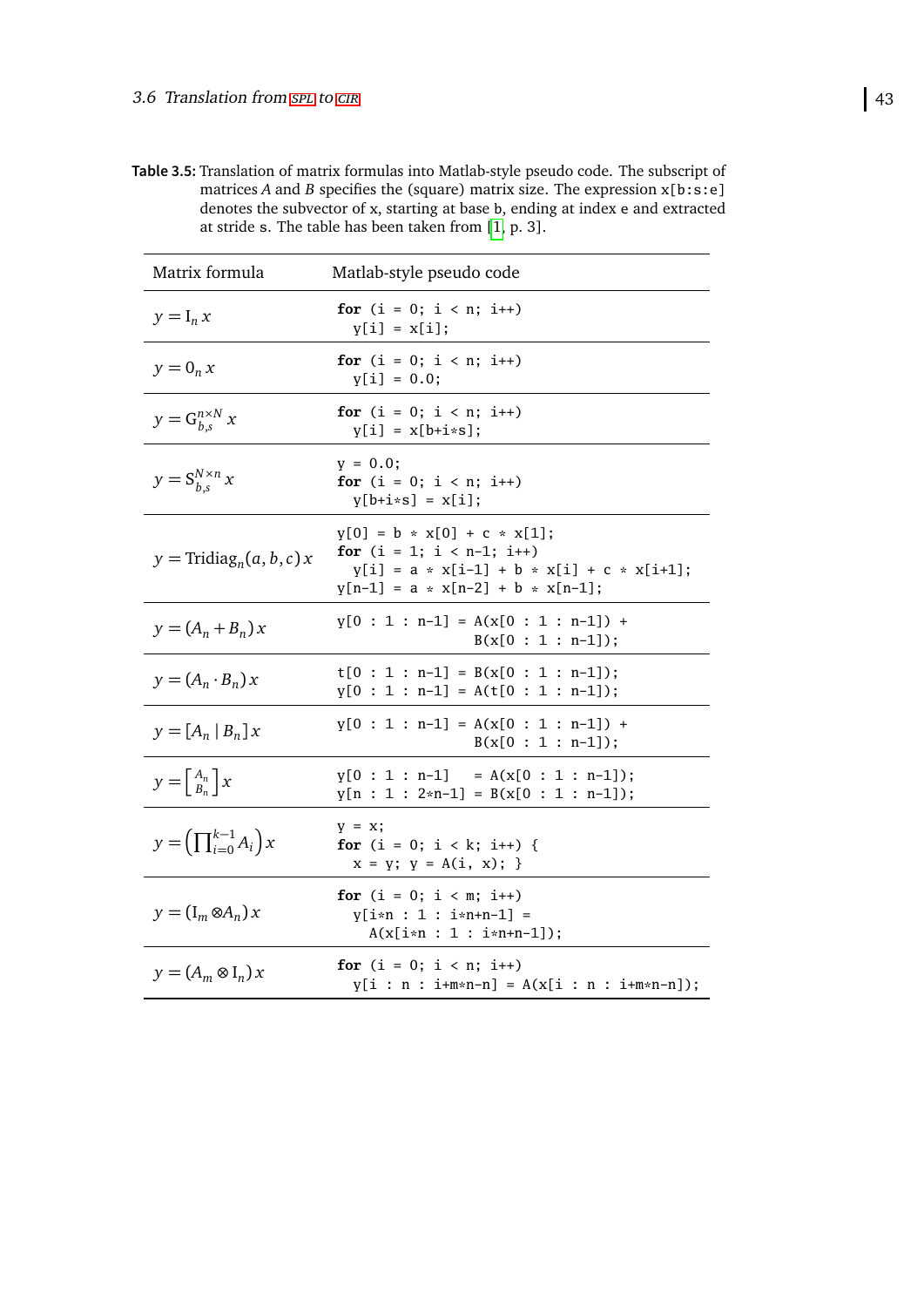```
trait SPL2CIR {
 val source: SPLOpsExp
 val target: CIR
  ... }
```
The members source and target represent source and target languages for the translation. Both are merely abstract at this point. They need to be concretely defined when trait SPL2CIR is instantiated. Since we are now working with two psls, it is often necessary to explicitly refer to one psl or the other in order to prevent ambiguities. This is done via the source or target identifier, and path-dependent types. For instance, the Rep type constructor occurs in both DSLS, hence it is convenient to define short aliases, like so:

```
type SRep = source.Rep[SPL]
type TRep[T] = target.Rep[T]
```
*A Translation Function* Thereafter, we begin with the implementation of an actual translation function, which we call translate. It takes a staged SPL expression, i.e. of type SRep, and yields another function representing the corresponding [cir](#page-92-6) code. In turn, this particular function then requires two arrays and produces no interesting result, that is of type Unit. It is vital to highlight that there is a crucial difference between the types  $Rep[A \Rightarrow B]$  and  $Rep[A] \Rightarrow Rep[B]$ . The former represents a staged function from some type A to another type B. Therefore, there will be a function call in the generated code. In contrast, the latter stands for a static function that operates on dynamic values of type Rep[A] and Rep[B]. In the generated code, its body will be inlined. This is the desired behavior, so the proper return type for translate is

```
(TRep[Array[Real]], TRep[Array[Real]]) => TRep[Unit]
```
Take note that the function itself is not staged, only its parameters and result are. Also, TRep[\_] must now be used instead of SRep. Putting it all together, we obtain the following signature for translate:

```
def translate(x: SRep):
    (TRep[Array[Real]], TRep[Array[Real]]) => TRep[Unit]
```
Since Scala is a full-fledged functional programming language, we can use a lambda expression in the body of translate to create an anonymous function to be returned:

```
def translate(x: SRep):
    (TRep[Array[Real]], TRep[Array[Real]]) => TRep[Unit] =
  (in, out) => ...
```
The syntax (in, out) => ... denotes the lambda expression. Its two formal parameters are an input array in and output array out. Their respective type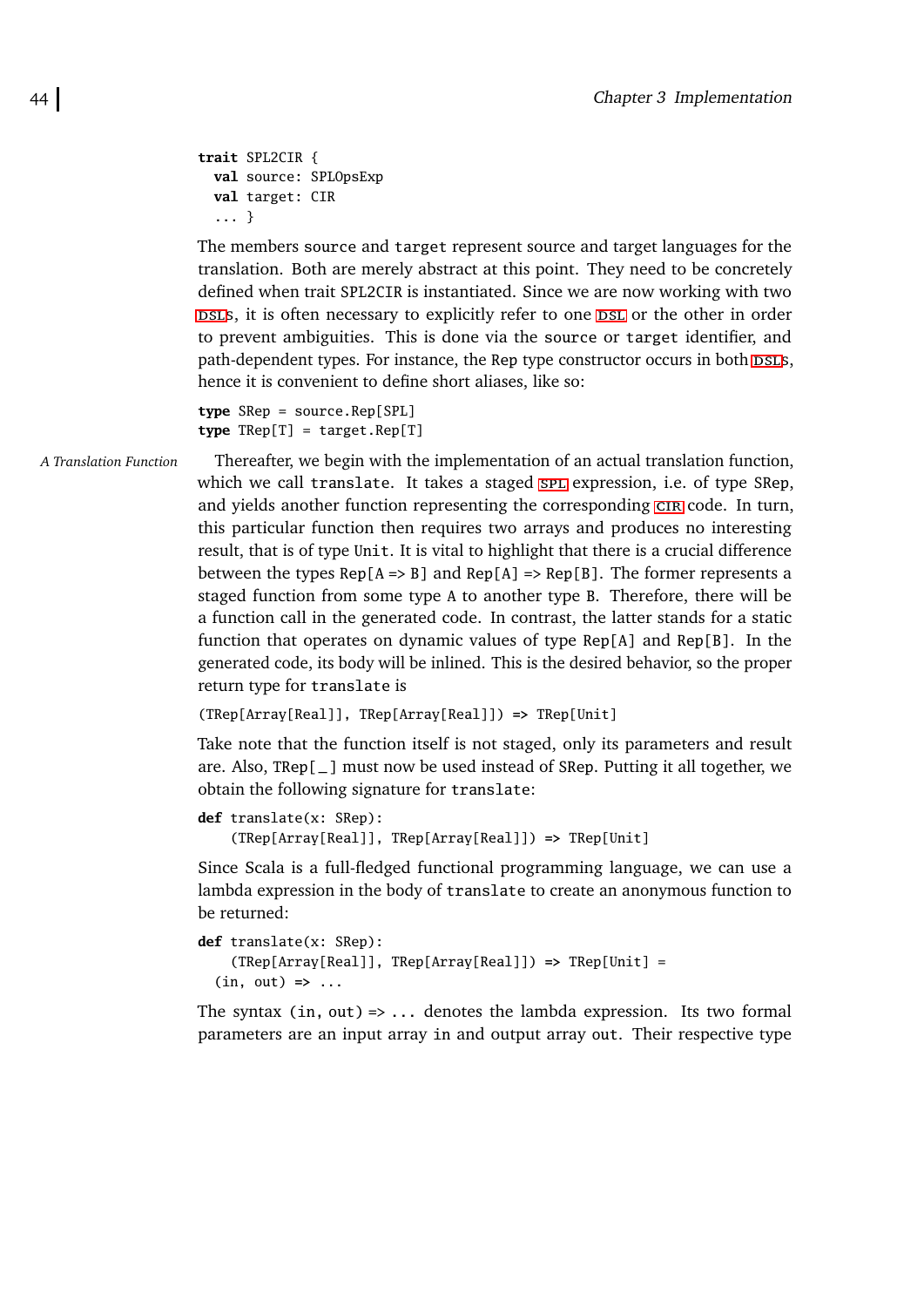TRep[Array[Real]] is already inferred from translate's signature. Inside the lambda's body, we need to inspect the structure of the given  $spt$  expression x in a pattern match and react accordingly:

```
(in, out) \Rightarrow x match { ... /* case distinctions are put here \angle }
```
# <span id="page-54-0"></span>**3.6.1 Atomic Expressions**

Finding suitable CIR functions is simple for atomic SPL expressions. The easiest *Zero and Identity Matrix* cases are  $M = 0_n$  and  $M = I_n$ . In the former one, multiplying  $0_n$  with a given input vector *x* of size *n* results in the zero vector of size *n*. In the latter case, the result of  $I_n \cdot x$  is just *x*. As suggested by Table [3.5,](#page-52-0) we can use a for-loop to iterate over the output array and set every of its entries to zero, or copy the values from the input array, respectively:

**case**  $Const(Zero(n)) \Rightarrow$  **for**  $(i \leftarrow 0 \text{ until } n) out(i) = 0$ **case**  $Const(I(n))$  **=> for**  $(i \le 0 \text{ until } n) out(i) = in(i)$ 

Notice how [cir](#page-92-6) reuses Scala's syntax and language features, such as the for-loop. Both the case distinctions in the pattern match and the for-loops are static constructs, which means they only appear during the present stage and will have been translated away before the second stage takes place. But the assignments to the output array out are dynamic as it is of type TRep[Array[Real]]. Consequently, each loop will be unrolled in the generated code: for each iteration step, the loop's body is placed once in the object program. Thereby, the loop variable i is replaced with the value it attained during the corresponding iteration. Conceptually:

| // Zero matrix:  | // Identity matrix:      |
|------------------|--------------------------|
| $out(0) = 0$     | $out(0) = in(0)$         |
| $out(1) = 0$     | $out(1) = in(1)$         |
|                  |                          |
| .                | .                        |
| $out(n - 2) = 0$ | out(n - 2) = $in(n - 2)$ |

Remembering Section [3.4,](#page-40-0) we find that  $O_n$  and  $I_n$  are just special kinds of tridi- Tridiagonal Matrix agonal matrices. Hence, a general implementation for Tridiag*<sup>n</sup>* (*a*, *b*,*c*) is sufficient as it also covers aforementioned special cases. Multiplying Tridiag*<sup>n</sup>* (*a*, *b*,*c*) with an *n*-dimensional vector *x* results in the following:

$$
\begin{bmatrix} b & c & & \\ a & b & c & \\ & \ddots & \ddots & \ddots & \\ & & a & b & c \\ & & & a & b \end{bmatrix} \begin{bmatrix} x_0 \\ x_1 \\ \vdots \\ x_{n-2} \\ x_{n-1} \end{bmatrix} = \begin{bmatrix} b \cdot x_0 + c \cdot x_1 \\ a \cdot x_0 + b \cdot x_1 + c \cdot x_2 \\ \vdots \\ a \cdot x_{n-3} + b \cdot x_{n-2} + c \cdot x_{n-1} \\ a \cdot x_{n-2} + b \cdot x_{n-1} \end{bmatrix}.
$$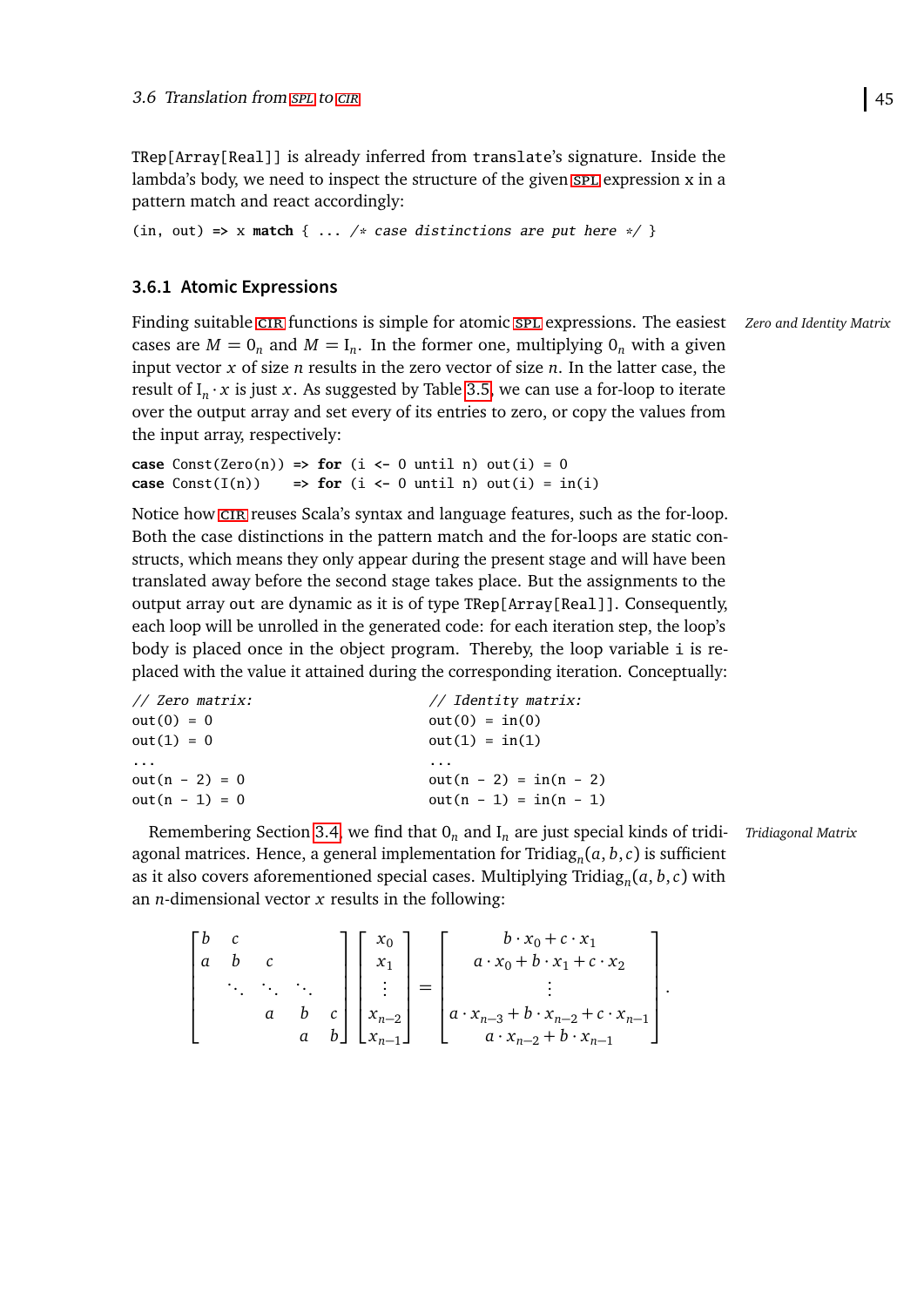An appropriate implementation is given below:

```
case Const(Tridiag(n, a, b, c)) =>
  out(0) = b * in(0) + c * in(1)for (i \leq 1 \text{ until } n-1)out(i) = a * in(i - 1) + b * in(i) + c * in(i + 1)out(n - 1) = a * in(n - 2) + b * in(n - 1)
```
Computing the resulting components for the output vector is handled via a forloop. But the first and last component require special treatment as there are only two multiplications and one addition to execute instead of three multiplications and two additions. This is done in distinct statements outside of the loop. Even though the constants a, b and c are static, the right-hand side of each assignment also involves reads from the dynamic input array in. For this reason, the entire right-hand side can only be evaluated dynamically. The generated code has the structure shown below:

```
out(0) = b * in(0) + c * in(1)out(1) = a * in(0) + b * in(1) + c * in(2)...
out(n - 2) = a * in(n - 3) + b * in(n - 2) + c * in(n - 1)
out(n - 1) = a * in(n - 2) + b * in(n - 1)
```
The loop has been unrolled and the iteration variable is inlined as a constant. Note that the optimizations defined in CIRExpOpt still apply. As a consequence, the generated code for  $Zero(n)$  and  $I(n)$  is heavily simplified; in fact, it is identical to the one created by the hand-crafted implementations presented at the beginning of Section [3.6.1.](#page-54-0)

*Gather Matrix* As a last example, let us consider the gather matrix  $G_{h,s}^{n \times m}$  $_{b,s}^{n\times m}$ . It extracts the entries from an *m*-dimensional vector, starting at base *b* with stride *s* and yields an *n*-dimensional vector:

```
case Const(G(rows, _, base, stride)) =>
  for (i \leftarrow 0 until rows) out(i) = in(base + i * stride)
```
Just like before, this will result in unrolled code. For instance, G(3, 7, 1, 2) gives the following:

```
out(0) = in(1)out(1) = in(3)out(2) = in(5)
```
Since the variables base, i and stride are all static, the computation base + i  $\leftrightarrow$ \* stride is performed statically, too, and its result is inlined as a constant. Note that there is no way of enforcing or even testing whether the lengths of the input array in and output array out actually conform to *m* or *n*, respectively. This is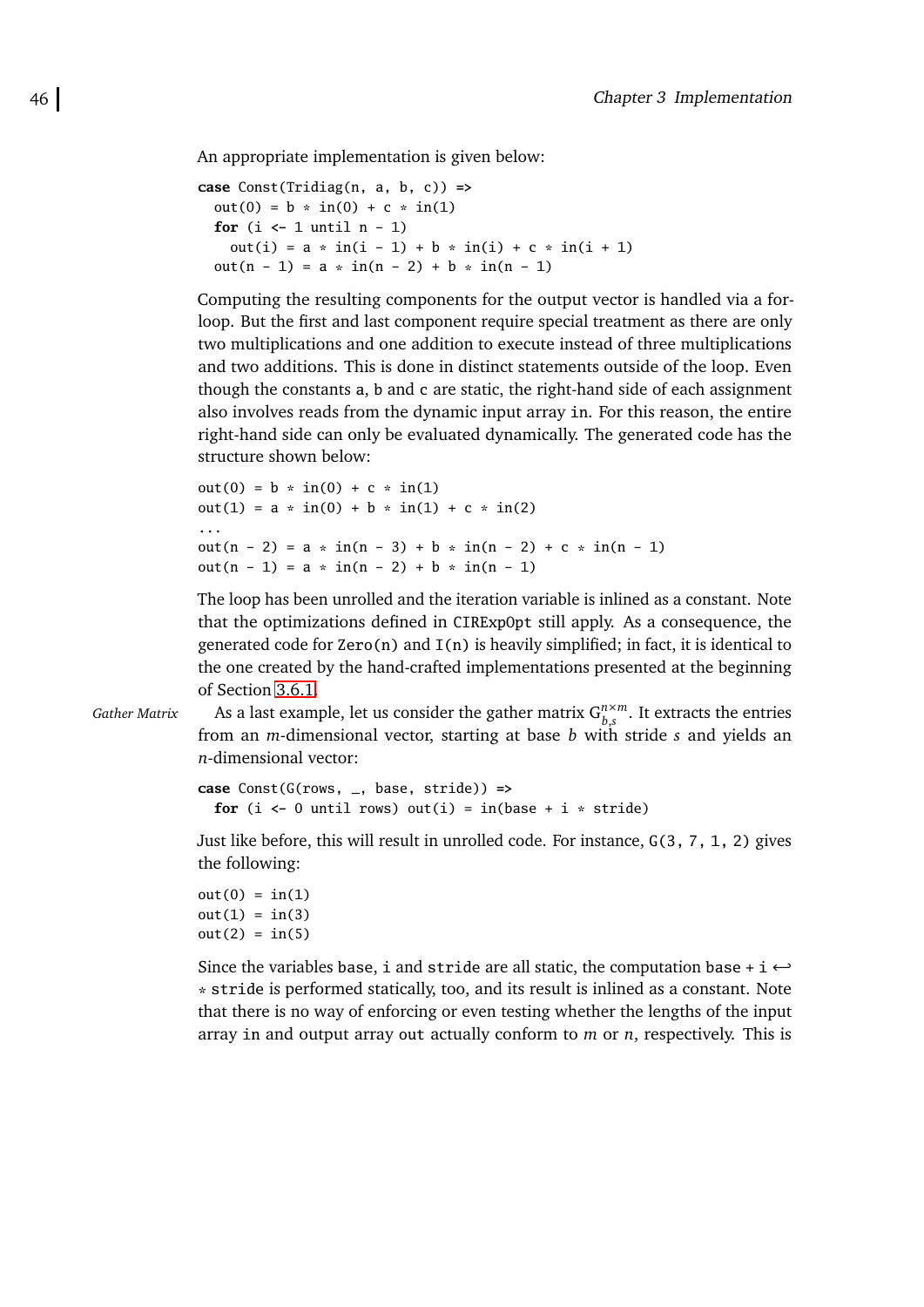because we relied on callers to create these arrays for us. But at least we can be sure that the correctness of [spl](#page-92-1) expressions with regard to their dimensions is ensured by the operators defined in trait SPLOpsExp. That is, it is impossible to encounter an ill-formed [spl](#page-92-1) expression because then it would not have been created in the first place. In [cir](#page-92-6) code, similar correctness guarantees do *not* exist for input and output arrays.

#### <span id="page-56-0"></span>**3.6.2 Composite Expressions**

However, the translation becomes more difficult if *M* is composite. For instance, *Matrix Multiplication* let  $M = A \cdot B$  where A and B are atomic. As demonstrated before, it is easy to find appropriate functions *f* and *g* for *A* and *B*, respectively. But it is very hard to translate their product as a whole. In this particular case, the remedy is to harness the associativity of matrix multiplication:

$$
(A \cdot B) \cdot x = A \cdot \underbrace{(B \cdot x)}_{=:z} = A \cdot z = y.
$$

By rewriting the equation, the composite operation  $(A \cdot B) \cdot x$  is broken down into two calculations  $z = B \cdot x$  and  $y = A \cdot z$  containing only atomic [spl](#page-92-1) expressions. Notice that the output vector *z* of the first calculation serves as the input vector for the second one. That is, composing *f* and *g* yields the desired function corresponding to matrix *M*:

$$
(f \circ g)(x) = f(g(x)) = f(z) = y.
$$

If *A* or *B* are composite themselves, it is necessary to repeat this process recursively until the equations only consist of atomic values. Apparently, this strategy also changes the order of evaluation and therefore comes at the cost of having to introduce additional storage for an intermediate result *z*. This fact is also reflected in the implementation:

```
case Def(Times(lhs, rhs @ SPLExp(rowsR, _), _, _)) =>
  val (l, r) = (translate(lhs), translate(rhs))val tmp = NewArray[Real](rowsR)
  r(in, tmp)
  l(tmp, out)
```
Since we want to inspect an [spl](#page-92-1) fragment that models a composite operation, the pattern extractor Def needs to be used instead of Const. Next, we make use of the custom extractors defined in Sections [3.2](#page-29-0) and [3.4](#page-40-0) for fine-grained deconstruction of the given [ir](#page-92-0) node. Matrix multiplication as represented by Times takes two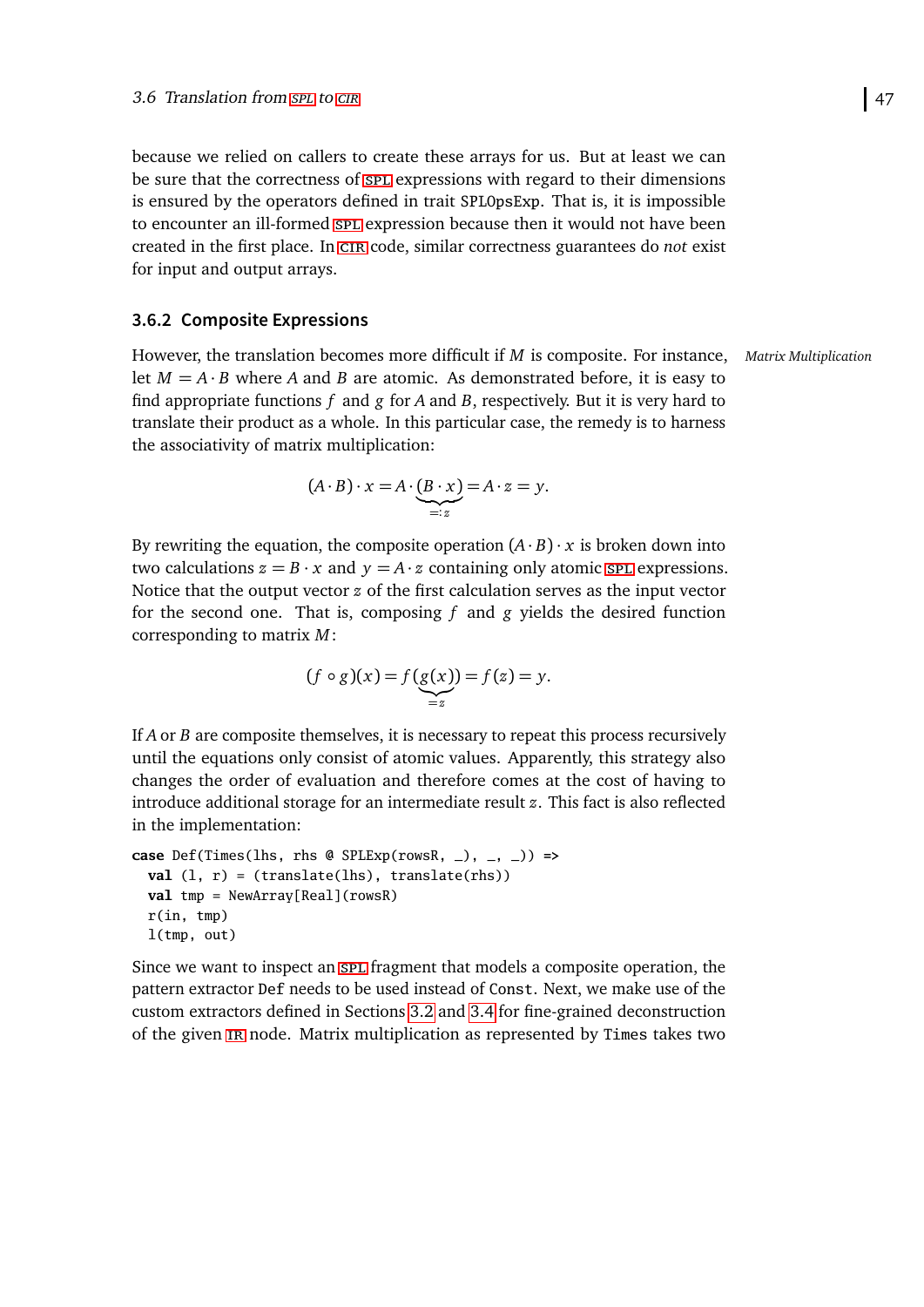operands lhs and rhs. The right-hand argument's row dimension determines the size of the intermediate storage. Thus, we need to further inspect rhs. For this purpose, it suffices to use the extractor SPLExp. To avoid nesting another pattern match within the present one, Scala offers *variable bindings* [\[11,](#page-89-0) p. 320] as an alternative. The expression rhs @ SPLExp(rowsR, \_) binds the right-hand argument of the multiplication to the name rhs and also decomposes it at the same time. Its number of rows can now be accessed via the identifier rowsR. Now that the given [spl](#page-92-1) expression is fully analyzed, we can translate lhs and rhs to obtain the corresponding functions l and r. Afterwards, a temporary array tmp is created, which will be used to store the intermediate result *z*. The command NewArray defined by trait ArrayOps causes that the construction of the array is delayed until the second program stage is executed. Next, function r reads the values from in and stores the results in tmp, which then in turn serves as the input for l. This function writes its own results into the final output array out, which also happens to be the result of the entire matrix multiplication.

*Matrix Addition* For matrix addition, we resort to the same implementation techniques. Using the law of distributivity, we obtain:

$$
(A+B)\cdot x = \underbrace{(A\cdot x)}_{=:y} + \underbrace{(B\cdot x)}_{=:z} = y+z.
$$

Vector *x* is multiplied with both *A* and *B*. This produces two intermediate results *y* and *z*, which are added together to calculate the final result:

```
case Def(Plus(lhs, rhs, rows, _)) =>
 val (l, r) = (translate(lhs), translate(rhs))
 val resR = NewArray[Real](rows)
 val resL = NewArray[Real](rows)
 r(in, resR)
 l(in, resL)
  for (i \leftarrow 0 until rows) out(i) = resL(i) + resR(i)
```
Employing a for-loop, we simultaneously iterate over both intermediate arrays resR and resL, compute the sum of every component and write the result to the output array out.

*Tensor Product* The last example covers the tensor product of the identity matrix  $I_n$  with another arbitrary matrix *M* of size  $p \times q$ :

$$
(\mathbf{I}_n \otimes M) \cdot x = \begin{bmatrix} M \\ & M \\ && \ddots \\ &&& M \\ &&& M \end{bmatrix} \begin{bmatrix} \overline{x}_0 \\ \overline{x}_1 \\ \vdots \\ \overline{x}_{n-2} \\ \overline{x}_{n-1} \end{bmatrix} = \begin{bmatrix} M \cdot \overline{x}_0 \\ M \cdot \overline{x}_1 \\ \vdots \\ M \cdot \overline{x}_{n-2} \\ M \cdot \overline{x}_{n-1} \end{bmatrix}.
$$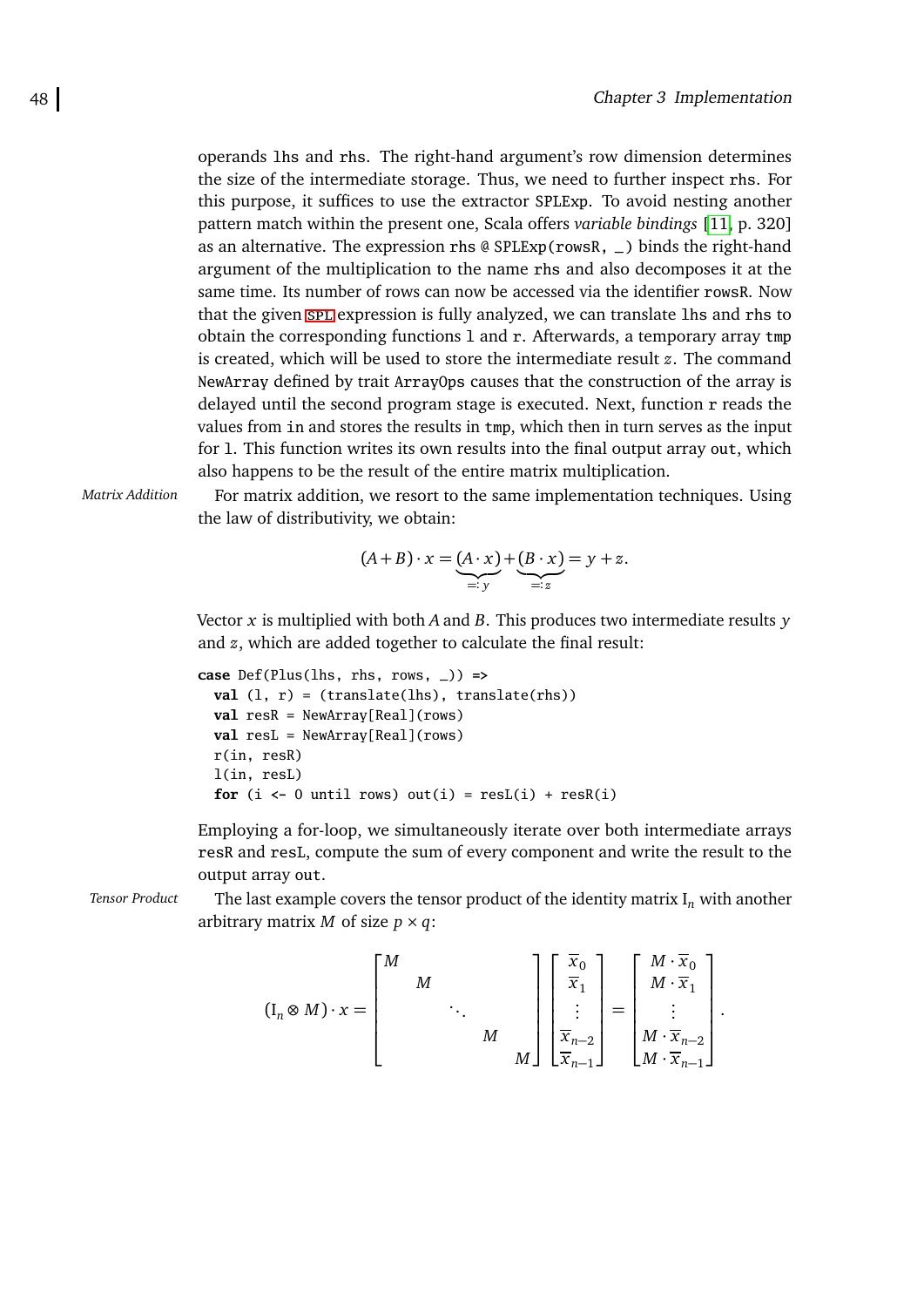The notation  $\overline{x}_k$  stands for chunks of the input vector  $x$ ; more precisely, it represents the sub-vector of dimension *q*, starting at index *kq* and ending at index  $(k + 1) \cdot q - 1$ . The result of  $M \cdot \overline{x}_k$  is a *p*-dimensional vector. The appropriate implementation of  $I_n \otimes M$  is as follows:

```
case Def(Tensor(Const(I(n)), rhs @ SPLEXp(rowsR, colspan], -) \Rightarrowval f = translate(rhs)
  for (k <- 0 until n) {
    val (startIn, startOut) = (k * \text{colsR}, k * \text{rowsR})val (endIn, endOut) = (startIn + colsR, startOut + rowsR)
    val subIn = in.slice(startIn, endIn)
    val subOut = out.slice(startOut, endOut)
    f(subIn, subOut) }
```
The pattern only matches if the left-hand argument to the tensor is the identity matrix. After that, it suffices to translate the right-hand side rhs once, since it is duplicated n-times. This yields the corresponding function f. Next, a for-loop ranging from 0 to n – 1 is used to perform the computations  $M \cdot \overline{x}_k$ . Within the loop's body, the starting and ending indices of the input and output sub-arrays are determined with regard to the current loop counter k. As usual, the loop will be unrolled and all static variables like the upper and lower index bounds we just calculated will be inlined as constants. After that, we directly take suitable chunks of the input and output arrays (subIn and subOut) using the function slice, which is provided by trait ArrayOps, and pass them to f. It is important to mention that slice demands a lower bound as first parameter, which is inclusive, and an upper bound as second parameter, which is *exclusive*.

These examples should have given a good insight to the translation process. *Unknown Expressions* Finally, to handle [spl](#page-92-1) expressions for which it is not known how to translate them, we include the following as *last* pattern:

**case** \_ **=> throw new** GenerationFailedException

The wildcard matches any given input and a GenerationFailedException is thrown to indicate that the translation failed.

During development, it may be useful to know from which [spl](#page-92-1) matrix certain *Testing and Debugging* [cir](#page-92-6) statements were created. For this purpose, the comment function comes in handy. Putting it to work as laid out below causes that explanatory comments are generated immediately before and after the corresponding [cir](#page-92-6) code:

```
\text{case} \text{Const}(I(n)) \Rightarrowcomment(s"begin I($n)")
  for (i \leftarrow 0 \text{ until } n) out(i) = in(i)comment(s"end I($n)")
```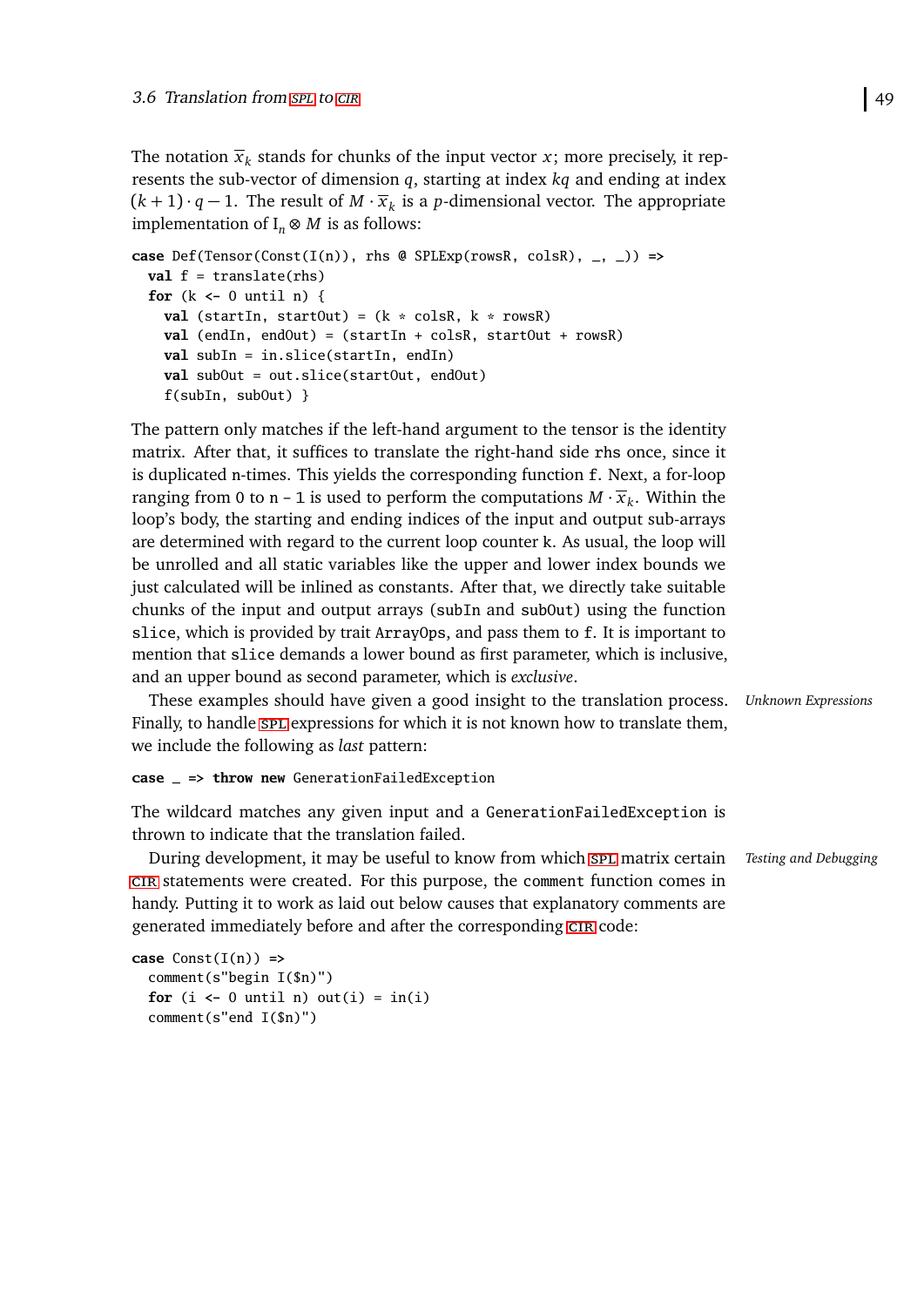When preceding the opening quote of a string, Scala interprets the prefix s as string interpolation operator [\[11,](#page-89-0) ch. 5.3]. It causes that embedded expressions marked with the dollar sign (\$) are evaluated and the string representation of the result is injected into the processed string. Hence, string interpolation commonly serves as readable and concise alternative to string concatenation:

s"begin I(\$n)" "begin I(" + n.toString + ")"

The expression in the first line uses a processed string literal, while the one in the second line utilizes string concatenation and a call to toString. Both expressions are equal, though. Besides that, string interpolation can be useful for other applications as well, such as unparsing [cir](#page-92-6) code to actual C code as demonstrated in Section [3.8.](#page-70-0) In order not to clutter the implementation with too many details, the comment function is no longer mentioned from now on.

### **3.6.3 Different Code Styles and Data Representations**

Realize that the implementation of translate commits to a specific code style and data representation, namely unrolled loop code with precomputation and the use of arrays in the generated program. Essentially, this behavior can be altered by strategically changing the types of certain expressions in [cir](#page-92-6) code.

*Conditional Loop Unrolling*

Currently, all loops are unrolled unconditionally, which may be undesired if a loop comprises a large number of iterations. Therefore, one may want enable the generation of loops by explicitly mixing in the traits Loops and RangeOps to CIR. Then, the key is to iterate over *staged* Range<sup>[4](#page-59-0)</sup> objects, that is

**for** (i **<-** (0 until n): Rep[Range]) ...

instead of

**for** (i **<-** (0 until n): Range) ...

As outlined in Section [2.3,](#page-24-0) such for-comprehensions are just syntactic sugar for calls to the foreach combinator (among others):

**for** (i  $\leq$  0 until n)  $f(i)$  == (0 until n) foreach f

This assumes that function f has the type Int => Unit. With a bit of Scala wiz-ardry<sup>[5](#page-59-1)</sup>, we can use for-comprehensions to inline loops based on a static condition. For that, we define an auxiliary function unrollIf:

<span id="page-59-0"></span><sup>4</sup> In Scala, a Range, as created by the expression 0 until n, represents an integer-valued interval ranging from 0 until n, exclusively, with a step size of 1. To illustrate: (0 until 5).toList ==  $\leftrightarrow$ List(0, 1, 2, 3, 4).

<span id="page-59-1"></span><sup>5</sup> Credits to Tiark Rompf: <https://scala-lms.github.io/tutorials/shonan.html>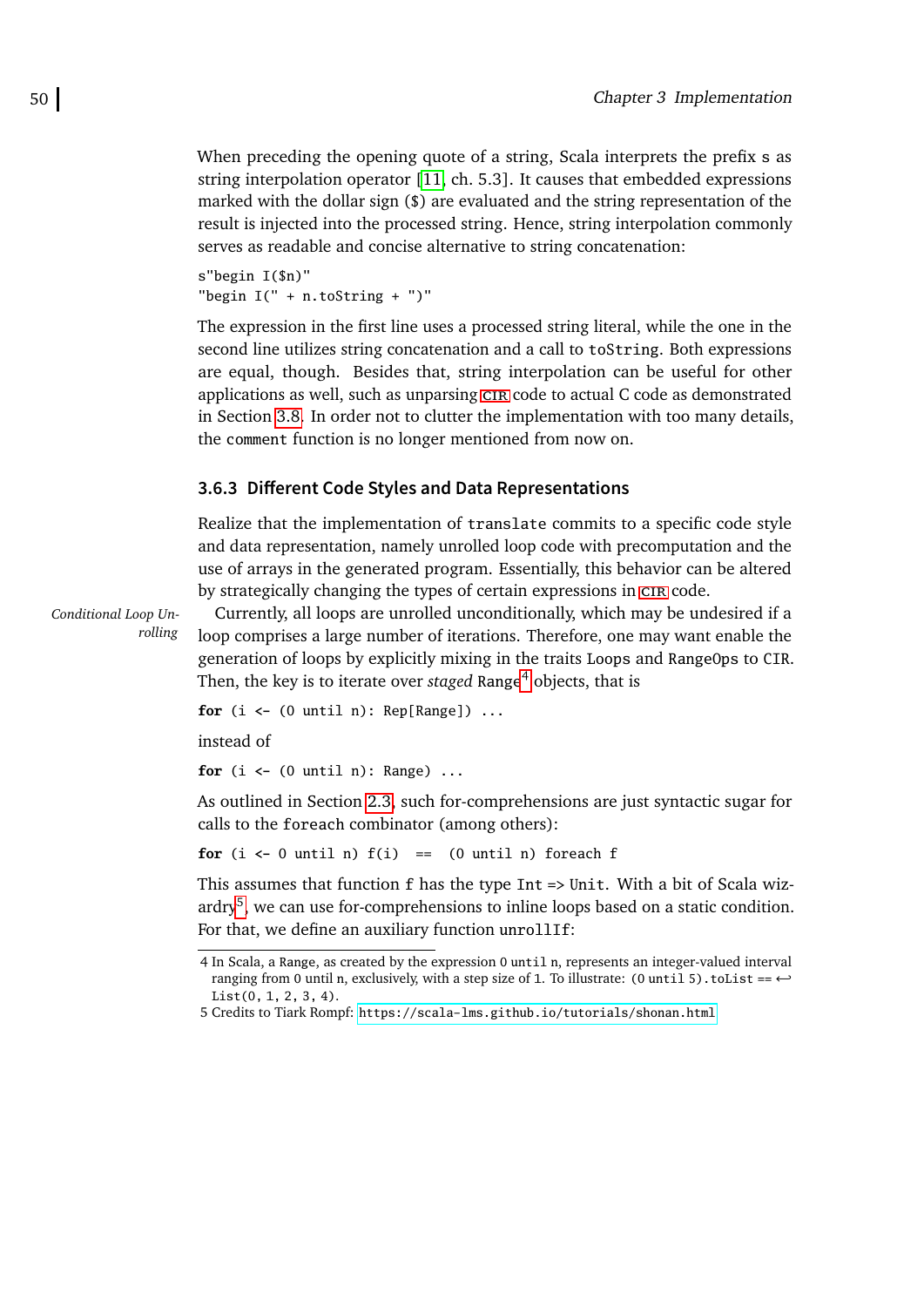```
def unrollIf(c: Boolean)(r: Range) = new {
 def foreach(f: Rep[Int] => Rep[Unit]): Rep[Unit] = {
   if (c) for (j \leftarrow (r.start until r.end): Range) f(j)else for (j <- (r.start until r.end): Rep[Range]) f(j) } }
```
It takes a boolean c to decide whether the loop should be unrolled, and a range r over which to iterate. Then, unrollIf returns an instance of an anonymous class which contains a suitable definition of foreach. If c evaluates to true, we simply iterate over the given static range, which unwinds the loop. Otherwise, r is turned into a *dynamic* range, which preserves the loop in the object program. This makes unrollIf helpful for use within the translation function, for example like so:

```
case Const(I(n)) \Rightarrow for (i \leftarrow unrollIf(n \leftarrow 7)(0 until n)) out(i) = in(i)
```
For "small" identity matrices, i.e. with a dimension n less than or equal to the arbitrarily chosen 7, the loop is unrolled. This way, the overhead of evaluating the loop condition is avoided in the generated code, which may improve performance. However, this benefit is reversed for larger values of n. As code size grows linearly with n, the instruction cache will be exhausted eventually once n becomes too big. In this case, a loop is more efficient.

However, program generation is currently limited to unrolled code as the present *Current Limitations* set of breakdown rules (c.f. Table [2.1\)](#page-16-0) is unfit for the generation of optimized loops and recursive code. Adding the missing loop-level optimizations is an ongoing research effort that requires further extensions of the code generation and optimization engines to support the code patterns seen in multigrid solvers [\[1,](#page-88-2) p. 9].

Furthermore, precomputation can be disabled simply by lifting the appropriate *Precomputation* variables, therefore delaying their evaluation until the next program stage takes place.

Finally, it is possible to replace computations involving arrays with ones that *Scalar Replacement* operate on scalar variables, an optimization technique referred to as *scalar replacement*. Recall that the use of NewArray[T](n) causes the creation of dynamic arrays (i.e. of type Rep[Array[T]]) with length n. In contrast, constructing static arrays via new  $Array[Rep[T]](n)$  results in the generation of n distinct "scalar" variables of type Rep[T]. Abstracting over the choice which data representations and code patterns to use is possible by abstracting over staging decisions. Achieving this goal with help of type classes has been studied by Ofenbeck et al. [\[3\]](#page-88-0) and was subject to extended academic research by Ofenbeck [\[4\]](#page-88-1) at the time of this writing. However, a discussion about selective staging is beyond the scope of this work.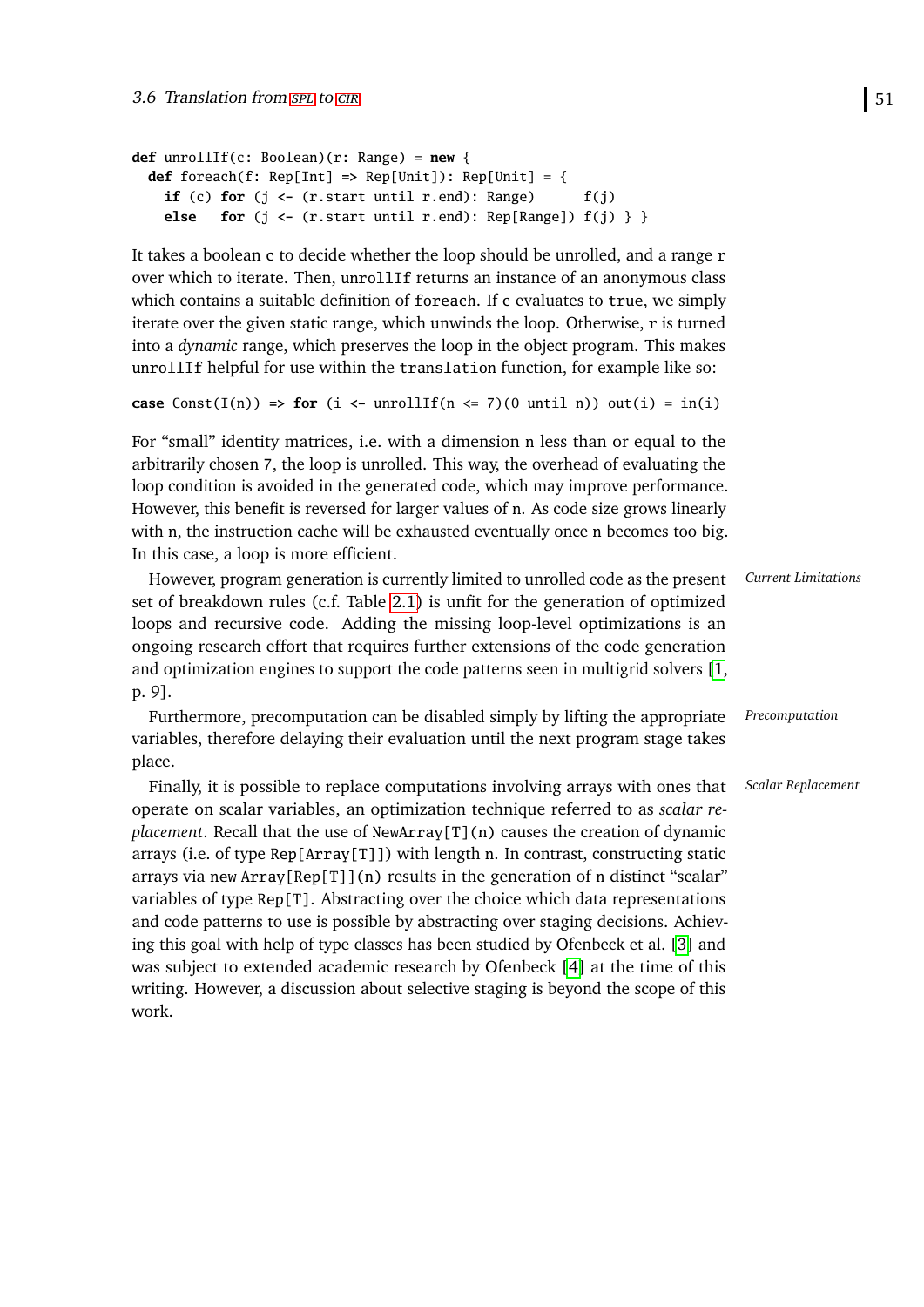# **3.7 Stencil Computations**

#### <span id="page-61-0"></span>**3.7.1 Current Limitations**

It has been stated many times that  $I_n$  and  $O_n$  are specializations of Tridia $g_n(a, b, c)$ . Likewise, Tridiag*<sup>n</sup>* (*a*, *b*,*c*) is a special kind of *Toeplitz* matrix, that is, each descending diagonal from left to right consists of the same constant values. We will only consider *quadratic* Toeplitz matrices in this work. The breakdown rules in Table [2.1](#page-16-0) often resolve to the tensor product of Toeplitz matrices, which has an interesting structure. In Section [3.6,](#page-51-0) we have already seen that

$$
I_n \otimes T = \text{Tridiag}_n(0, 1, 0) \otimes T = \begin{bmatrix} T & 0_n \\ 0_n & T & 0_n \\ & \ddots & \ddots & \ddots \\ & & 0_n & T & 0_n \\ & & & 0_n & T \end{bmatrix},
$$

where  $T = T_{n \times n}$  is Toeplitz. Furthermore, let  $M := \text{Tridiag}_n(a, b, c)$ ,  $A := a \cdot M$ ,  $B := b \cdot M$  and  $C := c \cdot M$ . Then,

$$
M \otimes M = \begin{bmatrix} B & C & & \\ A & B & C & \\ & \ddots & \ddots & \ddots & \\ & & A & B & C \\ & & & A & B \end{bmatrix}.
$$

In other words, the tensor product of tridiagonal matrices yields yet another "tridiagonal" matrix. But this time, the entries on the diagonals are matrices themselves (2-dimensional entities) instead of scalar values (1-dimensional entities). The same holds for the tensor product of general Toeplitz matrices.

However, the translation into CIR code is currently unwieldy. For instance, *M* ⊗ *M* requires specialized code involving nested for-loops: an outer loop to iterate over the structure of the "outer" tridiagonal matrix, and an inner loop to iterate over the "inner" tridiagonal matrices on the diagonals. Due to space limitations, only an excerpt of the implementation is shown:

// tridiagonal matrices *B* and *C* on the first row  $out(0) = ...$ **for** (i  $\leftarrow$  1 until n - 1) out(i) = ...  $out(n - 1) = ...$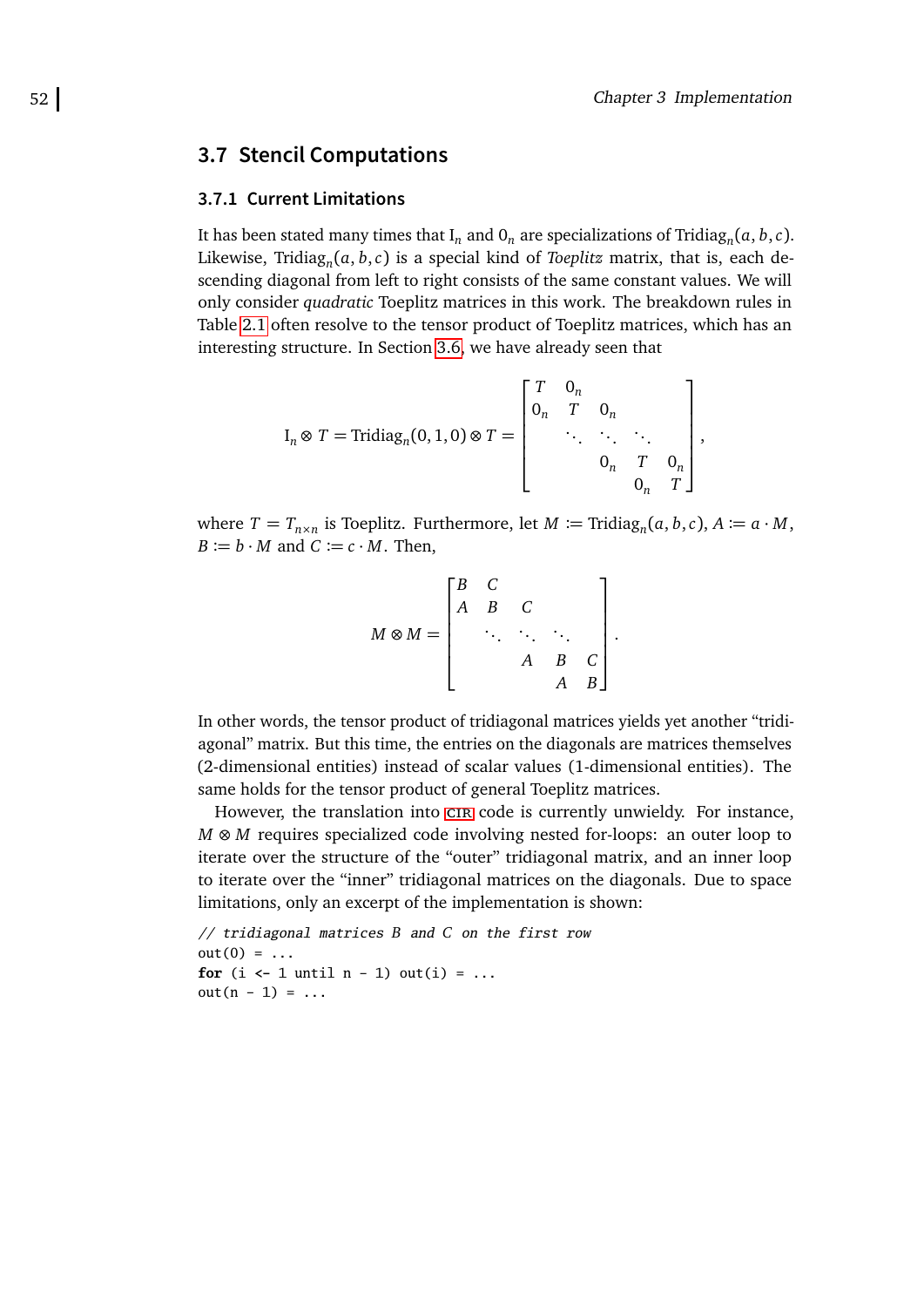```
// tridiagonal matrices A, B and C on the middle rows
for (i \leftarrow 1 until n - 1) {
 out(i * n) = ...for (j <- 1 until n - 1) {
   out(i * n + j) =
     aa * in((i - 1) * n + j - 1) +
     ab * in((i - 1) * n + j ) +
     ac * in((i - 1) * n + j + 1) +ba * in( i * n + j - 1) +bb * in( i * n + j ) +
     bc * in( i * n + j + 1) +
     ca * in((i + 1) * n + j - 1) +cb * in((i + 1) * n + j) +cc * in((i + 1) * n + j + 1) }
 out((i + 1) * n - 1) = ...
```

```
// tridiagonal matrices A and B on the last row
out(nn - n) = ...for (i \leq 1 \text{ until } n - 1) out(nn - n + i) = ...out(nn - 1) = ...
```
What makes this solution suboptimal is that the implementation for ordinary tridiagonal matrices Tridiag*<sup>n</sup>* (*a*, *b*,*c*) is not reused. Instead, it is duplicated several times and slightly modified on every occasion. What's more, the implementations for  $M \otimes M$  and  $I_n \otimes M$  (c.f. Section [3.6\)](#page-51-0) are completely different, even though both of them are merely special parameterizations of the same kind of computational problem, namely finding the tensor product of two Toeplitz matrices.

To overcome these issues, we have to restructure our code. In particular, we have to change the encoding of Toeplitz matrices and tensor products of such matrices. In [cir](#page-92-6) code, their implementations always follow the same pattern, which is well represented by so called stencil computations.

# **3.7.2 Fundamentals and Terminology**

A *stencil*[6](#page-62-0) is a numerical kernel (i.e. a function) that captures the essence of a recurring computational pattern, hence the name. Revisiting the introduction to multigrid methods given in Section [2.1.2,](#page-13-0) we limit ourselves to stencils that operate on a discretized finite 1- or 2-dimensional grid of variables. Each variable (i.e. point in the grid) has the same relative relationship to its neighbors. The concrete shape of this neighborhood is determined by the stencil. Next, the value

<span id="page-62-0"></span><sup>6</sup> Also referred to as *filter*, particularly in the domain of signal processing.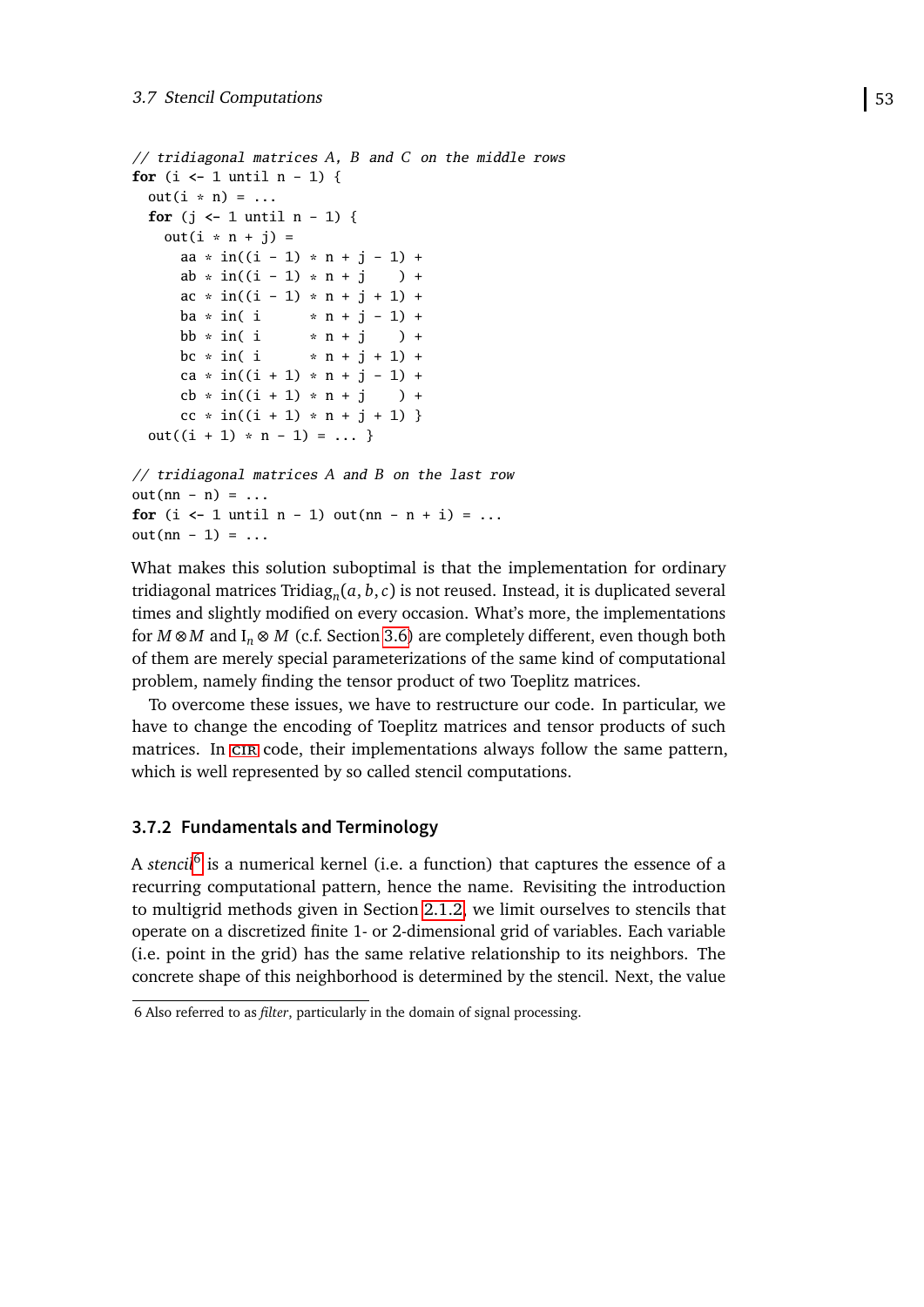<span id="page-63-0"></span>

**Figure 3.4:** Depiction of a 2-dimensional 9-point stencil operating on a  $5 \times 5$  square grid of variables. Each circle represents a variable on the grid. The stencil is currently applied to (0,0). The arrows denote the relationship of neighboring points (drawn as solid black circles) to the point (0,0). In contrast, there are no data dependencies between the white circles and the point (0, 0).

of each variable is obtained by applying the numerical kernel to it. Thereby, the neighboring points of the current variable are usually taken into account as well. In this context, a stencil involving *p* points is called a *p*-point stencil. Figure [3.4](#page-63-0) illustrates a 9-point stencil operating on a  $5 \times 5$  grid. Furthermore, the stencil may weigh neighboring points differently, i.e. certain variables may have a greater impact on the computation than others.

In particular, problems arise when points on the boundaries of the grid are dealt with; some of the neighbors referred to may not exist as they are located outside of the grid. Thus, we have to define how such neighbors should be handled, or in other words, we have to specify a boundary condition. In the Dirichlet case, it is common to simply eliminate said points, i.e. we assume a constant value of 0 for every point outside of the grid.

Applying the kernel function successively to each lattice point is called *stencil computation*[7](#page-63-1) . Such computations may require several iterations, i.e. repeated applications of the stencil for every point in the grid.

#### **3.7.3 Toeplitz Matrices**

*Mathematical Examination*

The distinctive property of Toeplitz matrices is that each diagonal contains the same entries. Formally, given a square matrix  $T = [t_{i,j}]_{0 \le i,j \le n}$ , the equation  $t_{i,j} = t_{i+1,j+1}$  holds. Therefore, *T* is fully characterized by (a) its size  $n \times n$ ; and

<span id="page-63-1"></span><sup>7</sup> Mathematically speaking, we implement the *convolution* of a filter.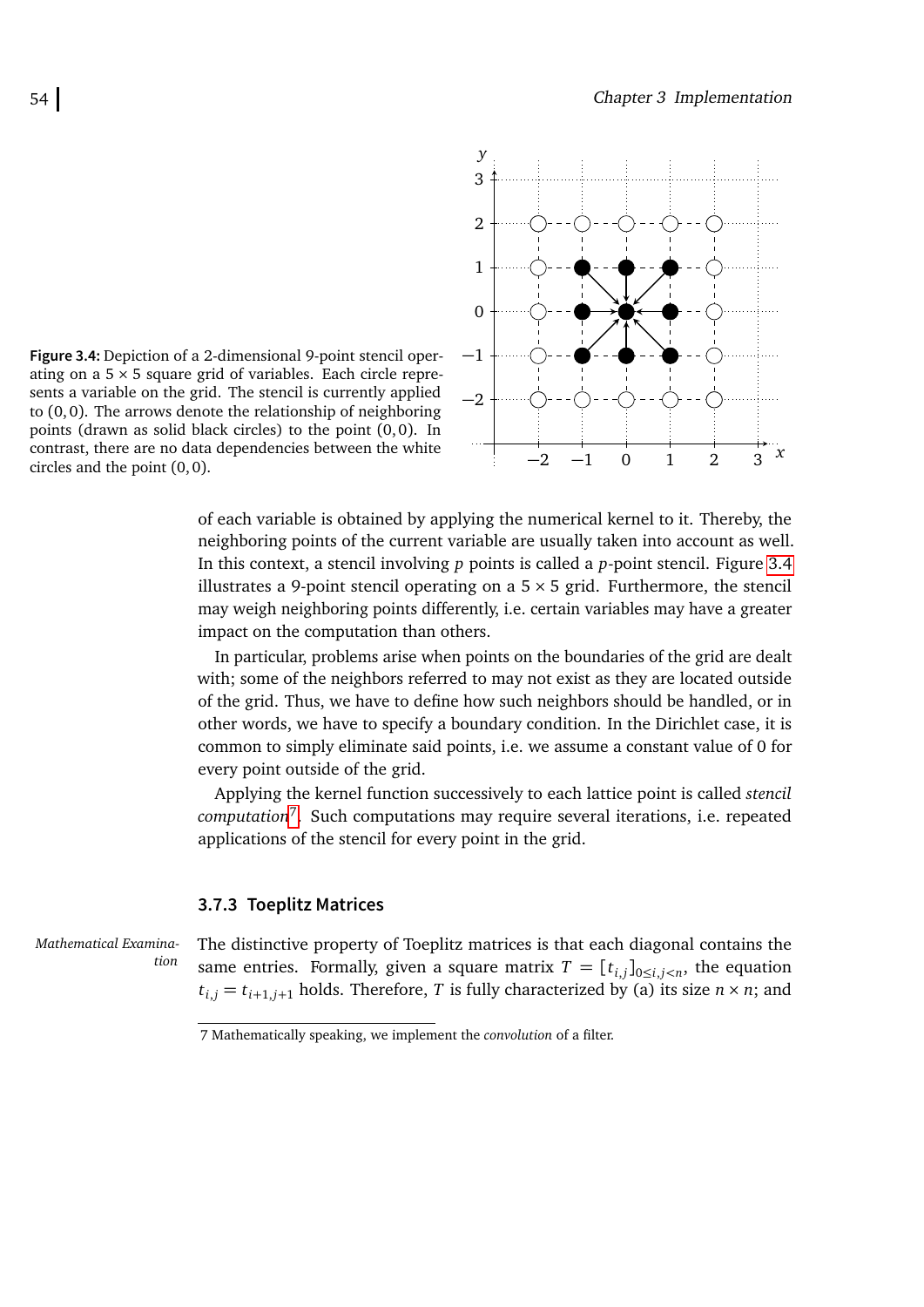(b) a list of 2*n* − 1 diagonal entries, also called the *coefficient list*. It contains the entries

$$
t_{n-1,0}, t_{n-2,0}, \ldots, t_{1,0}, t_{0,0}, t_{0,1}, \ldots, t_{0,n-2}, t_{0,n-1}
$$

in that specific order. Note that the coefficient list is always odd-numbered. Thus, we can well-define the *center* of such lists as  $t_{0,0}$ . For example, the 3  $\times$  3 Toeplitz matrix

$$
M := \begin{bmatrix} c & d & e \\ b & c & d \\ a & b & c \end{bmatrix}
$$

has the coefficient list *a*, *b*, *c*, *d*, *e*. Its center is *c*. Now, let us consider the product of *M* with a 3-dimensional vector *x*:

$$
Mx = \begin{bmatrix} c & d & e \\ b & c & d \\ a & b & c \end{bmatrix} \begin{bmatrix} x_0 \\ x_1 \\ x_2 \end{bmatrix} = \begin{bmatrix} c \cdot x_0 + d \cdot x_1 + e \cdot x_2 \\ b \cdot x_0 + c \cdot x_1 + d \cdot x_2 \\ a \cdot x_0 + b \cdot x_1 + c \cdot x_2 \end{bmatrix} =: \begin{bmatrix} y_0 \\ y_1 \\ y_2 \end{bmatrix}.
$$

We represent *M*'s coefficient list as a row vector

$$
c_M := [a \quad b \quad c \quad d \quad e],
$$

with center *c* printed in boldface for emphasis. We observe that

$$
y_0 = c_M \cdot \begin{bmatrix} 0 \\ 0 \\ x_0 \\ x_1 \\ x_2 \end{bmatrix}, \quad y_1 = c_M \cdot \begin{bmatrix} 0 \\ x_0 \\ x_1 \\ x_2 \\ 0 \end{bmatrix}, \quad y_2 = c_M \cdot \begin{bmatrix} x_0 \\ x_1 \\ x_2 \\ 0 \\ 0 \end{bmatrix}.
$$

That is, Mx can be interpreted as 3-point stencil computation with Dirichlet boundary condition. Hereby, the input vector *x* serves as 1-dimensional  $3 \times 1$ grid from which the kernel function reads. It takes the entries in  $c_M$ , multiplies them with the points in the grid, adds up the results to yield the new value of the current point and writes the outcome to *y* . Note that the grid is always arranged in such a way that the stencil's center *c* is multiplied with the currently considered point. For instance,  $y_0$  is the result of applying the stencil to  $x_0$ .

To implement stencil computations in the code generator, we drop the case *Scala Representation* classes I, Zero and Tridiag in favor of the more general Toeplitz1. It represents an *n* × *n* Toeplitz matrix via a coefficient list coeffs:

```
case class Toeplitz1(n: Int, coeffs: List[Real]) extends SPL(n) {
  require(coeffs.length == 2 * n - 1)
```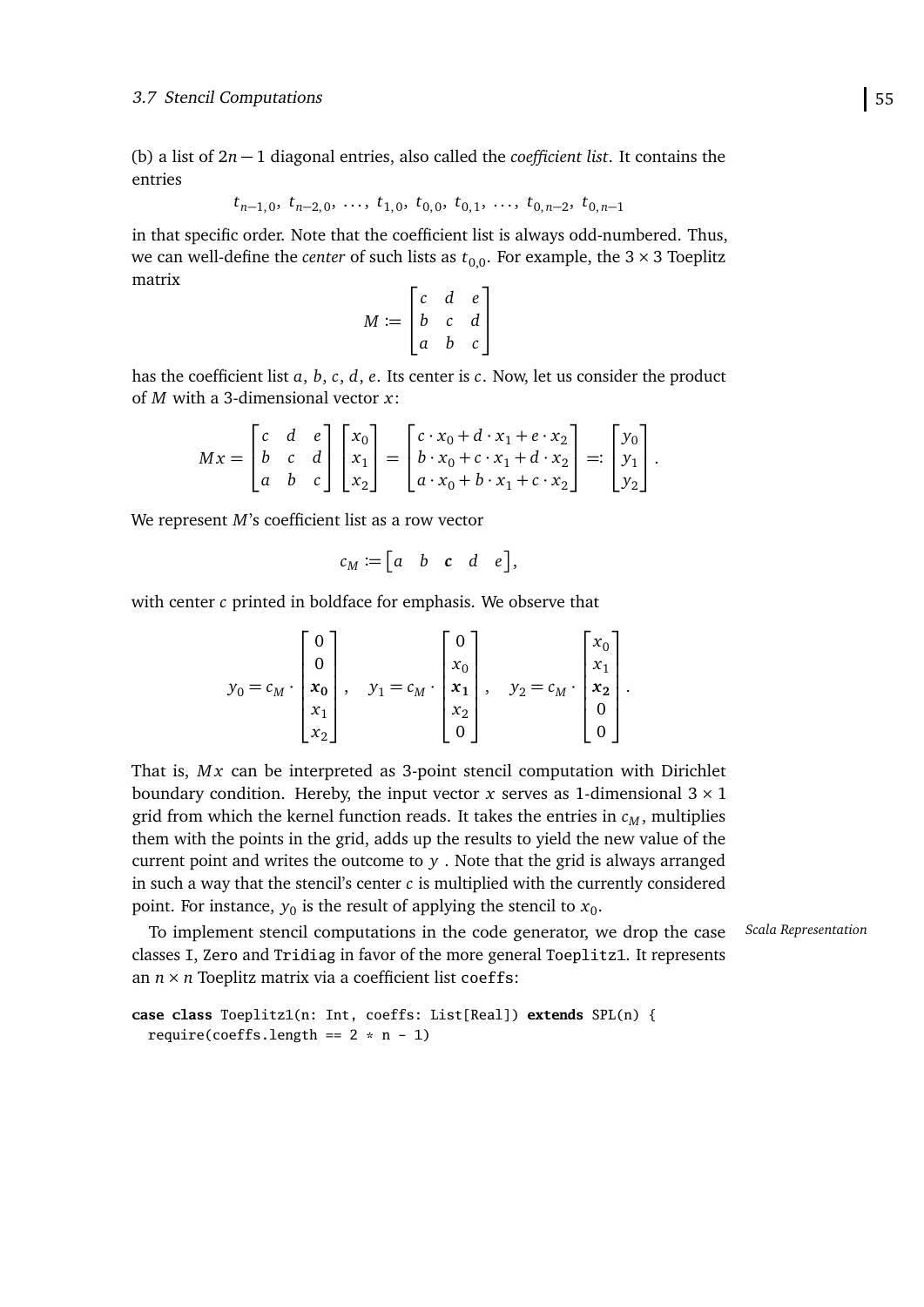```
val center: Int = coefficients.length / 2
```
It is ensured that the length of coeffs is valid with regard to the given dimension n. The center of the coefficient list is given by the constant center. Note that a matrix Tridia $g_3(1, 2, 3)$  must now be created as follows:

```
Toeplitz1(3, List(0, 1, 2, 3, 0))
```
This raises eligible doubts regarding ease of use and compatibility to previously written [spl](#page-92-1) code. But in most cases, these concerns can be sorted out by defining a standalone Scala object Tridiag containing appropriate implementations of an apply factory and unapply extractor method:

```
object Tridiag {
 def apply(n: Int, a: Real, b: Real, c: Real): SPL = \{require(n > 1)
   val zeros = List.fill(n - 2)(Real.zero)
   val coeffs = zeros ++ List(a, b, c) ++ zeros
    Toeplitz1(n, coeffs) }
 def unapply(arg: SPL): Option[(Int, Real, Real, Real)] = ... }
```
The apply function has the same signature as the constructor of the former case class Tridiag. It automatically builds the correct coefficient list from the given arguments and returns a fitting instance of Toeplitz1. Therefore, the matrix Tridia $g_3(1,2,3)$  can now be constructed via Tridiag(3, 1, 2, 3) again. Also, pattern matching works as before. However, due to space limitations, the implementation of unapply is not shown. The same abstractions are also provided for zero and identity matrices.

*Translation* Next, the translation function in trait SPL2CIR is adapted. For this, we replace the case distinction for tridiagonal matrices with one that covers *all* Toeplitz matrices in general:

```
case Const(s @ Toeplitz1(n, coeffs)) =>
 def input(x: Int): TRep[Real] =
   if (x < 0 | x > = n) Real.zero else in(x)for (i <- 0 until n) {
   var res: TRep[Real] = 0
   for (j <- 0 until coeffs.length)
     res += coeffs(j) * input(i + j - s.center)
   out(i) = res}
```
The input array in contains the variables on which the stencil operates. The grid itself is modeled by a local function input which also implements the Dirichlet boundary condition. Next, we use a for-loop to successively apply the stencil to each lattice point. The result of such an application is given by the variable res. Its value is determined by iterating over the list of coefficients, thereby multiplying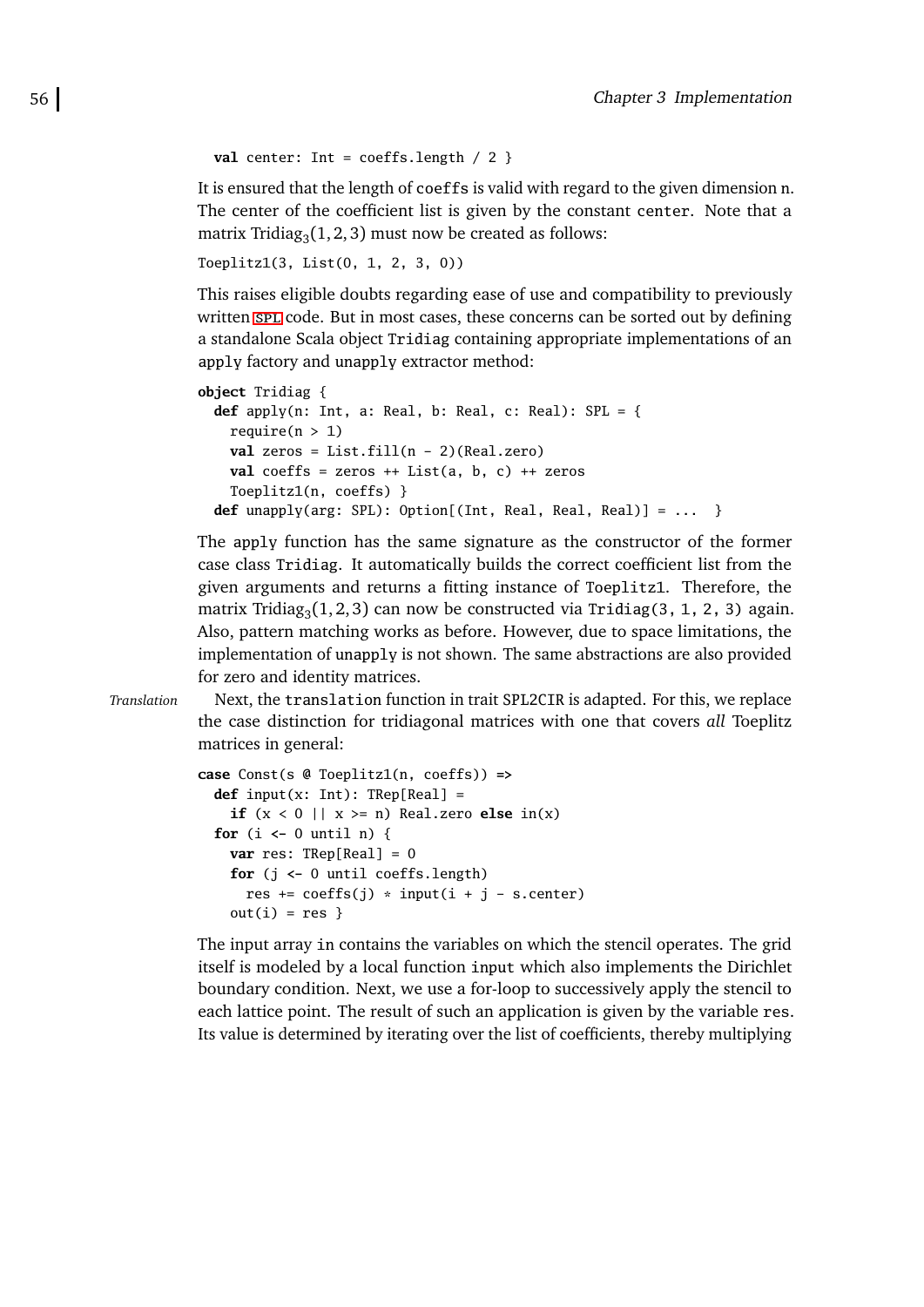each coefficient with the appropriate variable and adding the outcome to res. Attentive readers will have noticed that res is a *mutable* variable because it is declared using the var keyword. However, the generated code spares reassignments: in the IR graph, LMS makes effect dependencies between nodes explicit by adding an invisible state parameter to them; this is similar in spirit to single static-assignment ([ssa](#page-92-8)) form and effectively turns the given [cir](#page-92-6) program into a functional one [\[7,](#page-89-1) p. 75].

Finally, we need to fix the optimizations in trait SPLOpsExpOpt. For example, *Optimizations* the sum of two Toeplitz matrices is given by the sum of their coefficient lists:

```
override protected def spl_plus(lhs: Exp[SPL], rhs: Exp[SPL]) =
  (lhs, rhs) match {
    case (Const(Toeplitz1(n, xs)), Const(Toeplitz1(m, ys))) if n == m =>
      Toeplitz1(n, xs zip ys map { \textbf{case} \ (x, y) \implies x + y \ })
    ... }
```
Moreover, the scalar product can now be implemented as point-wise multiplication of the given scalar with the coefficient list:

```
override protected def spl_stimes(n: Real, spl: Exp[SPL]) =
  spl match {
    case Const(Toeplitz1(n, cs)) => Toeplitz1(m, cs.map(n * _))
    ... }
```
Since we introduced the standalone objects I, Zero and Tridiag, the patterns involving these extractors need not be changed. This concludes the implementation of stencil computations on a 1-dimensional grid.

# **3.7.4 Tensor Product of Toeplitz Matrices**

*Recurring Structures in* Section [3.7.1](#page-61-0) briefly outlined the structure of a matrix *M* ⊗ *M* where *M* is tridi-*Code* agonal. The corresponding [cir](#page-92-6) code contains a nested for-loop. The body of the innermost loop is of particular interest:

```
out(i * n + j) =
 aa * in((i - 1) * n + j - 1) +
 ab * in((i - 1) * n + j ) +
 ac * in((i - 1) * n + j + 1) +ba * in(i * n + j - 1) +bb * in( i * n + j ) +
 bc * in( i * n + j + 1) +
 ca * in((i + 1) * n + j - 1) +cb * in((i + 1) * n + j) +cc * in((i + 1) * n + j + 1)
```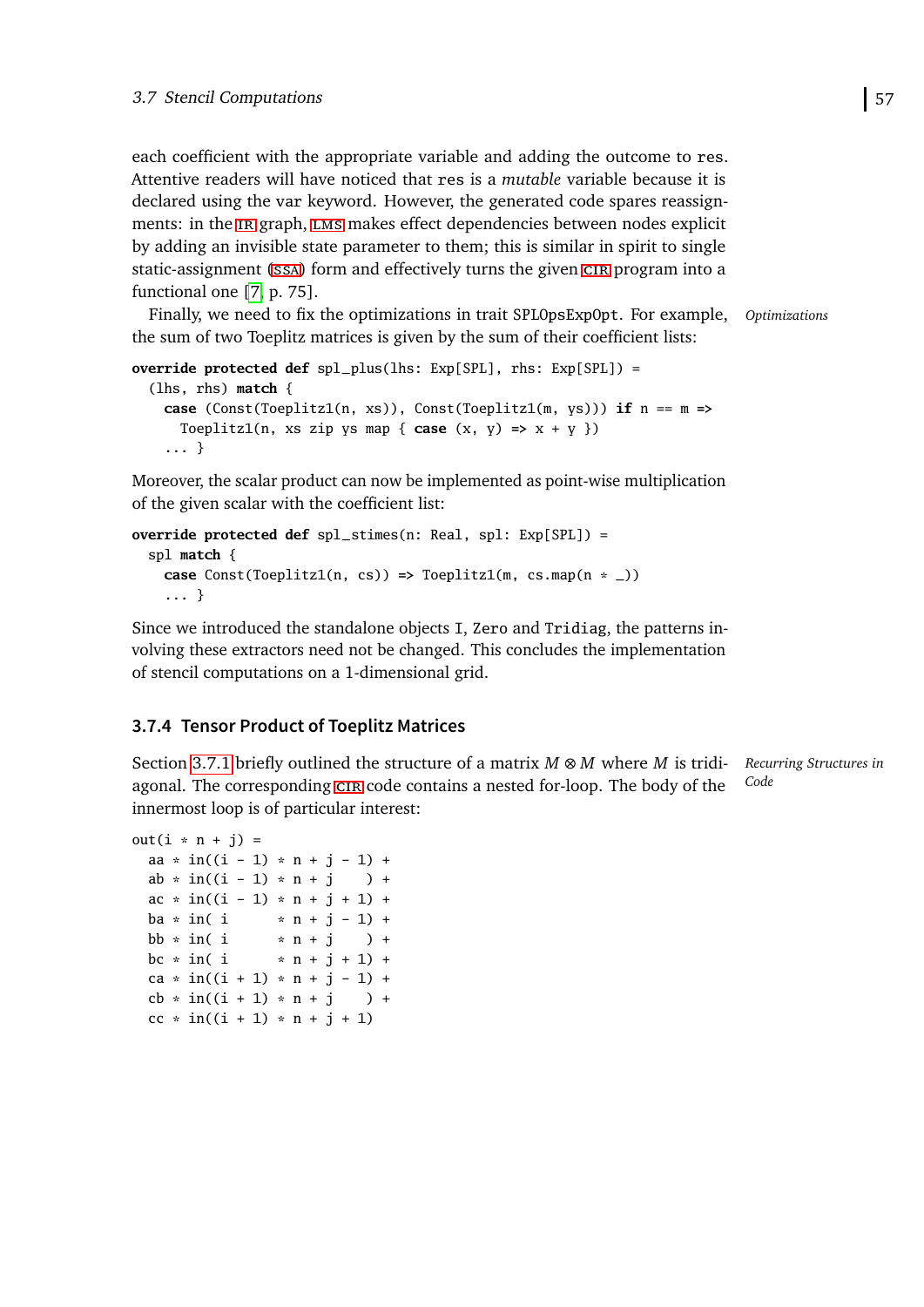We find that there is a fixed access pattern to the input array in. A possible interpretation is that the outer loop variable i partitions in into disjoint chunks as it is multiplied with n, and the inner loop variable j iterates over the elements in each chunk. Additionally, the code hints at a relationship between the values the two loop counters attain and the coefficients found in *M* ⊗ *M*. Naturally, each coefficient is a product of two factors. The first factor changes with i and the second one with j. All this suggests an implementation as 2-dimensional stencil computation. Therefore, we have to rearrange the variables given by the input vector in such a way that a 2-dimensional grid is obtained. Incidentally, the array access pattern conforms to the linearization of a matrix in row-major order.

*Undoing Linearization* Let us generalize this example and consider the tensor product *M* ⊗ *N* of two Toeplitz matrices  $M = M_{m \times m}$  and  $N = N_{n \times n}$ . The upper bound of the outer loop is given by *m*, which also happens to be the number of rows in aforementioned linearized matrix. In similar fashion, the inner loop's upper bound is determined by *n*, which gives the number of columns in the matrix. To exemplify, let  $m = 3$ and  $n = 2$ . Then, the input vector has the dimension  $m \cdot n = 6$ . It represents the linearization of a  $3 \times 2$  matrix:

$$
\begin{bmatrix} x_0 & x_1 & x_2 & x_3 & x_4 & x_5 \end{bmatrix}^T
$$
  $\begin{bmatrix} x_0 & x_1 \\ x_2 & x_3 \\ x_4 & x_5 \end{bmatrix}$ .

That is, undoing the linearization of the input vector yields the rectangular grid on which the stencil operates.

*Coefficient Matrices* Next, the challenge is to find a suitable *coefficient matrix*, which is the generalization of coefficient vectors. It turns out that this matrix can be conveniently constructed by multiplying  $c_M$  with the transposition of  $c_N$ . This yields an  $m \times n$ matrix whose number of rows and columns is guaranteed to be odd. Hence, its center point is well-defined at row index  $\lfloor m/2 \rfloor$  and column index  $\lfloor n/2 \rfloor$ . To illustrate, let us assume that

$$
M \coloneqq \begin{bmatrix} c & d & e \\ b & c & d \\ a & b & c \end{bmatrix} \quad \text{and} \quad N \coloneqq \begin{bmatrix} \beta & \gamma \\ \alpha & \beta \end{bmatrix}.
$$

Then, the respective coefficient vectors are

$$
c_M = [a \ b \ c \ d \ e]^T
$$
 and  $c_N = [a \ \beta \ \gamma]^T$ .

The coefficient matrix for  $M \otimes N$  is given by  $c_M \cdot \left( c_N \right)^\top$ . Its center point has the value *cβ*. Just like before, the stencil applies the coefficient matrix to the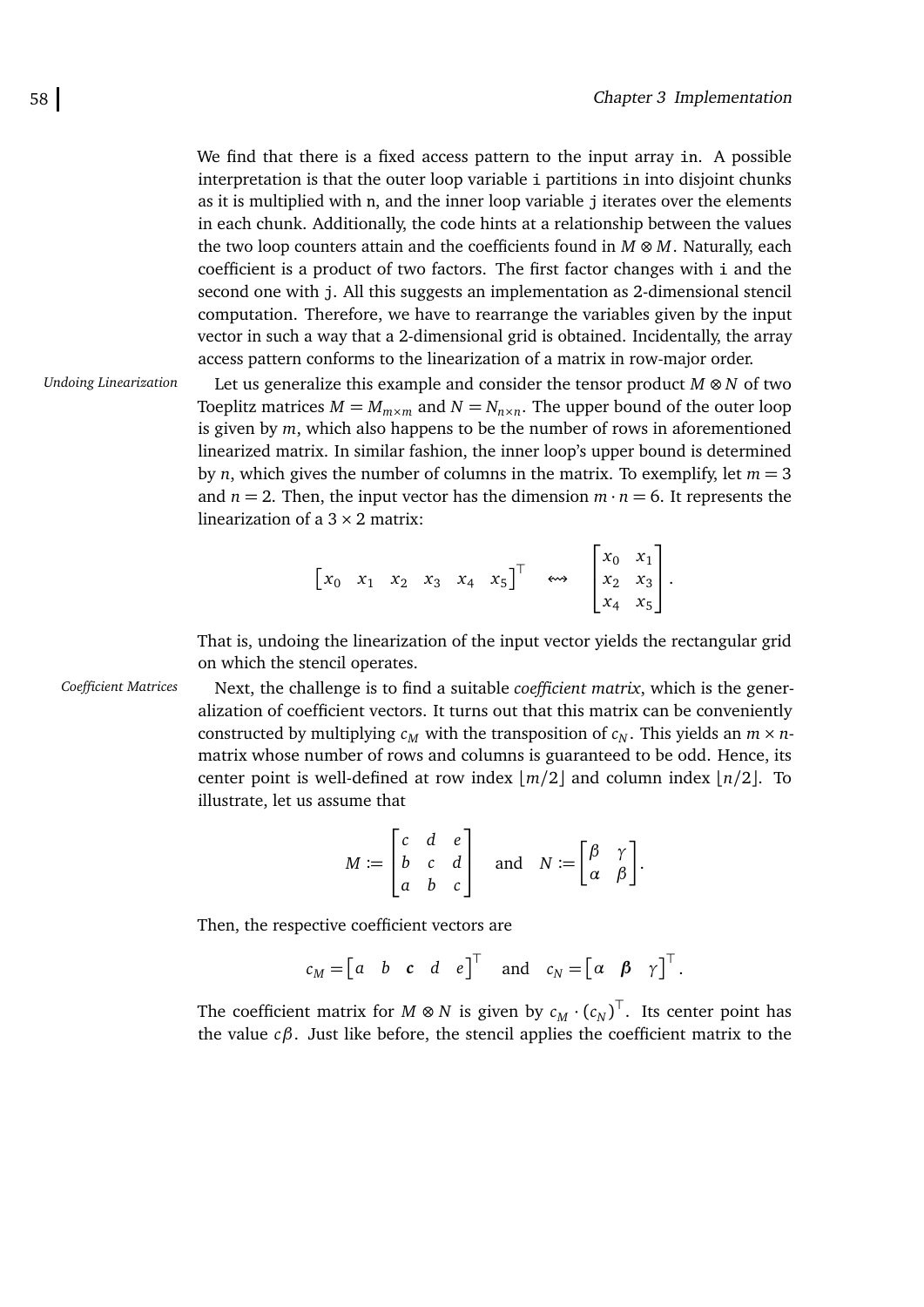given 2-dimensional grid, while making sure to properly align the center point of the matrix with the currently regarded point in the grid. The coefficient matrix determines which neighboring points are taken into account and also tells their respective weighting.

Finally, we have to define a boundary condition. For our purpose, Dirichlet is *Boundary Condition* once again the appropriate choice, that is, setting the values of all points outside the grid to 0.

Moving on to the implementation in Scala, the tensor product of two square *Translation* Toeplitz matrices is represented by a new class Toeplitz2 that extends SPL.

```
case class Toeplitz2(nL: Int, nR: Int, coeffs: List[List[Real]])
    extends SPL(nL * nR) {
  require(coeffs.length == 2 * nL - 1 &&
          coeffs.forall(\_.length == 2 * nR - 1))val centerRows: Int = nL - 1
  val centerCols: Int = nR - 1 }
```
The properties nL and nR remember the dimension of the left-hand and right-hand arguments to the tensor. The coefficient matrix is represented as 2-dimensional list coeffs. Its row and column dimension are determined by nL and nR, and are tested for correctness by the require function. For convenience reasons, the index of coeffs' center point can be accessed via centerRows and centerCols.

Similar to Toeplitz1, we have to add a new case distinction to the pattern match within the translate function:

```
case Const(s @ Toeplitz2(n, m, css)) =>
  def input(row: Int)(col: Int): TRep[Real] =
    if (row < 0 || row >= n || col < 0 || col >= m) Real.zero
    else in(row * n + col)
  for (row <- 0 until n) {
    for (col <- 0 until m) {
      var res: TRep[Real] = 0
      for (i \leftarrow 0 until css.length) {
        for (j \leftarrow 0 until \text{css}(i).length) {
          val r = row + i - s.centerRows
          val c = col + j - s.centerColsres += \text{css}(i)(j) * input(r)(c) \}out(row * n + col) = res } }
```
The auxiliary function input is used to access the variables on the 2-dimensional rectangular grid, thereby assuming the Dirichlet boundary condition mentioned above. Next, we iterate over this grid using two nested for-loops. Within the body of the inner loop, we declare a mutable variable res that stores the result of applying the stencil to the current point on the grid. For this, we employ two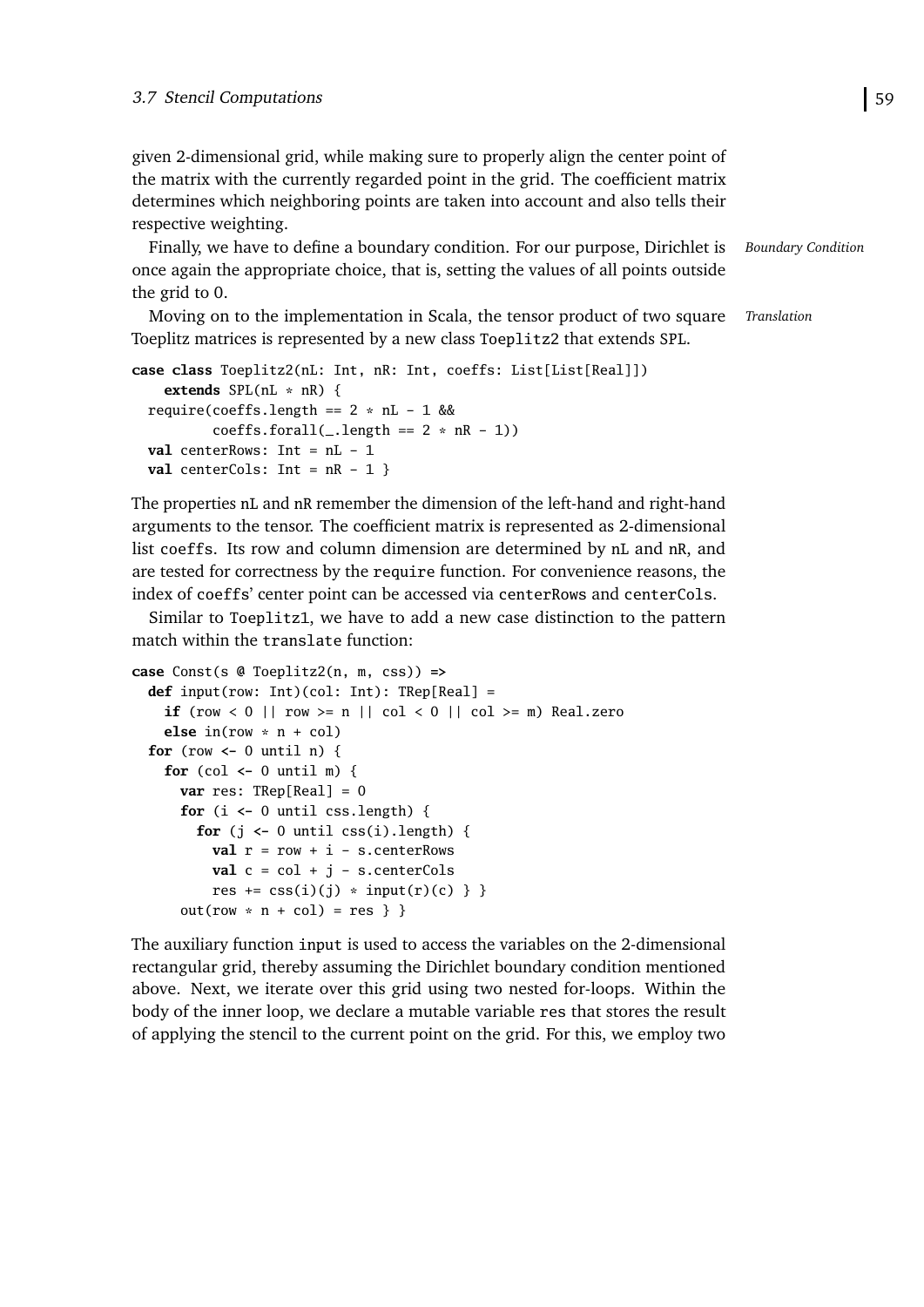more for-loops to iterate over the coefficient matrix, multiplying a coefficient with the appropriate variable and adding the result to res. Finally, we update the output array out with the result res of performing one iteration in the stencil computation.

*Noteworthy Benefits* This gives common code for all tensor products *M* ⊗ *N* of arbitrary square Toeplitz matrices *M* and *N*, which is noteworthy. What's more, it also shorter and less complicated than the specialized implementation for Tridia $g_n(a, b, c)$ Tridiag*<sup>n</sup>* (*a*, *b*,*c*) presented in Section [3.7.1.](#page-61-0) Perhaps most importantly, the overhead of introducing stencil computations in the program generator does not pose a performance penalty on the generated code. All abstractions, such as the nested for-loops and the coefficient matrix, are translated away in the first program stage and will no longer be present in the second stage. Calls to the input function are replaced with array accesses and the index computations are inlined as constants.

*Optimizations* The last task that remains to be done is to fix the optimizations in trait SPLOpsExpOpt. Firstly, the tensor product of two instances of Toeplitz1 yields an instance of Toeplitz2.

```
override protected def spl_tensor(lhs: Exp[SPL], rhs: Exp[SPL]) =
  (lhs, rhs) match {
    ...
    case (Const(Toeplitz1(n, xs)), Const(Toeplitz1(m, ys))) =>
      val css = xs.png(x \Rightarrow ys.png(y \Rightarrow x * y)
```
Toeplitz2(n, m, css) }

Remember to place this pattern after more specific ones. The coefficient matrix css is obtained by multiplying the coefficient vector xs with the transposition of ys. Next, we complete the implementation of spl\_plus:

```
protected def spl_plus(lhs: Exp[SPL], rhs: Exp[SPL]) =
  (lhs, rhs) match {
   case (Const(Toeplitz2(n1, m1, xss)), Const(Toeplitz2(n2, m2, yss)))
        if n1 == n2 && m1 == m2 =>
     val css = (xss zip yss) map { case (xs, ys) =>
        (xs zip ys) map { case (x, y) => x + y } }
     Toeplitz2(n1, m2, css)
    ... }
```
In order to do so, the coefficient matrices need to have the same number of rows and columns, which is tested by the guard. Taking the sum of two instances of Toeplitz2 means taking the sum of the respective coefficient matrices; css is the result of adding xss to yss point-wise. This mechanism effectively implements constant folding and also causes that the expensive helper arrays mentioned in Section [3.6.2](#page-56-0) are no longer needed here. Last but not least, we turn our attention to scalar multiplication spl\_stimes: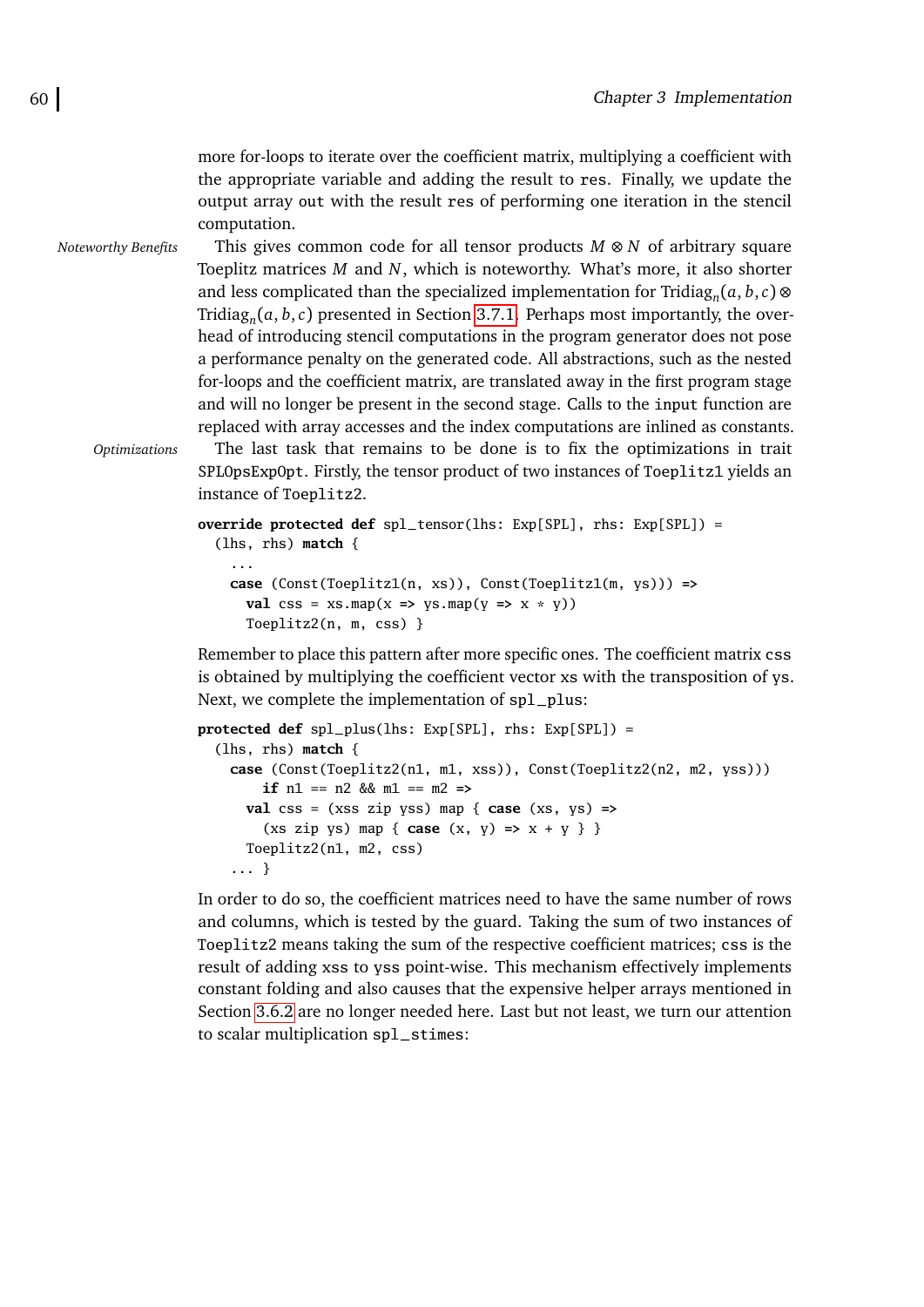```
override protected def spl_stimes(n: Real, spl: Exp[SPL]) =
  spl match {
   case Const(Toeplitz2(m1, m2, css)) =>
      Toeplitz2(m1, m2, css.map(_.map(n * \_)))
    ... }
```
The implementation is straight-forward; multiplying a scalar and an instance of Toeplitz2 is encoded by multiplying its coefficient matrix css with that scalar.

# <span id="page-70-0"></span>**3.8 Unparsing to C Code**

As mentioned in Section [2.2.2,](#page-21-0) the process of generating source code is decoupled from the implementation of any particular DSL. Instead, code generation needs to be triggered explicitly. This way, it is possible to unparse a given psl program to multiple target languages. When doing so, the common workflow is roughly as follows:  $(1)$  traversing the  $i$ r graph of a given  $DSL$  program,  $(2)$  inspecting each encountered [ir](#page-92-0) node, and (3) properly unparsing it to code fragments of the target language. LMS simplifies this task by providing a general code generation infrastructure. For instance, it already includes a scheduler and basic set of unparsers, in particular for Scala and C-like languages. The scheduler uses data and control dependencies encoded by the [ir](#page-92-0) nodes to determine the order in which statements must be output, thus coming up with a correct program order [\[10,](#page-89-3) p. 97]. The only work for is to specialize existing unparsers for our own domain-specific types and needs. This is realized in trait CGen:

```
trait CGen
   extends CGenBase // Basic code generation infrastructure for C
   with CGenPrimitiveOps with CGenNumericOps // Numeric computations
   with CGenVariables with CGenArrayOps { // Variables and Arrays
 val IR: CIRExp
 import IR._
```
Using modular mix-in composition, CGen is built from several existing unparsers. We also demand users of CGen to inject an implementation IR of CIR, since we need to examine the structure of CIR programs.

Spire's Real data type sees frequent use in [cir](#page-92-6) code but there is no equivalent *Atomic Expressions* data representation to be found in C. The next best offering is double. Thus, it is imperative to convert a given Real value into the closest double value before unparsing. For this, we override the function quote, which comes from trait CGen. It takes an [ir](#page-92-0) node (note the path-dependent type in the signature below) and returns an appropriate string representation of that expression, i.e. it yields the source code to be generated from the node: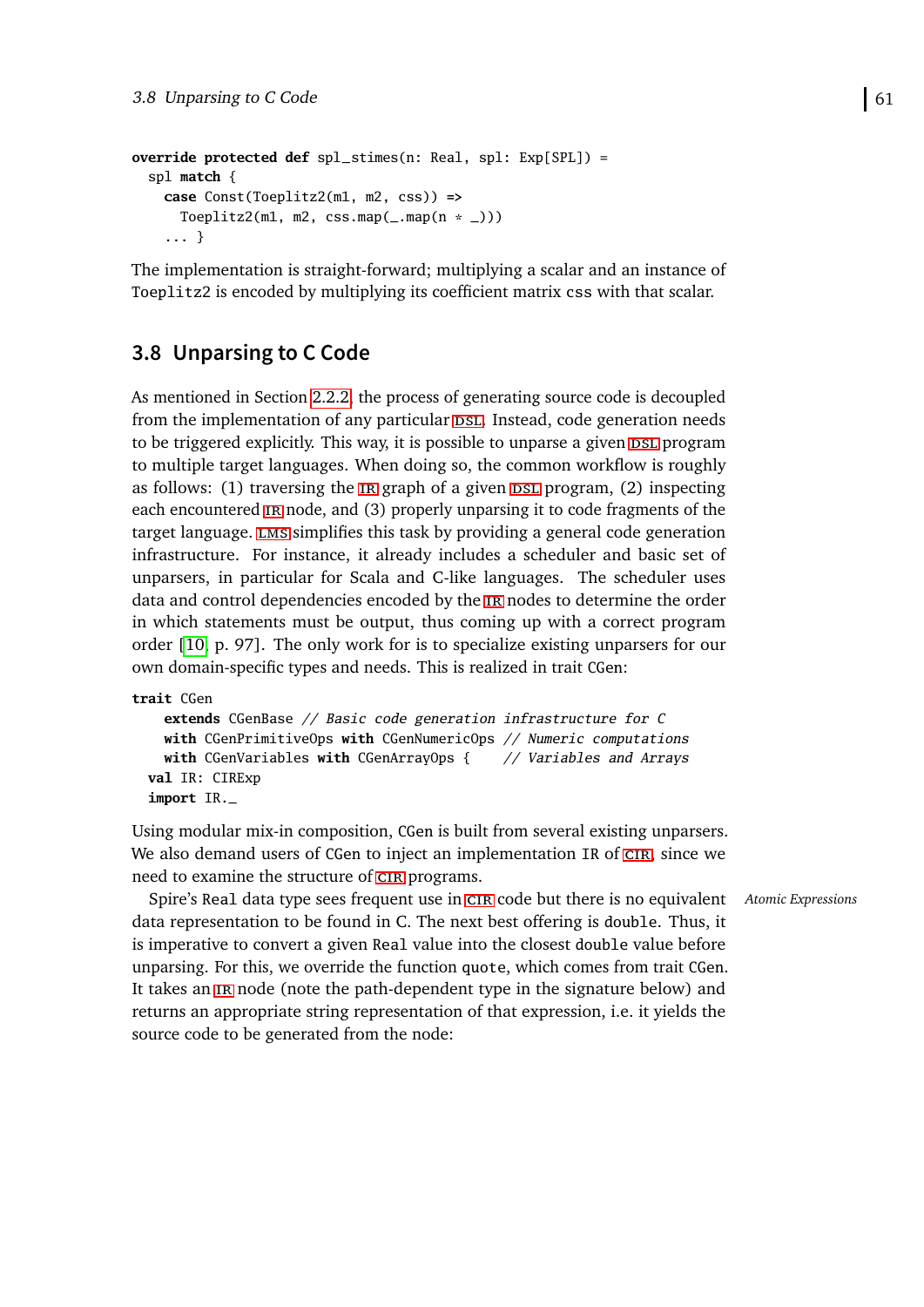```
override def quote(x: IR.Exp[Any]): String = x match {
 case Const(r: Real) => r.doubleValue.toString
 case \leq => super.guote(x) \}
```
This means that  $\sqrt{2}$  is still approximated:

 $val$  sqrt2 =  $Real(2).sqrt$ quote(Const(sqrt2)) ==  $"1.4142135623730951"$ 

But  $(\sqrt{2})^2$  is replaced with an exact result: p

```
val two = sqrt{2} * sqrt2
quote(Const(two)) == "2.0"
```
Similarly, we also have define a suitable substitute for the Real data type itself. In other words, we have to remap Real to double:

```
override def remap[A](m: IR.Typ[A]): String = m.toString match {
  case "spire.math.Real" => "double"
  case \_ \Rightarrow super.remap(m) \}
```
Function remap is also inherited from CGen. Its input argument m is of type IR.Typ[A], which serves as a runtime descriptor for the type A. We can now successfully unparse atomic expressions.

*String Interpolation* In spirit of the string interpolation operator s introduced in Section [3.6.2,](#page-56-0) we may employ the custom "source code" interpolator src provided by [lms](#page-92-3). It can be used in the same way as s but it quotes embedded expressions of type IR.Exp[\_] and remaps ones of type IR.Typ[ $\Box$ ] in lieu of simply inserting their canonical string representation via toString.

*Composite Expressions* Atomic expressions rarely appear isolated in code. Rather, they are usually combined to form more complicated statements, such as value definitions or declarations. In [lms](#page-92-3), every definition has an associated symbol. Function emitNode (inherited i.a. from GCenBase) produces target code for composite expressions. It requires a symbol sym and the corresponding definition rhs. Its return type is Unit as it expects us to write the unparsed code to a text-output stream named stream.

**override def** emitNode(sym: Sym[Any], rhs: Def[Any]): Unit = ...

We inspect rhs in a pattern match and unparse accordingly. For instance:

**case** Comment(s) **=>** stream.println(src"/\* \$s \*/")

If the right-hand side rhs represents a comment, we discard its symbol, enclose the wrapped string s into the delimiters  $/*$  and  $*/$ , and print the result. That is, the [cir](#page-92-6) expression comment("test") will be converted into the C fragment  $/*$  test  $*/.$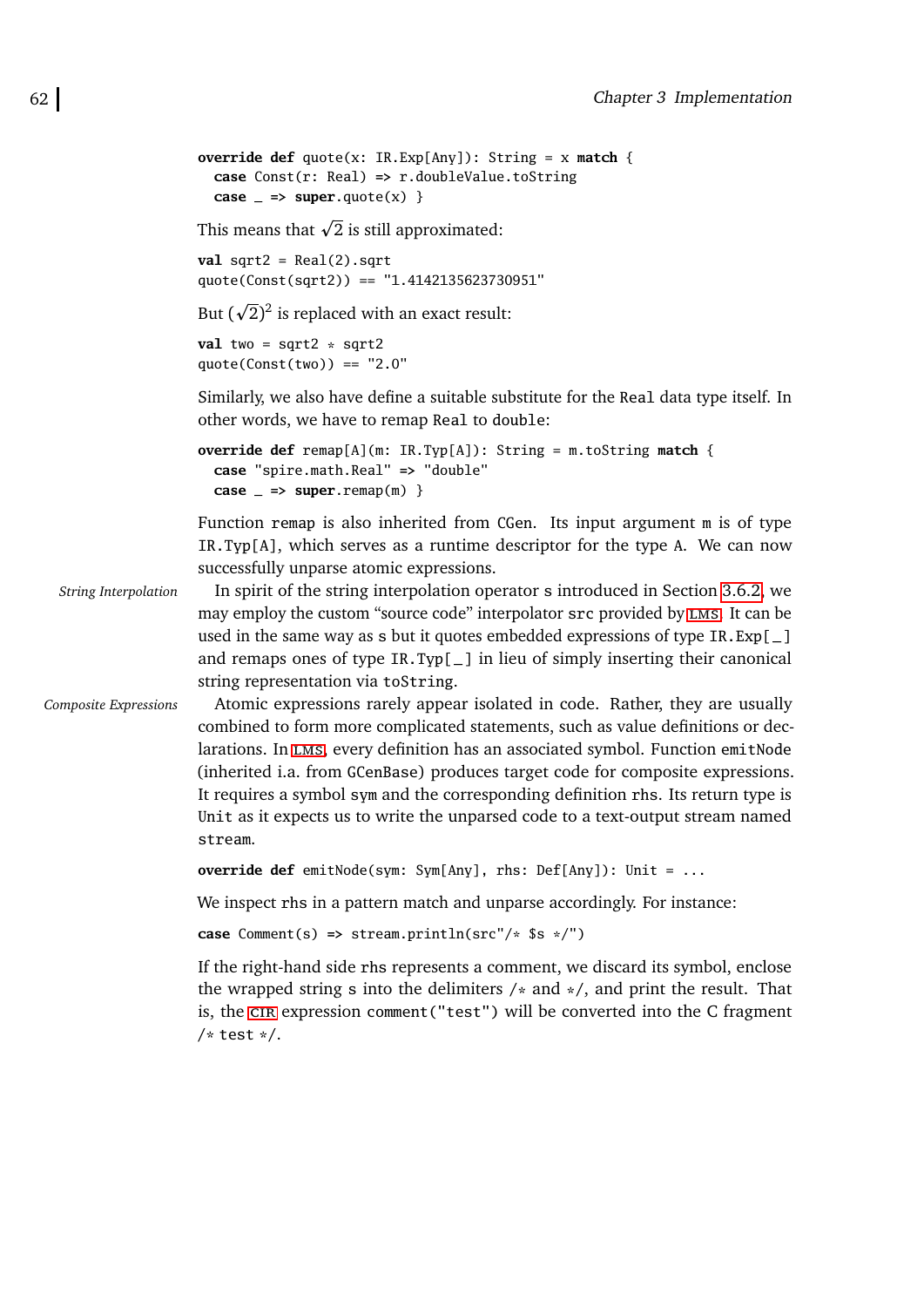Next, trait CGenArrayOps assumes arrays to be wrapped inside a struct that adheres to a certain interface. This does not apply in our case as we are going to use plain arrays and pointer dereferencing/arithmetic instead. For this reason, we have to customize the output for the [ir](#page-92-0) nodes ArrayApply, ArrayUpdate, ArraySlice and ArrayNew. We exemplify the latter:

```
case a @ ArrayNew(n) => stream.println(src"${a.m} $sym[$n];")
```
ArrayNew encodes the creation of a new array via NewArray. Its element type is accessible via the identifier m and its length is given by the staged integer n. Internally, the expression src"\${a.m} \$sym[\$n];" rewrites to:

```
r{emap(a.m)} + " " + quote(sym) + "[' + quote(n) + "];"
```
Quoting a symbol results in a unique identifier that is constructed from the prefix "x" and the symbol's id; that is "x0", "x1", "x2" etc. Thus, the CIR expression

```
val x = NewArray[Real](unit(42))
```
is translated into the declaration

double x0[42];

whereby the identifier name x0 may vary.

Finally, all other IR nodes are handled by super traits:

```
case _ => super.emitNode(sym, rhs)
```
Code generation for the entire psl program is performed by invoking the function emitSource, which is provided by trait CGenBase. It traverses the [ir](#page-92-0) graph in dependency order and calls emitNode for every encountered statement.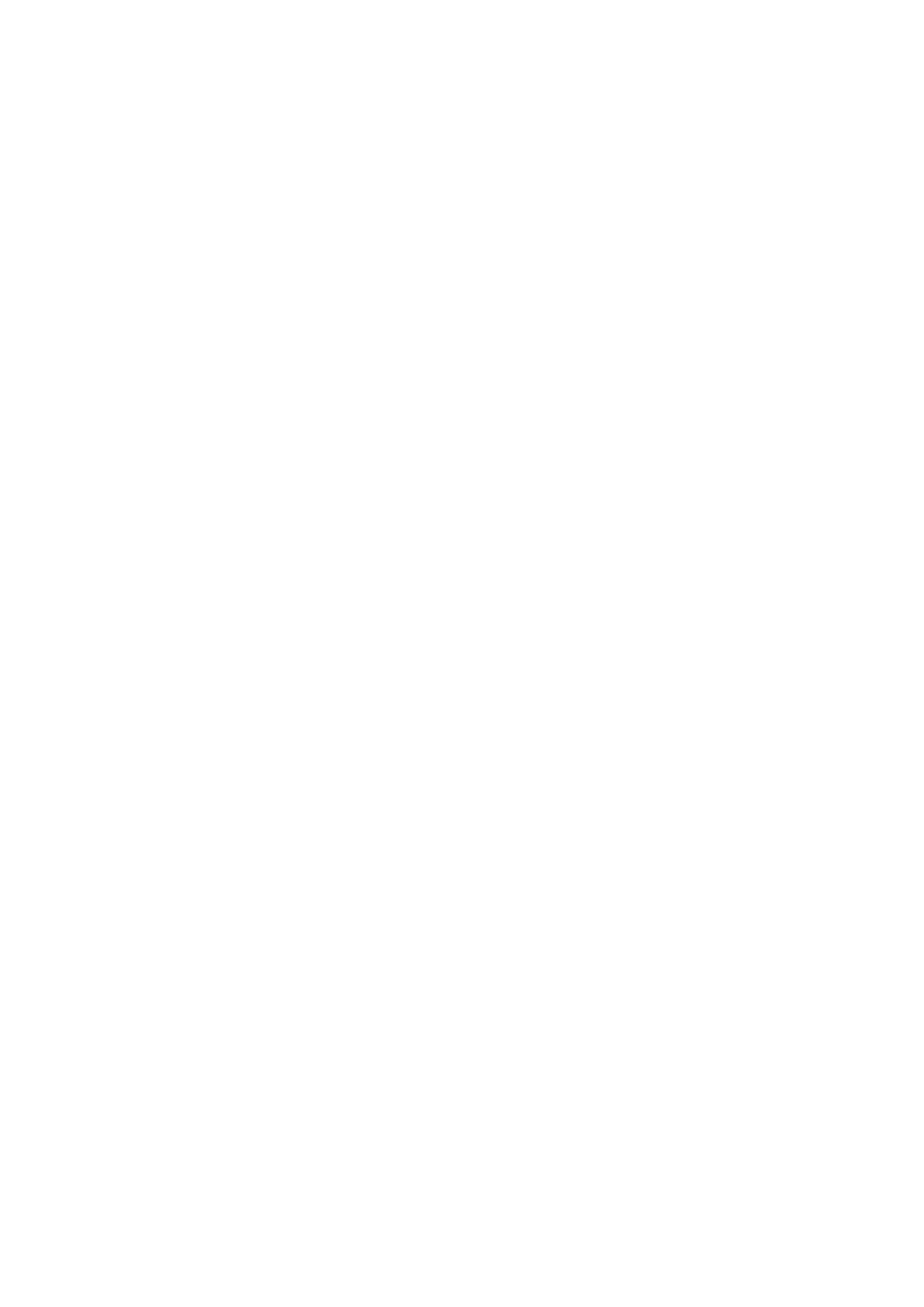# **Chapter 4**

### **Use Cases**

#### <span id="page-74-0"></span>**4.1 Setup**

Guided by the principle of separating psl interface and implementation, we place [spl](#page-92-3) programs in their own trait SPLApp. It only mixes in the interface SPLOps so that [spl](#page-92-3) programs are unable to reason about their own structure. Additionally, trait Breakdowns is also mixed in to make the breakdown function accessible.

```
trait SPLApp extends SPLOps with Breakdowns {
  def code: Rep[SPL] = \n\begin{bmatrix}\n\ast & SPL & code & \ast \\
\end{bmatrix}
```
Inside SPLApp, authors of an [spl](#page-92-3) program have to implement an abstract method named code with result type Rep[SPL].

To turn the code generator into an executable Scala program, we have to define a main entry point for the program. Therefore, we create a standalone object Main in which we put a method main with a proper signature:

```
object Main {
 def main(args: Array[String]): Unit = {
   val spl = new SPLApp with SPLOpsExpOpt
   val cir = new CIRExpOpt \{ \}val translator = new SPL2CIR {
     override val source = spl
     override val target = cir }
   val fun = translator.translate(spl.code)
    ... } }
```
Inside main's body, the [spl](#page-92-3) application SPLApp is instantiated as spl, thereby mixing in the optimized implementation SPLOpsExpOpt, which is crucial. Afterwards, the optimized implementation for [cir](#page-92-1) is instantiated as cir. To set up the translation from [spl](#page-92-3) to [cir](#page-92-1), we have to create a specialization of SPL2CIR and define source and target languages. Next, we can pass the [spl](#page-92-3) program, which is available as spl.code, to the translate function of trait SPL2CIR. The result is a [cir](#page-92-1) function fun, which can then be unparsed as described in Section [3.8.](#page-70-0)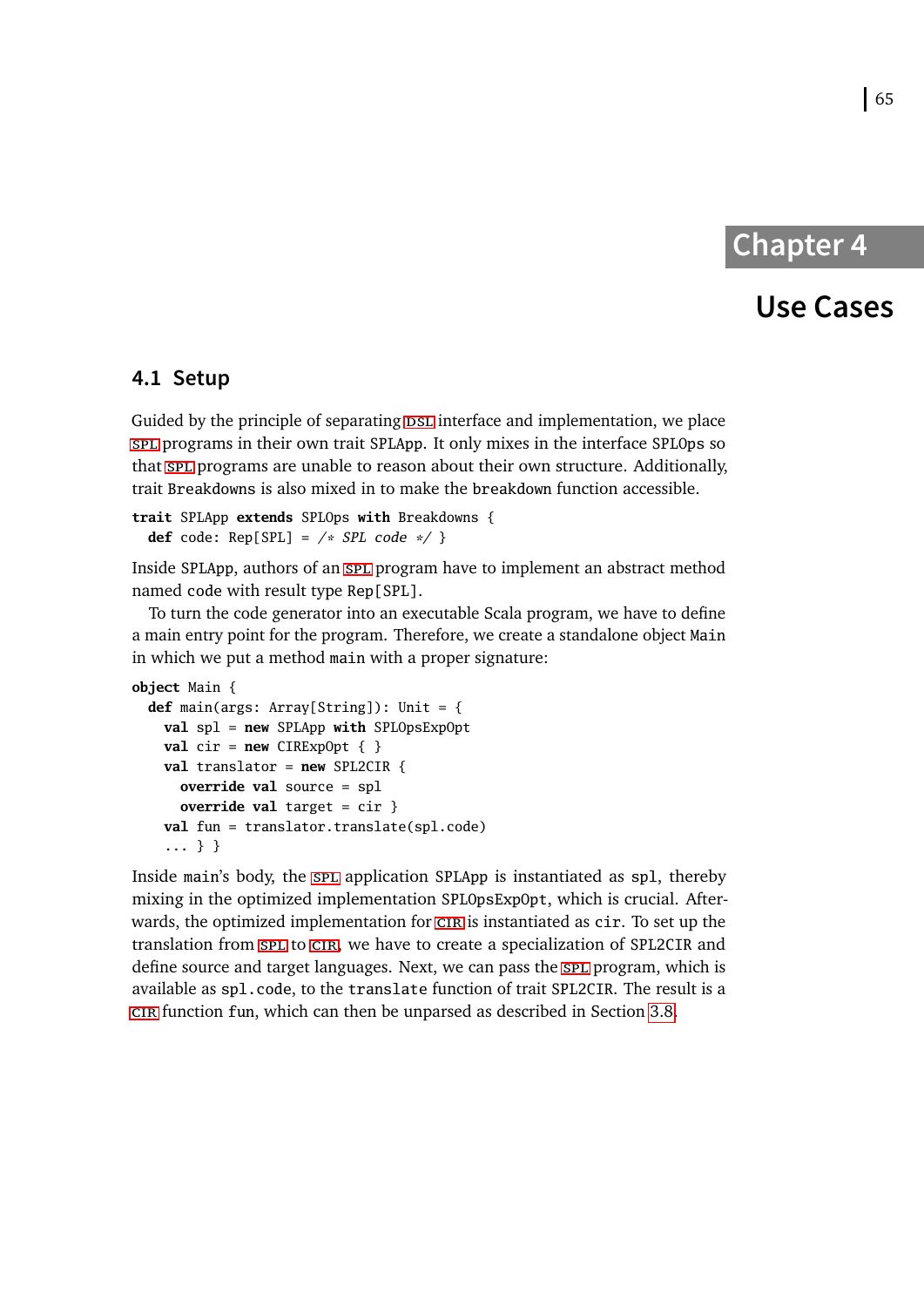#### <span id="page-75-0"></span>**4.2 Examples and Code Analysis**

*Identity Matrix* Let us begin with a simple [spl](#page-92-3) program for the  $3 \times 3$  identity matrix. The appropriate implementation for method code in trait SPLApp is as follows:

**def** code: Rep[SPL] = I(3)

[spl](#page-92-3) programs are written in point-free style, that is, input and output vectors are silently omitted. The implementation of  $CIR$  will create two fresh new symbols x0 and x1 that represent the input and output array, respectively. This simple program is expanded into the following C code:

```
void i3(double* x0, double* x1) {
   double x3 = x(x0);
    *(x1) = x3;double x4 = *(x0 + 1);*(x1 + 1) = x4;double x5 = * (x0 + 2);
    *(x1 + 2) = x5;
```
Note the similarities to the pseudo-code given in Section [3.6.1.](#page-54-0) The code loads the first component of the input vector via  $*(x0)$  and stores it in a variable  $x3$ , which is then written into the first element of the output array x1. The same strategy is applied to the remaining components. Arrays are accessed via pointers. The output code complies with [ssa](#page-92-4) form, which effectively copies array elements into temporary variables to make them available for potential reuse. It also removes false dependencies, thus enabling the compiler to perform better register allocation and instruction scheduling [\[3,](#page-88-0) p. 132]. Reassignments in [cir](#page-92-1) code are turned into definitions of new variables in C code. The implementation also commits to three-address code (TAC), i.e. the right-hand side of an assignment can only be a unary or binary operation, or in other words, assignments represent the linearization of a syntax tree.

*Optimizations* All optimizations defined in SPLOpsExpOpt and CIRExpOpt are enabled. For example, one may write an equivalent, but more convoluted program for  $I_3$ :

**def** code:  $Rep[SPL] = \{ Zero(3); I(1 + 2) * I(3) + Tridiag(3, 0, 0, 0) \}$ 

Even though this code is deliberately suboptimal, the program generator still outputs the same C program. First of all, the [spl](#page-92-3) program is sequentially composed of two matrix expressions. As Zero(3) does not contribute to the final result of the program, it is translated away by [dce](#page-92-6). Furthermore, the multiplication with  $I(3)$  is left out, as well as the addition with the tridiagonal matrix because the generator is able to reason that Tridia $g_3(0,0,0) = 0_3$ . Also, the computation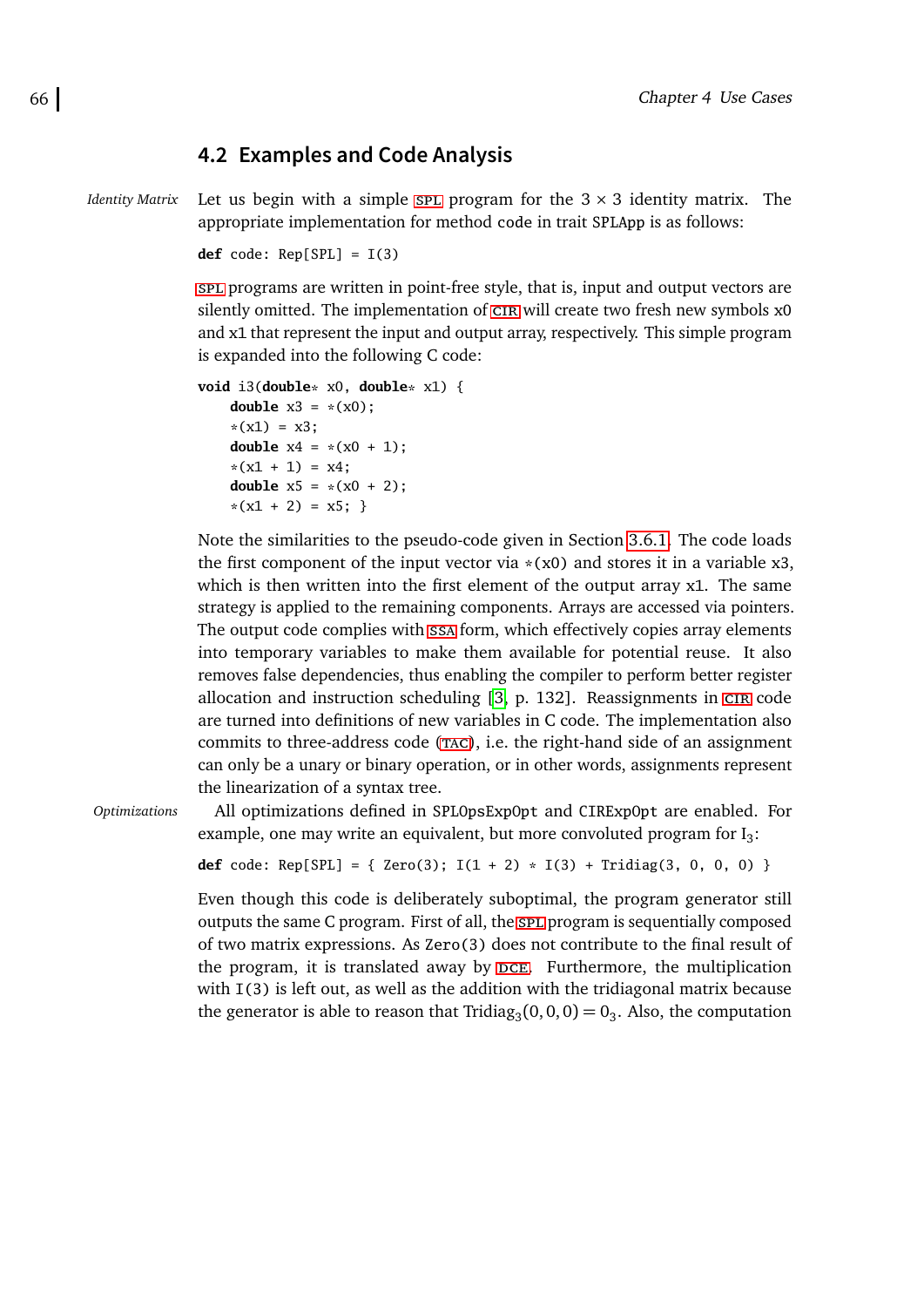1 + 2 is evaluated to 3 during generator time. In the end, the only expression that remains in the simplified [spl](#page-92-3) program is  $I(3)$ .

Another important aspect is that the generator rejects illegal expressions such as  $I(3) + I(42)$  or Zero(0). This is due to matrices and operators in [spl](#page-92-3) investigating as to whether the given arguments are valid. If this requirement fails, an exception is thrown, which causes the program generator to terminate so that no C code is produced.

Let us continue with a more advanced example, namely the computational Tridiagonal Matrix Let us continue with a more advanced example, nam<br>kernel for a tridiagonal matrix Tridiag<sub>3</sub>( $\sqrt{2}/2$ ,  $\sqrt{2}$ ,  $\sqrt{2}/2$ ):

|  | $\begin{bmatrix} y_0 \\ y_1 \\ y_2 \end{bmatrix} := \begin{bmatrix} \sqrt{2} & \sqrt{2}/2 & 0 \\ \sqrt{2}/2 & \sqrt{2} & \sqrt{2}/2 \\ 0 & \sqrt{2}/2 & \sqrt{2} \end{bmatrix} \begin{bmatrix} x_0 \\ x_1 \\ x_2 \end{bmatrix}$ |  |  |
|--|---------------------------------------------------------------------------------------------------------------------------------------------------------------------------------------------------------------------------------|--|--|

A domain expert may write:

```
def code: Rep[SPL] = {
  val sqrt2 = Real(2).sqrt
  Tridiag(3, sqrt2 / 2, sqrt2, sqrt2 / 2) }
```
This yields the following C code:

```
void tridiag3(double* x0, double* x1) {
p
p
     \sqrt{x} y_0 = \sqrt{2} \cdot x_0 + \sqrt{2}/2 \cdot x_1 */
    double x3 = * (x0);
    double x4 = 1.4142135623730951 * x3;
    double x5 = x(x0 + 1);
    double x6 = 0.7071067811865476 * x5;
    double x7 = x4 + x6:
     *(x1) = x7;\frac{x}{y_1} = \frac{\sqrt{2}}{2} \cdot x_0 +p
                             \overline{2} \cdot x_1 +p
                                       \frac{2}{2}/2 · x_2 */
    double x10 = 0.7071067811865476 * x3;
    double x11 = 1.4142135623730951 * x5;
    double x12 = x10 + x11;
    double x8 = x(x0 + 2);
    double x13 = 0.7071067811865476 * x8;
    double x14 = x12 + x13;
     *(x1 + 1) = x14;\sqrt{x} y_2 = \sqrt{2}/2 \cdot x_1 + \sqrt{2} \cdot x_2 */
                          p
    double x16 = 1.4142135623730951 * x8;
    double x17 = x6 + x16;
    *(x1 + 2) = x17;
```
*Handling Invalid Expressions*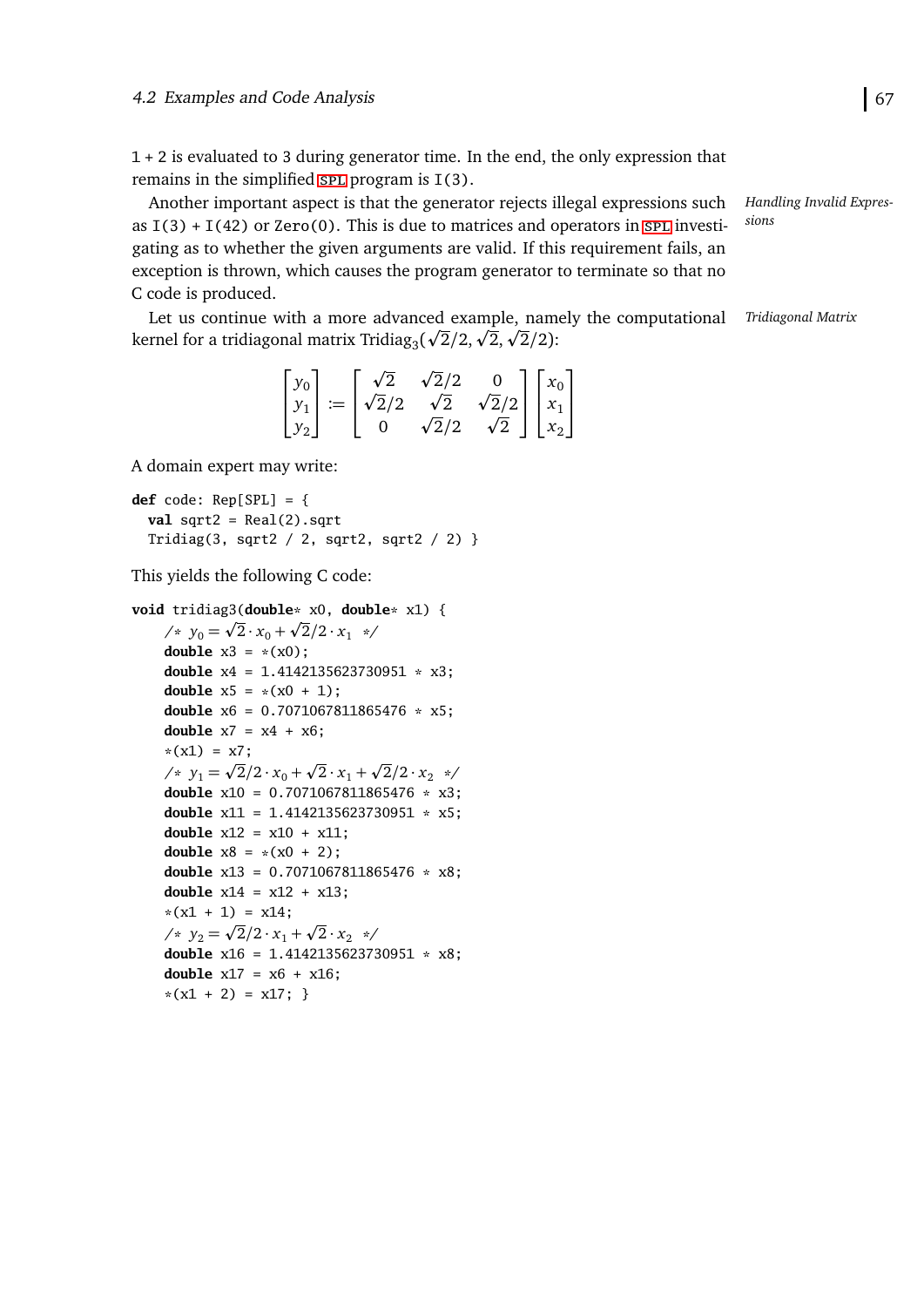We notice that the overhead of extracting Real(2).sqrt into its own variable sqrt2 is gone. Also, static computations like sqrt2 / 2 have been replaced with their evaluation result and multiplications with 0 have been eliminated. The encoding of real numbers as values of type Real is no longer present, either. The C program uses an (approximated) double representation instead. Furthermore, the for-loop used internally by the implementation of [cir](#page-92-1) has been unrolled. And the for-loop used internally by the implementation of CIR has been unrolled. And although the code for both  $y_1$  and  $y_2$  requires the result of  $\sqrt{2}/2 \cdot x_2$ , we do not perform this computation twice. Instead, [cse](#page-92-7) kicks in and simply reuses the variable x6 in the computation for  $y_2$ .

*Sum of Tensor Products* Due to the use of stencil computations and constant folding in the generator, complex expressions such as the sum of tensor products of Toeplitz matrices go without any intermediate storage. We use

$$
Tridiag_3(1, -2, 1) \otimes I_3 + I_3 \otimes Tridiag_3(1, -2, 1)
$$

as an example. The result is a  $9 \times 9$  matrix

|  |  | $\begin{bmatrix} A & I_3 & 0_3 \\ I_3 & A & I_3 \\ 0_3 & I_3 & A \end{bmatrix}$ where $A := \text{Tridiag}_3(1, -4, 1) = \begin{bmatrix} -4 & 1 & 0 \\ 1 & -4 & 1 \\ 0 & 1 & -4 \end{bmatrix}$ . |  |  |
|--|--|--------------------------------------------------------------------------------------------------------------------------------------------------------------------------------------------------|--|--|

A matching [spl](#page-92-3) implementation is given by

**def** code: Rep[SPL] = { **val** (t, i) = (Tridiag(3, 1, -2, 1), I(3))  $(t$  tensor i) +  $(i$  tensor t) }

This yields the following C code:

|    | 1 void $f(double* x0, double* x1)$ {  |    | <b>double</b> $x11 = x(x0 + 5)$ ;  |
|----|---------------------------------------|----|------------------------------------|
|    | <b>double</b> $x3 = x(x0)$ ;          |    | <b>double</b> $x21 = -4.0 * x7$ ;  |
|    | <b>double</b> $x4 = -4.0 \times x3$ ; |    | <b>double</b> $x22 = x5 + x21$ ;   |
|    | <b>double</b> $x5 = x(x0 + 1)$ ;      |    | <b>double</b> $x23 = x22 + x11$ ;  |
| 5  | <b>double</b> $x6 = x4 + x5$ ;        | 20 | $*(x1 + 2) = x23;$                 |
|    | <b>double</b> $x8 = x(x0 + 3)$ ;      |    | <b>double</b> $x12 = x(x0 + 6)$ ;  |
|    | <b>double</b> $x9 = x6 + x8$ ;        |    | <b>double</b> $x25 = -4.0 * x8$ ;  |
|    | $*(x1) = x9$ ;                        |    | <b>double</b> $x26 = x3 + x25$ ;   |
|    | <b>double</b> $x10 = x(x0 + 4)$ ;     |    | <b>double</b> $x27 = x26 + x10$ ;  |
| 10 | <b>double</b> $x7 = x(x0 + 2)$ ;      | 25 | <b>double</b> $x28 = x27 + x12$ ;  |
|    | <b>double</b> $x16 = -4.0 * x5$ ;     |    | $*(x1 + 3) = x28$ ;                |
|    | <b>double</b> $x17 = x3 + x16$ ;      |    | <b>double</b> $x13 = x(x0 + 7)$ ;  |
|    | <b>double</b> $x18 = x17 + x7$ ;      |    | <b>double</b> $x30 = x5 + x8$ ;    |
|    | <b>double</b> $x19 = x18 + x10$ ;     |    | <b>double</b> $x31 = -4.0 * x10$ ; |
| 15 | $*(x1 + 1) = x19;$                    | 30 | <b>double</b> $x32 = x30 + x31$ ;  |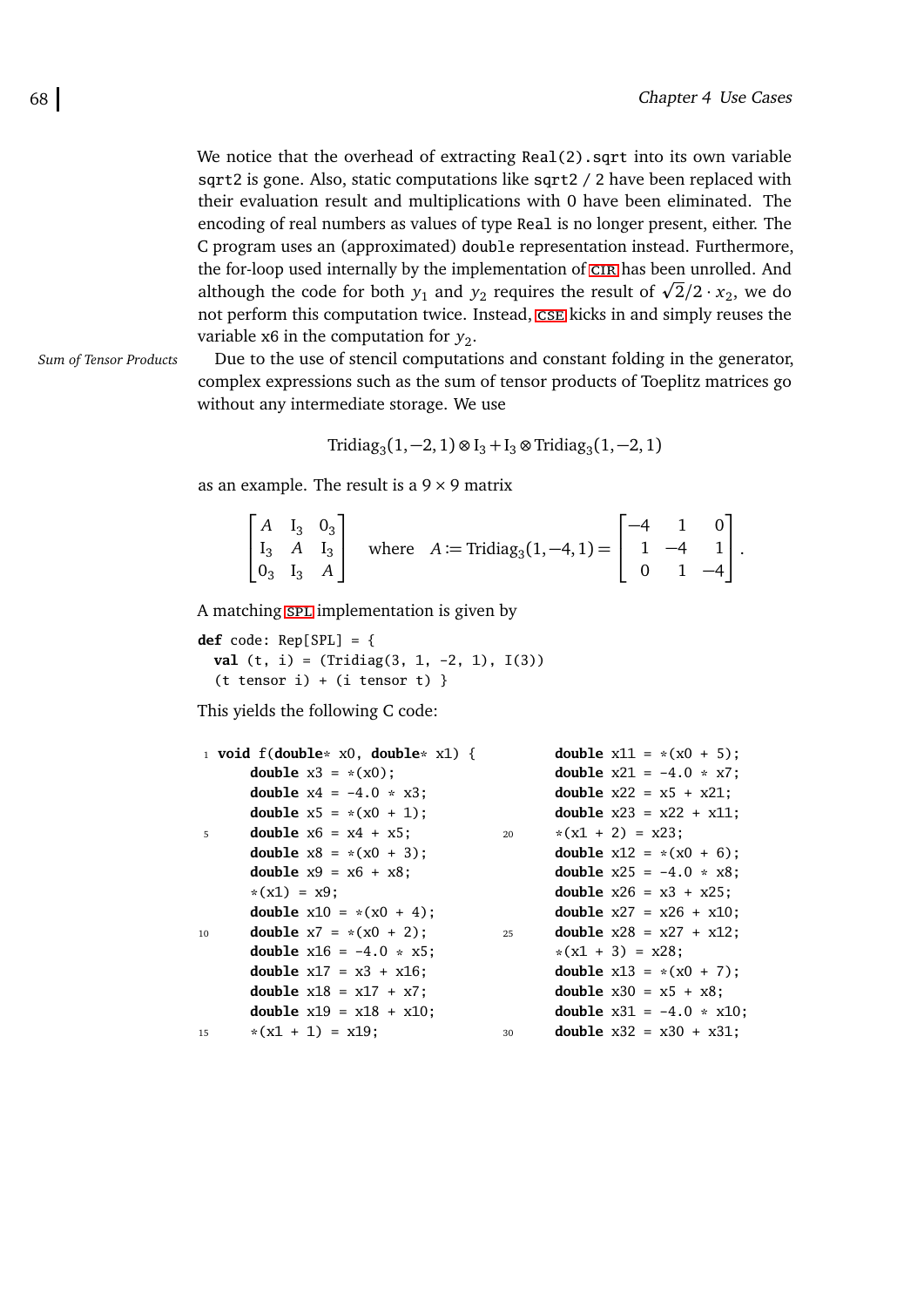|    | <b>double</b> $x43 = x42 + x13$ ;       |
|----|-----------------------------------------|
|    | $*(x1 + 6) = x43;$                      |
|    | <b>double</b> $x45 = x10 + x12$ ;       |
| 45 | <b>double</b> $x46 = -4.0 * x13$ ;      |
|    | <b>double</b> $x47 = x45 + x46$ ;       |
|    | <b>double</b> $x48 = x47 + x14$ ;       |
|    | $*(x1 + 7) = x48$ ;                     |
|    | <b>double</b> $x50 = x11 + x13$ ;       |
| 50 | <b>double</b> $x51 = -4.0 \times x14$ ; |
|    | <b>double</b> $x52 = x50 + x51$ ;       |
|    | $*(x1 + 8) = x52;$                      |
|    |                                         |

Just as claimed, no temporary array storage is used, which is important for the efficiency of the code generated from breakdown rules like ResidueLaplace*n*,*ω*. Apart from that, the presented C program has the same structure and properties as discussed before.

The small numerical kernels considered so far are fairly high optimized, which *Interim Conclusion* already makes them useful for practical applications [\[1,](#page-88-1) p. 8]: using a divideand-conquer approach, a recursive algorithm could break down a larger problem into smaller ones; at some point, the recursion is terminated and aforementioned small kernels are employed to implement base cases for both divide and conquer phases; these kernels then usually make up most of the runtime as they contain the majority of floating-point operations.

Contrary to the sum of tensor products, the next use case requires intermediate *Matrix Multiplication* storage. We compute the product of two small tridiagonal matrices Tridia $\rm g_2(1,2,3)$ and Tridia $g_2(4,5,6)$ :

**def** code: Rep[SPL] = Tridiag(2, 1, 2, 3) \* Tridiag(2, 4, 5, 6)

This translates into the following C code:

|                | 1 void $f(double* x0, double* x1)$ {                         |    | <b>double</b> $x13 = x11 + x12$ ;               |
|----------------|--------------------------------------------------------------|----|-------------------------------------------------|
|                | $/*$ Temporary storage $*/$                                  |    | $*(x3 + 1) = x13$ ;                             |
|                | double $x3[2]$ ;                                             | 15 | /* $x1 = \text{Tridiag}_2(1, 2, 3) \cdot x3$ */ |
|                | $\frac{x}{3}$ = Tridiag <sub>2</sub> (4, 5, 6) · <i>x0 *</i> | 16 | <b>double</b> $x17 = x(x3)$ ;                   |
| 5 <sup>7</sup> | <b>double</b> $x5 = * (x0)$ ;                                |    | <b>double</b> $x18 = 2.0 * x17$ ;               |
|                | <b>double</b> $x6 = 5.0 * x5$ ;                              |    | <b>double</b> $x19 = 3.0 * x13$ ;               |
|                | <b>double</b> $x7 = x(x0 + 1)$ ;                             |    | <b>double</b> $x20 = x18 + x19$ ;               |
|                | <b>double</b> $x8 = 6.0 * x7$ ;                              | 20 | $*(x1) = x20;$                                  |
|                | <b>double</b> $x9 = x6 + x8$ ;                               |    | <b>double</b> $x22 = 2.0 * x13$ ;               |
| 10             | $*(x3) = x9;$                                                |    | <b>double</b> $x23 = x17 + x22$ ;               |
|                | <b>double</b> $x11 = 4.0 * x5$ ;                             |    | $*(x1 + 1) = x23;$                              |
|                | <b>double</b> $x12 = 5.0 * x7$ ;                             |    |                                                 |
|                |                                                              |    |                                                 |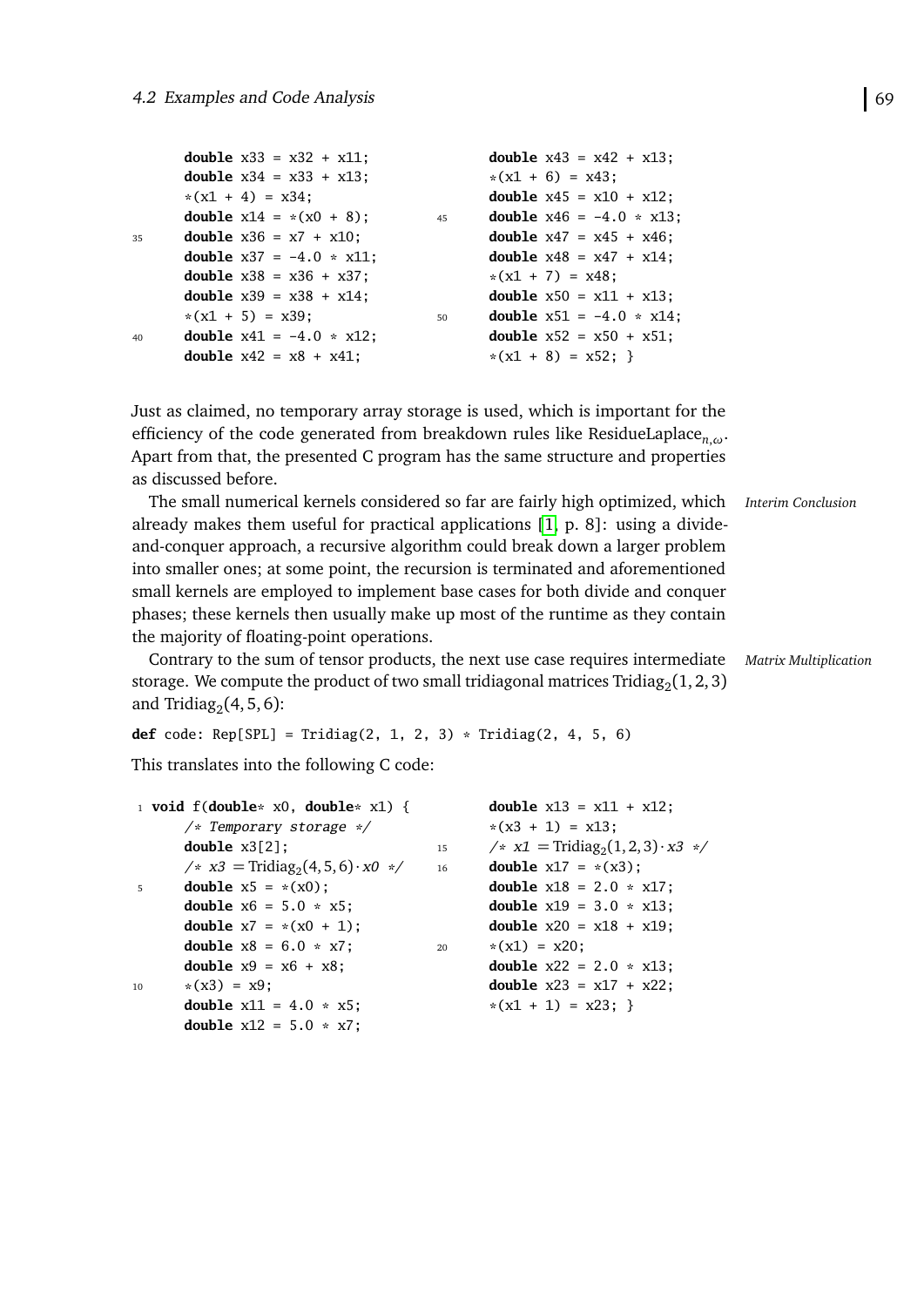Notice the declaration of the local array x3. It serves as the output array for Tridia $g_{2}(4,5,6)$  and as input for Tridia $g_{2}(1,2,3)$ . Apparently, constant folding of the tridiagonal matrices cannot be applied here, at least not with the current set of stencil computations implemented, which means the creation of x3 is inevitable. *Array Scalarization* One could still turn the array into scalar variables, though. However, this optimization is currently not supported by the generator. The root cause is that the translation function hard codes the use of dynamic arrays of type TRep[Array[Real]] in its signature. But array scalarization would require arrays of dynamic variables, i.e. Array[TRep[Real]]. Hard coding the latter is no solution, either, as this would result in the generation of C functions with unwieldy signatures: there would be one formal parameter of type double\* for every element in the input/output arrays. Addressing this issue includes restructuring the implementation of the generator, in particular the introduction of a special array data type that abstracts over the choice of staging decisions (c.f. the remarks in Section [3.6.3\)](#page-59-0). This way, one could provide runtime parameters to decide whether to scalarize arrays in the generated code. The invocation of translate in Section [4.1,](#page-74-0) which determines the signature of the generated C function, could be advised to stage the arrays, while the recursive calls to translate in Section [3.6](#page-51-0) could be parameterized to scalarize them.

*Multigrid Cycle* Finally, we present an [spl](#page-92-3) program that yields code for a multigrid cycle  $MGCycle_{3.0.125,1}$ :

**def** code: Rep[SPL] = breakdown(MGCycle(3, 0.125, 1))

We only need to give an [spl](#page-92-3) specification  $MGV$ cle(3, 0.125, 1) of the multigrid cycle. Using the breakdown function as demonstrated above causes the specification to be fully expanded until it consists solely of terminals. The resulting C code is listed in Appendix [A](#page-82-0) on Page [73.](#page-82-0) In comparison to SPIRAL [\[1,](#page-88-1) p. 9], our generated code is much more extensive. The reason for this is twofold. Firstly, SPIRAL does not convert to [tac](#page-92-5), i.e. the right-hand side of assignments can consist of large expressions [\[1,](#page-88-1) p. 8]. But the more pivotal cause leads back to the lack of further sophisticated optimizations in our implementation. Most notably, many operations, such as matrix multiplication, addition or horizontal stacking, often entail the generation of helper arrays to store intermediate computation results. The lack of array scalarization as discussed above further contributes to this issue.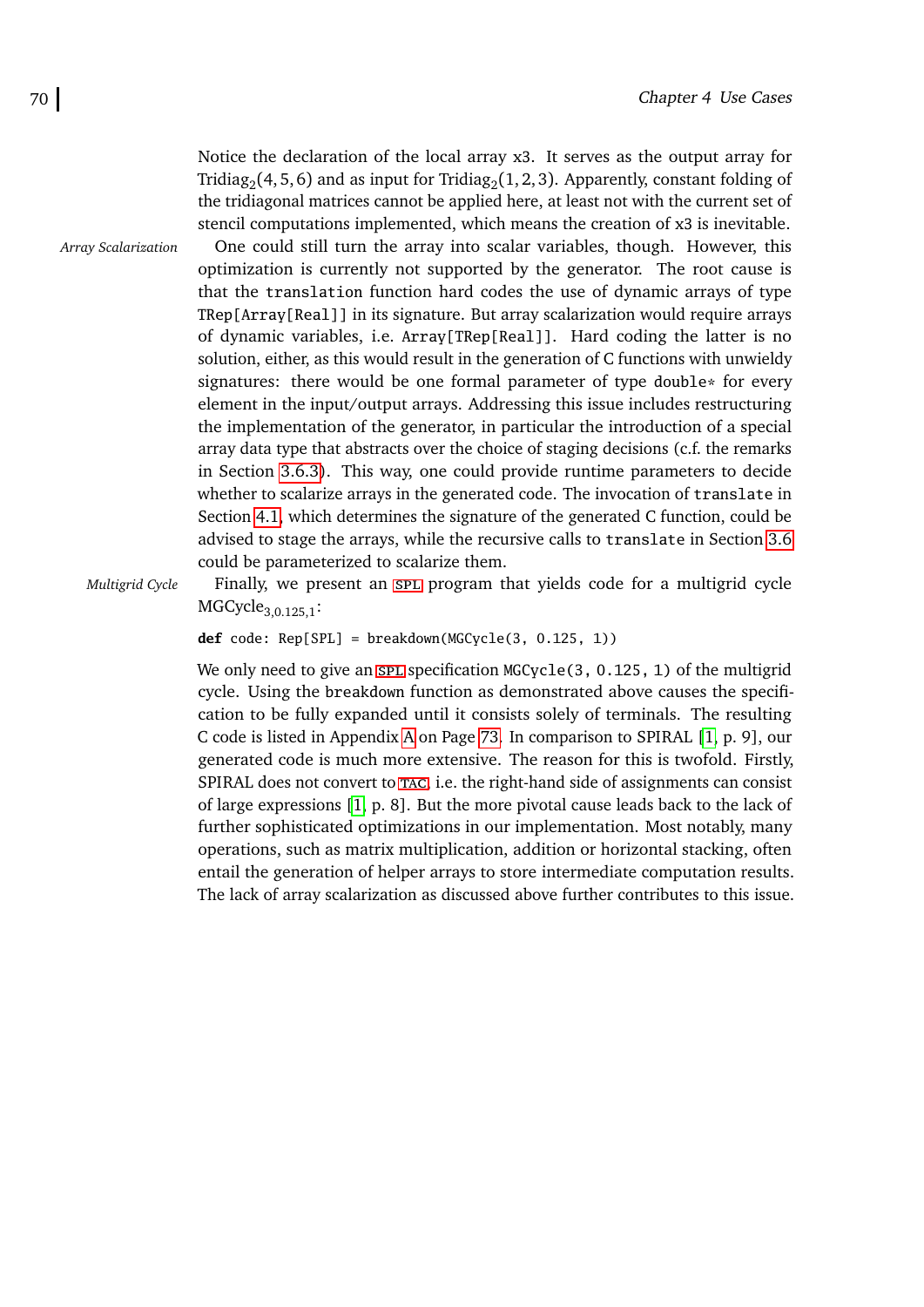### **Chapter 5**

### **Conclusions**

In this thesis we have demonstrated that it is possible to build a fully-fledged— *Summary* albeit very simple and highly specialized—code generator for a multigrid solver using a [dsl](#page-92-2)-centric approach, as pursued by SPIRAL and the ExaStencils project.

At the core of the generator sits a two-layered architecture of internal DSLS to represent algorithmic and domain-specific knowledge on different levels of abstraction. Coupled with a rule-based rewriting system of DSL expressions, this enables the synthesis of suitable solving algorithms from an abstract mathematical problem specification as starting point. The application of domain-specific and classic compiler optimizations is performed gradually on both psl layers with an intermediate translation step between those layers. Among the supported optimizations are [cse](#page-92-7), [dce](#page-92-6), constant folding, algebraic simplification, copy propagation and precomputation.

The generator outputs fully unrolled standard C code that complies with [ssa](#page-92-4) and [tac](#page-92-5) form. We have shown that the generator is capable of producing code for an entire multigrid cycle and also for simpler but in return more efficient numerical kernels. As argued in Section [4.2,](#page-75-0) the latter could be useful for applications in other program synthesis systems or high-performance libraries.

Although we have seen encouraging results, the produced code for a multigrid *Future Work* cycle is much more extensive than the SPIRAL-generated counterpart. The main reason is that many frequently occurring operations, such as matrix multiplications, require helper arrays to store intermediate results. Thus, it is desirable to fuse such operations into a single matrix already during generator time. In the case of sums of tensor products of Toeplitz matrices, this goal has been reached by leveraging the structural regularity found in those matrices and the use of stencil computations. This leads us to believe that similar results could be achieved for other operations as well, likely with different kinds of stencils that are yet to be investigated.

Another shortcoming is that we do not abstract over the choice of staging decisions to support different code styles and data representations. Concretely,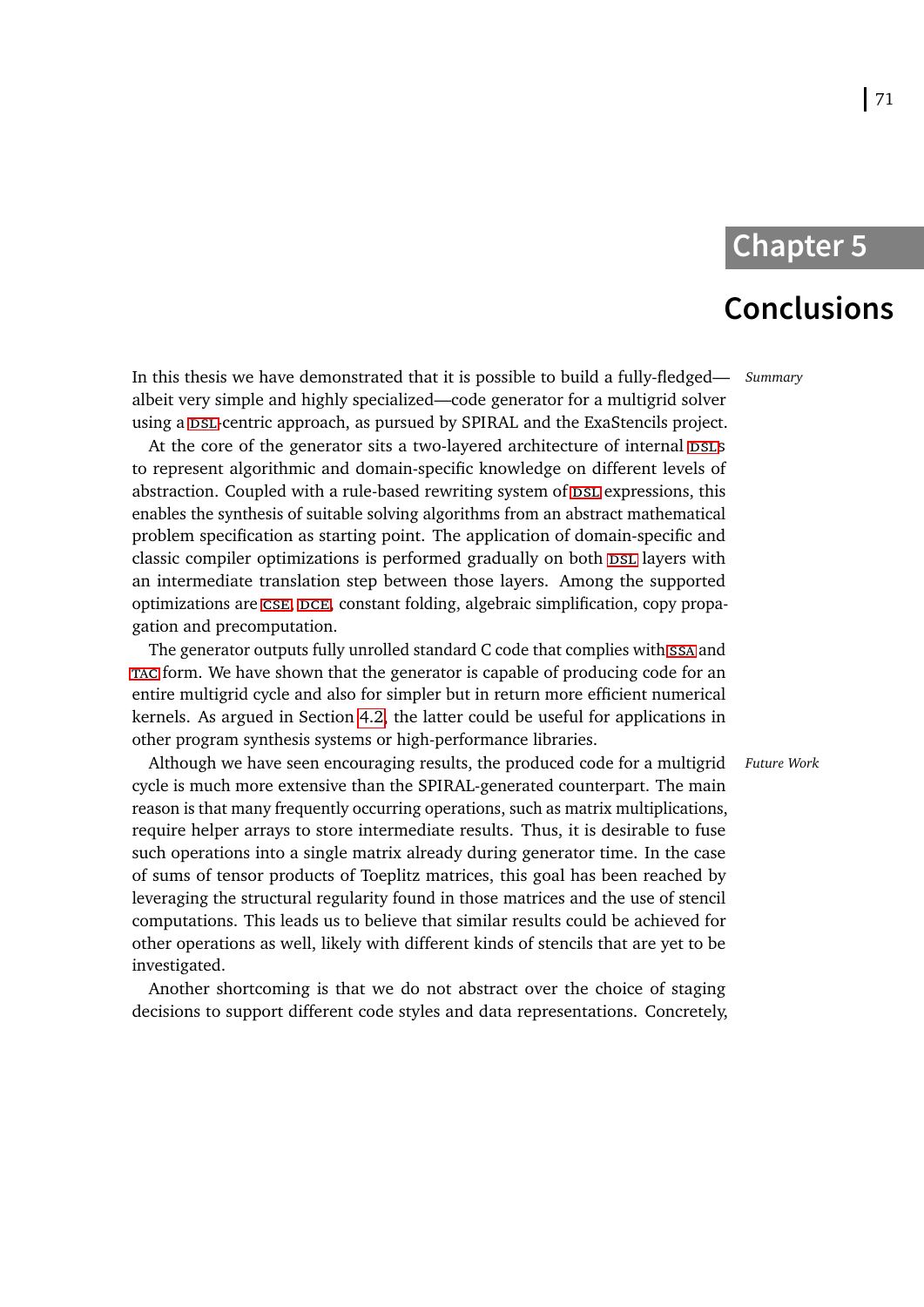this would allow for scalarization of arrays based on runtime parameters, which has the potential to enable more advanced and currently unfeasible optimizations. Deriving such abstractions and accompanying meta programming techniques has been an ongoing, independent research effort [\[4\]](#page-88-2) at the time of this writing. Incorporating these techniques into our generator could therefore prove beneficial.

Finally, the current set of rewrite rules does not have any degrees of freedom involved. For this reason, implementing a simple top-down parser of DSL expressions sufficed. However, as there are plans to support more complex multigrid methods by developing a parameterized meta rule system [\[1,](#page-88-1) p. 10], we will have to extend our implementation in such a way that it supports search over algorithmic choices, e.g. via auto tuning or machine learning.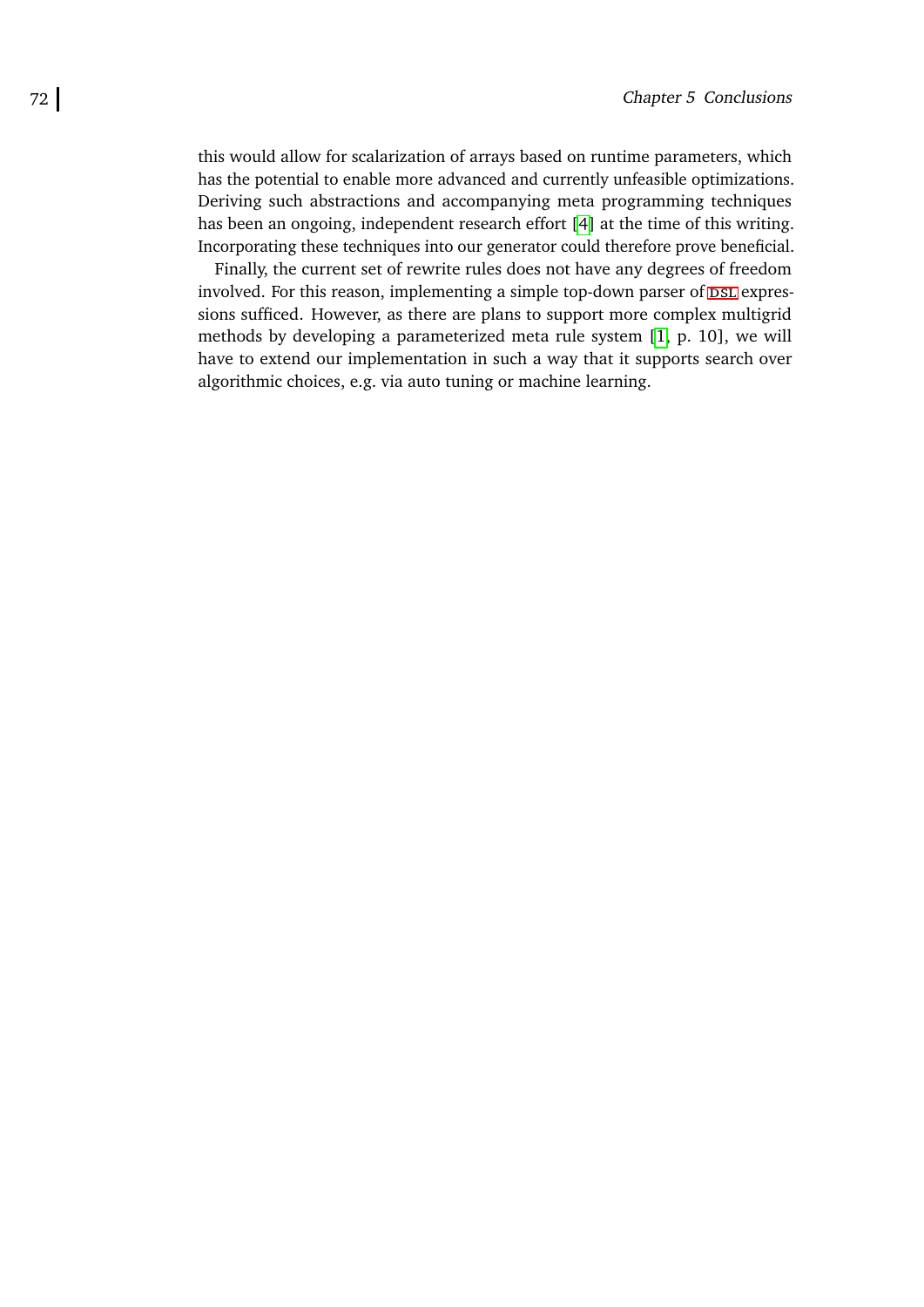# **Appendix A**

# **Generated Code for a Multigrid Cycle**

<span id="page-82-0"></span>C code output by the program generator for the [spl](#page-92-3) specification  $MGCycle<sub>3,0.125,1</sub>$ :

|    | 1 <b>void</b> mgcycle( <b>double</b> * $x0$ , <b>double</b> * $x1$ ) { |    | $*(x7 + 7) = x33;$                  |
|----|------------------------------------------------------------------------|----|-------------------------------------|
|    | double $x3[18]$ ;                                                      | 30 | <b>double</b> $x19 = x(x0 + 17)$ ;  |
|    | <b>double</b> * $x5 = (x0 + 9)$ ;                                      |    | <b>double</b> $x35 = 0.125 * x19$ ; |
|    | double $x6[18]$ ;                                                      |    | $*(x7 + 8) = x35;$                  |
| 5  | double $x7[18]$ ;                                                      |    | <b>double</b> * $x38 = (x7 + 9)$ ;  |
|    | <b>double</b> $x10 = x(x0 + 9)$ ;                                      |    | $*(x38) = x10;$                     |
|    | <b>double</b> $x11 = 0.125 * x10$ ;                                    | 35 | $*(x38 + 1) = x12;$                 |
|    | $*(x7) = x11;$                                                         |    | $*(x38 + 2) = x13;$                 |
|    | <b>double</b> $x12 = x(x0 + 10)$ ;                                     |    | $*(x38 + 3) = x14;$                 |
| 10 | <b>double</b> $x21 = 0.125 * x12$ ;                                    |    | $*(x38 + 4) = x15;$                 |
|    | $*(x7 + 1) = x21;$                                                     |    | $*(x38 + 5) = x16;$                 |
|    | <b>double</b> $x13 = x(x0 + 11)$ ;                                     | 40 | $*(x38 + 6) = x17;$                 |
|    | <b>double</b> $x23 = 0.125 \times x13$ ;                               |    | $*(x38 + 7) = x18;$                 |
|    | $*(x7 + 2) = x23;$                                                     |    | $*(x38 + 8) = x19;$                 |
| 15 | <b>double</b> $x14 = x(x0 + 12)$ ;                                     |    | <b>double</b> $x53 = x(x0)$ ;       |
|    | <b>double</b> $x25 = 0.125 \times x14$ ;                               |    | <b>double</b> $x54 = 0.5 * x53$ ;   |
|    | $*(x7 + 3) = x25;$                                                     | 45 | <b>double</b> $x55 = *(x0 + 1);$    |
|    | <b>double</b> $x15 = x(x0 + 13)$ ;                                     |    | <b>double</b> $x56 = 0.125 * x55$ ; |
|    | <b>double</b> $x27 = 0.125 * x15$ ;                                    |    | <b>double</b> $x57 = x54 + x56$ ;   |
| 20 | $*(x7 + 4) = x27;$                                                     |    | <b>double</b> $x59 = x(x0 + 3)$ ;   |
|    | <b>double</b> $x16 = x(x0 + 14)$ ;                                     |    | <b>double</b> $x60 = 0.125 * x59$ ; |
|    | <b>double</b> $x29 = 0.125 * x16$ ;                                    | 50 | <b>double</b> $x61 = x57 + x60$ ;   |
|    | $*(x7 + 5) = x29;$                                                     |    | $*(x6) = x61;$                      |
|    | <b>double</b> $x17 = x(x0 + 15)$ ;                                     |    | <b>double</b> $x68 = 0.125 * x53;$  |
| 25 | <b>double</b> $x31 = 0.125 * x17$ ;                                    |    | <b>double</b> $x69 = 0.5 * x55$ ;   |
|    | $*(x7 + 6) = x31;$                                                     |    | <b>double</b> $x70 = x68 + x69$ ;   |
|    | <b>double</b> $x18 = x(x0 + 16)$ ;                                     | 55 | <b>double</b> $x58 = x(x0 + 2)$ ;   |
|    | double $x33 = 0.125 * x18$ ;                                           |    | <b>double</b> $x71 = 0.125 * x58$ ; |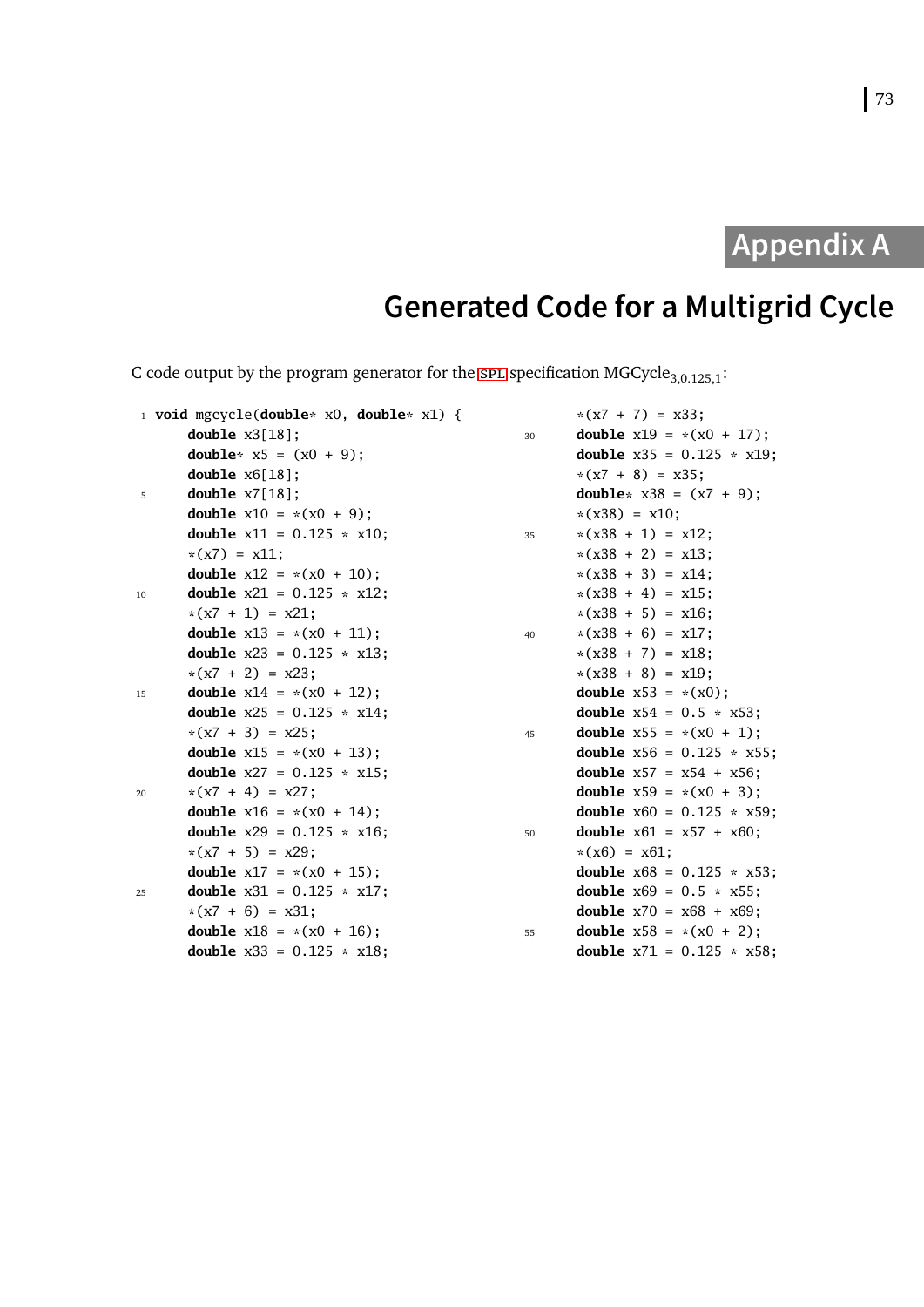| 56 | <b>double</b> $x72 = x70 + x71$ ;    |     |
|----|--------------------------------------|-----|
|    | <b>double</b> $x62 = x(x0 + 4)$ ;    |     |
|    | double $x73 = 0.125 * x62$ ;         |     |
|    | <b>double</b> $x74 = x72 + x73$ ;    | 100 |
| 60 | $*(x6 + 1) = x74;$                   |     |
|    | <b>double</b> $x76 = 0.5 * x58$ ;    |     |
|    | <b>double</b> $x77 = x56 + x76$ ;    |     |
|    | <b>double</b> $x63 = x(x0 + 5)$ ;    |     |
|    | double $x78 = 0.125 * x63$ ;         | 105 |
| 65 | <b>double</b> $x79 = x77 + x78$ ;    |     |
|    | $*(x6 + 2) = x79;$                   |     |
|    | double $x81 = 0.5 * x59$ ;           |     |
|    | double $x82 = x68 + x81$ ;           |     |
|    | <b>double</b> $x83 = x82 + x73$ ;    | 110 |
| 70 | <b>double</b> $x64 = x(x0 + 6)$ ;    |     |
|    | double $x84 = 0.125 * x64$ ;         |     |
|    | double $x85 = x83 + x84$ ;           |     |
|    | $*(x6 + 3) = x85;$                   |     |
|    | <b>double</b> $x87 = x56 + x60$ ;    | 115 |
| 75 | double $x88 = 0.5 * x62$ ;           |     |
|    | double $x89 = x87 + x88$ ;           |     |
|    | <b>double</b> $x90 = x89 + x78$ ;    |     |
|    | <b>double</b> $x65 = x(x0 + 7)$ ;    |     |
|    | double $x91 = 0.125 * x65$ ;         | 120 |
| 80 | double $x92 = x90 + x91$ ;           |     |
|    | $*(x6 + 4) = x92;$                   |     |
|    | double $x94 = x71 + x73$ ;           |     |
|    | <b>double</b> $x95 = 0.5 * x63$ ;    |     |
|    | <b>double</b> $x96 = x94 + x95$ ;    | 125 |
| 85 | double $x66 = * (x0 + 8);$           |     |
|    | double $x97 = 0.125 * x66$ ;         |     |
|    | <b>double</b> $x98 = x96 + x97$ ;    |     |
|    | $*(x6 + 5) = x98;$                   |     |
|    | double $x100 = 0.5 * x64$ ;          | 130 |
| 90 | double $x101 = x60 + x100$ ;         |     |
|    | double $x102 = x101 + x91$ ;         |     |
|    | $*(x6 + 6) = x102;$                  |     |
|    | <b>double</b> $x104 = x73 + x84$ ;   |     |
|    | double $x105 = 0.5 * x65$ ;          | 135 |
| 95 | <b>double</b> $x106 = x104 + x105$ ; |     |
|    | <b>double</b> $x107 = x106 + x97$ ;  |     |

```
*(x6 + 7) = x107;double x109 = x78 + x91;
double x110 = 0.5 * x66;
double x111 = x109 + x110;
*(x6 + 8) = x111;double* x114 = (x6 + 9);
*(x114) = 0.0;*(x114 + 1) = 0.0;*(x114 + 2) = 0.0;*(x114 + 3) = 0.0;*(x114 + 4) = 0.0;*(x114 + 5) = 0.0;*(x114 + 6) = 0.0;*(x114 + 7) = 0.0;*(x114 + 8) = 0.0double x127 = x(x6);
double x128 = x(x7);
double x129 = x127 + x128;
*(x3) = x129;double x131 = x(x6 + 1);
double x132 = x(x7 + 1);
double x133 = x131 + x132;
*(x3 + 1) = x133;double x135 = x(x6 + 2);
double x136 = x(x7 + 2);
double x137 = x135 + x136;
*(x3 + 2) = x137;double x139 = x(x6 + 3);
double x140 = x(x7 + 3);
double x141 = x139 + x140;
*(x3 + 3) = x141;double x143 = x(x6 + 4);
double x144 = x(x7 + 4);
double x145 = x143 + x144;
*(x3 + 4) = x145;double x147 = x(x6 + 5);
double x148 = x(x7 + 5);
double x149 = x147 + x148;
*(x3 + 5) = x149;double x151 = x(x6 + 6);
double x152 = x(x7 + 6);
```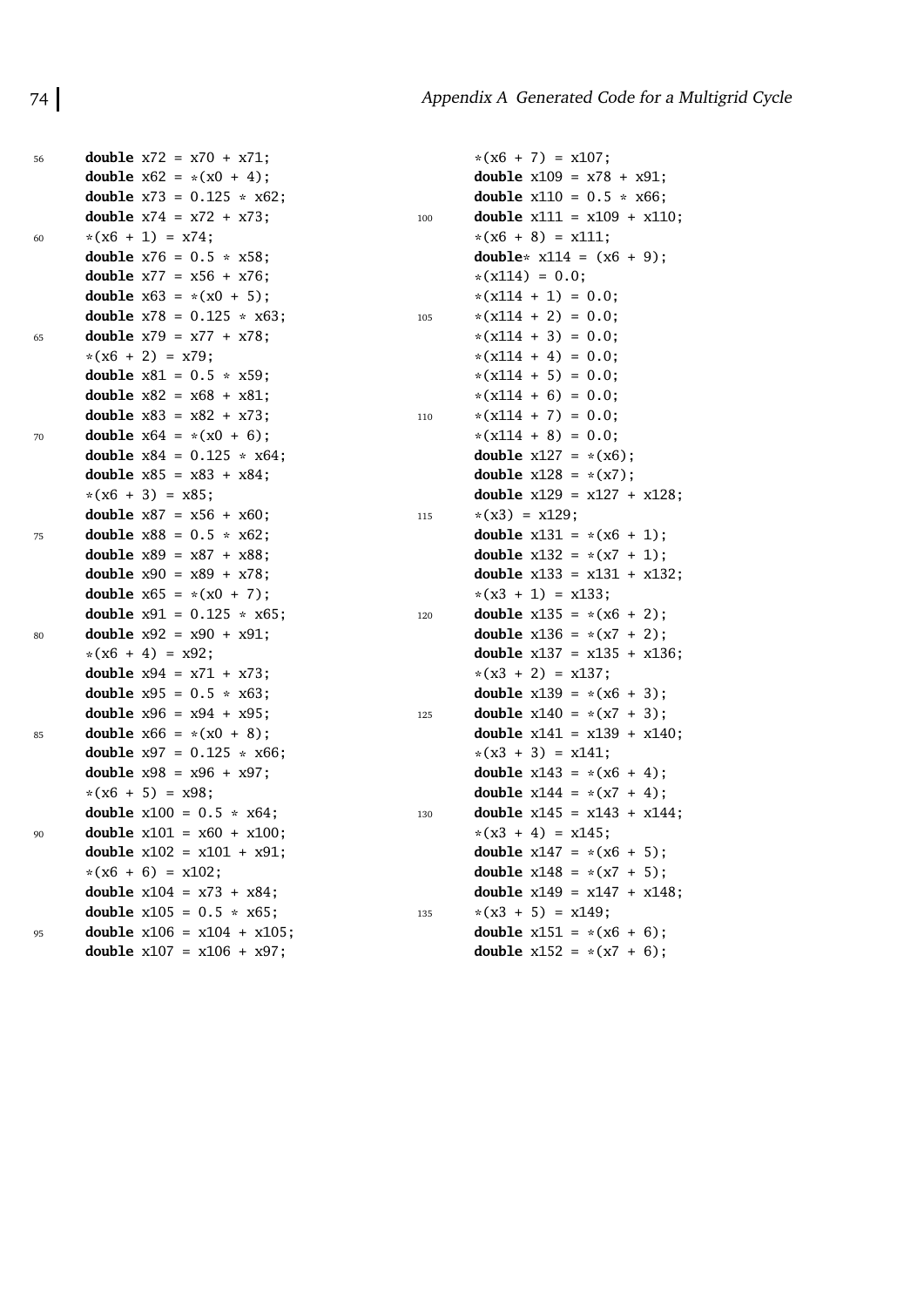| 138 | <b>double</b> $x153 = x151 + x152$ ; |
|-----|--------------------------------------|
|     | $*(x3 + 6) = x153;$                  |
| 140 | <b>double</b> $x155 = x(x6 + 7)$ ;   |
|     | double $x156 = *(x7 + 7);$           |
|     | double $x157 = x155 + x156$ ;        |
|     | $*(x3 + 7) = x157;$                  |
|     | double $x159 = x111 + x35$ ;         |
| 145 | $*(x3 + 8) = x159;$                  |
|     | <b>double</b> $x161 = x(x6 + 9)$ ;   |
|     | <b>double</b> $x162 = x(x7 + 9)$ ;   |
|     | <b>double</b> $x163 = x161 + x162$ ; |
|     | $*(x3 + 9) = x163;$                  |
| 150 | double $x165 = *(x6 + 10);$          |
|     | double $x166 = x(x7 + 10)$ ;         |
|     | double $x167 = x165 + x166$ ;        |
|     | $*(x3 + 10) = x167;$                 |
|     | double $x169 = x(x6 + 11);$          |
| 155 | double $x170 = x(x7 + 11)$ ;         |
|     | double $x171 = x169 + x170$ ;        |
|     | $*(x3 + 11) = x171;$                 |
|     | double $x173 = x(x6 + 12)$ ;         |
|     | double $x174 = x(x7 + 12)$ ;         |
| 160 | double $x175 = x173 + x174$ ;        |
|     | $*(x3 + 12) = x175;$                 |
|     | double $x177 = x(x6 + 13);$          |
|     | double $x178 = * (x7 + 13);$         |
|     | double $x179 = x177 + x178$ ;        |
| 165 | $*(x3 + 13) = x179;$                 |
|     | double $x181 = x(x6 + 14)$ ;         |
|     | double $x182 = x(x7 + 14)$ ;         |
|     | double $x183 = x181 + x182$ ;        |
|     | $*(x3 + 14) = x183;$                 |
| 170 | double $x185 = * (x6 + 15);$         |
|     | <b>double</b> $x186 = x(x7 + 15)$ ;  |
|     | double $x187 = x185 + x186$ ;        |
|     | $*(x3 + 15) = x187;$                 |
|     | double $x189 = x(x6 + 16)$ ;         |
| 175 | double $x190 = x(x7 + 16)$ ;         |
|     | double $x191 = x189 + x190$ ;        |
|     | $*(x3 + 16) = x191;$                 |
|     | double $x193 = * (x6 + 17);$         |

|     | <b>double</b> $x194 = x(x7 + 17)$ ;  |  |  |       |
|-----|--------------------------------------|--|--|-------|
| 180 | double $x195 = x193 + x194$ ;        |  |  |       |
|     | $*(x3 + 17) = x195;$                 |  |  |       |
|     | double x200[9];                      |  |  |       |
|     | <b>double</b> $x202 = x(x3)$ ;       |  |  |       |
|     | <b>double</b> $x203 = -4.0 * x202$ ; |  |  |       |
| 185 | double $x204 = x(x3 + 1);$           |  |  |       |
|     | double $x205 = x203 + x204$ ;        |  |  |       |
|     | <b>double</b> $x206 = x(x3 + 2)$ ;   |  |  |       |
|     | <b>double</b> $x207 = x(x3 + 3)$ ;   |  |  |       |
|     | <b>double</b> $x208 = x205 +$        |  |  | x207; |
| 190 | <b>double</b> $x209 = x(x3 + 4)$ ;   |  |  |       |
|     | <b>double</b> $x210 = x(x3 + 5)$ ;   |  |  |       |
|     | <b>double</b> $x211 = x(x3 + 6)$ ;   |  |  |       |
|     | <b>double</b> $x212 = x(x3 + 7);$    |  |  |       |
|     | <b>double</b> $x213 = x(x3 + 8)$ ;   |  |  |       |
| 195 | double $x214 = * (x3 + 9);$          |  |  |       |
|     | <b>double</b> $x215 = x208 +$        |  |  | x214; |
|     | $*(x200) = x215;$                    |  |  |       |
|     | double $x217 = -4.0 * x204$ ;        |  |  |       |
|     | double $x218 = x202 + x217$ ;        |  |  |       |
| 200 | double $x219 = x218 + x206$ ;        |  |  |       |
|     | double $x220 = x219 + x209$ ;        |  |  |       |
|     | double $x221 = * (x3 + 10);$         |  |  |       |
|     | <b>double</b> $x222 = x220 +$        |  |  | x221; |
|     | $*(x200 + 1) = x222;$                |  |  |       |
| 205 | double $x224 = -4.0 * x206$ ;        |  |  |       |
|     | <b>double</b> $x225 = x204 + x224$ ; |  |  |       |
|     | double $x226 = x225 + x210$ ;        |  |  |       |
|     | <b>double</b> $x227 = x(x3 +$        |  |  | 11);  |
|     | <b>double</b> $x228 = x226 +$        |  |  | x227; |
| 210 | $*(x200 + 2) = x228;$                |  |  |       |
|     | double $x230 = -4.0 * x207$ ;        |  |  |       |
|     | double $x231 = x202 + x230$ ;        |  |  |       |
|     | <b>double</b> $x232 = x231 +$        |  |  | x209; |
|     | <b>double</b> $x233 = x232 + x211$ ; |  |  |       |
| 215 | <b>double</b> $x234 = x(x3 + 12)$ ;  |  |  |       |
|     | double $x235 = x233 + x234$ ;        |  |  |       |
|     | $*(x200 + 3) = x235;$                |  |  |       |
|     | double $x237 = x204 + x207$ ;        |  |  |       |
|     | double $x238 = -4.0 * x209$ ;        |  |  |       |
|     |                                      |  |  |       |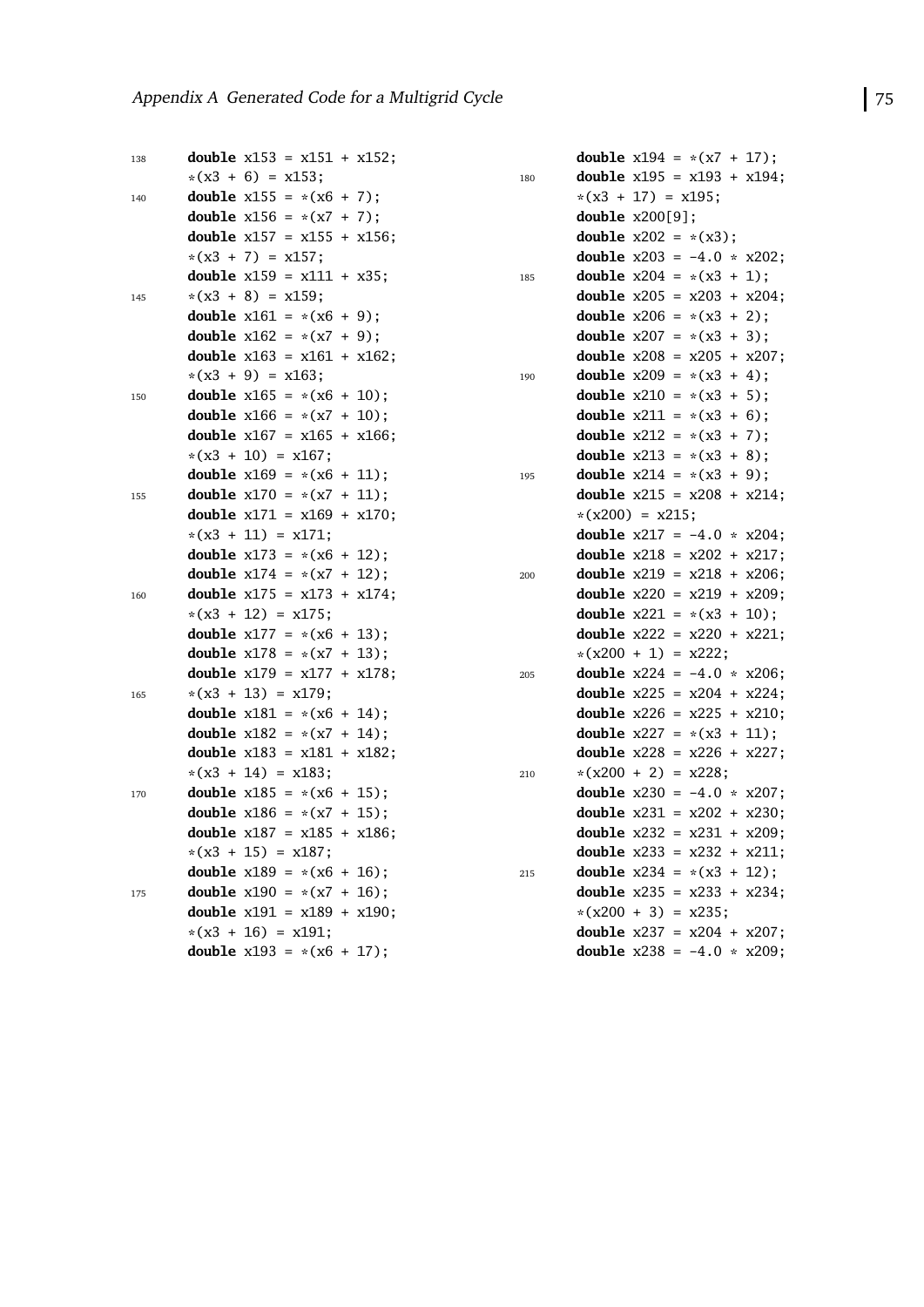| 220 | <b>double</b> $x239 = x237 + x238$ ;      |     | <b>double</b> $x291 = x(x284 + 1)$ ; |
|-----|-------------------------------------------|-----|--------------------------------------|
|     | <b>double</b> $x240 = x239 + x210$ ;      |     | <b>double</b> $x292 = x290 + x291$ ; |
|     | <b>double</b> $x241 = x240 + x212$ ;      |     | <b>double</b> $x293 = x(x284 + 2)$ ; |
|     | <b>double</b> $x242 = x(x3 + 13)$ ;       |     | <b>double</b> $x294 = x(x284 + 3)$ ; |
|     | <b>double</b> $x243 = x241 + x242$ ;      | 265 | <b>double</b> $x295 = x292 + x294$ ; |
| 225 | $*(x200 + 4) = x243;$                     |     | <b>double</b> $x296 = x(x284 + 4)$ ; |
|     | <b>double</b> $x245 = x206 + x209$ ;      |     | <b>double</b> $x297 = 0.5 * x296;$   |
|     | <b>double</b> $x246 = -4.0 * x210$ ;      |     | <b>double</b> $x298 = x295 + x297$ ; |
|     | <b>double</b> $x247 = x245 + x246$ ;      |     | <b>double</b> $x299 = x(x284 + 5)$ ; |
|     | <b>double</b> $x248 = x247 + x213$ ;      | 270 | <b>double</b> $x300 = x(x284 + 6)$ ; |
| 230 | <b>double</b> $x249 = x(x3 + 14)$ ;       |     | <b>double</b> $x301 = x(x284 + 7)$ ; |
|     | <b>double</b> $x250 = x248 + x249$ ;      |     | <b>double</b> $x302 = x(x284 + 8)$ ; |
|     | $*(x200 + 5) = x250;$                     |     | $*(x1) = x298;$                      |
|     | <b>double</b> $x252 = -4.0 \times x211$ ; |     | <b>double</b> $x304 = 2.0 * x291;$   |
|     | <b>double</b> $x253 = x207 + x252$ ;      | 275 | <b>double</b> $x305 = x286 + x304$ ; |
| 235 | <b>double</b> $x254 = x253 + x212$ ;      |     | <b>double</b> $x306 = x305 + x293$ ; |
|     | <b>double</b> $x255 = x(x3 + 15)$ ;       |     | <b>double</b> $x307 = 0.5 * x294;$   |
|     | <b>double</b> $x256 = x254 + x255$ ;      |     | <b>double</b> $x308 = x306 + x307$ ; |
|     | $*(x200 + 6) = x256;$                     |     | <b>double</b> $x309 = x308 + x296$ ; |
|     | <b>double</b> $x258 = x209 + x211$ ;      | 280 | <b>double</b> $x310 = 0.5 * x299$ ;  |
| 240 | <b>double</b> $x259 = -4.0 * x212$ ;      |     | <b>double</b> $x311 = x309 + x310$ ; |
|     | <b>double</b> $x260 = x258 + x259$ ;      |     | $*(x1 + 1) = x311;$                  |
|     | <b>double</b> $x261 = x260 + x213$ ;      |     | <b>double</b> $x313 = 2.0 * x293;$   |
|     | <b>double</b> $x262 = x(x3 + 16)$ ;       |     | <b>double</b> $x314 = x291 + x313$ ; |
|     | <b>double</b> $x263 = x261 + x262$ ;      | 285 | <b>double</b> $x315 = x314 + x297$ ; |
| 245 | $*(x200 + 7) = x263;$                     |     | <b>double</b> $x316 = x315 + x299$ ; |
|     | <b>double</b> $x265 = x210 + x212$ ;      |     | $*(x1 + 2) = x316;$                  |
|     | <b>double</b> $x266 = -4.0 * x213$ ;      |     | <b>double</b> $x318 = 0.5 * x291;$   |
|     | <b>double</b> $x267 = x265 + x266$ ;      |     | <b>double</b> $x319 = x286 + x318$ ; |
|     | <b>double</b> $x268 = x267 + x195$ ;      | 290 | <b>double</b> $x320 = 2.0 * x294;$   |
| 250 | $*(x200 + 8) = x268;$                     |     | <b>double</b> $x321 = x319 + x320$ ; |
|     | double $x272[1]$ ;                        |     | <b>double</b> $x322 = x321 + x296$ ; |
|     | <b>double</b> $x274 = x(x200 + 4)$ ;      |     | <b>double</b> $x323 = x322 + x300$ ; |
|     | $*(x272) = x274;$                         |     | <b>double</b> $x324 = 0.5 * x301$ ;  |
|     | double $x278[1]$ ;                        | 295 | <b>double</b> $x325 = x323 + x324$ ; |
| 255 | <b>double</b> $x280 = 0.25 * x274$ ;      |     | $*(x1 + 3) = x325;$                  |
|     | $*(x278) = x280;$                         |     | <b>double</b> $x327 = 0.5 * x286$ ;  |
|     | double $x284[9]$ ;                        |     | double $x328 = x327 + x291$ ;        |
|     | double $x286 = x(x278 + 4)$ ;             |     | <b>double</b> $x329 = 0.5 * x293$ ;  |
|     | $*(x284) = x286;$                         | 300 | <b>double</b> $x330 = x328 + x329$ ; |
| 260 | <b>double</b> $x290 = 2.0 * x286$ ;       |     | double $x331 = x330 + x294$ ;        |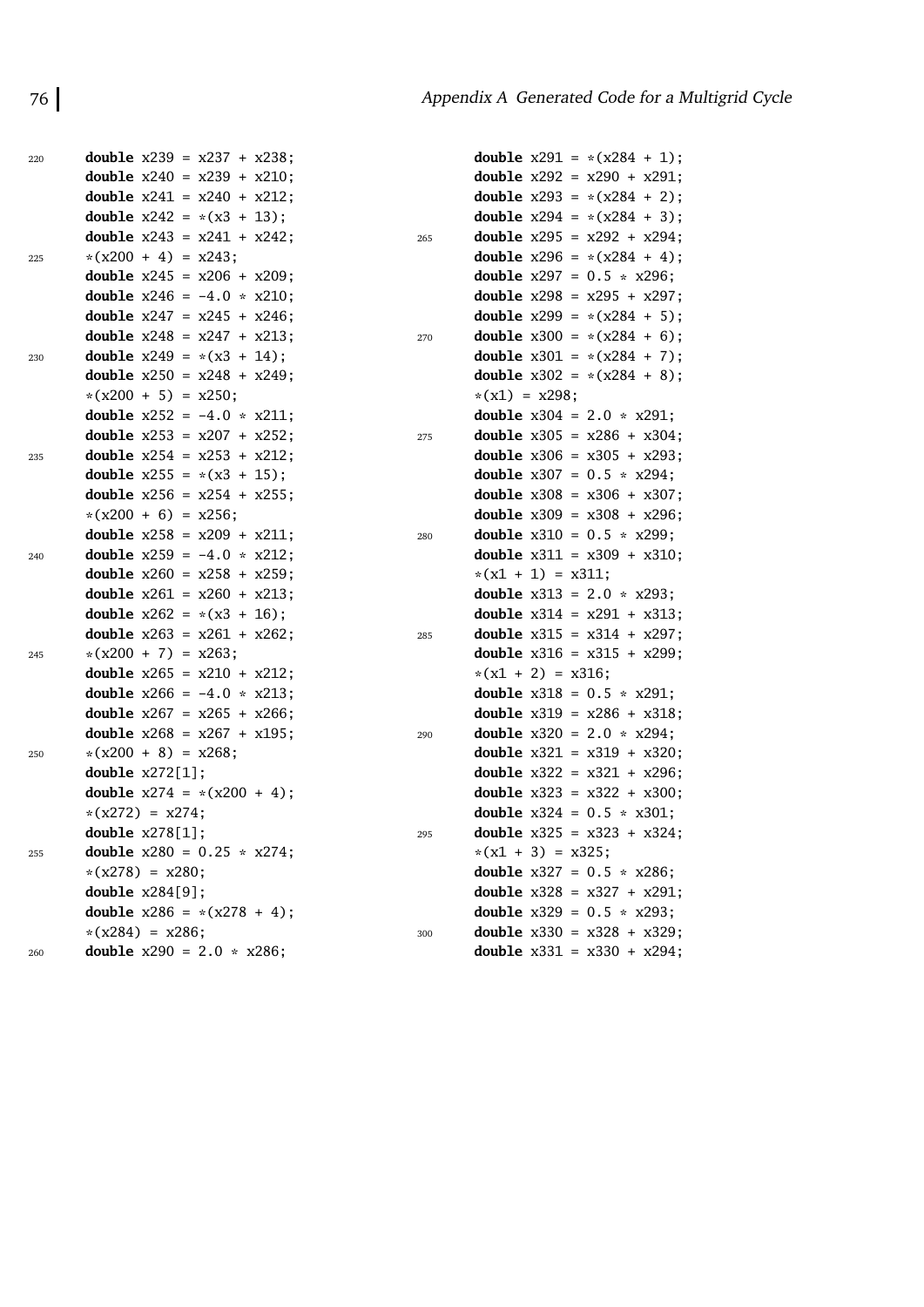| 302 |                     | <b>double</b> $x332 = 2.0 * x296$ ;  |
|-----|---------------------|--------------------------------------|
|     |                     | <b>double</b> $x333 = x331 + x332$ ; |
|     |                     | <b>double</b> $x334 = x333 + x299$ ; |
| 305 |                     | double $x335 = 0.5 * x300$ ;         |
|     |                     | <b>double</b> $x336 = x334 + x335$ ; |
|     |                     | <b>double</b> $x337 = x336 + x301$ ; |
|     |                     | double $x338 = 0.5 * x302$ ;         |
|     |                     | <b>double</b> $x339 = x337 + x338$ ; |
| 310 | $*(x1 + 4) = x339;$ |                                      |
|     |                     | double $x341 = x318 + x293$ ;        |
|     |                     | <b>double</b> $x342 = x341 + x296$ ; |
|     |                     | <b>double</b> $x343 = 2.0 * x299$ ;  |
|     |                     | <b>double</b> $x344 = x342 + x343$ ; |
| 315 |                     | <b>double</b> $x345 = x344 + x324$ ; |
|     |                     | <b>double</b> $x346 = x345 + x302$ ; |
|     | $*(x1 + 5) = x346;$ |                                      |
|     |                     | <b>double</b> $x348 = x294 + x297$ ; |
|     |                     | <b>double</b> $x349 = 2.0 * x300$ ;  |
| 320 |                     | double $x350 = x348 + x349$ ;        |
|     |                     | <b>double</b> $x351 = x350 + x301$ ; |
|     | $*(x1 + 6) = x351;$ |                                      |
|     |                     | <b>double</b> $x353 = x307 + x296$ ; |

|     | double $x354 = x353 + x310$ ;            |
|-----|------------------------------------------|
| 325 | <b>double</b> $x355 = x354 + x300$ ;     |
|     | <b>double</b> $x356 = 2.0 \times x301$ ; |
|     | <b>double</b> $x357 = x355 + x356$ ;     |
|     | <b>double</b> $x358 = x357 + x302$ ;     |
|     | $*(x1 + 7) = x358;$                      |
| 330 | double $x360 = x297 + x299$ ;            |
|     | double $x361 = x360 + x301$ ;            |
|     | <b>double</b> $x362 = 2.0 * x302$ ;      |
|     | <b>double</b> $x363 = x361 + x362$ ;     |
|     | $*(x1 + 8) = x363;$                      |
| 335 | <b>double</b> * $x370 = (x3 + 9)$ ;      |
|     | <b>double</b> * $x371 = (x1 + 9)$ ;      |
|     | $*(x371) = x214;$                        |
|     | $*(x371 + 1) = x221;$                    |
|     | $*(x371 + 2) = x227;$                    |
| 340 | $*(x371 + 3) = x234;$                    |
|     | $*(x371 + 4) = x242;$                    |
|     | $*(x371 + 5) = x249;$                    |
|     | $*(x371 + 6) = x255;$                    |
|     | $*(x371 + 7) = x262;$                    |
| 345 | $*(x371 + 8) = x195;$                    |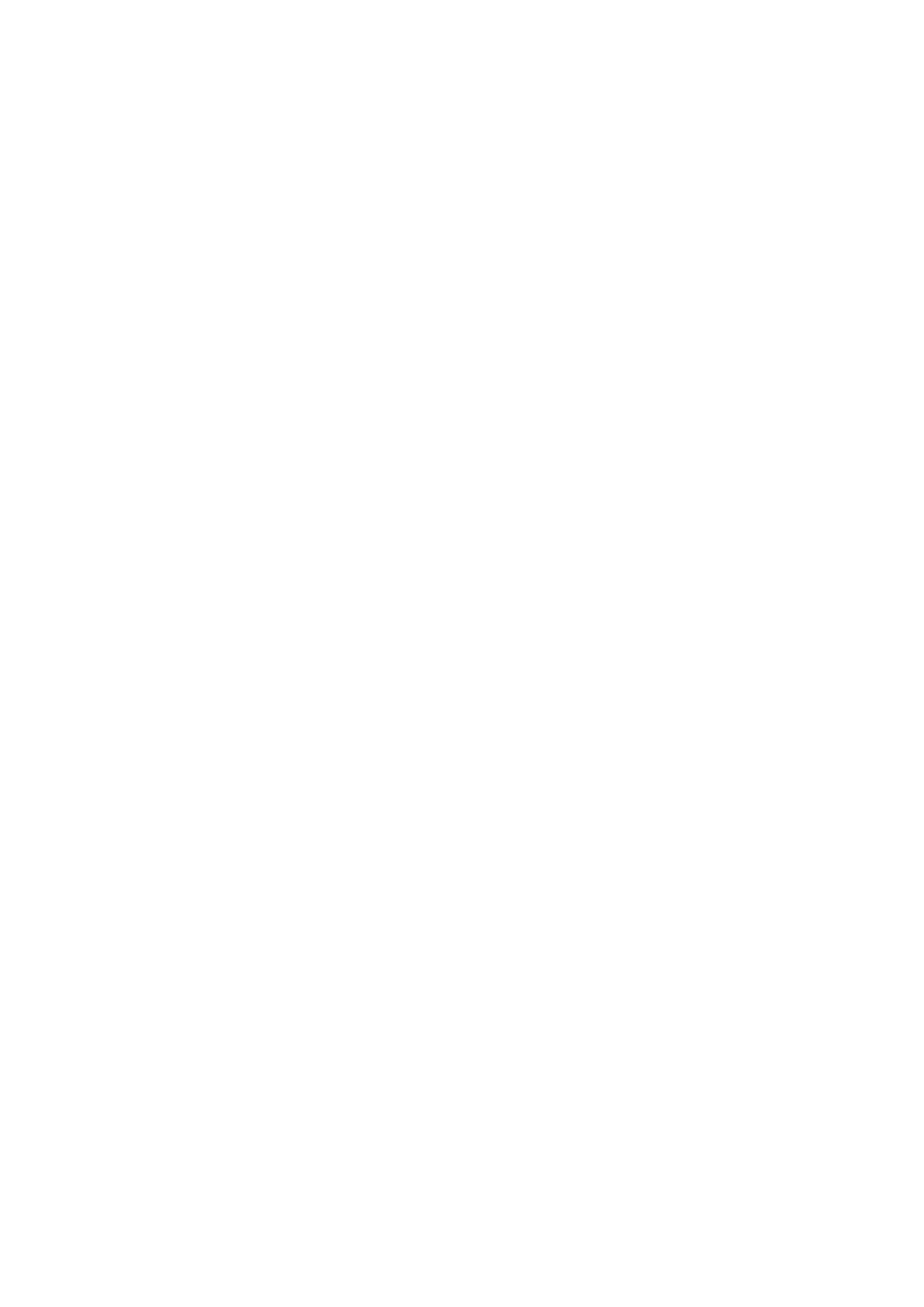## **Bibliography**

- <span id="page-88-1"></span>[1] Matthias Bolten, Franz Franchetti, Paul H. J. Kelly, Christian Lengauer, and Marcus Mohr. "Algebraic Description and Automatic Generation of Multigrid Methods in SPIRAL." In: *Concurrency and Computation: Practice and Experience* 29.17 (Sept. 2017): *Special Issue on Advanced Stencil-Code Engineering*, 4105:1–4105:11. Preprint available at [http://www.infosun.fim.uni](http://www.infosun.fim.uni-passau.de/publications/docs/BFKLM16ccpe.pdf)[passau.de/publications/docs/BFKLM16ccpe.pdf](http://www.infosun.fim.uni-passau.de/publications/docs/BFKLM16ccpe.pdf).
- [2] Stefan Kronawitter and Christian Lengauer. *Optimizations Applied by the ExaStencils Code Generator*. Technical Report MIP-1502. University of Passau, Jan. 2015. url: [http://www.infosun.fim.uni](http://www.infosun.fim.uni-passau.de/publications/docs/KroLe2015tr.pdf)[passau.de/publications/docs/KroLe2015tr.pdf](http://www.infosun.fim.uni-passau.de/publications/docs/KroLe2015tr.pdf).
- <span id="page-88-0"></span>[3] Georg Ofenbeck, Tiark Rompf, Alen Stojanov, Martin Odersky, and Markus Püschel. "Spiral in Scala: Towards the Systematic Construction of Generators for Performance Libraries." In: *International Conference on Generative Programming: Concepts & Experiences (GPCE)*. ACM. 2013, pp. 125–134. isbn: 978-1-4503-2373-4. doi: [10.1145/2517208.2517228](http://dx.doi.org/10.1145/2517208.2517228). Preprint available at [http://spiral.ece.cmu.edu:8080/pub](http://spiral.ece.cmu.edu:8080/pub-spiral/pubfile/paper_170.pdf)[spiral/pubfile/paper\\_170.pdf](http://spiral.ece.cmu.edu:8080/pub-spiral/pubfile/paper_170.pdf).
- <span id="page-88-2"></span>[4] Georg Ofenbeck. "Generic Programming in Space and Time. Abstractions for High Performance Code Generation." PhD thesis. Eidgenössische Technische Hochschule Zürich, 2017.
- [5] Christian Lengauer, Sven Apel, Matthias Bolten, Armin Größlinger, Frank Hannig, Harald Köstler, Ulrich Rüde, Jürgen Teich, Alexander Grebhahn, Stefan Kronawitter, Sebastian Kuckuk, Hannah Rittich, and Christian Schmitt. "ExaStencils: Advanced Stencil-Code Engineering." In: *Euro-Par 2014: Parallel Processing Workshops, Part II*. Springer, 2014, pp. 553–564. isbn: 978-3-319-14313-2. doi: [10.1007/978-3-319-14313-2\\_47](http://dx.doi.org/10.1007/978-3-319-14313-2_47).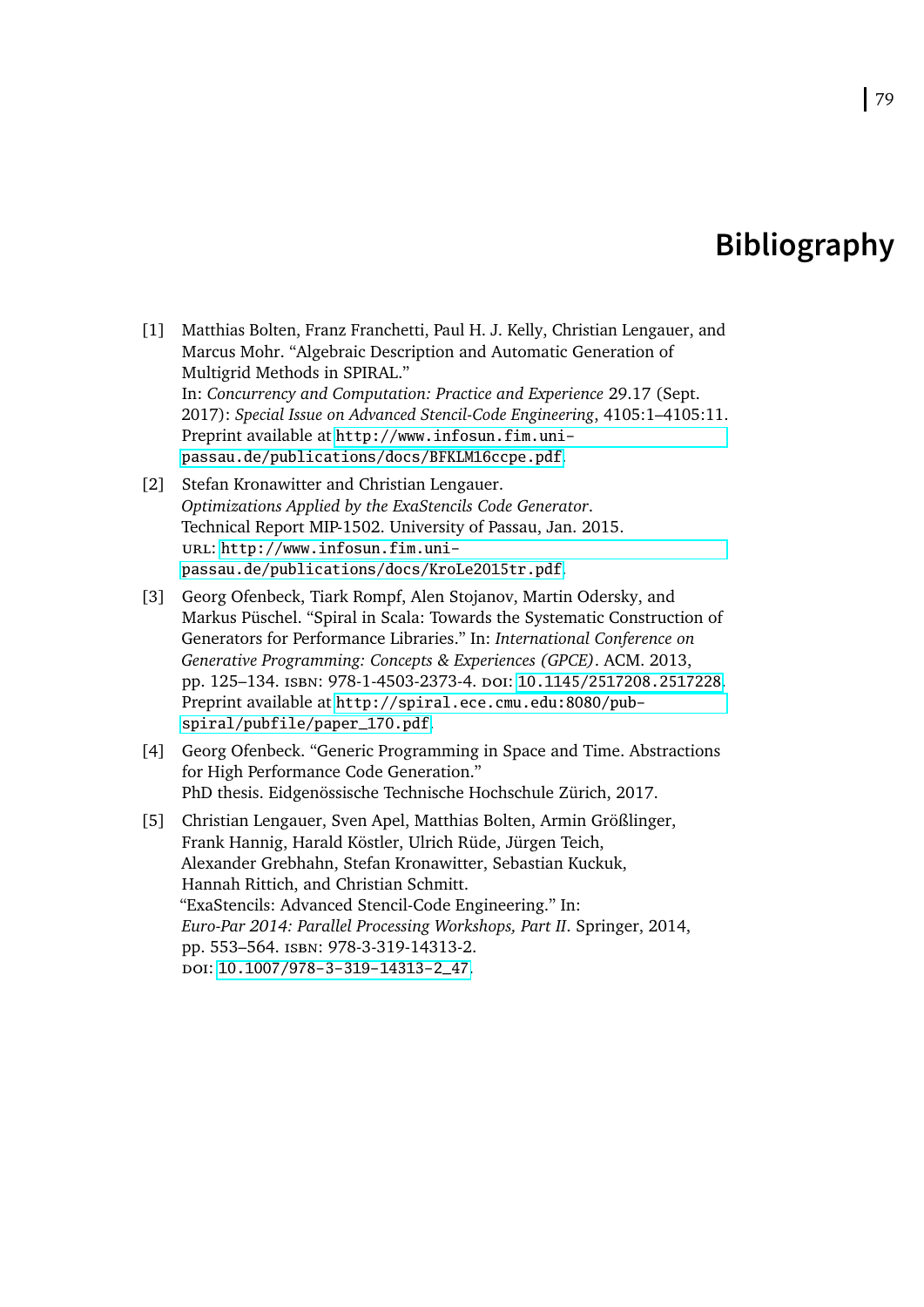- [6] Markus Püschel, Franz Franchetti, and Yevgen Voronenko. "SPIRAL." In: *Encyclopedia of Parallel Computing*. Springer, 2011. Chap. 709, pp. 1920–1933. isbn: 978-0-387-09765-7. doi: [10.1007/978-0-387-09766-4](http://dx.doi.org/10.1007/978-0-387-09766-4). Preprint available at [http:](http://spiral.ece.cmu.edu:8080/pub-spiral/pubfile/paper_146.pdf) [//spiral.ece.cmu.edu:8080/pub-spiral/pubfile/paper\\_146.pdf](http://spiral.ece.cmu.edu:8080/pub-spiral/pubfile/paper_146.pdf).
- [7] Tiark Rompf. "Lightweight Modular Staging and Embedded Compilers: Abstraction without Regret for High-Level High-Performance Programming." PhD thesis. École Polytechnique Fédérale de Lausanne, 2012. URL: [https:](https://infoscience.epfl.ch/record/180642/files/EPFL_TH5456.pdf) [//infoscience.epfl.ch/record/180642/files/EPFL\\_TH5456.pdf](https://infoscience.epfl.ch/record/180642/files/EPFL_TH5456.pdf).
- [8] Tiark Rompf. *LMS: Program Generation and Embedded Compilers in Scala*. url: <https://scala-lms.github.io/> (visited on 09/11/2017).
- [9] Tiark Rompf and Martin Odersky. "Lightweight Modular Staging: A Pragmatic Approach to Runtime Code Generation and Compiled DSLs." In: *ACM Sigplan Notices*. Vol. 55. 6. ACM. 2012, pp. 121–130. doi: [10.1145/2184319.2184345](http://dx.doi.org/10.1145/2184319.2184345). Preprint of a previous version available at [https:](https://infoscience.epfl.ch/record/150347/files/gpce63-rompf.pdf) [//infoscience.epfl.ch/record/150347/files/gpce63-rompf.pdf](https://infoscience.epfl.ch/record/150347/files/gpce63-rompf.pdf).
- [10] Tiark Rompf, Arvind K. Sujeeth, HyoukJoong Lee, Kevin J. Brown, Hassan Chafi, Martin Odersky, and Kunle Olukotun. "Building-Blocks for Performance Oriented DSLs." In: *Proceedings IFIP Working Conference on Domain-Specific Languages*. Ed. by Olivier Danvy and Chung-chieh Shan. Vol. 66. Electronic Proceedings in Theoretical Computer Science. Open Publishing Association, 2011, pp. 93–117. doi: [10.4204/EPTCS.66.5](http://dx.doi.org/10.4204/EPTCS.66.5). url: <https://ppl.stanford.edu/papers/dsl11-rompf.pdf>.
- [11] Martin Odersky, Lex Spoon, and Bill Venners. *Programming in Scala*. 3rd ed. Artima Inc., 2016.
- [12] Tiark Rompf, Nada Amin, Adriaan Moors, Philipp Haller, and Martin Odersky. "Scala-Virtualized: Linguistic Reuse for Deep Embeddings." In: *Higher Order and Symbolic Computation* August-September (2013), pp. 1–43. issn: 1388-3690. doi: [10.1007/s10990-013-9096-9](http://dx.doi.org/10.1007/s10990-013-9096-9). Preprint available at <https://infoscience.epfl.ch/record/197945/files/hosc2013.pdf>.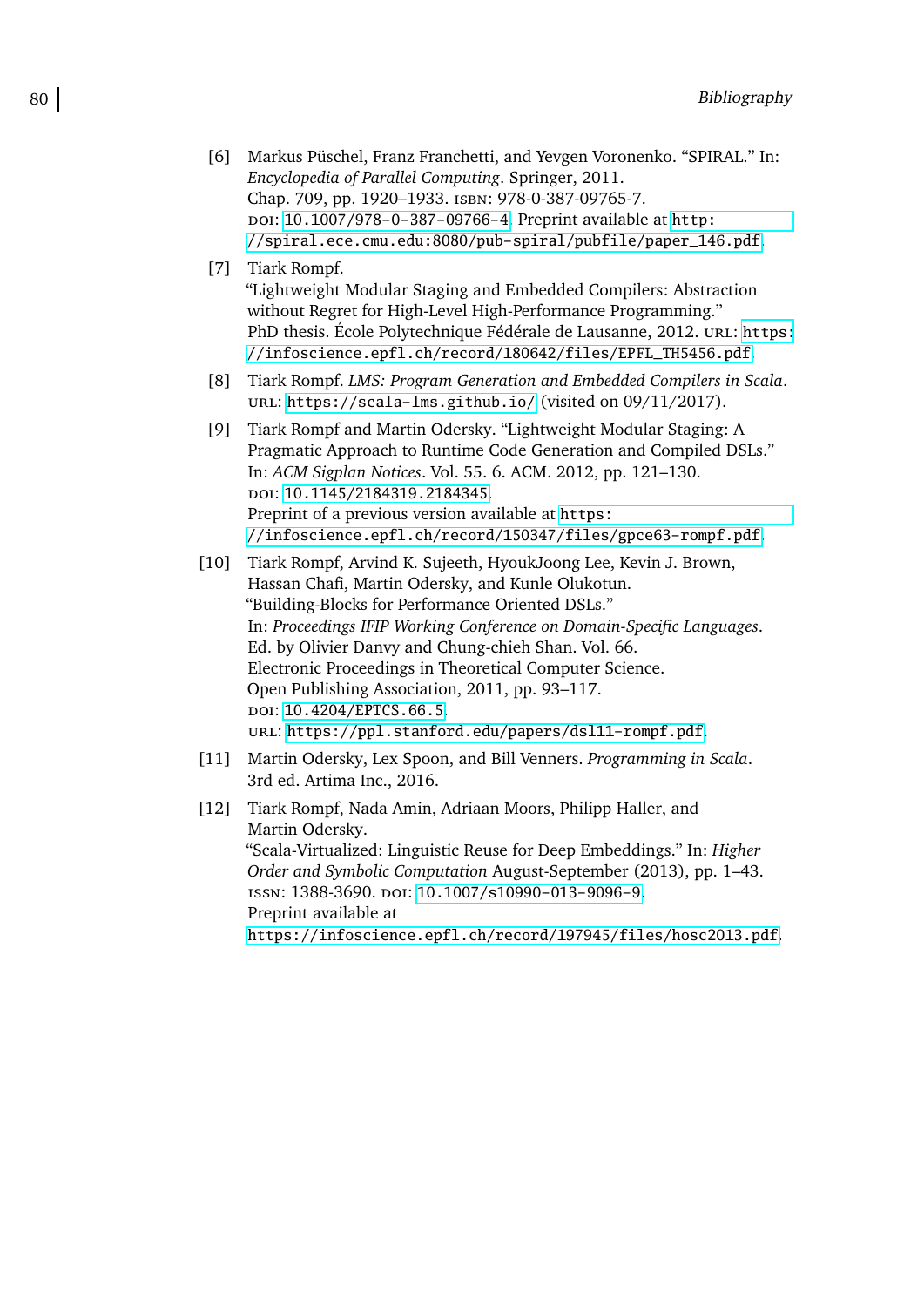### Bibliography 81

[13] Tiark Rompf. *Virtualized Scala Reference*. url: [https://github.com/TiarkRompf/scala](https://github.com/TiarkRompf/scala-virtualized/wiki/Virtualized-Scala-Reference)[virtualized/wiki/Virtualized-Scala-Reference](https://github.com/TiarkRompf/scala-virtualized/wiki/Virtualized-Scala-Reference) (visited on 09/11/2017).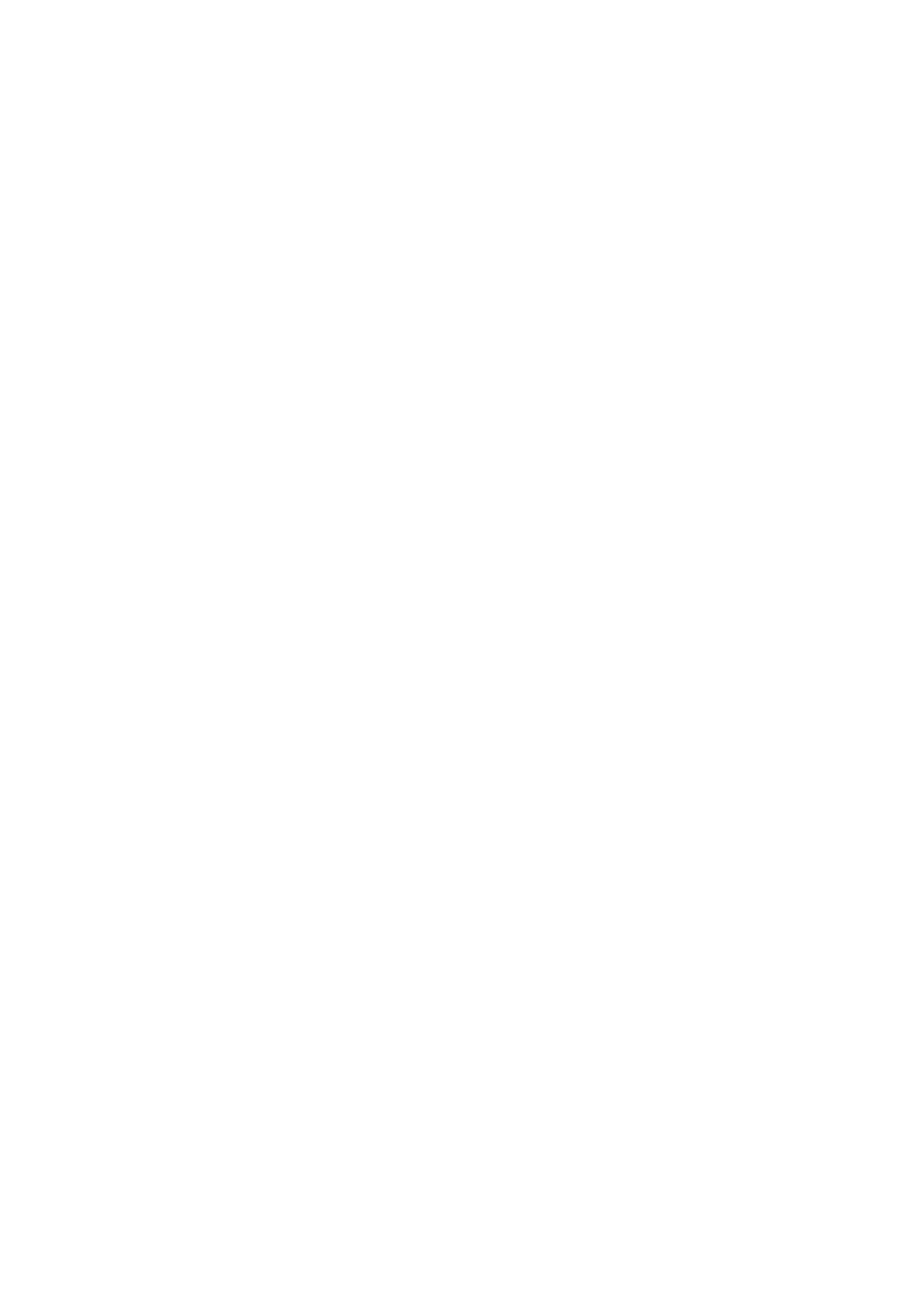# **List of Acronyms**

- <span id="page-92-1"></span>**CIR** C internal representation
- <span id="page-92-7"></span>**CSE** common subexpression elimination
- <span id="page-92-6"></span>**DCE** dead code elimination
- **DFT** discrete Fourier transform
- <span id="page-92-2"></span>**DSL** domain-specific language
- **DSP** digital signal processing
- <span id="page-92-0"></span>**IR** intermediate representation
- **JVM** Java Virtual Machine
- **LMS** Lightweight Modular Staging
- **MSP** multi-stage programming
- **PDE** partial differential equation
- <span id="page-92-3"></span>**SPL** Signal Processing Language
- <span id="page-92-4"></span>**SSA** single static-assignment
- <span id="page-92-5"></span>**TAC** three-address code